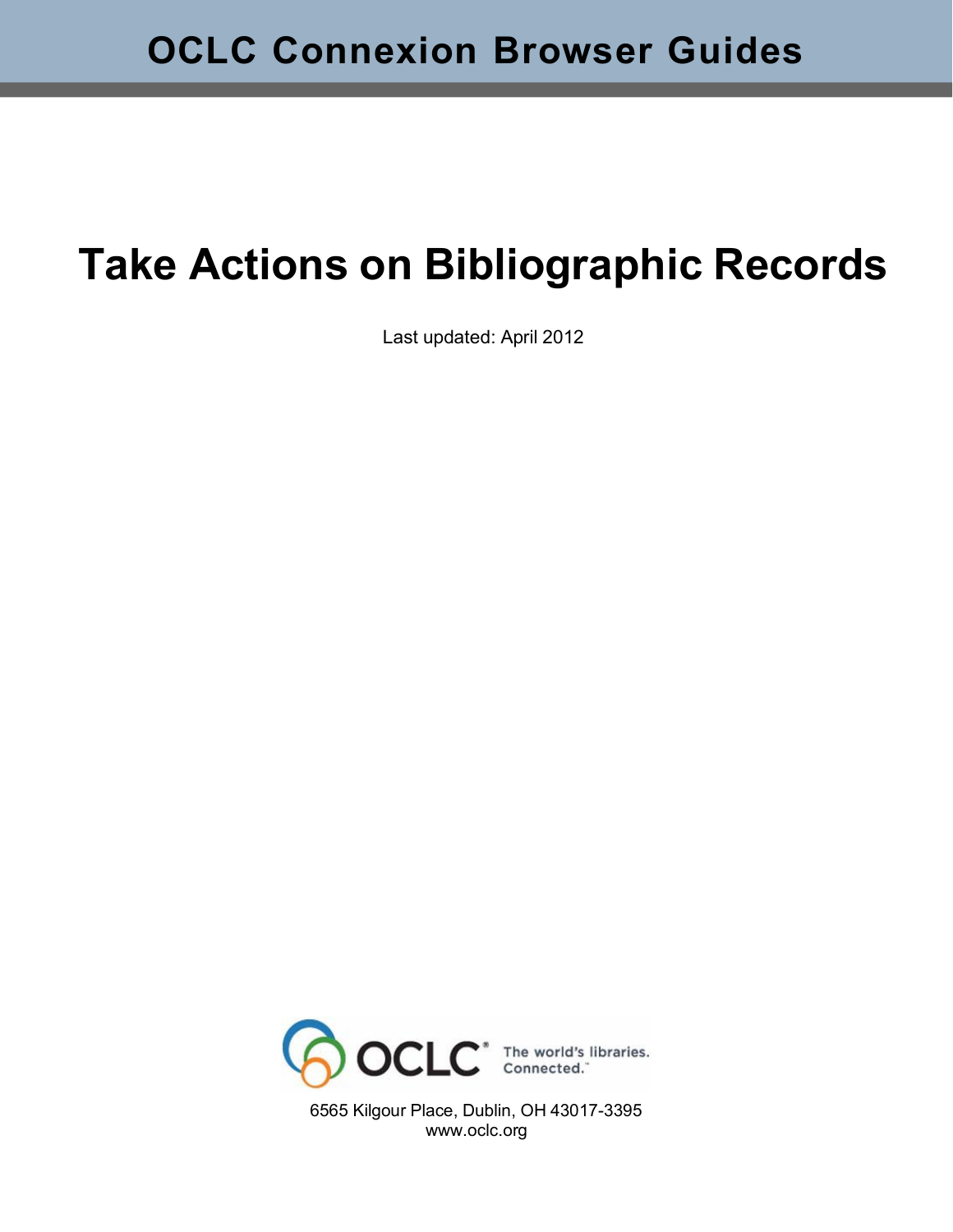#### **Revision History**

| <b>Date</b>      | <b>Section title</b>                                                                                     | <b>Description of changes</b>                                                                                                                                                                                                                                                                    |
|------------------|----------------------------------------------------------------------------------------------------------|--------------------------------------------------------------------------------------------------------------------------------------------------------------------------------------------------------------------------------------------------------------------------------------------------|
| April 2006       | 1. Actions: edit<br>mode; 2. Actions:<br>keystrokes; 4. Set<br>holdings; 12.<br>Actions: display<br>mode | Revised to reflect changed and added functionality for maintaining<br>local holdings records.                                                                                                                                                                                                    |
| November 2006    | 1. Actions: edit<br>mode; 2. Actions:<br>keystrokes; 12.<br>Actions: display<br>mode                     | Documented new function Display Find in a Library that displays<br>Find In a Library screen of the WorldCat.org service. Use the<br>screen to locate WorldCat libraries that hold the item. You can also<br>access supplemental materials such as cover art and user reviews<br>via this screen. |
|                  | 8. Replace master<br>records                                                                             | Revised to reflect expanded capabilities for users with Full level<br>authorizations to upgrade records to control headings or (using<br>Connexion client) to add non-Latin script.                                                                                                              |
| <b>July 2008</b> | 8. Replace master<br>records<br>1. Actions edit mode;<br>4. Set holdings; 12.<br>Actions display<br>mode | Revised to reflect changes implemented with the 2008 MARC<br>update.<br>Updated to clarify meaning of upper- or lowercase letters in library<br>symbols in basic holdings lists.                                                                                                                 |
| April 2012       | 1. Actions: edit<br>mode; 2 Actions:<br>keystrokes; 6. Print<br>records 12. Actions:<br>display mode     | Revised to remove "and DDC" from the Control All Headings<br>command. The command no longer includes DDC numbers.<br>Connexion does not control DDC numbers.                                                                                                                                     |

© 2012 OCLC Online Computer Library Center, Inc. 6565 Kilgour Place Dublin, OH 43017-3395 USA

The following OCLC product, service and business names are trademarks or service marks of OCLC, Inc.: CatExpress, Connexion, DDC, Dewey, Dewey Decimal Classification, OCLC, WorldCat, WorldCat Resource Sharing and "The world's libraries. Connected."

In addition, the WorldCat symbol and OCLC symbol are service marks of OCLC. Third-party product and service names are trademarks or service marks of their respective owners.

OCLC grants permission to photocopy this publication as needed.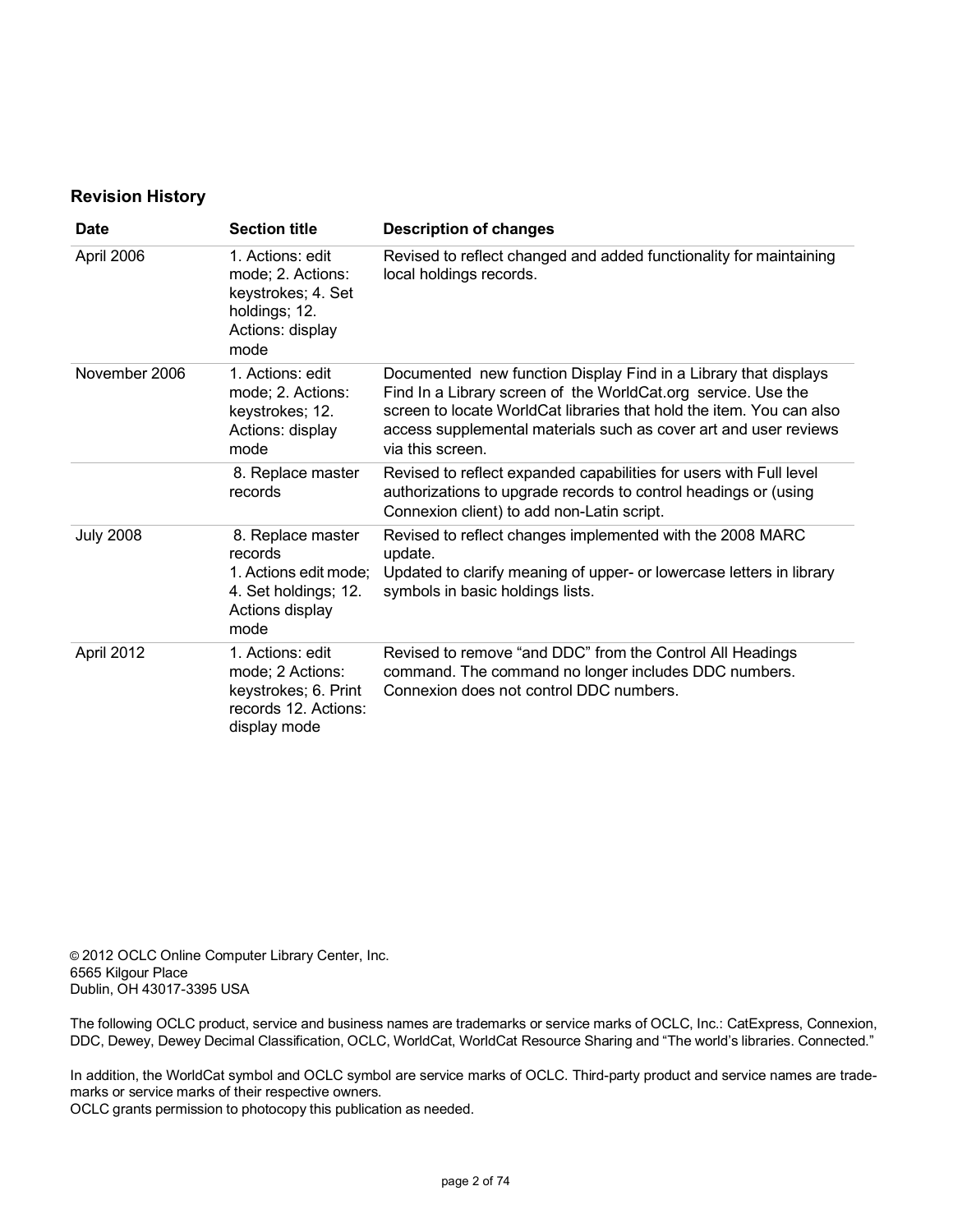## TABLE OF CONTENTS

#### **1 [Bibliographic](#page-4-0) record actions: edit modes** [Edit modes and edit views, 5](#page-4-1) Actions [available](#page-4-2) in edit mode, 5

Record actions [summary,](#page-17-0) 18

## **2 [Bibliographic](#page-22-0) record actions: keystrokes**

Command shortcuts: [permanent](#page-22-1) keystrokes for actions, 23 Table of command [shortcuts, 23](#page-22-2) Customizable keystrokes for actions [\(<Ctrl><Shift>](#page-24-0) keystrokes), 25 Change the [action assigned](#page-25-0) to a keystroke, 26 [Keystrokes](#page-26-0) and default actions, 27

#### **3 Validate [bibliographic](#page-27-0) or authority record** About [validation,](#page-27-1) 28 [Validate](#page-27-2) record, 28 [Automatic](#page-28-0) validation on final actions, 29 Specify [validation](#page-29-0) levels for selected actions, 30 Errors [detected,](#page-30-0) 31

Automatic data [correction,](#page-30-1) 31

## **4 Set holdings for [bibliographic](#page-31-0) record**

Why set holdings for a [bibliographic](#page-31-1) record?, 32 Set holdings (Update Holdings): copy [cataloging,](#page-31-2) 32 [Add new bibliographic record to WorldCat, 32](#page-31-3) Delete [Holdings, 33](#page-32-0) Display [Holdings,](#page-33-0) 34 [Holdings](#page-33-1) lists, 34 Identify [libraries](#page-33-2) by OCLC symbol, 34

## **5 Produce and [Alternate](#page-34-0) Produce**

[Why use Produce or Alternate Produce actions?, 35](#page-34-1) When Produce and Alternate Produce are [available,](#page-34-2) 35 How [to use Produce,](#page-34-3) 35 How to use Alternate [Produce,](#page-36-0) 37 Cards [produced](#page-39-0) for Produce actions and options, 40 OCLC [Catalog Cards, 40](#page-39-1)

## **6 Print [bibliographic](#page-40-0) or authority record**

Why print a [record?,](#page-40-1) 41 Print a [bibliographic](#page-40-2) or authority record, 41

## **7 [Create](#page-42-0) labels**

About printing labels in [Connexion,](#page-42-1) 43 Prepare to print labels with the OCLC [Cataloging](#page-42-2) Label Program, 43 Labels [for one record, 44](#page-43-0) Create label file for multiple flagged [records,](#page-44-0) 45 Download [label files, 47](#page-46-0) Import label file to Label [Program,](#page-47-0) 48 Tip: Override [browser-supplied](#page-48-0) file type and name for label file, 49 Manage [label files,](#page-48-1) 49 Label [formats,](#page-49-0) 50 Fields [selected](#page-50-0) for labels, 51 [Label Program documentation, 51](#page-50-1) [Cataloging](#page-50-2) Service User Guide, 51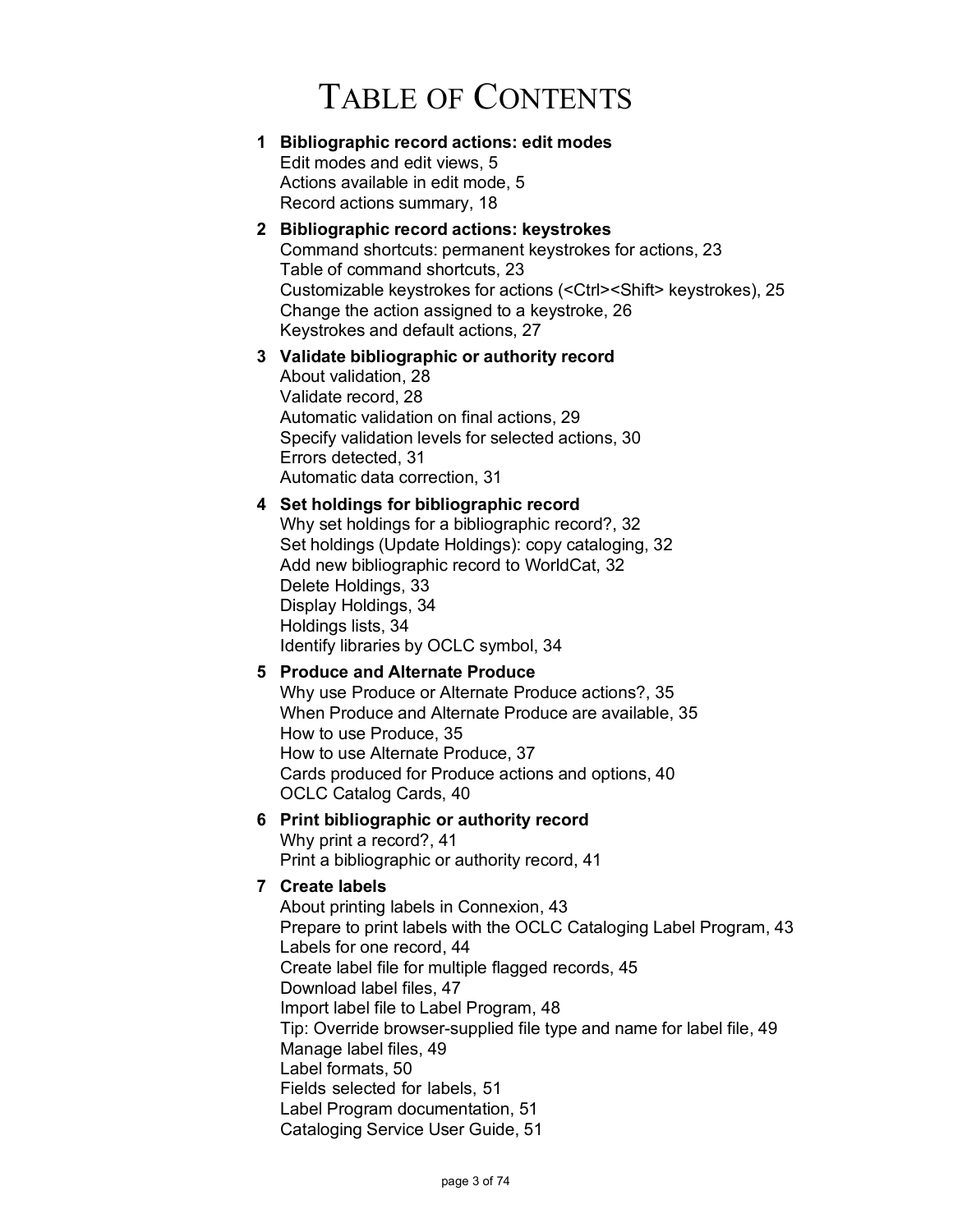#### **8 Replace WorldCat [bibliographic](#page-51-0) record**

Record replace [capabilities,](#page-51-1) 52 [Types of modifications, 52](#page-51-2) [Replace](#page-52-0) your own record, 53 Replace [WorldCat records](#page-52-1) containing controlled headings, [53R](#page-52-1)eplace [WorldCat record](#page-53-0) (procedure), 54 Release lock on [WorldCat record,](#page-54-0) [55](#page-54-0)[Upgrade](#page-54-1) records, 55

#### **9 Maintain URLs in [bibliographic](#page-57-0) records** [When you can correct or add a URL, 58](#page-57-1) [Correct or add a URL: basic steps, 58](#page-57-2) [Record](#page-57-3) fields that may contain URLs, 58

#### **10 Report error in [bibliographic](#page-59-0) or authority record** Errors to [report,](#page-59-1) 60 [Report](#page-59-2) an error via e-mail, 60

#### **11 [Procedures](#page-60-0) for cataloging agents**

Cataloging Agent [authorizations,](#page-60-1) 61 Use [field 951,](#page-60-2) 61 [Process](#page-61-0) records, 62 [Replace](#page-62-0) newly added records to correct errors, 63 Offline [products, 63](#page-62-1) Billing and [credits,](#page-63-0) 64 [Reports,](#page-63-1) 64

#### **12 [Bibliographic](#page-64-0) record actions: display mode**

[Display mode and display views, 65](#page-64-1) Actions [available](#page-64-2) in display mode, 65 Record actions [summary,](#page-69-0) 70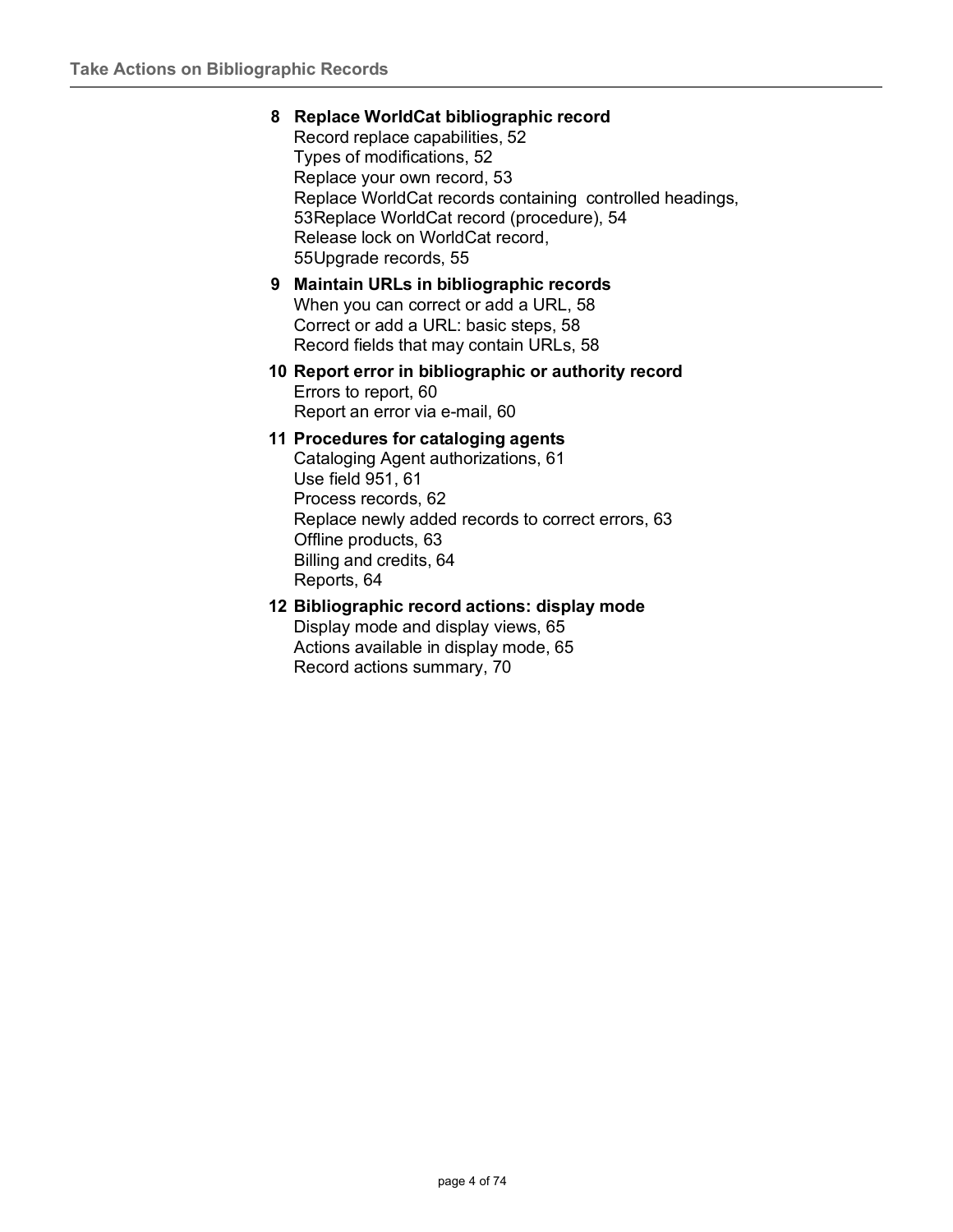## <span id="page-4-0"></span>**1 Bibliographic record actions: edit modes**

<span id="page-4-1"></span>**Edit modes and edit views**

- **Edit mode.** You are in edit mode (copy cataloging mode) when you use the **Edit Record** action to begin editing the record. The WorldCat record is not lockedin WorldCat.
	- **Master edit mode.** You are in master edit mode when you use the **Lock WorldCat record** action to begin editing a record. The WorldCat record is locked inWorldCat.
	- **MARC edit views.** MARC Template or MARC Text Area
	- **Dublin Core edit views.** DC Template or DC Text Area
	- **Display view in edit mode.** While in master edit or local edit mode, you can switch to a display view of the record via the **Display Record** action. You remain in your original edit mode. From the display view, some editing actions are not available. To resume editing the record, use the **Back to Editing** action.
	- **Display mode.** You are in display mode **when you have not begun editing a record**. Display mode is in effect when you click the **Display** button for a record in a search results list. The record appears in a display view for the current format (MARC or Dublin Core).
	- **Switch to display mode from edit mode.** You switch from edit mode to display mode when you save a record or take the Cancel Changes action.

<span id="page-4-2"></span>

| Actions available in |  |
|----------------------|--|
| edit mode            |  |

| <b>Action</b>       | <b>How To</b>                                                                                                                                                                                                                                                                                                                                                                                                                                                                                      |
|---------------------|----------------------------------------------------------------------------------------------------------------------------------------------------------------------------------------------------------------------------------------------------------------------------------------------------------------------------------------------------------------------------------------------------------------------------------------------------------------------------------------------------|
| Display record      | On the Edit list, click Display Record.<br>The record appears in a display view for the current format<br>(MARC or Dublin Core).                                                                                                                                                                                                                                                                                                                                                                   |
| Reformat record     | On the Edit list, click Reformat Record.<br><b>MARC.</b> Reformatting arranges fields in (approximate)<br>ascending tag number order; same order used in standard<br>WorldCat record displays.<br>Dublin Core. Elements are arranged so that Title and<br>Description appear first.                                                                                                                                                                                                                |
| Validate record     | On the Edit list, click Validate Record or press <alt><k>, <v>.<br/>For a valid record, the system redisplays the record.<br/>If the record contains invalid data, the system displays 1 or<br/>more error messages that identify the problem(s). Messages<br/>appear directly above the fields/elements to which they refer<br/>(template edit views) or above the text area (text area edit<br/>views).<br/>The Validate Record action applies OCLC WorldCat validation<br/>rules.</v></k></alt> |
| <b>Print Record</b> | 1. On the Action list click <b>Print Record</b> .<br>Or<br>Press $\le$ F12>.<br>2. In the Print dialog box, click Print.                                                                                                                                                                                                                                                                                                                                                                           |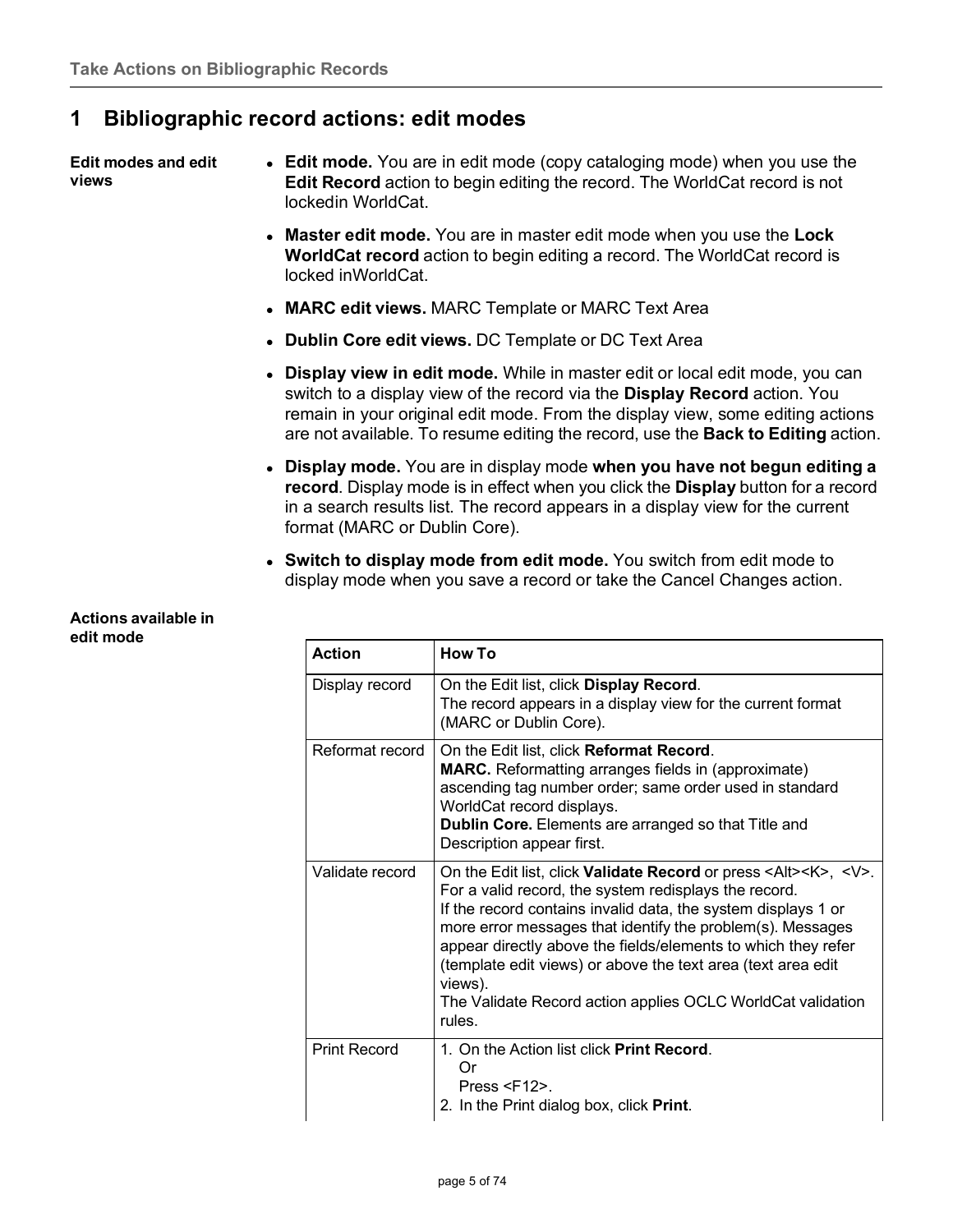| <b>Action</b>                                                                                | <b>How To</b>                                                                                                                                                                                                                                                                                                                                                                                                                                                                                                                                                                                                                                                                                                                                                                                                                                                                                                                                                                                                                                                                                                                                                                                                                                                                                                                                                                                                                                       |
|----------------------------------------------------------------------------------------------|-----------------------------------------------------------------------------------------------------------------------------------------------------------------------------------------------------------------------------------------------------------------------------------------------------------------------------------------------------------------------------------------------------------------------------------------------------------------------------------------------------------------------------------------------------------------------------------------------------------------------------------------------------------------------------------------------------------------------------------------------------------------------------------------------------------------------------------------------------------------------------------------------------------------------------------------------------------------------------------------------------------------------------------------------------------------------------------------------------------------------------------------------------------------------------------------------------------------------------------------------------------------------------------------------------------------------------------------------------------------------------------------------------------------------------------------------------|
| <b>Control All</b><br>Headings<br>(authority control<br>for all<br>controllable<br>headings) | On the Edit list, click Control All Headings.<br>The system displays a message explaining the limitations of the<br>Control All function. Click OK to clear the message and<br>continue<br>The system attempts to apply authority control to all controllable<br>headings in the record (personal/corporate names or subject<br>headings).<br>Note: Control All works only for headings that exactly match a<br>heading in the Authority File. You must control other headings<br>individually using the Control option in the functions list for the<br>heading field.                                                                                                                                                                                                                                                                                                                                                                                                                                                                                                                                                                                                                                                                                                                                                                                                                                                                             |
| <b>Report Error</b>                                                                          | Report an error in a record by sending an e-mail message to<br>OCLC quality control staff.<br>1. View the bibliographic record for which you want to report an<br>error.<br>2. On the Action list click Report Error or press <alt><k> and<br/>then <math>&lt;</math>7&gt; (or press <math>&lt;</math>Alt&gt;<math>&lt;</math>J&gt; and then <math>&lt;</math> 7&gt;).<br/>3. In the Report Error dialog box, complete the required fields at<br/>the top of the window: OCLC Symbol, User Name, and E-<br/>Mail.<br/>4. In the large text box, type a description of the problem.<br/>5. (Optional) To request a copy of the e-mail message<br/>containing the error report, select the check box labeled<br/>Send a copy of the e-mail message to me.<br/>6. Click Report Error to send the error report.</k></alt>                                                                                                                                                                                                                                                                                                                                                                                                                                                                                                                                                                                                                               |
| Submit for<br>Review                                                                         | 1. Prepare the record you want to submit for review.<br>2. On the Action list, click Submit for Review or press<br><alt><k>&lt;&gt;&gt; (right angle bracket).<br/>3. In the popup window, check the displayed list of reviewer<br/>institutions and edit the list if necessary.<br/>Or<br/>Type a list of OCLC symbols, separated by semicolons.<br/>Note: You can enter symbols in lowercase or uppercase.<br/>The system converts symbols to uppercase before validating<br/>them.<br/>4. Click OK to submit the record for review.<br/>Or click Cancel if you do not want to submit the record now.<br/><b>Results</b><br/>When you click OK, the system:<br/>• Validates OCLC symbols you supplied. If any symbol is<br/>invalid, the system does not submit the record. An error<br/>message identifies the invalid symbol(s). You must retry<br/>submitting the record. When prompted, correct all invalid<br/>symbols and then click OK.<br/>• Sets the record's Review status to Submitted for Review.<br/>• For a locked WorldCat record, retains any lock on the record<br/>inWorldCat or the Authority File.<br/>• Automatically saves the record to the bibliographic save file<br/>or the authority save file.<br/>• Displays the submitted record (display mode).<br/>• Displays messages confirming that the record has been<br/>submitted and that the record has been saved.<br/>• Shows the record's save file number.</k></alt> |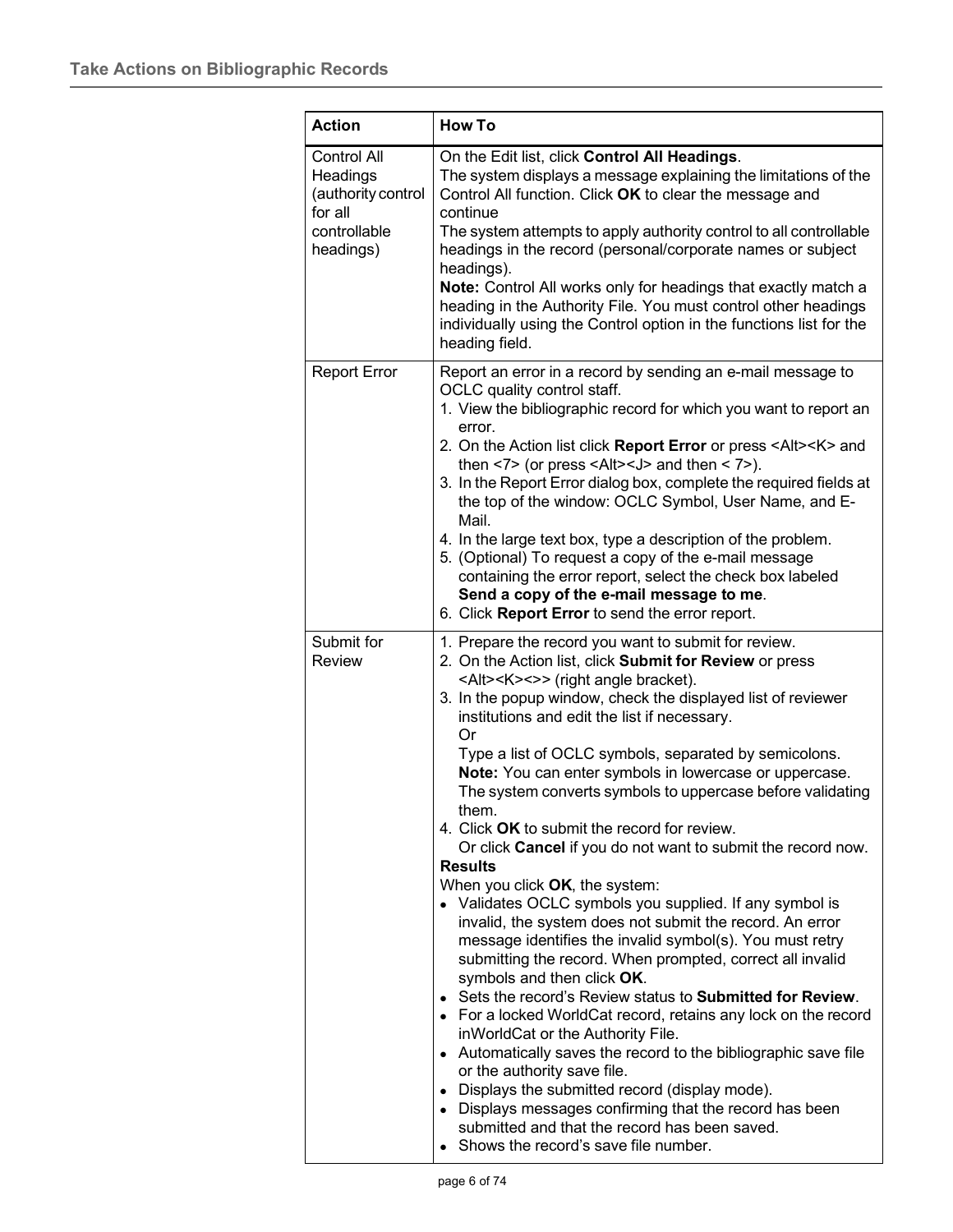| <b>Action</b>                                                                                | <b>How To</b>                                                                                                                                                                                                                                                                                                                                                                                                                                                                                                                                                                                                                                                                                                                                                                                                                                                                                          |
|----------------------------------------------------------------------------------------------|--------------------------------------------------------------------------------------------------------------------------------------------------------------------------------------------------------------------------------------------------------------------------------------------------------------------------------------------------------------------------------------------------------------------------------------------------------------------------------------------------------------------------------------------------------------------------------------------------------------------------------------------------------------------------------------------------------------------------------------------------------------------------------------------------------------------------------------------------------------------------------------------------------|
| Recall<br>Submitted<br>Record                                                                | 1. Retrieve the record you want to recall.<br>2. On the Action list, click Recall Submitted Record or press<br><alt><k>&lt;&lt;&gt; (left angle bracket).<br/>3. Click OK to recall the record.<br/>Or click Cancel if you do not want to recall the record now.<br/><b>Results</b><br/>When you click OK, the system:<br/>• Removes the Review status Submitted from the record.<br/>• For a locked WorldCat record, retains any lock on the record<br/>inWorldCat or the Authority File.<br/>• Automatically resaves the record to the bibliographic save<br/>file or the authority save file.<br/>• Displays the record (display mode).<br/>• Displays messages confirming that the record has been<br/>recalled and that the record has been saved.<br/>Shows the record's save file number.</k></alt>                                                                                             |
| Save record<br>Save a new or<br>existing record<br>or resave a<br>saved record               | On the Action list, click Save Record.<br>Assign a workflow status appropriate for the record's position in<br>your cataloging workflow. If desired, enter a note or identifier in<br>the My Status text box.<br>Click Yes to add the record to the save file.<br>The system saves the record and displays the save file number<br>for the record.<br>Or click No to cancel saving the record.<br>Locked WorldCat record. When you save a locked WorldCat<br>record, the system places a long-term (14-day) lock on the<br>WorldCat record in the Resource Catalog and in WorldCat.<br>Other users can retrieve a copy, but cannot change the<br>WorldCat record. Resave record. When you resave a record,<br>the system resets the records age in the save file to 0 days.                                                                                                                            |
| Delete record<br>from save file<br>(saved records<br>only)                                   | On the Action list, click Delete Save File Record.<br>Then click Yes or Yes, Wait for response to confirm the action.<br>Or click No to cancel deleting the record.<br>The system deletes the record from the bibliographic save file.                                                                                                                                                                                                                                                                                                                                                                                                                                                                                                                                                                                                                                                                 |
| Derive New<br>Record<br>(Derive a new<br>record from an<br>existing record<br>or a workform) | 1. On the Edit list click Derive New Record or press <alt><k><br/>and then <d> (or <alt><j> and then <d>).<br/>2. When the system asks whether you want to transfer fixed-<br/>field values to the new record,<br/>- Click Yes to transfer all fixed-field values except the<br/>OCLC control number, Rec Stat, Entered, and Replaced.<br/>Rec Stat is set to Q (New). Both Entered and Replaced<br/>are set to the current date,<br/>- Click No to transfer only default fixed-field values for the<br/>format, as indicated by the value in the Type element.<br/>- Click Cancel to cancel deriving a new record.<br/><b>Results</b><br/>The system displays the content of the new record.<br/>Variable fields transfer based on your settings for the Derive<br/>Record Fields option (Cataloging Options screen).<br/>NEW appears in place of an OCLC control number.</d></j></alt></d></k></alt> |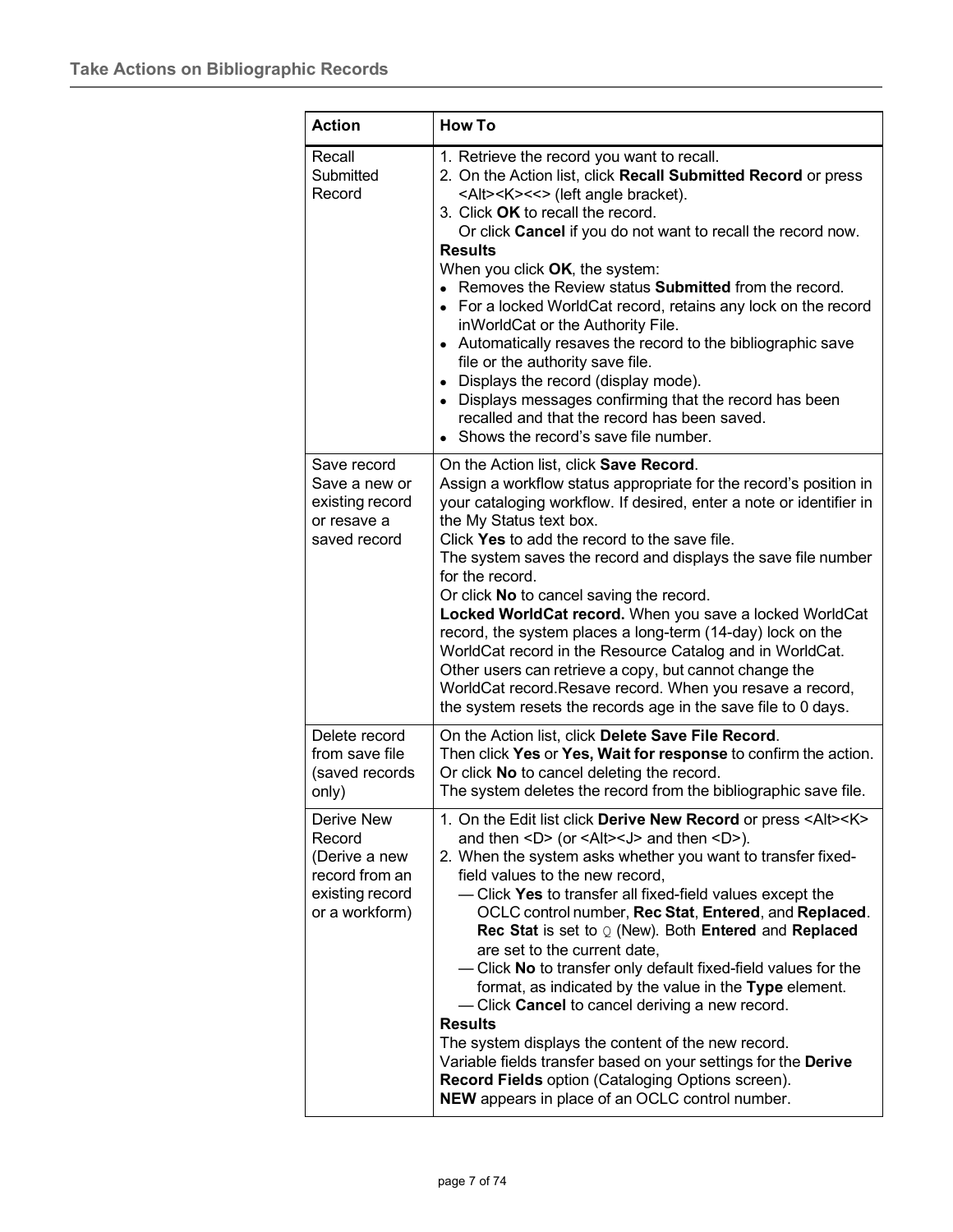| <b>Action</b>                 | <b>How To</b>                                                                                                                                                                                                                                                                                                                                                                                                                                                                                                                                                                                                                                                                                                                                                                                                                                                                                       |
|-------------------------------|-----------------------------------------------------------------------------------------------------------------------------------------------------------------------------------------------------------------------------------------------------------------------------------------------------------------------------------------------------------------------------------------------------------------------------------------------------------------------------------------------------------------------------------------------------------------------------------------------------------------------------------------------------------------------------------------------------------------------------------------------------------------------------------------------------------------------------------------------------------------------------------------------------|
| Cancel changes<br>to record   | On the Edit list, click Cancel Changes.<br>The system asks you to confirm that you want to discard<br>changes you made while editing the record.<br>Click Yes to cancel edits.<br>Or click No to keep your changes and continue editing the<br>record.<br><b>Results</b>                                                                                                                                                                                                                                                                                                                                                                                                                                                                                                                                                                                                                            |
|                               | <b>Existing record.</b> The system redisplays the record from<br>WorldCat, in display mode. Any locks on the record are<br>released.<br>New record (saved). The system redisplays the record from<br>the bibliographic save file.<br>New record (unsaved). The system deletes the record and<br>returns you to the Create Record screen.                                                                                                                                                                                                                                                                                                                                                                                                                                                                                                                                                            |
| <b>Unedit Record</b>          | On the Edit list, click Unedit Record.<br>The system redisplays the record as originally retrieved from<br>WorldCat (for an unsaved record) or as last saved (if the record<br>is in the save file).<br>The record remains in the edit mode you were using. Any locks<br>are retained.                                                                                                                                                                                                                                                                                                                                                                                                                                                                                                                                                                                                              |
| Release Record<br>Lock        | Master edit mode only.<br>On the Action list, click Release Record Lock.<br><b>Results</b><br>• The WorldCat record is unlocked in WorldCat.<br>• Changes you made while the record was locked are retained<br>in your working copy.<br>• You switch to local edit mode.                                                                                                                                                                                                                                                                                                                                                                                                                                                                                                                                                                                                                            |
| Replace<br>WorldCat<br>record | On the Action list, click Replace Record or Replace and<br><b>Update Holdings.</b><br>The system prompts you to confirm that you want to replace the<br>WorldCat record.<br>Click Yes to continue and replace the WorldCat record.<br><b>Results</b><br>• Connexion validates the record. If the system reports<br>validation errors, correct them and retry replacing the record.<br>• When the record is valid, Connexion replaces it in WorldCat<br>and sets your holdings if you took the Replace and Update<br>Holdings action.<br>• The system notifies you that the record has been replaced.<br>The WorldCat record is unlocked.<br>• Your copy of the record is displayed in local edit mode. Local<br>data fields you added to the record are retained in your copy.<br>To cancel replacing the record, click No. If you cancel, the<br>system redisplays the record for further editing. |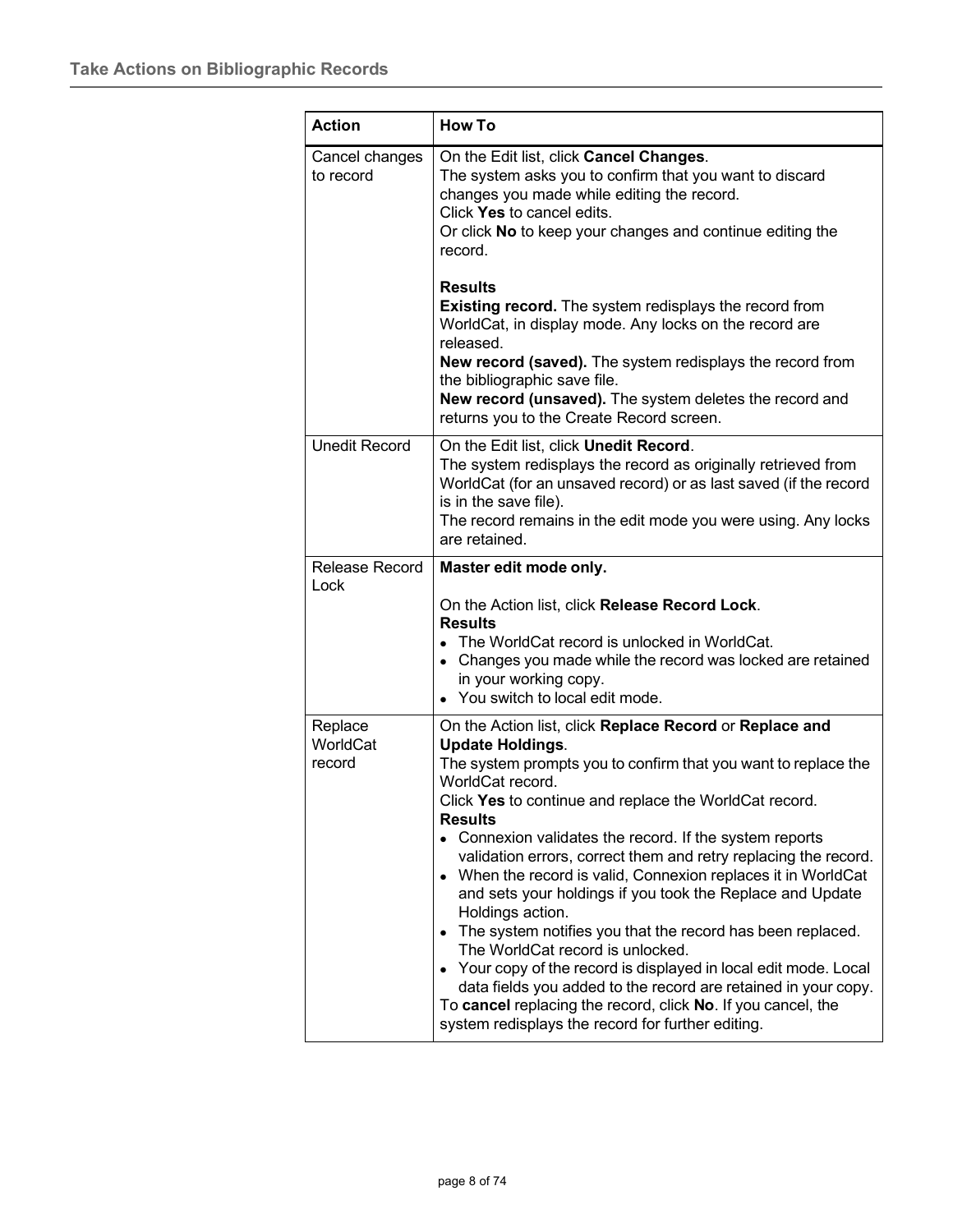| <b>Action</b>                                                                                                                  | <b>How To</b>                                                                                                                                                                                                                                                                                                                                                                                                                                                                                                                                                                                                                                                                                                                                                                                                                                                                                                                                                                                                                                                                                                                                                                                                                                                                                                                                                                                                                                                                                                                                                                                            |
|--------------------------------------------------------------------------------------------------------------------------------|----------------------------------------------------------------------------------------------------------------------------------------------------------------------------------------------------------------------------------------------------------------------------------------------------------------------------------------------------------------------------------------------------------------------------------------------------------------------------------------------------------------------------------------------------------------------------------------------------------------------------------------------------------------------------------------------------------------------------------------------------------------------------------------------------------------------------------------------------------------------------------------------------------------------------------------------------------------------------------------------------------------------------------------------------------------------------------------------------------------------------------------------------------------------------------------------------------------------------------------------------------------------------------------------------------------------------------------------------------------------------------------------------------------------------------------------------------------------------------------------------------------------------------------------------------------------------------------------------------|
| <b>Update Holdings</b><br>(link your<br>library's OCLC<br>symbol to the<br>record)                                             | On the Action list, click Update Holdings.<br>The system asks you to confirm the action.<br>Click OK to set holdings. Or click Cancel to cancel the action.<br><b>Results</b><br>• Validation: existing records. By default, Connexion does<br>not validate bibliographic records automatically when you<br>update holdings. You can request basic or full validation. For<br>records that fail validation, you must correct errors and then<br>retry the Update Holdings action.<br>• Validation: new records. Connexion validates the record<br>before adding it to WorldCat. If the system reports validation<br>errors, correct them and retry adding the record.<br>• When the record is valid, Connexion sets your holdings; your<br>institution's OCLC symbol is associated with the record. For<br>a new record, the system adds the record to WorldCat and<br>assigns an OCLC control number.<br>• Your copy of the record is displayed in local edit mode. Local<br>data fields you added to the record are retained in your copy.<br>Note: You can also set holdings when you replace a record.<br>Use Replace Record or Replace and Update Holdings as<br>appropriate.                                                                                                                                                                                                                                                                                                                                                                                                                       |
| Produce and<br><b>Update Holdings</b><br><b>MARC view</b><br>only<br>(Not available<br>for locked<br><b>WorldCat</b><br>record | Local edit mode only (not available for locked WorldCat<br>record).<br><b>MARC Template edit view only.</b><br>On the Action list, click Produce and Update Holdings.<br>The system asks you to confirm the action.<br>Click OK to continue. Or click Cancel to cancel the produce<br>action.<br><b>Results</b><br>• Validation: existing records. By default, Connexion does<br>not validate bibliographic records automatically when you<br>update holdings and produce offline products. You can<br>request basic or full validation. For records that fail<br>validation, you must correct errors and then retry the action.<br>Validation: new records. Connexion validates the record<br>before adding it to WorldCat. If the system reports validation<br>errors, correct them and retry adding the record.<br>• For a new record, adds the record to WorldCat and assigns<br>an OCLC control number.<br>• Sets holdings for your library.<br>• Adds your library's institution symbol to field 040.<br>• Sends appropriate information to create offline products<br>including catalog cards, accessions lists, and records in an<br>electronic file or on magnetic tape. Delivery of products<br>depends on the your profile.<br>• Creates an archive record that reflects any changes you<br>made while editing the record.<br>• Redisplays the record in local edit mode. A confirmation<br>message appears at the top of the record. Local data fields<br>you added to the record are retained in your copy.<br>$\bullet$ In the record, sets the Produce action status to C<br>(Completed). |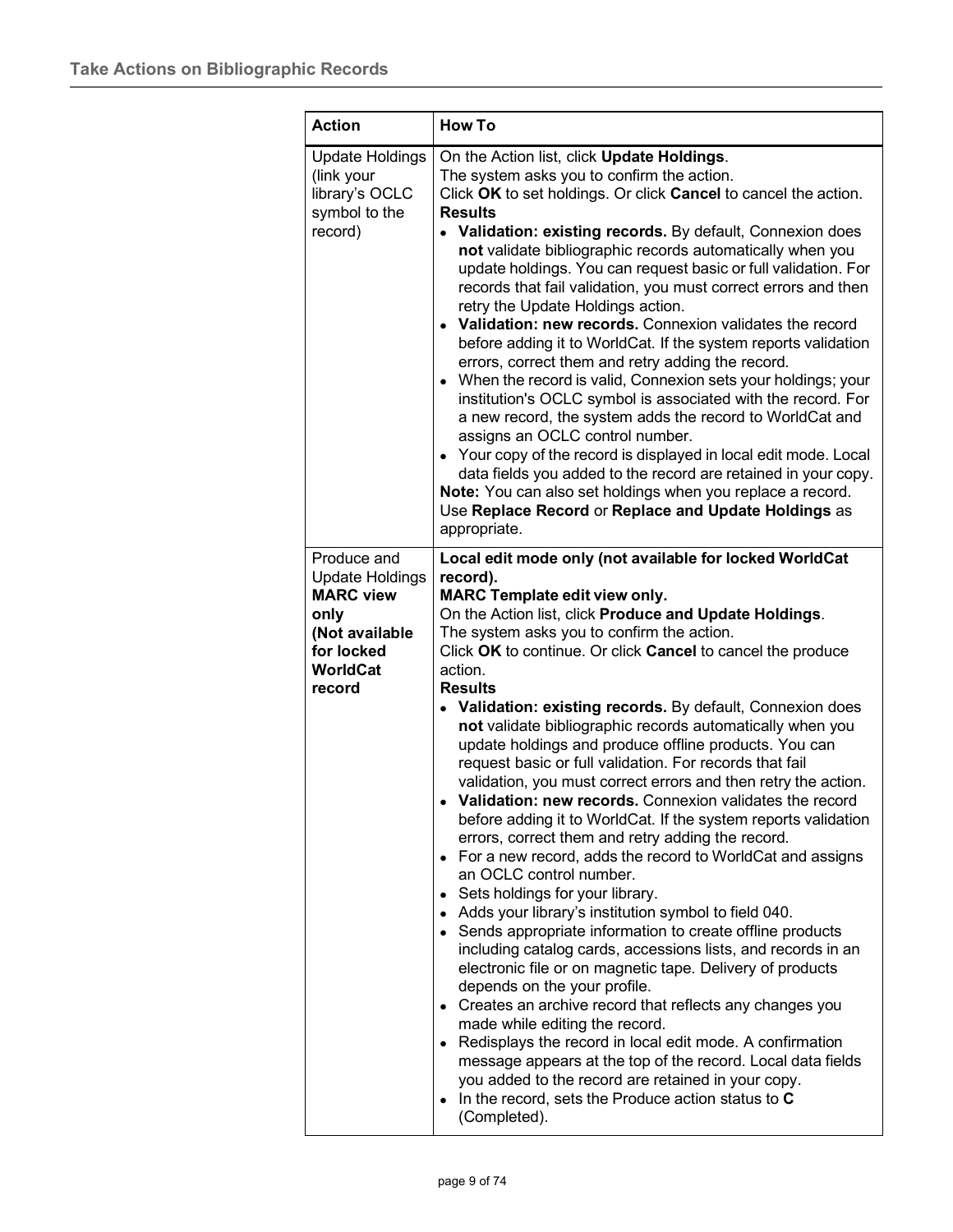| <b>Action</b>                                                                                                        | <b>How To</b>                                                                                                                                                                                                                                                                                                                                                                                                                                                                                                                                                                                                                                                                                                                                                                                                                                                                                                                                                                                                                                                                                                                                                                                                                                                                                                                                                                                                                                                                                                                                                                                                                                                                                                                                                                                                                                                                                                                                                                                                                                                                                                                                                                                                                                                                                                                                                                                         |
|----------------------------------------------------------------------------------------------------------------------|-------------------------------------------------------------------------------------------------------------------------------------------------------------------------------------------------------------------------------------------------------------------------------------------------------------------------------------------------------------------------------------------------------------------------------------------------------------------------------------------------------------------------------------------------------------------------------------------------------------------------------------------------------------------------------------------------------------------------------------------------------------------------------------------------------------------------------------------------------------------------------------------------------------------------------------------------------------------------------------------------------------------------------------------------------------------------------------------------------------------------------------------------------------------------------------------------------------------------------------------------------------------------------------------------------------------------------------------------------------------------------------------------------------------------------------------------------------------------------------------------------------------------------------------------------------------------------------------------------------------------------------------------------------------------------------------------------------------------------------------------------------------------------------------------------------------------------------------------------------------------------------------------------------------------------------------------------------------------------------------------------------------------------------------------------------------------------------------------------------------------------------------------------------------------------------------------------------------------------------------------------------------------------------------------------------------------------------------------------------------------------------------------------|
| Alternate<br>Produce and<br>Update<br><b>MARC view</b><br>only<br>(Not available<br>for locked<br>WorldCat<br>record | Local edit mode only (not available for locked WorldCat<br>record).<br><b>MARC Template edit view only.</b><br>On the Action list, click Alternate Produce and Update.<br>The system displays the Alternate Produce Options dialog box.<br>Specify the alternate produce options you want to apply:<br>• In the Extra Cards text box, type the number of extra cards<br>for the receiving catalogs for the first holding library listed in<br>field 049, subfield \$a. Enter a number from 1 to 255.<br>Select the Ad Produce check box to order cards for the<br>receiving catalogs for the first holding library listed in field<br>049, subfield \$a of the record.<br>Select the All Produce check box to order cards for the<br>receiving catalogs for all holding libraries listed in field 049,<br>subfield \$a of the record.<br>Click <b>Produce</b> to continue. Or click <b>Cancel</b> to cancel the<br>alternate produce action.<br><b>Results</b><br>• Validation: existing records. By default, Connexion does<br>not validate bibliographic records automatically when you<br>update holdings and produce offline products. You can<br>request basic or full validation. For records that fail<br>validation, you must correct errors and then retry the action.<br>Validation: new records. Connexion validates the record<br>before adding it to WorldCat. If the system reports validation<br>errors, correct them and retry adding the record.<br>For a new record, adds the record to WorldCat and assigns<br>$\bullet$<br>an OCLC control number.<br>Sets holdings for your library.<br>٠<br>Adds your library's institution symbol to field 040.<br>٠<br>Sends appropriate information to create offline products<br>٠<br>including catalog cards, accessions lists, and records in an<br>electronic file or on magnetic tape. Delivery of products<br>depends on the your profile.<br>• Sends information to the catalog card production system to<br>generate the cards specified using alternate produce<br>options.<br>• Creates an archive record that reflects any changes you<br>made while editing the record.<br>• Redisplays the record in local edit mode. A confirmation<br>message appears at the top of the record. Local data fields<br>you added to the record are retained in your copy.<br>In the record, sets the Produce action status to C<br>(Completed). |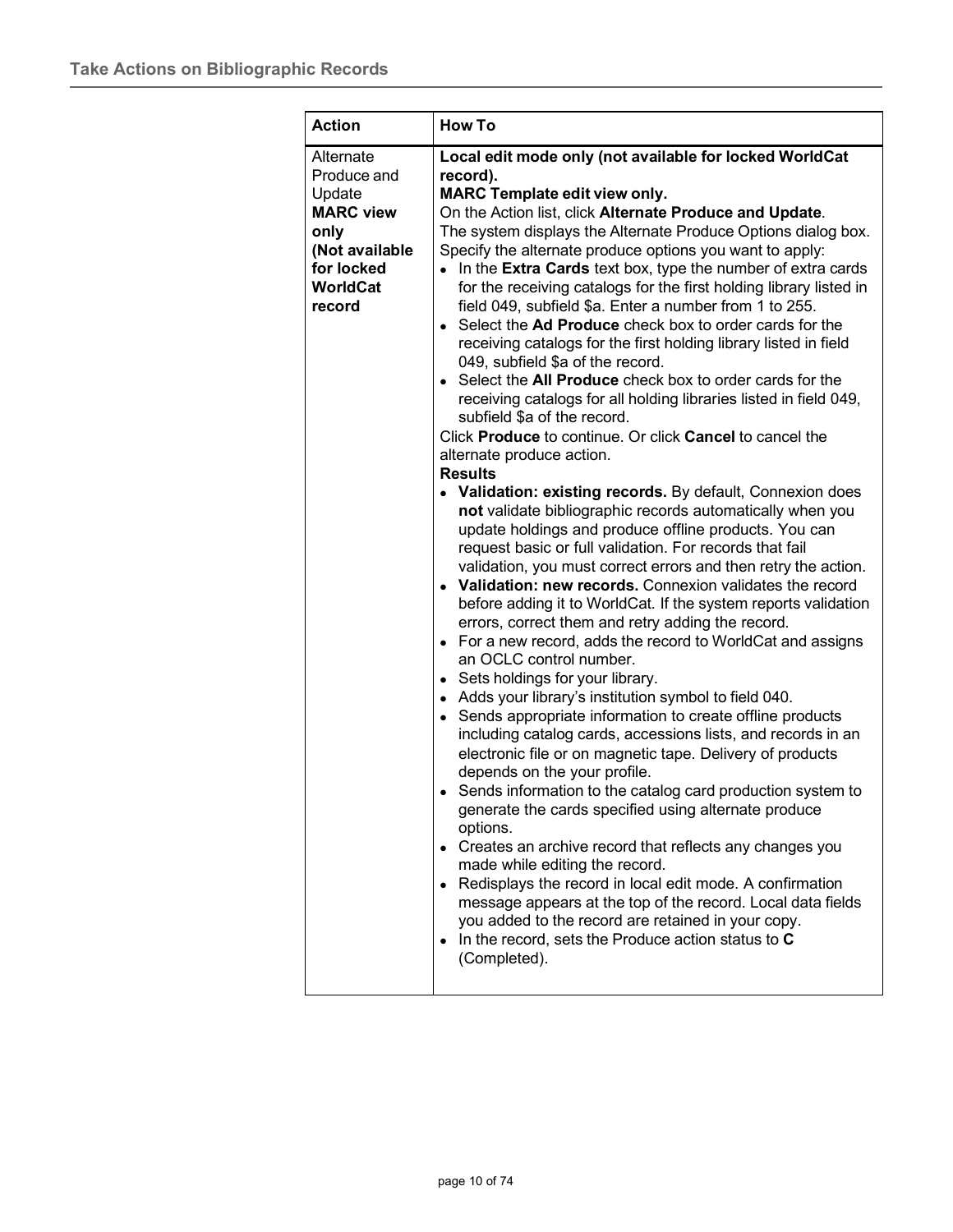| <b>Action</b>                   | <b>How To</b>                                                                                                                                                                                                                                                                                                                                                                                                                                                                                                                                                                                                                                                                                                                                                                                                                                                                                                                                                                                                                                                                    |
|---------------------------------|----------------------------------------------------------------------------------------------------------------------------------------------------------------------------------------------------------------------------------------------------------------------------------------------------------------------------------------------------------------------------------------------------------------------------------------------------------------------------------------------------------------------------------------------------------------------------------------------------------------------------------------------------------------------------------------------------------------------------------------------------------------------------------------------------------------------------------------------------------------------------------------------------------------------------------------------------------------------------------------------------------------------------------------------------------------------------------|
| <b>Create Local</b><br>Holdings | 1. On the Action list click Create Local Holdings or press<br><alt><k> and then &lt;+&gt;(plus sign) (or <alt><j> and then<br/><math>&lt; + &gt;</math>).<br/>2. In the local holdings workform, enter content to describe your<br/>holdings for the item. Edit the Summary field to reflect any<br/>changes in your institution's overall holdings for the item.<br/>Apply local holdings constant data if appropriate.<br/>3. In the new local holdings record, on the Action list click Add<br/>Record or press <alt><k> and then <n> (or <alt><j> and<br/>then <math>&lt; N</math>).<br/><b>Results</b><br/>• Connexion validates the record. If the system reports<br/>validation errors, correct them and then try again to add the<br/>record.<br/>• When the record is valid, Connexion links it to the<br/>bibliographic record.<br/>• When you add your first LHR to a bibliographic record,<br/>Connexion sets your institution-level holdings, if not already<br/>set.<br/>• The added record reappears in display mode.</j></alt></n></k></alt></j></alt></k></alt> |
| Delete Holdings                 | On the Action list, click Delete Holdings.<br>The system asks you to confirm that you want to delete<br>holdings.<br>Click OK to delete holdings. Or click Cancel to cancel the<br>action.<br>Local holdings records. If you have local holdings records<br>attached to the record, the system asks you to confirm that you<br>want to delete local holdings. Click Yes to delete LHRs and your<br>holdings symbol or click No to return to the record.<br>When you confirm that you want to delete holdings (and/or<br>LHRs), the system displays a confirmation message.<br>Your institution's OCLC symbol is no longer linked to the record.<br>Note: The Delete Holdings action is available only if your<br>library's OCLC symbol is attached to the record.                                                                                                                                                                                                                                                                                                                |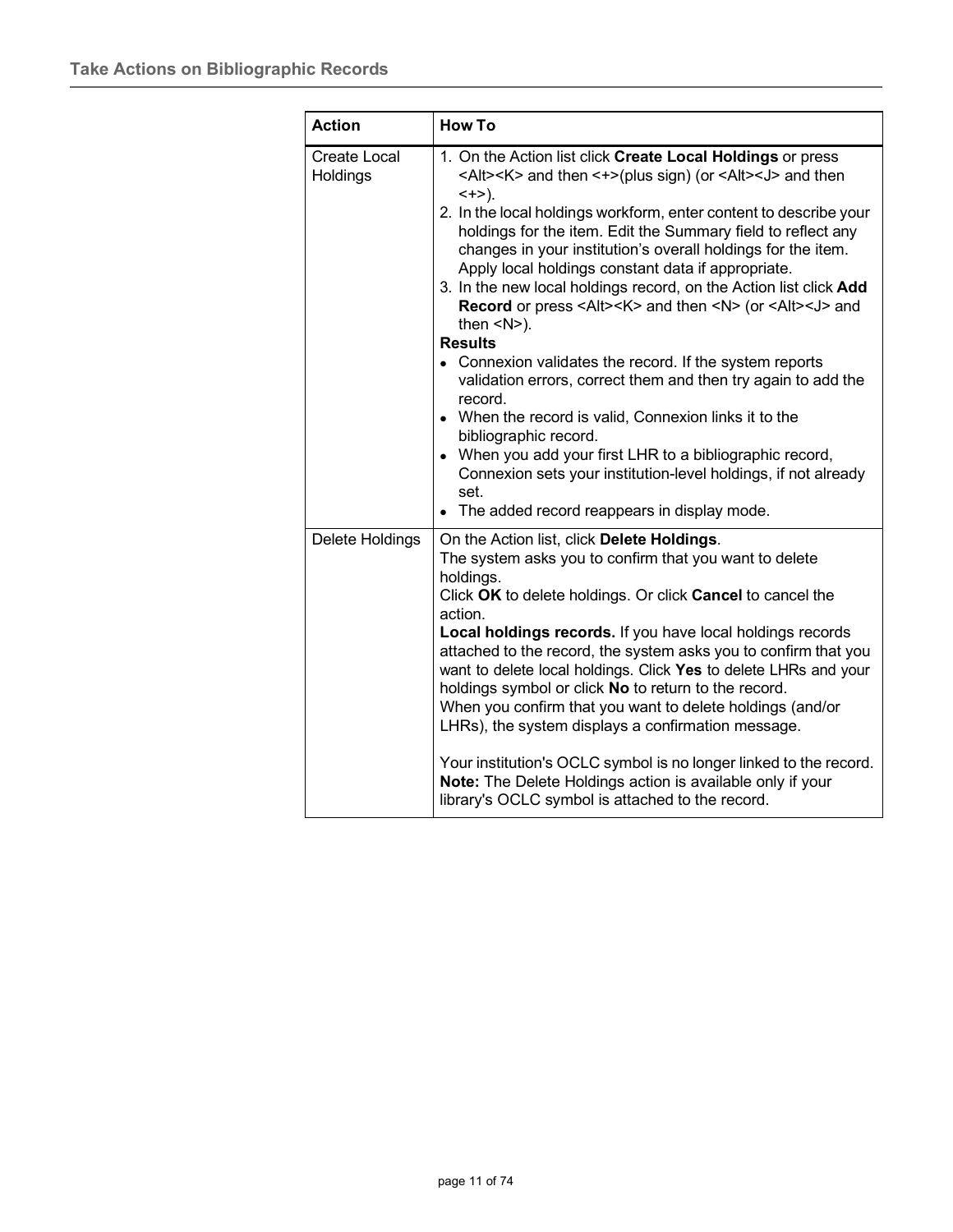| Delete All Local<br>1. Open the bibliographic record from which you want to delete<br>all local holdings records and remove your institution's<br>Holdings<br>symbol.<br>2. On the Action list click Delete All Local Holdings or press<br><alt><k> and then &lt;-&gt; (hyphen) (or <alt><j> and then &lt;-&gt;).<br/>3. Above the record, Connexion asks you to confirm whether<br/>you want to delete all your LHRs and whether you also want<br/>to remove your institution's holdings symbol.<br/>4. Confirm or cancel the action:<br/>- Delete all LHRs and holdings symbol. Select the<br/>Remove your institution's symbol from bibliographic<br/>record check box and then click Delete Local Holdings.<br/>Delete LHRs, retain your institution's symbol. Clear<br/>(uncheck) the Remove your institution's symbol from<br/>bibliographic record check box and then click Delete<br/><b>Local Holdings.</b></j></alt></k></alt> | <b>Action</b> | <b>How To</b> |
|------------------------------------------------------------------------------------------------------------------------------------------------------------------------------------------------------------------------------------------------------------------------------------------------------------------------------------------------------------------------------------------------------------------------------------------------------------------------------------------------------------------------------------------------------------------------------------------------------------------------------------------------------------------------------------------------------------------------------------------------------------------------------------------------------------------------------------------------------------------------------------------------------------------------------------------|---------------|---------------|
| - Cancel deleting all LHRs. Click Cancel if you decide to<br>keep your existing LHRs and retain your holdings symbol<br>attached to the bibliographic record.<br><b>Results</b><br>Delete all LHRs and symbol. Connexion deletes the LHRs<br>and your institution's symbol from the record. A confirmation<br>message states that your holdings were deleted and gives<br>the number of LHRs deleted.<br>• Delete LHRs, retain symbol. Connexion deletes the LHRs<br>and displays a confirmation message that gives the number<br>of LHRs deleted.                                                                                                                                                                                                                                                                                                                                                                                       |               |               |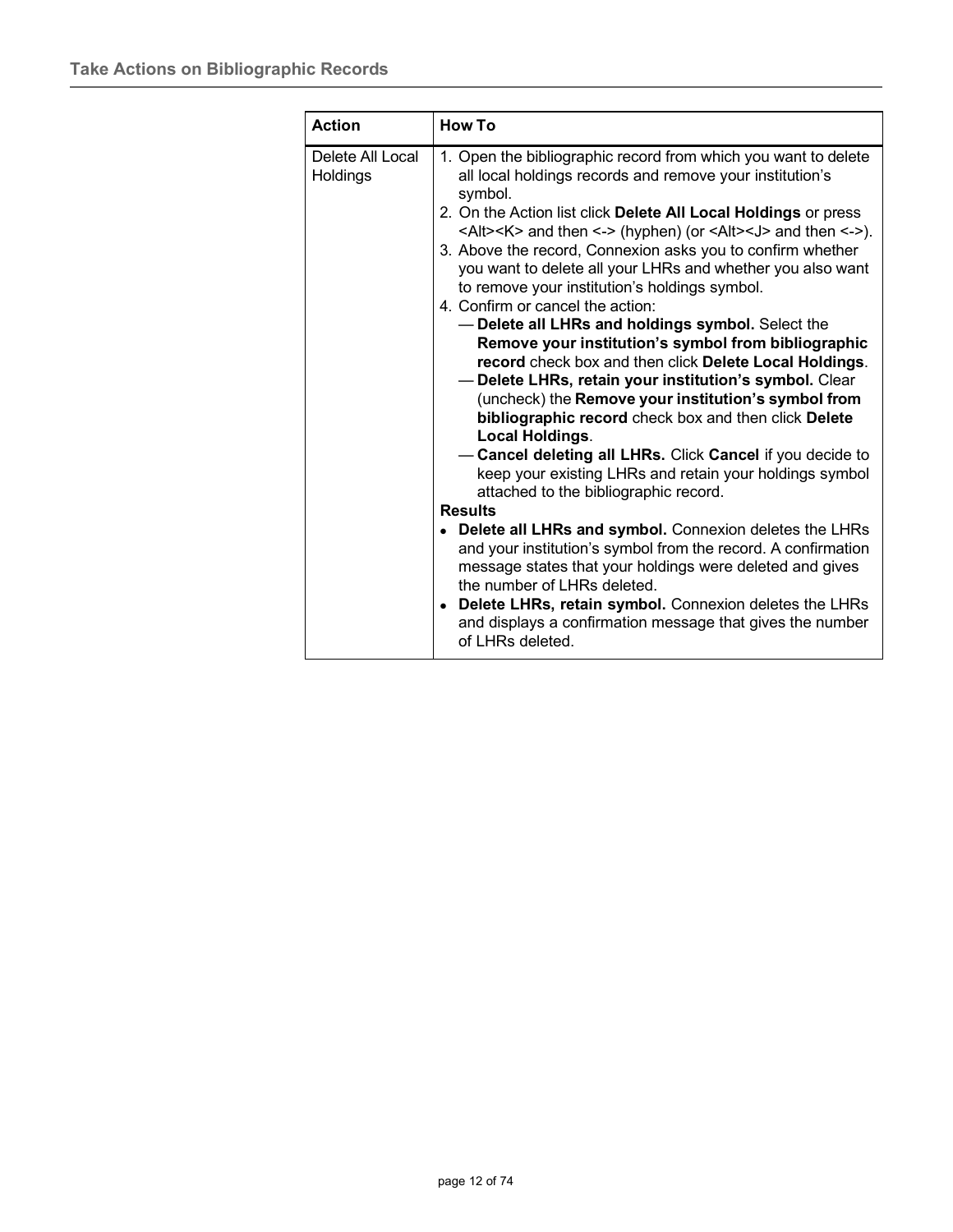| <b>Action</b>                 | <b>How To</b>                                                                                                                                                                                                                                                                                                                                                                                                                                                                                                                                                                                                                                                                                                                                                                                                                                                                                                                                                                                                                                                                                                                                                                                                                                                                                                                                                                                                                                                                                                                                                                                                                                                               |
|-------------------------------|-----------------------------------------------------------------------------------------------------------------------------------------------------------------------------------------------------------------------------------------------------------------------------------------------------------------------------------------------------------------------------------------------------------------------------------------------------------------------------------------------------------------------------------------------------------------------------------------------------------------------------------------------------------------------------------------------------------------------------------------------------------------------------------------------------------------------------------------------------------------------------------------------------------------------------------------------------------------------------------------------------------------------------------------------------------------------------------------------------------------------------------------------------------------------------------------------------------------------------------------------------------------------------------------------------------------------------------------------------------------------------------------------------------------------------------------------------------------------------------------------------------------------------------------------------------------------------------------------------------------------------------------------------------------------------|
| Display Holdings              | 1. On the View list click Display Holdings or press <alt><k><br/>and then <h> (or <alt><j> and then <h>).<br/>2. In the Display Holdings box (above the record header), click<br/>Display Holdings or press <enter> to view the Default<br/>Holdings.<br/>Or<br/>Open the list and select the type of holdings display you<br/>want: All Holdings or Regional Holdings or State<br/>Holdings.<br/>3. Then click Display Holdings or press <enter>.<br/>The Holdings Display window lists the holdings you requested.<br/>When finished viewing holdings, click Close Window.<br/>Note: The Holdings Display window closes automatically when<br/>you choose another command or navigate to another screen.<br/>Print holdings list (Internet Explorer only).<br/>1. Right-click in the Holdings Display window.<br/>2. On the popup menu click Print.<br/>3. In the Print dialog box, click OK or press <enter>.<br/><b>Identify listed institutions</b><br/>Show institution name (Holdings Display window)<br/>In the locations listing, move the mouse pointer over an<br/>institution symbol to display the name of the institution.<br/>Library symbols in lists. In holdings lists, letters in institution<br/>symbols appear in uppercase or lowercase. An uppercase<br/>symbol indicates that the institution participates in the WorldCat<br/>Resource Sharing service as a lender of library materials. A<br/>lowercase symbol indicates that the institution does not lend<br/>materials via WCRS. Users creating a loan request in WCRS<br/>can include uppercase symbols in the list of potential lenders.</enter></enter></enter></h></j></alt></h></k></alt> |
| Display Local<br>Holdings     | 1. On the View list, click Display Local Holdings or press<br><alt><k>&lt;\&gt; (backslash) (or <alt><j> and then &lt;\&gt;).<br/>2. In the Local holdings type list, select the display to view:<br/>For Institution Holdings or Group Holdings, type the<br/>institution or group symbol in the text box. Or select State<br/>Holdings, Region Holdings, Default Holdings, or All<br/>Holdings.<br/>3. Click Display Local Holdings.<br/><b>Results</b><br/>The Holdings Display window lists summary local holdings for<br/>an institution or group, or for institutions in the category you<br/>selected (state, region, default, all).<br/>In the Holdings Display window, under Local Holdings<br/>Information, click the link to the holdings summary for the<br/>institution you want.</j></alt></k></alt>                                                                                                                                                                                                                                                                                                                                                                                                                                                                                                                                                                                                                                                                                                                                                                                                                                                          |
| <b>Edit Local</b><br>Holdings | Note: Available only if your institution has one or more LHRs<br>linked to the bibliographic record.<br>On the Action list, click Edit Local Holdings or press<br><alt><k>&lt;_&gt; (underscore) (or <alt><j> and then &lt; &gt;).</j></alt></k></alt>                                                                                                                                                                                                                                                                                                                                                                                                                                                                                                                                                                                                                                                                                                                                                                                                                                                                                                                                                                                                                                                                                                                                                                                                                                                                                                                                                                                                                      |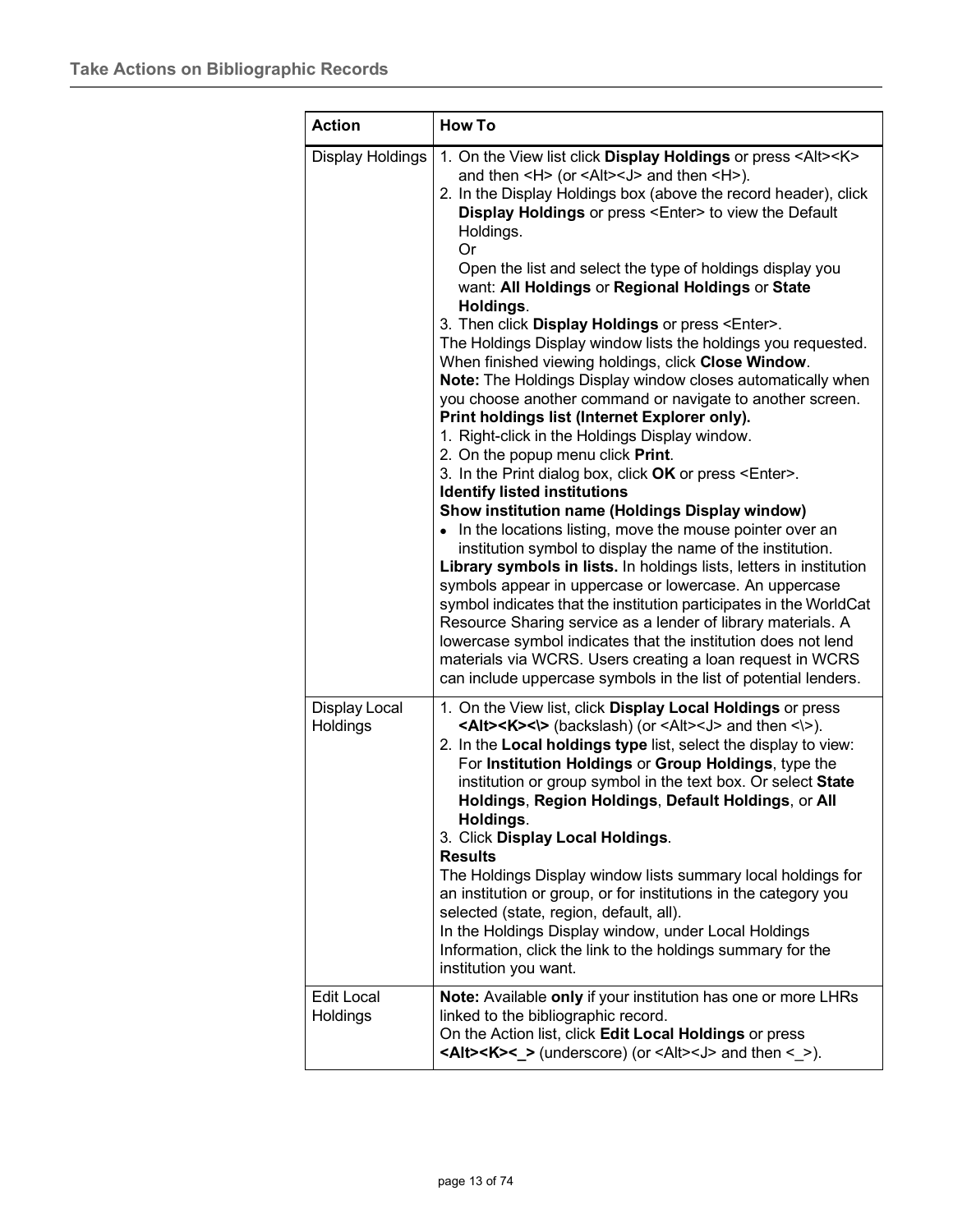| <b>Action</b>                | <b>How To</b>                                                                                                                                                                                                                                                                                                                                                                                                                                                                                                                                                                                                                                               |
|------------------------------|-------------------------------------------------------------------------------------------------------------------------------------------------------------------------------------------------------------------------------------------------------------------------------------------------------------------------------------------------------------------------------------------------------------------------------------------------------------------------------------------------------------------------------------------------------------------------------------------------------------------------------------------------------------|
| Display Find in a<br>Library | On the View list, click Display Find in a Library or press<br><alt><k> and then &lt;8&gt; (or <alt><j> and then &lt;8&gt;).</j></alt></k></alt>                                                                                                                                                                                                                                                                                                                                                                                                                                                                                                             |
|                              | <b>Result:</b> Connexion displays the Find in a Library <sup>®</sup> service at<br>WorldCat.org in a new window. Use the screen to locate<br>WorldCat libraries that hold the work described in the current<br>record and to link directly to library OPACs. You can also<br>access cover art, information on alternative formats (large print,<br>audiobooks, etc.), user reviews and other evaluative content.                                                                                                                                                                                                                                            |
| Apply CD By<br>Name          | 1. Retrieve the bibliographic record to which you want to apply<br>a constant data record. The record must be in edit mode.<br>2. On the Edit list, click Apply CD By Name or press <alt><k><br/>and then <math>5</math> (or <math>4</math>lt<math>&gt;1</math> and then <math>5</math>).<br/>An entry opens above the record header.<br/>3. Specify fields to apply. In the entry area, select the option<br/>button for Whole Record or Variable Fields Only or Fixed<br/>Field Only.<br/>4. In the Specific CD Name text box, type the name of the<br/>constant data record you want to apply.<br/>5. Click Apply CD or press <enter>.</enter></k></alt> |
| Apply CD From<br>List        | 1. Retrieve the bibliographic record to which you want to apply<br>a constant data record. The record must be in edit mode.<br>2. On the Edit list, click Apply CD From List or press <alt><k><br/>and then <math>\leq 6</math> (or <math>\leq</math>Alt <math>\leq</math>J and then <math>\leq 6</math>).<br/>3. Specify fields to apply. In the Select Constant Data window,<br/>select the option button for Whole Record or Variable<br/>Fields Only or Fixed Field Only.<br/>4. In the list of constant data records, click the hyperlinked<br/>name of the constant data record you want to apply.</k></alt>                                          |
| <b>Apply Default</b><br>CD   | On the Edit list, click Apply Default CD or press <alt><k> and<br/>then <math>&lt;</math> <math>C</math><math>&gt;</math>.<br/>The system merges your default constant data with the record<br/>you are editing.<br/>MARC only: fields applied. Depending on the option you<br/>selected within the default constant data, the system adds the<br/>entire record, the fixed fields only, or the variable fields only.<br/>To change the setting for this option, edit your default constant<br/>data. On the Cataloging tab, under Show Options, click Default<br/>CD. Your default constant data appears in edit mode.</k></alt>                           |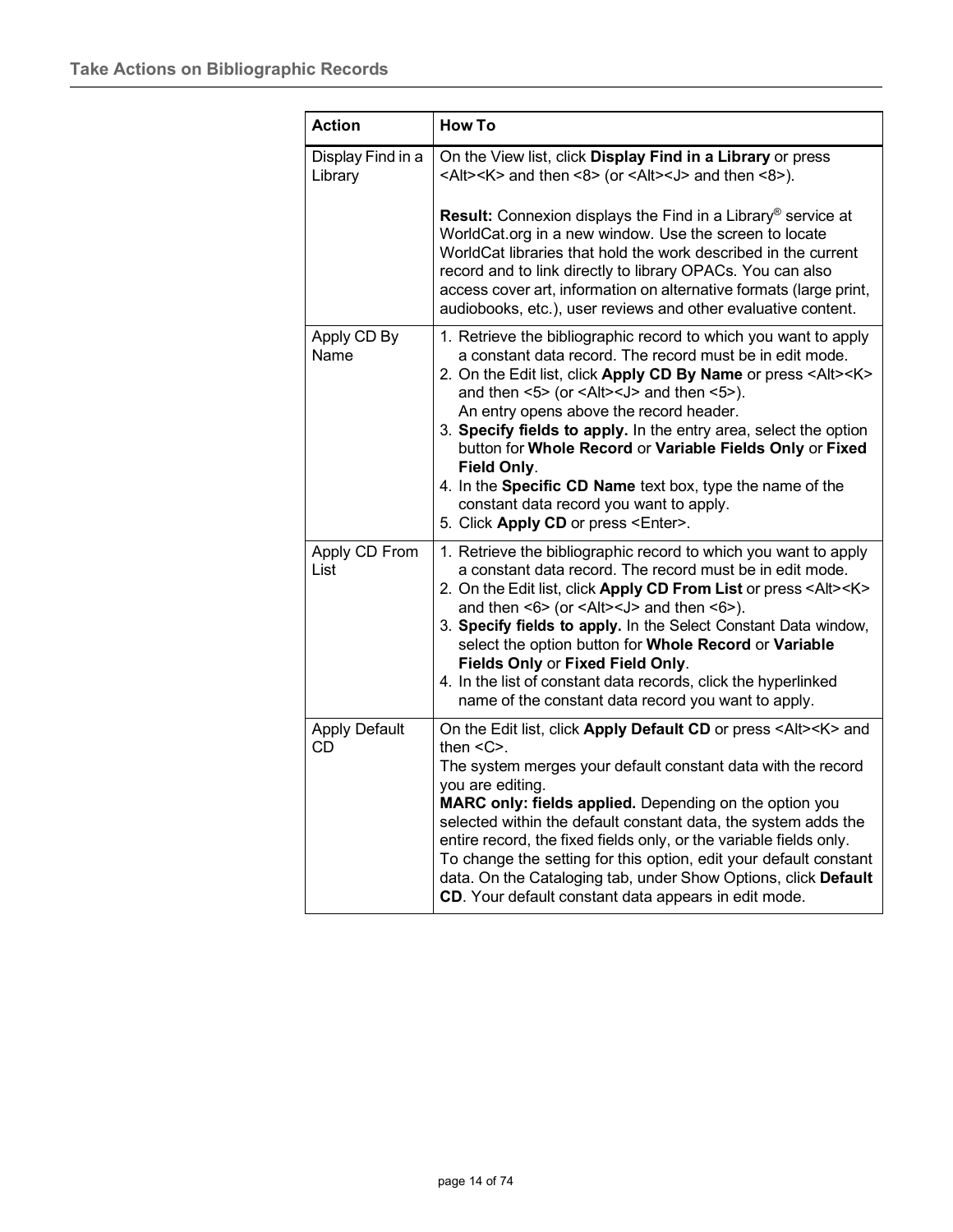| <b>Action</b>                                | <b>How To</b>                                                                                                                                                                                                                                                                                                                                                                                                                                                                                                                                                                                                                                                                                                                                                                                                                                                                                                                                                                                                                                                                                                                                                                                                                             |
|----------------------------------------------|-------------------------------------------------------------------------------------------------------------------------------------------------------------------------------------------------------------------------------------------------------------------------------------------------------------------------------------------------------------------------------------------------------------------------------------------------------------------------------------------------------------------------------------------------------------------------------------------------------------------------------------------------------------------------------------------------------------------------------------------------------------------------------------------------------------------------------------------------------------------------------------------------------------------------------------------------------------------------------------------------------------------------------------------------------------------------------------------------------------------------------------------------------------------------------------------------------------------------------------------|
| Derive New<br><b>Constant Data</b><br>Record | 1. On the Edit list click Derive New Constant Data Record or<br>press <alt><k> and then &lt;4&gt; (or <alt><j> and then &lt;4&gt;).<br/>2. When the system asks whether you want to transfer fixed-<br/>field values to the new CD record,<br/>- Click Yes to transfer all fixed-field values except Entered<br/>and Replaced. (Note: Both Entered and Replaced are<br/>set to the current date.).<br/>- Click No to transfer only default fixed-field values for the<br/>format, as indicated by the value in the Type element.<br/>- Click Cancel to cancel deriving a new CD record.<br/><b>Results</b><br/>The system displays the content of the new constant data<br/>record.<br/>Variable fields transfer based on your settings for the Derive<br/>Record Fields option (Cataloging Options screen).<br/><b>Complete new CD record</b><br/>1. Edit the new CD record to add or revise content.<br/>2. On the Action list click <b>Save Constant Data Record.</b><br/>3. In the dialog box, enter a name for the constant data record.<br/>Use a name that indicates the content or purpose of the<br/>constant data.<br/>4. Then click OK to add the record to your institution's constant<br/>data database.</j></alt></k></alt> |
| Export record                                | • On the Action list click Export Record in MARC or Export<br>Record DC HTML or Export Record DC RDF.<br>Or<br>• MARC. Press <alt><k> and then <e>.<br/>• DC HTML. Press <alt><k> and then &lt;*&gt;.<br/>• DC RDF. Press <alt><k> and then &lt;<math>(&gt;</math>.<br/><b>Results</b><br/>• Validation. By default, Connexion does not validate<br/>bibliographic records before exporting them. For single-<br/>record exports, you can request basic or full validation. For<br/>records that fail validation, you must correct errors and then<br/>retry exporting.<br/>• For export to a file (default), the system adds the record to a<br/>file on the Connexion server. Exported records are appended<br/>to the same file until you download the file.<br/>For TCP/IP export (direct to local system), the system<br/><math display="inline">\bullet</math><br/>exports the record immediately.<br/>• The system changes the record's Export status to <math>C</math><br/>(Completed) or F (Failed).</k></alt></k></alt></e></k></alt>                                                                                                                                                                                           |
| Mark For Export                              | 1. Before or after saving a record you plan to export, on the<br>Action list click Mark for Export or press <alt><k> and then<br/><math>\le</math>J&gt;. The record's Export status changes to R (Ready).<br/>Note: You can have the system save a record automatically<br/>when you use Mark for Export. On the Export Options<br/>screen, set the Mark for Export and Save Record option to<br/>On (default is Off)<br/>2. When ready to export a group of saved records, search the<br/>save file for records with the Export status Ready.<br/>3. Flag the records and then take the Export Flagged Records<br/>action.</k></alt>                                                                                                                                                                                                                                                                                                                                                                                                                                                                                                                                                                                                     |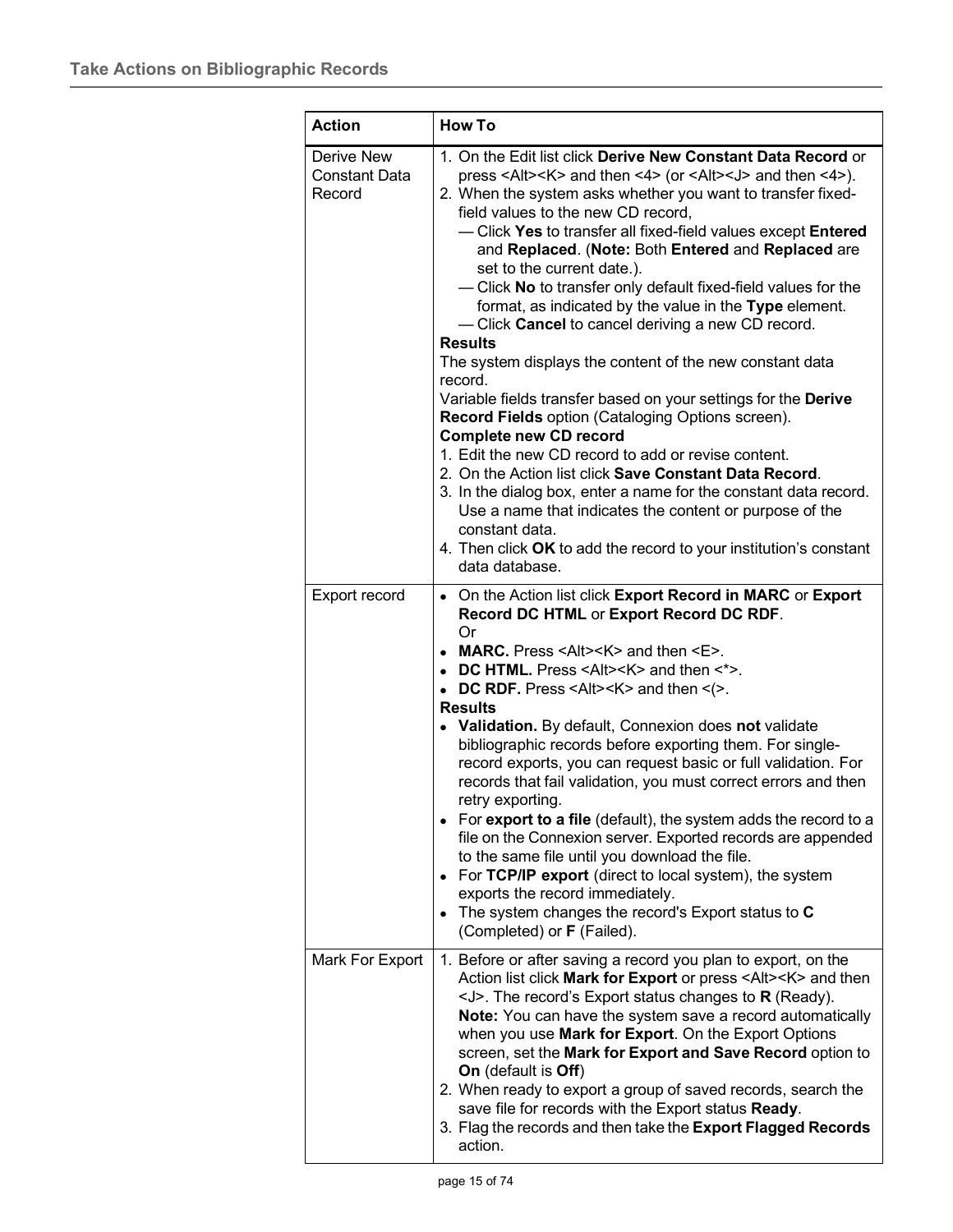| <b>Action</b>                                                                                                           | <b>How To</b>                                                                                                                                                                                                                                                                                                                                                                                                                                                                                                                                                                                                                                                                                                                                                                                                                                                                                                                               |
|-------------------------------------------------------------------------------------------------------------------------|---------------------------------------------------------------------------------------------------------------------------------------------------------------------------------------------------------------------------------------------------------------------------------------------------------------------------------------------------------------------------------------------------------------------------------------------------------------------------------------------------------------------------------------------------------------------------------------------------------------------------------------------------------------------------------------------------------------------------------------------------------------------------------------------------------------------------------------------------------------------------------------------------------------------------------------------|
| View Label in<br>Label Program<br><b>MARC view</b><br>only<br>(Not available<br>for locked<br><b>WorldCat</b><br>record | Requires that you install the OCLC Cataloging Label<br>Program (version 1.22 or later) on your workstation.<br>1. Retrieve the bibliographic record for which you want to print<br>labels.<br>2. Edit the record as you wish. For example: add or modify a<br>call number, add an input stamp in the 049 field, or edit text<br>in author (1xx) or title (245 \$a) fields.<br>3. On the View list, click View Label in Label Program or<br>press <alt><k> and then <y>.<br/><b>Results</b><br/>• The system extracts data from the record and downloads the<br/>text to your workstation.<br/>• The OCLC Cataloging Label Program starts automatically (if<br/>it is not already running).<br/>• The Label Program displays the label set using the label<br/>format you specified in Connexion Cataloging Options.<br/>In the record, the system sets the Label action status to C<br/><math>\bullet</math><br/>(Completed).</y></k></alt> |
| Mark For Label                                                                                                          | 1. Before or after saving a record for which you plan to create<br>labels, on the Action list click Mark for Label or press<br><alt><k> and then &lt;3&gt;. The record's Label status changes<br/>to <math>R</math> (Ready).<br/>Note: You can have the system save a record automatically<br/>when you use Mark for Label. On the Cataloging Options<br/>screen, set the Mark for Label and Save Record option to<br/>On (default is Off)<br/>2. When ready to create labels for a group of saved records,<br/>search the save file for records with the Label status Ready.<br/>3. Flag the records and then take the Create Labels for<br/><b>Flagged Records action.</b></k></alt>                                                                                                                                                                                                                                                      |
| <b>Lock Authority</b><br>Recordfor name<br>heading<br><b>Controlled</b><br>name heading<br>fields only                  | <b>MARC only</b><br>Not available in Dublin Core template view.<br>Move to the name heading field for which you want to edit the<br>linked authority record.<br>In the Functions list click Lock WorldCat Record.<br>The system retrieves and locks the master authority record for<br>the name heading. The record appears in a new browser<br>window, in master edit mode, using your default edit view for<br>authority records (MARC or MARC Text Area).                                                                                                                                                                                                                                                                                                                                                                                                                                                                                |
| <b>Edit Authority</b><br>Record for name<br>heading<br><b>Controlled</b><br>name heading<br>fields only                 | <b>MARC only</b><br>Not available in Dublin Core template view.<br>Move to the name heading field for which you want to locally<br>edit the linked authority record.<br>In the Functions list click Edit Authority Record.<br>The system retrieves the authority record for the name heading.<br>The record appears in a new browser window, in local edit<br>mode, using your default edit view for authority records (MARC<br>or MARC Text Area).                                                                                                                                                                                                                                                                                                                                                                                                                                                                                         |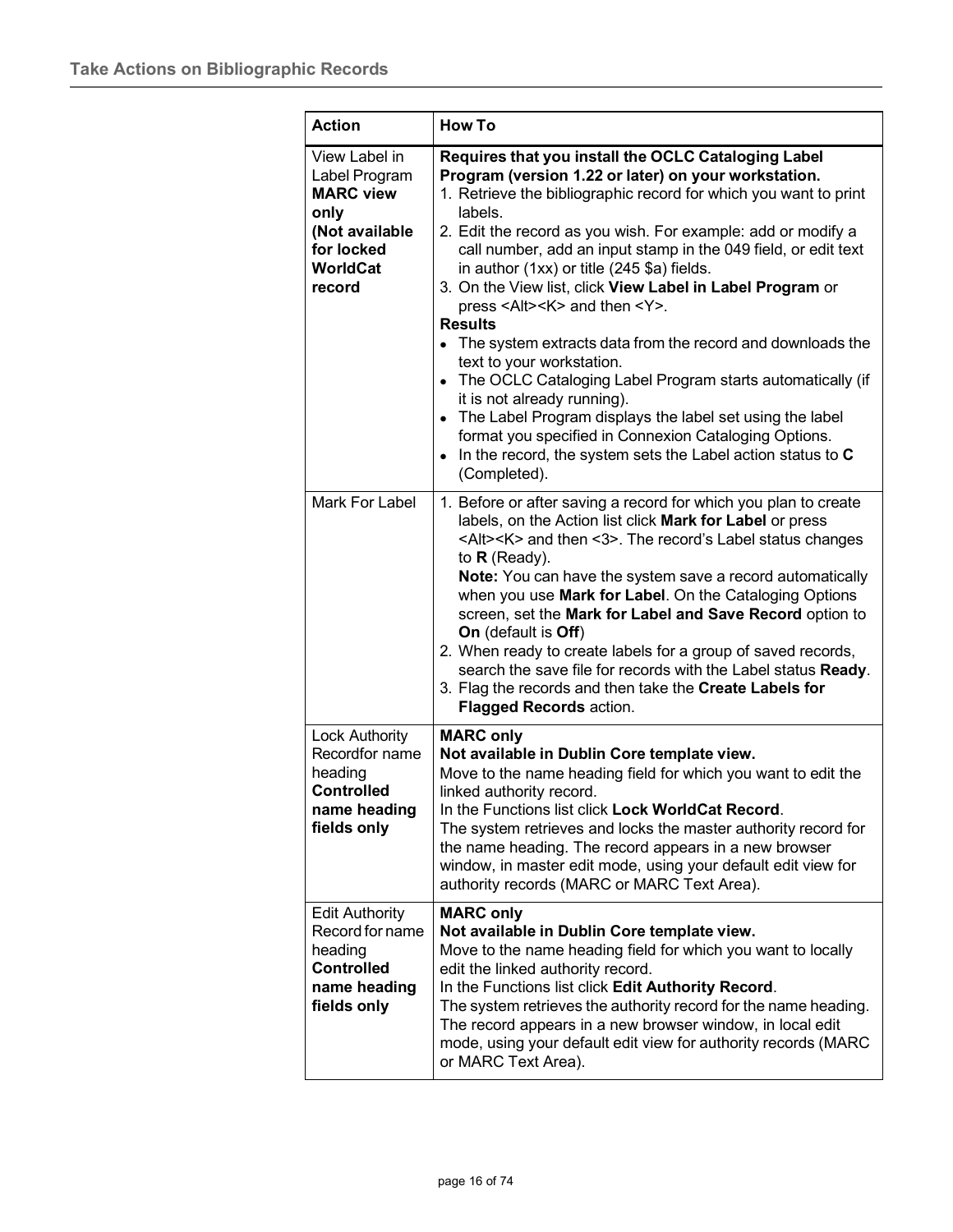| <b>Action</b>                                                                                                                | <b>How To</b>                                                                                                                                                                                                                                                                                                                                                                                                                                                                                                                                                                                                                                                                                                                                                                                                                                                                                                                                                                                                                                                                   |
|------------------------------------------------------------------------------------------------------------------------------|---------------------------------------------------------------------------------------------------------------------------------------------------------------------------------------------------------------------------------------------------------------------------------------------------------------------------------------------------------------------------------------------------------------------------------------------------------------------------------------------------------------------------------------------------------------------------------------------------------------------------------------------------------------------------------------------------------------------------------------------------------------------------------------------------------------------------------------------------------------------------------------------------------------------------------------------------------------------------------------------------------------------------------------------------------------------------------|
| Derive New<br><b>Authority Record</b><br>from record for<br>name heading<br><b>Controlled</b><br>name heading<br>fields only | <b>MARC only</b><br>Not available in Dublin Core template view.<br>Move to the controlled name heading field you want to use to<br>create a new name authority record by cloning.<br>In the Functions list click Derive New Authority.<br>The Derive Authority function<br>• Retrieves the linked record from the Authority File.<br>• Transfers selected content and/or supplies default fields/<br>values to produce a new record based on the cloned record.<br>• Presents the resulting record in local edit mode.<br>$\bullet$ Inserts $1$ (: in the OCLC: field in place of an OCLC authority<br>record number (ARN).<br>The resulting workform appears a new browser window in local<br>edit mode, using your default edit view for authority records<br>(MARC or MARC Text Area).                                                                                                                                                                                                                                                                                       |
| Generate<br><b>Authority Record</b><br>for name<br>heading<br>Uncontrolled or<br>controlled<br>name heading<br>fields        | <b>MARC only</b><br>Not available in Dublin Core template view.<br>Move to the name heading field you want to use to generate a<br>new name authority record.<br>Headings you can use<br>• 100, 110, 111, 130, 240, 440,<br>• 600, 610, 611, 630, 651<br>• 700, 710, 711, 730<br>$\bullet$ 800, 810, 811, 830<br>In the Functions list click Generate Authority.<br>The Generate Authority function<br>• Extracts appropriate elements from the selected field and<br>supplies new tags and subfields or removes them as<br>needed.<br>• Rearranges and adds the data from the bibliographic record<br>to a name authority workform in the following order:<br>- Fixed field<br>-040 with default MARC Organization Code (NUC symbol)<br>$-022$ (if any)<br>— 1хх<br>$-4xx$ (if any)<br>$-642-646$ (if any)<br>$-670$<br>Supplies $1$ (: in the OCLC: field in place of an OCLC<br>authority record number (ARN).<br>The resulting workform appears a new browser window in local<br>edit mode, using your default edit view for authority records<br>(MARC or MARC Text Area). |
| Flag record                                                                                                                  | On the Action list, click Flag Record.<br>The record remains flagged during the current session or until<br>you unflag it.<br>Note: You cannot flag a record retrieved from WorldCat. You<br>can save the record and flag it in the save file.<br>Note: You cannot flag a new record (not yet added to<br>WorldCat, no OCLC control number).                                                                                                                                                                                                                                                                                                                                                                                                                                                                                                                                                                                                                                                                                                                                    |
| Unflag record                                                                                                                | On the Action list, click <b>Unflag Record</b> .                                                                                                                                                                                                                                                                                                                                                                                                                                                                                                                                                                                                                                                                                                                                                                                                                                                                                                                                                                                                                                |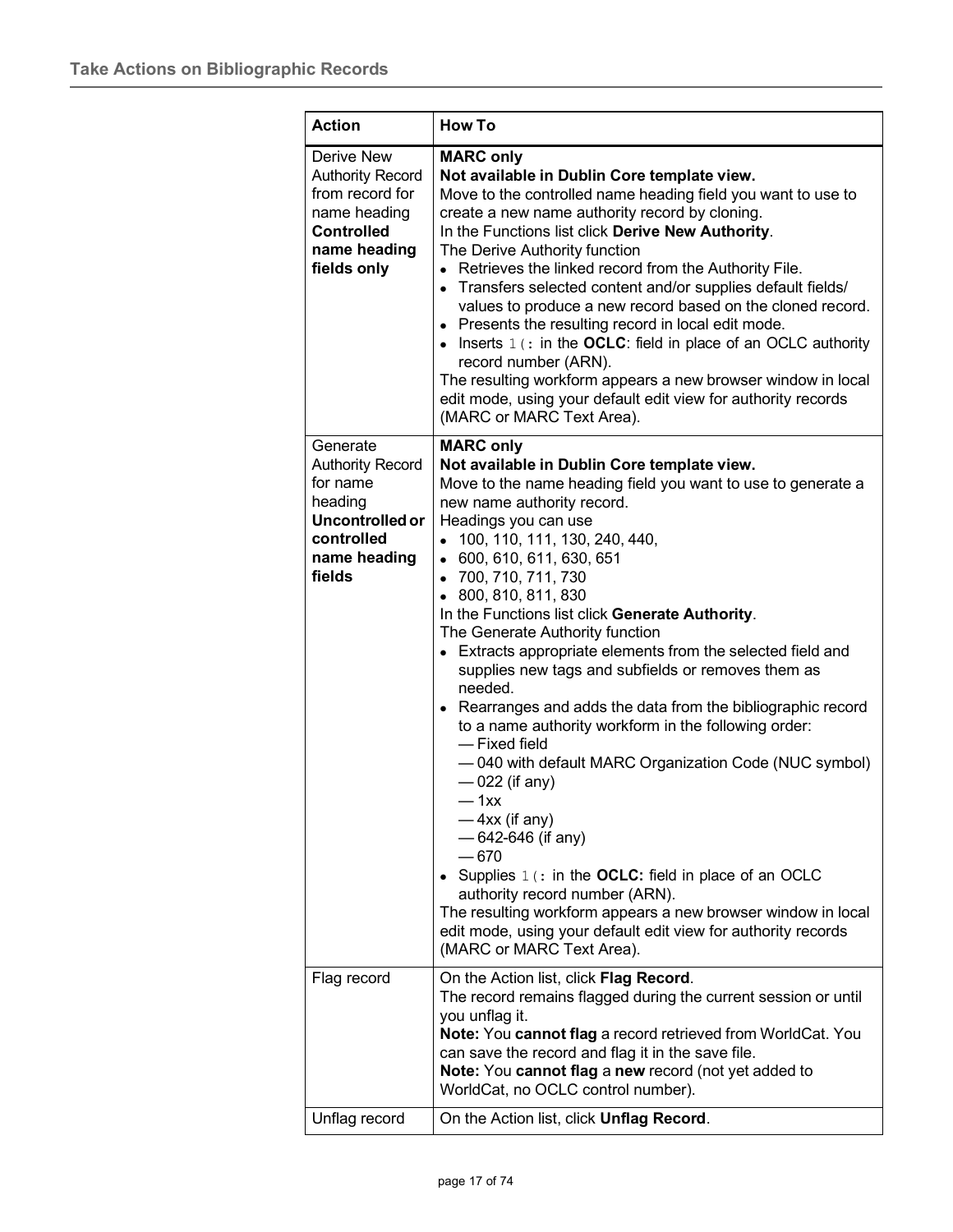#### <span id="page-17-0"></span>**Record actions summary**

- The following table defines record actions and indicates the mode(s) in which each action is available for a user with the required authorization level.
	- Availability of some actions depends on whether or not the record is in the bibliographic save file. Other actions are not available for a new record (without an OCLC control number).
	- The hierarchy of authorizations from least to most record actions included is as follows:
		- Search
		- —Limited
		- —Full
		- —Authorizations for those who participate in special projects or services, such as NACO (Name Authority Cooperative), Enhance, or CONSER (Cooperative Online Serials) program.

| <b>Action</b>                                | <b>What it does</b>                                                                                                                                                                                   | <b>Minimum</b><br>Auth<br>Level | <b>Locked</b><br>World<br>Cat<br>record<br>? | <b>Edit</b><br>Mode? | <b>Display</b><br>Mode? |
|----------------------------------------------|-------------------------------------------------------------------------------------------------------------------------------------------------------------------------------------------------------|---------------------------------|----------------------------------------------|----------------------|-------------------------|
| Update<br>Holdings (add<br>new record)       | Add a new record to<br>WorldCat and add your<br>library's OCLC symbol.                                                                                                                                | Full                            | Yes                                          | <b>No</b>            | <b>No</b>               |
| <b>Derive New</b><br>Constant<br>Data Record | Add a copy of the<br>record to your<br>institution's constant<br>data database.                                                                                                                       | Limited                         | No                                           | <b>No</b>            | Yes                     |
| Apply CD By<br>Name                          | Apply a specific<br>constant data record by<br>typing the CD name.                                                                                                                                    | Limited                         | Yes                                          | Yes                  | <b>No</b>               |
| Apply CD<br>From List                        | Retrieve and apply a<br>stored constant data<br>record to the<br>bibliographic record you<br>are editing.<br>Choose to apply the<br>whole CD record, fixed<br>field only, or variable<br>fields only. | Limited                         | Yes                                          | Yes                  | No                      |
| <b>Apply Default</b><br>CD                   | Insert content from your<br>default constant data.                                                                                                                                                    | Limited                         | Yes                                          | Yes                  | <b>No</b>               |
| Back to<br>Editing                           | In edit mode, return<br>from a display view of<br>the record to an edit<br>view (appears in the<br>display view only).                                                                                | Limited                         | Yes                                          | Yes                  | <b>No</b>               |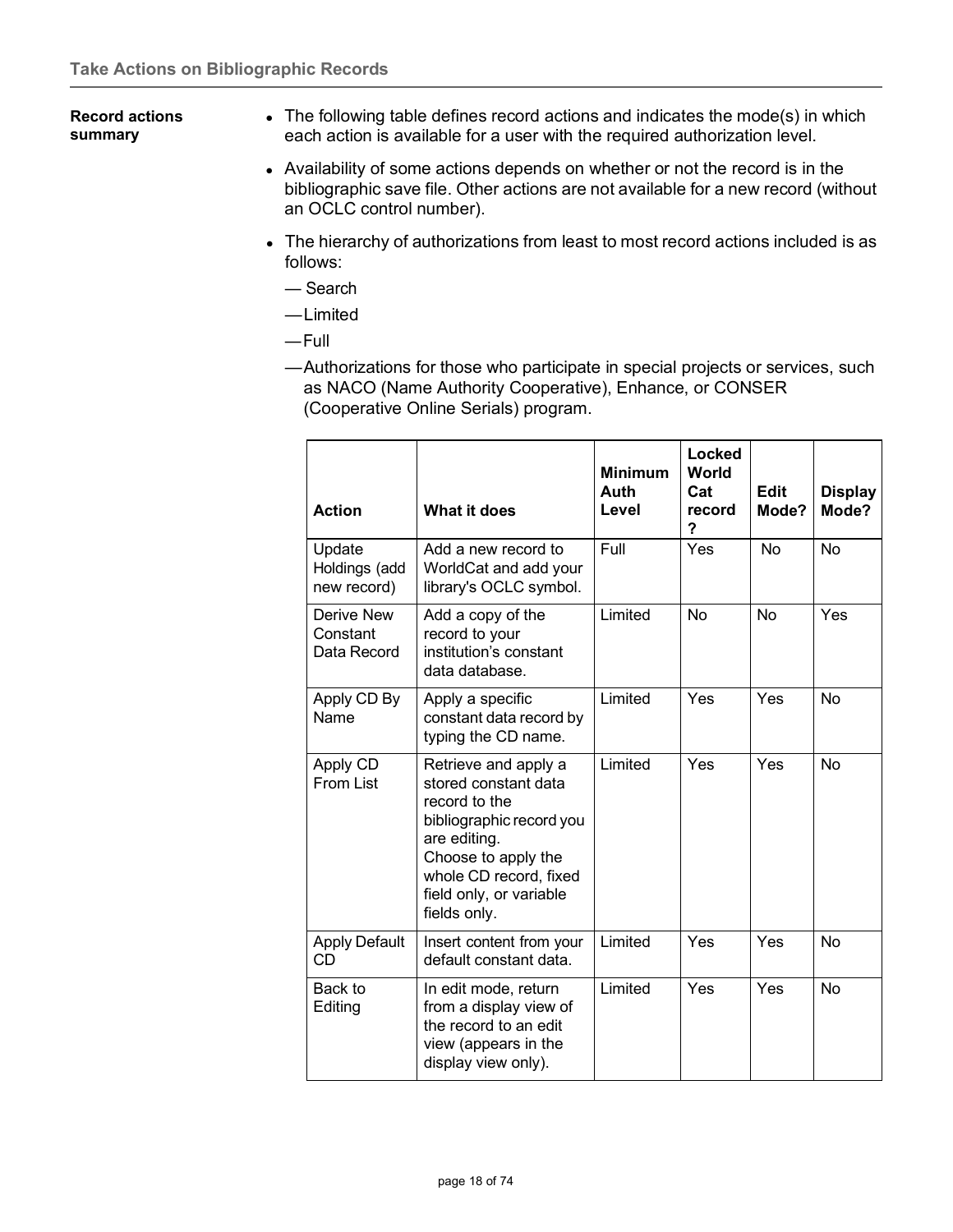| <b>Action</b>                                               | <b>What it does</b>                                                                                                                                                                                                                                                                                                                                              | <b>Minimum</b><br>Auth<br>Level | Locked<br><b>World</b><br>Cat<br>record<br>? | <b>Edit</b><br>Mode? | <b>Display</b><br>Mode? |
|-------------------------------------------------------------|------------------------------------------------------------------------------------------------------------------------------------------------------------------------------------------------------------------------------------------------------------------------------------------------------------------------------------------------------------------|---------------------------------|----------------------------------------------|----------------------|-------------------------|
| Cancel<br>Changes                                           | <b>Existing record.</b> The<br>system redisplays the<br>record from WorldCat,<br>in display mode. Any<br>locks on the record are<br>released.<br>New record (saved).<br>The system redisplays<br>the record from the<br>bibliographic save file.<br>New record<br>(unsaved). The system<br>deletes the record and<br>returns you to the<br>Create Record screen. | Limited                         | Yes                                          | Yes                  | <b>No</b>               |
| Control All<br>Headings                                     | Add authority control for<br>all controllable fields in<br>the record.                                                                                                                                                                                                                                                                                           | Limited                         | Yes                                          | Yes                  | <b>No</b>               |
| <b>Create Local</b><br>Holdings                             | Link a new local<br>holdings record to the<br>bibliographic record.                                                                                                                                                                                                                                                                                              | Full                            | No                                           | Yes                  | <b>No</b>               |
| Delete<br>Holdings (if<br>library has<br>holdings)          | Remove your library's<br>OCLC symbol from the<br>record.                                                                                                                                                                                                                                                                                                         | Full                            | <b>No</b>                                    | Yes                  | <b>No</b>               |
| Delete All<br>Local<br>Holdings                             | Remove any LHRs your<br>library has linked to the<br>record. Option to delete<br>your OCLC symbol<br>from the record.                                                                                                                                                                                                                                            | Full                            | No                                           | Yes                  | No                      |
| Delete Save<br><b>File Record</b><br>(saved record<br>only) | Remove record from<br>the bibliographic save<br>file.                                                                                                                                                                                                                                                                                                            | Limited                         | Yes                                          | Yes                  | <b>No</b>               |
| <b>Derive New</b><br>Record                                 | Create a new record<br>based on the current<br>record.                                                                                                                                                                                                                                                                                                           | Limited                         | <b>No</b>                                    | Yes                  | Yes                     |
| Display<br>Holdings                                         | View a list of libraries<br>whose OCLC symbols<br>are attached to the<br>record.                                                                                                                                                                                                                                                                                 | Search                          | Yes                                          | Yes                  | Yes                     |
| Display Local<br>Holdings                                   | View a list of libraries<br>that have local holdings<br>records attached to the<br>record.                                                                                                                                                                                                                                                                       | Search                          | Yes                                          | <b>Yes</b>           | Yes                     |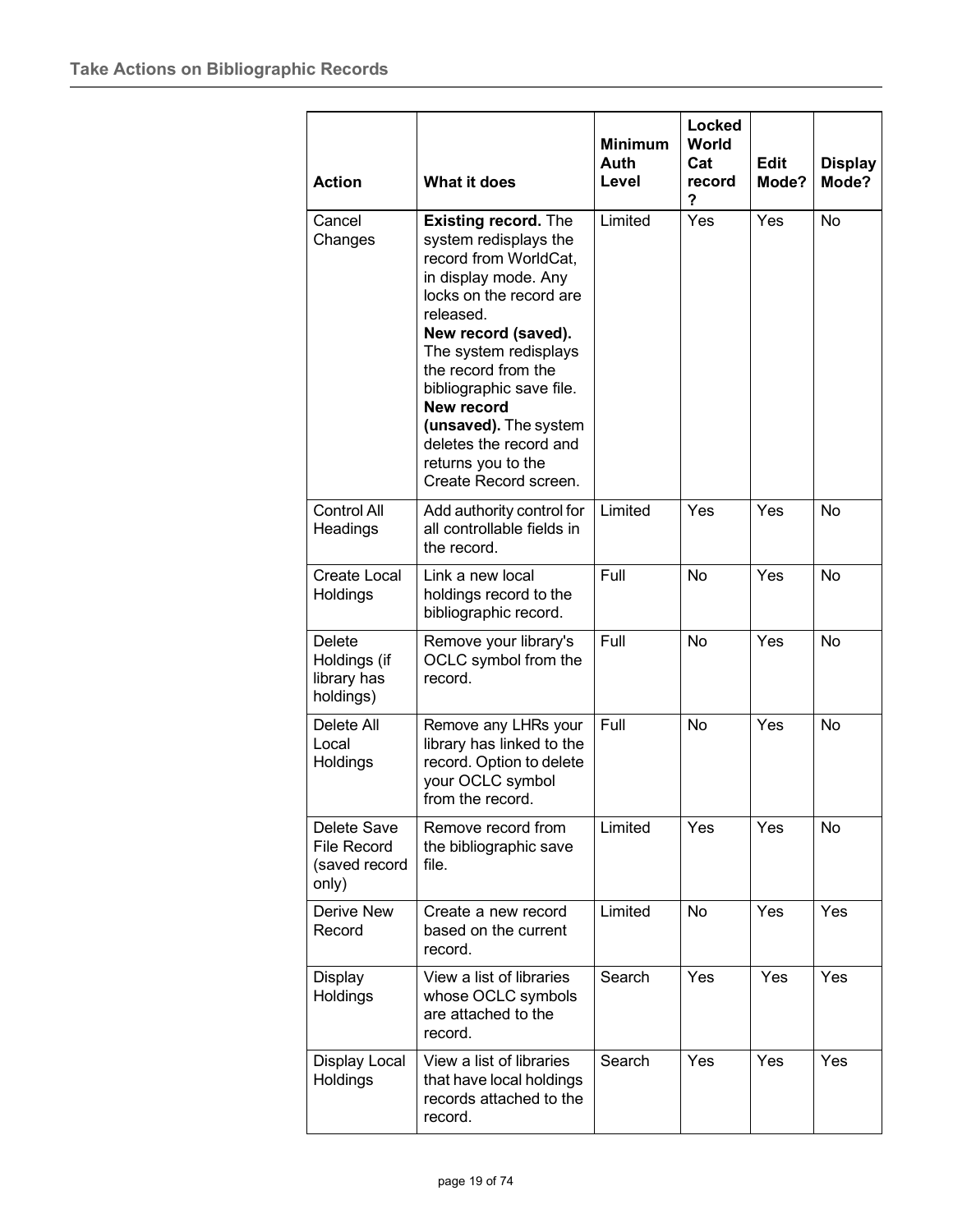| <b>Action</b>                                                        | <b>What it does</b>                                                                                                                                          | <b>Minimum</b><br>Auth<br>Level | Locked<br>World<br>Cat<br>record<br>? | <b>Edit</b><br>Mode? | <b>Display</b><br>Mode? |
|----------------------------------------------------------------------|--------------------------------------------------------------------------------------------------------------------------------------------------------------|---------------------------------|---------------------------------------|----------------------|-------------------------|
| Display<br>Record                                                    | View record as<br>presented when first<br>retrieved.                                                                                                         | Search                          | Yes                                   | Yes                  | No                      |
| <b>Edit Local</b><br>Holdings                                        | Edit local holdings<br>record(s) your library<br>has attached to the<br>record.                                                                              | Full                            | <b>No</b>                             | Yes                  | No                      |
| <b>Edit Record</b><br>(saved<br>records only)                        | Begin editing a saved<br>record (in master edit<br>mode if the record is<br>locked, in local edit<br>mode if unlocked)                                       | Limited                         | Yes                                   | Yes                  | Yes                     |
| <b>Edit Record</b>                                                   | Modify a working copy<br>of the record without<br>affecting the WorldCat<br>record.                                                                          | Limited                         | Yes                                   | <b>No</b>            | Yes                     |
| Export<br>Record in<br>[MARC, DC,<br>etc.] (existing<br>record only) | Store the record in a file<br>on the Connexion<br>server (default) or<br>export directly to your<br>local system via TCP/<br>IP.                             | Search                          | Yes                                   | Yes                  | Yes                     |
| Lock<br>WorldCat<br>record                                           | Lock and modify the<br>copy of the record.                                                                                                                   | Limited                         | <b>No</b>                             | Yes                  | Yes                     |
| Mark for<br>Export                                                   | Indicate a record is<br>ready to export.                                                                                                                     | Limited                         | Yes                                   | Yes                  | No                      |
| Mark for<br>Label                                                    | Indicate a record is<br>ready for use to create<br>labels.                                                                                                   |                                 | No                                    | Yes                  | No                      |
| Reformat<br>Record                                                   | Refresh the edit view to<br>reorder fields.                                                                                                                  | Limited                         | Yes                                   | Yes                  | No                      |
| Release<br>Record Lock                                               | Unlock a locked<br>WorldCat record.<br>Retain changes made<br>while editing.<br>Switch to local edit<br>mode.                                                | Limited                         | Yes                                   | N <sub>o</sub>       | No                      |
| Replace<br>Record<br>(existing<br>record only)                       | Overwrite the<br>WorldCat record with<br>your modified working<br>copy. (Only for specific<br>records and purposes,<br>as defined by your<br>authorization.) | Full                            | Yes                                   | No                   | No                      |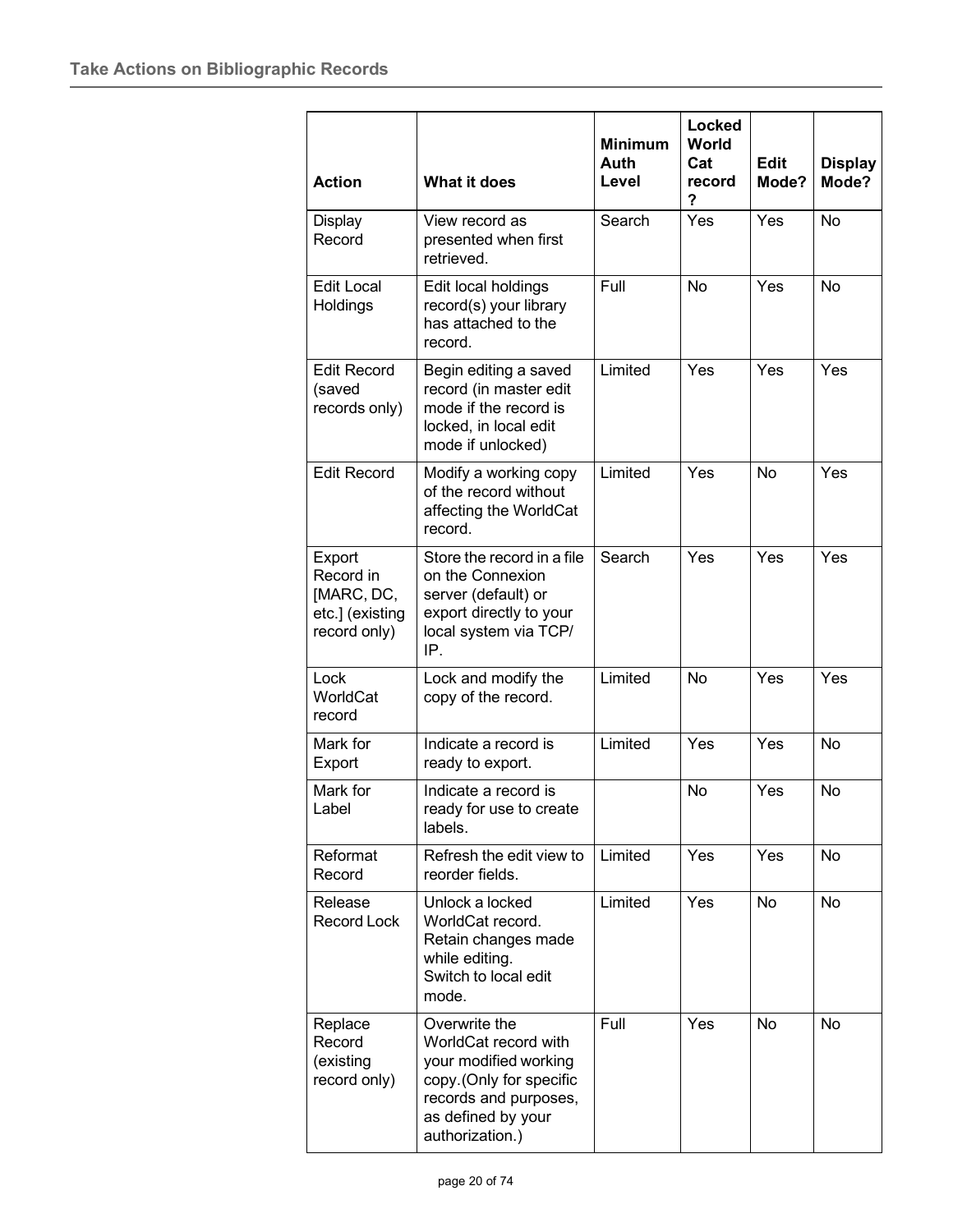| <b>Action</b>                                                  | <b>What it does</b>                                                                                                                                                                                                                                            | <b>Minimum</b><br>Auth<br>Level | Locked<br><b>World</b><br>Cat<br>record<br>? | <b>Edit</b><br>Mode? | <b>Display</b><br>Mode? |
|----------------------------------------------------------------|----------------------------------------------------------------------------------------------------------------------------------------------------------------------------------------------------------------------------------------------------------------|---------------------------------|----------------------------------------------|----------------------|-------------------------|
| Replace and<br>Update<br>Holdings<br>(existing<br>record only) | Replace the WorldCat<br>record and add your<br>library's OCLC symbol.<br>(Only for specific<br>records and purposes,<br>as defined by your<br>authorization.)                                                                                                  | Full                            | Yes                                          | <b>No</b>            | <b>No</b>               |
| <b>Report Error</b>                                            | Report an error in the<br>record by via e-mail.                                                                                                                                                                                                                | Limited                         | Yes                                          | Yes                  | Yes                     |
| Save Record                                                    | Place the record in the<br>bibliographic save file.<br>Or resave the record in<br>the save file; restart<br>save file aging for the<br>record.                                                                                                                 | Limited                         | Yes                                          | Yes                  | No                      |
| Submit for<br><b>Review</b>                                    | Submit a record for<br>review by colleagues at<br>other institutions.                                                                                                                                                                                          | Limited                         | Yes                                          | Yes                  | Yes                     |
| Recall<br>Submitted<br>Record                                  | <b>Remove Review status</b><br>from a submitted<br>record; the record is no<br>longer available for<br>review.                                                                                                                                                 | Limited                         | Yes                                          | Yes                  | Yes                     |
| Flag Record                                                    | Mark the record to set it<br>aside for further use<br>during the current<br>session.                                                                                                                                                                           | Search                          | Yes                                          | Yes                  | Yes                     |
| Unedit<br>Record                                               | The system redisplays<br>the record as originally<br>retrieved from WorldCat<br>(for an unsaved record)<br>or as last saved (if the<br>record is in the save<br>file).<br>The record remains in<br>the edit mode you were<br>using.<br>Any locks are retained. | Limited                         | Yes                                          | Yes                  | No                      |
| UnFlag<br>Record                                               | Remove a flag from the<br>record.                                                                                                                                                                                                                              | Search                          | Yes                                          | Yes                  | Yes                     |
| Update<br>Holdings                                             | Add your library's<br>OCLC symbol to the<br>record.                                                                                                                                                                                                            | Full                            | No                                           | Yes                  | No                      |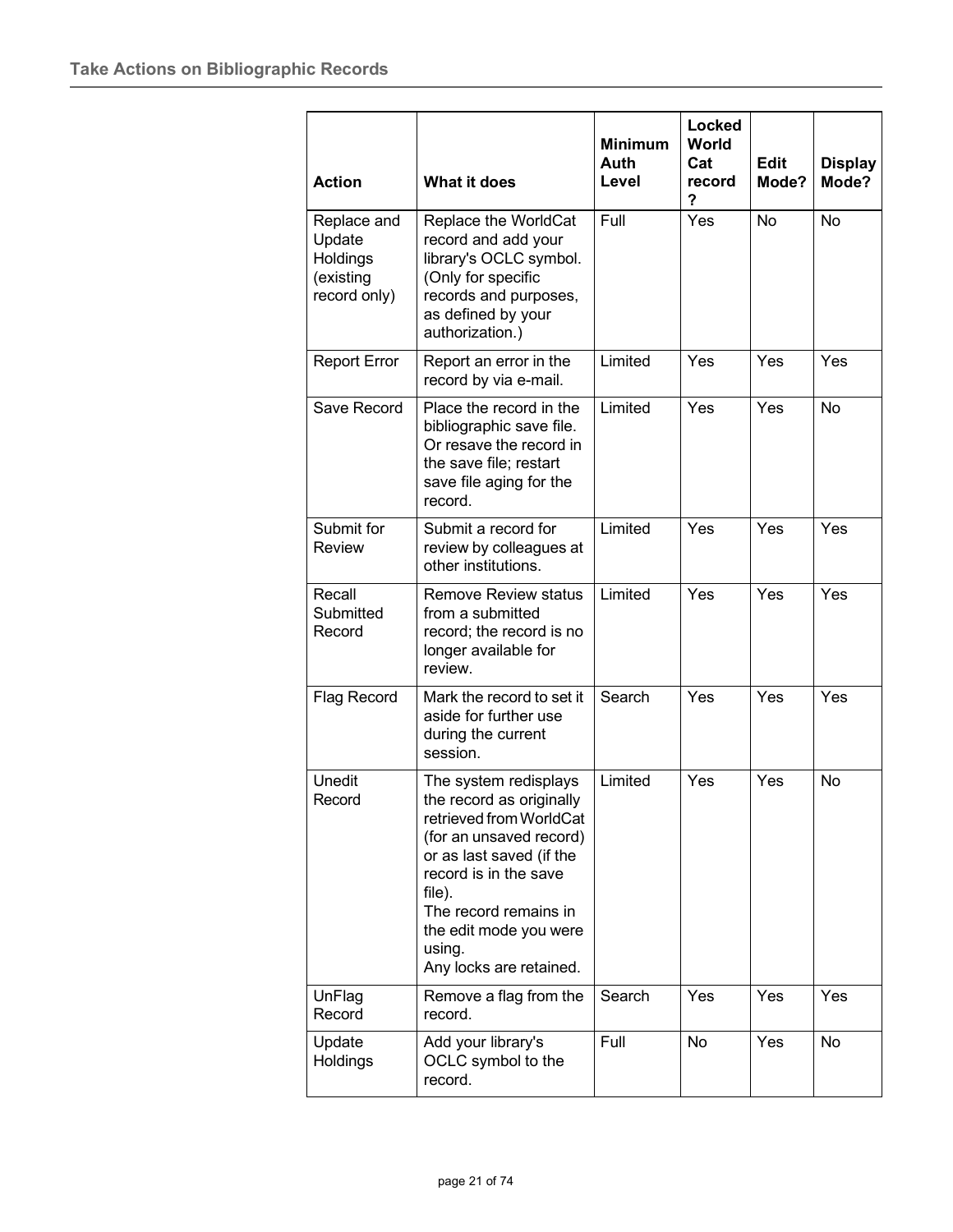| <b>Action</b>                                                                                                       | What it does                                                                                     | <b>Minimum</b><br>Auth<br>Level | Locked<br>World<br>Cat<br>record<br>? | Edit<br>Mode? | <b>Display</b><br>Mode? |
|---------------------------------------------------------------------------------------------------------------------|--------------------------------------------------------------------------------------------------|---------------------------------|---------------------------------------|---------------|-------------------------|
| Validate<br>Record                                                                                                  | Check the content and<br>format of the record<br>using OCLC WorldCat<br>validation rules.        | Limited                         | <b>Yes</b>                            | <b>Yes</b>    | No                      |
| View Label in<br>Label<br>Program<br>(Requires<br>Label<br>Program 1.22<br>or later<br>installed on<br>workstation) | Display a label set for<br>the current record in the<br><b>OCLC Cataloging Label</b><br>Program. | Limited                         | N <sub>o</sub>                        | <b>Yes</b>    | Yes                     |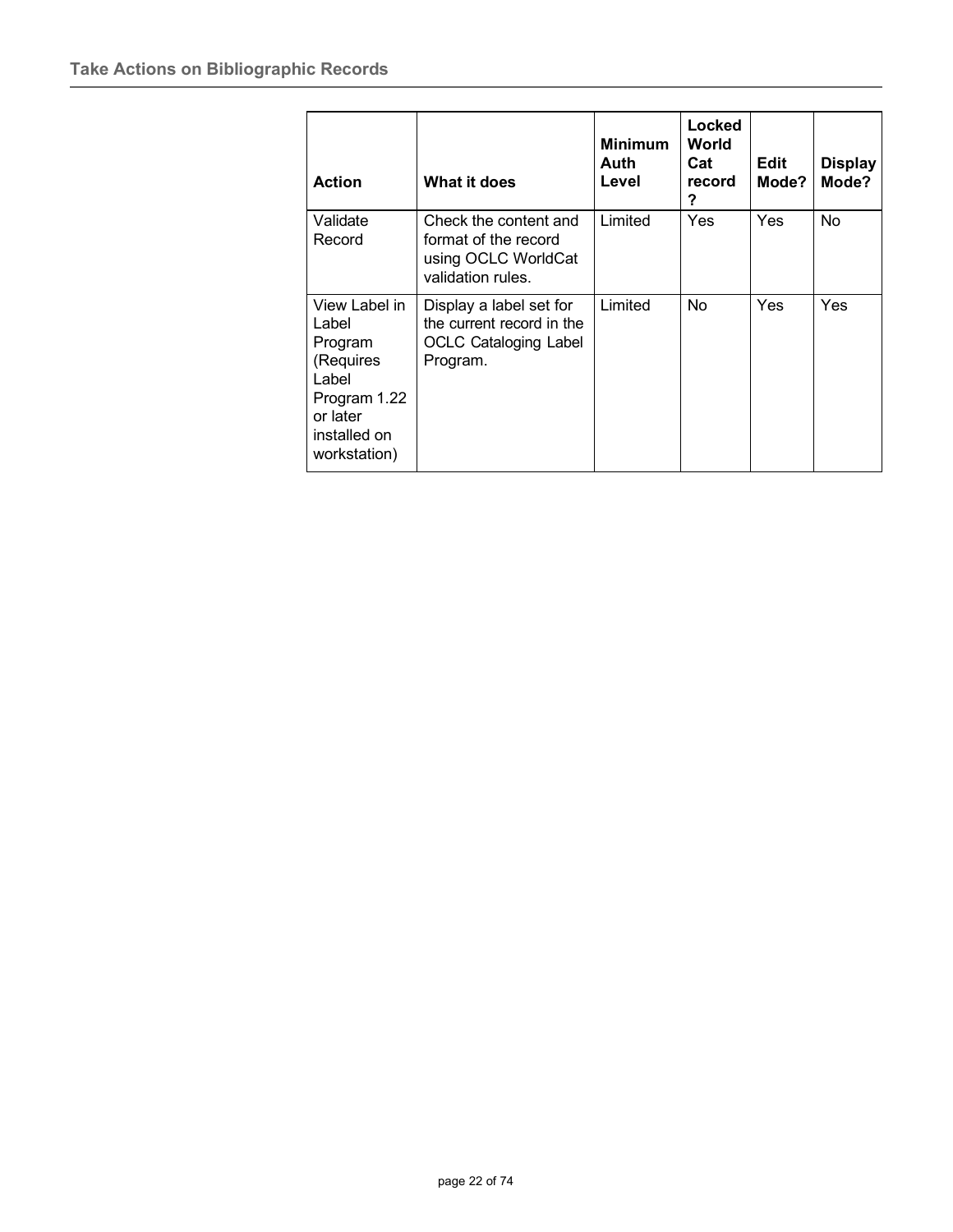## <span id="page-22-0"></span>**2 Bibliographic record actions: keystrokes**

<span id="page-22-1"></span>**Command shortcuts: permanent keystrokes for actions**

- Connexion browser provides permanently assigned keystrokes for actions you can take on a bibliographic or authority record.
- The Command Shortcuts list includes a keystroke for every command that appears on the Edit, Action, and View lists.
- Use these keystrokes instead of
	- —Selecting a command from the Edit, Action, or View list.
	- Using a customizable shortcut for the command. Note: Customizable keystrokes work in both IE and Netscape but are limited in number. For information on using these keystrokes, see the sections **Change the action assigned to a keystroke** and **Keystrokes and default actions**.
- Command Shortcuts are available with supported versions of Internet Explorer only.

| <b>Action</b>                                                                                                                                 | <b>How To</b>                                                                                                                                                                 |
|-----------------------------------------------------------------------------------------------------------------------------------------------|-------------------------------------------------------------------------------------------------------------------------------------------------------------------------------|
| Show the Command Shortcuts box<br>above the record header                                                                                     | $Press <$ Alt $>>$ K $>$ .                                                                                                                                                    |
| Hide the Command Shortcuts box;<br>show the Edit, Action, and View lists                                                                      | Press $\leq$ Alt $\geq$ ,                                                                                                                                                     |
| Show or hide the scrollbar in the<br>Command Shortcuts box. Showing the<br>scrollbar reduces the size of the box.                             | <b>Click Show/Hide Command Scrollbar.</b><br>Or<br>Press <alt><k> and then &lt;<math>\vert</math>&gt;&gt;<br/><math>(&lt;</math>Shift&gt;&lt;<math>\&amp;</math>).</k></alt>  |
| Use a command shortcut when the<br>Command Shortcuts box is visible. Or<br>show the box and use a shortcut.                                   | Press and release <alt><k> and then<br/>press the shortcut key for the<br/>command.<br/>Ωr<br/>In the Command Shortcuts box, click<br/>the command you want to use.</k></alt> |
| Use a command shortcut when the<br>Command Shortcuts box is hidden. Do<br>not show the box; keep the Edit, Action,<br>and View lists visible. | Press and release <alt><j> and then<br/>press the shortcut key for the<br/>command.</j></alt>                                                                                 |

#### <span id="page-22-2"></span>**Table of command shortcuts**

| <b>Action</b>                | <b>Keystroke</b>                         |
|------------------------------|------------------------------------------|
| Add Record                   | $\leq$ Alt> $\leq$ K> and then $\leq$ N> |
| Alternate Produce and Update | $\leq$ Alt> $\leq$ K> and then $\leq$ 1> |
| Apply CD By Name             | $\leq$ Alt> $\leq$ K> and then $\leq$ 5> |
| Apply CD From List           | $\leq$ Alt> $\leq$ K> and then $\leq$ 6> |
| Apply Default CD             | $\leq$ Alt> $\leq$ K> and then $\leq$ C> |
| Back to Editing              | $\leq$ Alt> $\leq$ K> and then $\leq$ L> |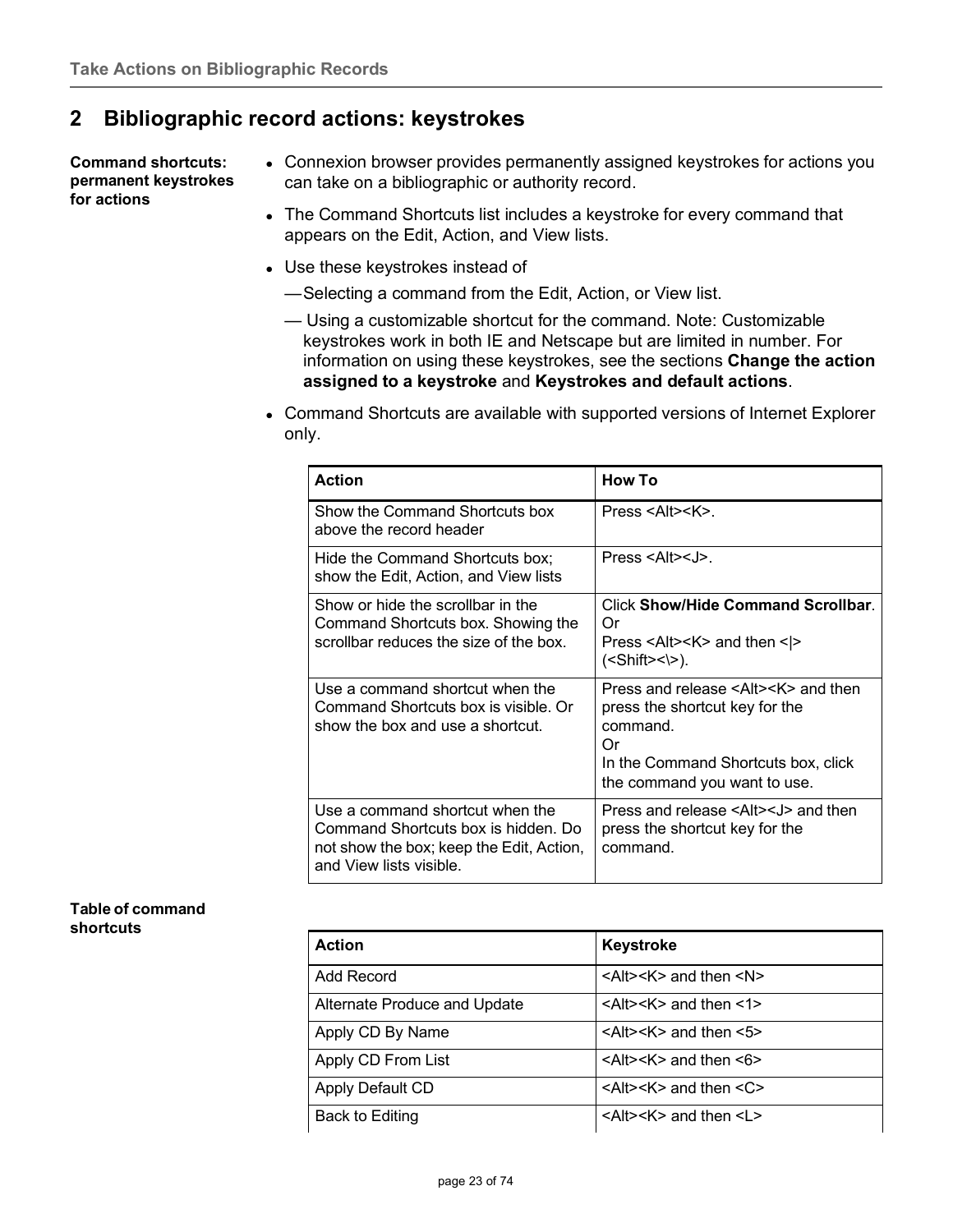| <b>Action</b>                    | <b>Keystroke</b>                                                                    |
|----------------------------------|-------------------------------------------------------------------------------------|
| <b>Cancel Changes</b>            | $\leq$ Alt> $\leq$ K> and then $\leq$ 2>                                            |
| <b>Control All Headings</b>      | <alt><k> and then <k></k></k></alt>                                                 |
| <b>Create Local Holdings</b>     | $\leq$ Alt> $\leq$ K> and then $\leq$ +> (plus sign)                                |
| <b>DC HTML Preview</b>           | <alt><k> and then &lt;%&gt; (<shift>&lt;5&gt;)</shift></k></alt>                    |
| <b>DC RDF Preview</b>            | <alt><k> and then &lt;<math>\textdegree</math> (<shift>&lt;6&gt;)</shift></k></alt> |
| DC Template                      | <alt><k> and then &lt;\$&gt; (<shift>&lt;3&gt;)</shift></k></alt>                   |
| <b>DC Text Area</b>              | <alt><k> and then &lt;<math>8</math>&gt; (<shift>&lt;7&gt;)</shift></k></alt>       |
| Delete Constant Data Record      | <alt><k> and then <x></x></k></alt>                                                 |
| Delete All Local Holdings        | <alt><k> and then &lt;-&gt; (hyphen)</k></alt>                                      |
| Delete Holdings                  | $\leq$ Alt> $\leq$ K> and then $\leq$ 9>                                            |
| Delete Local Holdings            | <alt><k> and then <x></x></k></alt>                                                 |
| Delete Save File Record          | $\leq$ Alt> $\leq$ K> and then $\leq$ X>                                            |
| Derive New Constant Data Record  | $\leq$ Alt> $\leq$ K> and then $\leq$ 4>                                            |
| Derive New Record                | <alt><k> and then <d></d></k></alt>                                                 |
| Display Constant Data Record     | <alt><k> and then <t></t></k></alt>                                                 |
| Display Find in a Library        | <alt><k> and then &lt;8&gt;</k></alt>                                               |
| <b>Display Local Holdings</b>    | <alt><k> and then &lt;\&gt; (backslash)</k></alt>                                   |
| <b>Display Holdings</b>          | $\leq$ Alt> $\leq$ K> and then $\leq$ H>                                            |
| Display Record                   | <alt><k> and then <t></t></k></alt>                                                 |
| <b>Edit Constant Data record</b> | <alt><k> and then <l></l></k></alt>                                                 |
| <b>Edit Local Holdings</b>       | $\leq$ Alt> $\leq$ K> and then $\leq$ > (underscore)                                |
| <b>Edit Record</b>               | <alt><k> and then <l></l></k></alt>                                                 |
| Export Record in DC HTML         | <alt><k> and then &lt;*&gt; (<shift>&lt;8&gt;)</shift></k></alt>                    |
| Export Record in DC RDF          | <alt><k> and then &lt;(&gt; (<shift>&lt;9&gt;)</shift></k></alt>                    |
| <b>Export Record in MARC</b>     | <alt><k> and then <e></e></k></alt>                                                 |
| Flag Record                      | <alt><k> and then <f></f></k></alt>                                                 |
| Lock WorldCat record             | <alt><k> and then <m></m></k></alt>                                                 |
| <b>MARC</b> Template             | $\leq$ Alt> $\leq$ K> and then $\leq$ [>                                            |
| <b>MARC Text Area</b>            | <alt><k> and then &lt;]&gt;</k></alt>                                               |
| Mark For Export                  | <alt><k> and then <j></j></k></alt>                                                 |
| Mark For Label                   | $\leq$ Alt> $\leq$ K> and then $\leq$ 3>                                            |
| <b>Print Record</b>              | <alt><k> and then <i></i></k></alt>                                                 |
| Produce and Update Holdings      | <alt><k> and then <p></p></k></alt>                                                 |
| <b>Recall Submitted Record</b>   | <alt><k> and then &lt;&lt;&gt; (left angle<br/>bracket)</k></alt>                   |
| <b>Reformat Record</b>           | <alt><k> and then <r></r></k></alt>                                                 |
| Release Record Lock              | <alt><k> and then <w></w></k></alt>                                                 |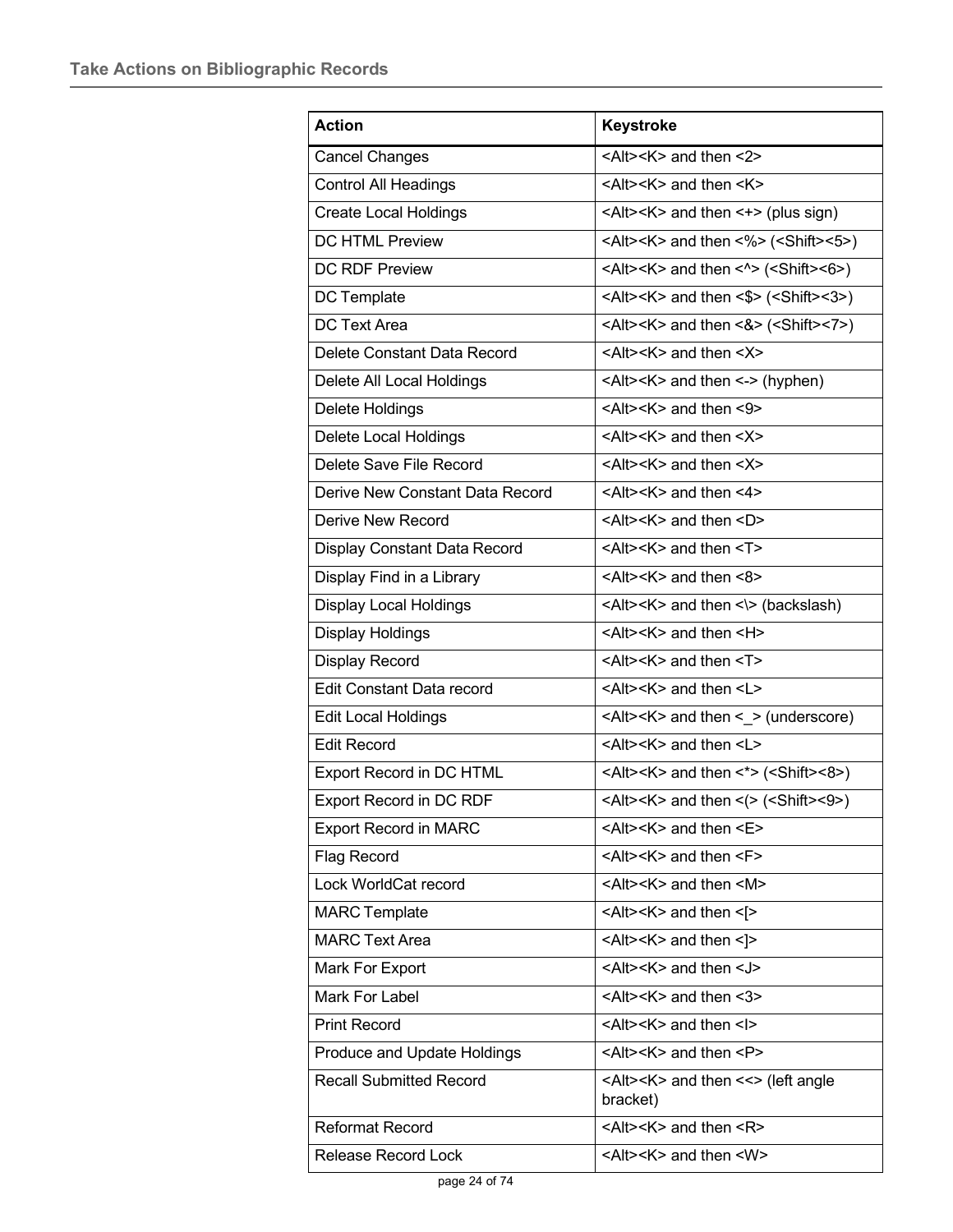| <b>Action</b>                                                             | <b>Keystroke</b>                                                                                |
|---------------------------------------------------------------------------|-------------------------------------------------------------------------------------------------|
| Replace and Update Holdings                                               | $\leq$ Alt> $\leq$ K> and then $\leq$ N>                                                        |
| Replace Record                                                            | <alt><k> and then <a></a></k></alt>                                                             |
| <b>Report Error</b>                                                       | $\leq$ Alt> $\leq$ K> and then $\leq$ 7>                                                        |
| Save Constant Data Record                                                 | $<$ Alt> $<$ K $>$ and then $<$ S $>$                                                           |
| Save Record                                                               | <alt><k> and then <s></s></k></alt>                                                             |
| Set as Default Constant Data                                              | <alt><k> and then <g></g></k></alt>                                                             |
| Show Command Lists (when Command<br>Shortcuts box is visible)             | $<$ Alt> <j><br/>Or<br/><alt><k> and then <b></b></k></alt></j>                                 |
| Show/Hide Command Scrollbar                                               | <alt><k> and then &lt;<math> &gt;</math> (<shift>&lt;<math>\&amp;&gt;</math>)</shift></k></alt> |
| Show Command Shortcuts (when Edit,<br>Action, and View lists are visible) | $<$ Alt $>$ $<$ K $>$                                                                           |
| <b>Show/Hide Functions List</b>                                           | $<$ Alt> $<$ Y><br>Or<br>$\leq$ Alt> $\leq$ K> and then $\leq$ =>                               |
| Show/Hide Quick Search                                                    | $<$ Alt> $<$ Q><br>or<br>$\leq$ Alt> $\leq$ K> and then $\leq$ O>                               |
| <b>Submit for Review</b>                                                  | <alt><k> and then &lt;&gt;&gt; (right angle<br/>bracket)</k></alt>                              |
| <b>Unedit Record</b>                                                      | <alt><k> and then <z></z></k></alt>                                                             |
| Unflag Record                                                             | $\leq$ Alt> $\leq$ K> and then $\leq$ F>                                                        |
| <b>Update Holdings</b>                                                    | <alt><k> and then <u></u></k></alt>                                                             |
| <b>Validate Record</b>                                                    | <alt><k> and then <v></v></k></alt>                                                             |
| View Label in Label Program                                               | $\leq$ Alt> $\leq$ K> and then $\leq$ Y>                                                        |
| <b>View Group Summary</b>                                                 | <alt><k> and then <g></g></k></alt>                                                             |

<span id="page-24-0"></span>**Customizable keystrokes for actions (<Ctrl><Shift> keystrokes)**

- Connexion browser provides a limited set of customizable keystrokes that work in supported versions of Internet Explorer and Netscape.
- Keystrokes apply only to bibliographic records and authority records. The keystrokes are not available for other records (such as pathfinders or) or when using other Connexion services (for example, Express, WebDewey, Digital Archive).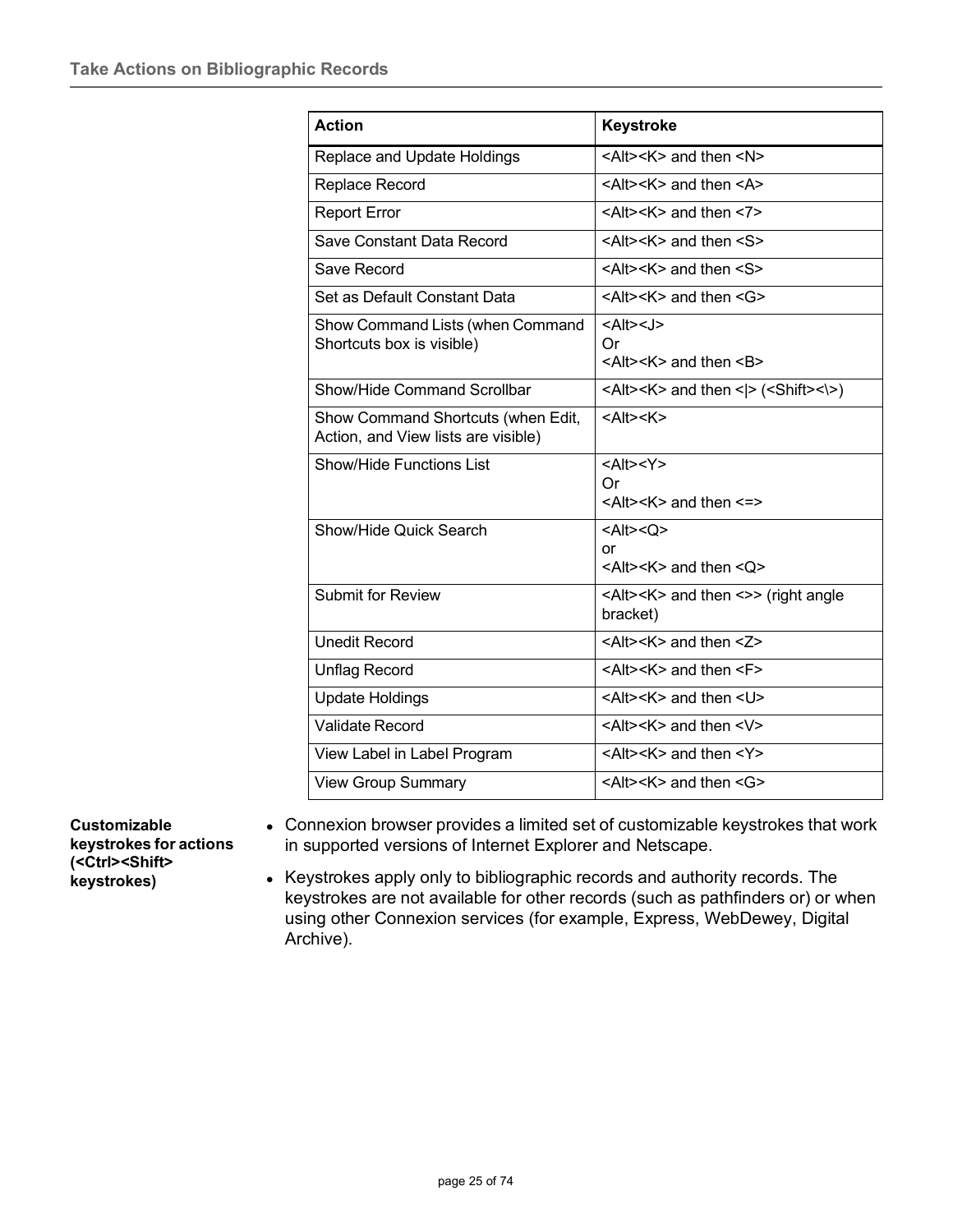- The keyboard shortcut for an action works only if
	- —The action is supported in the current mode (master edit, local edit, or display).

And

- —You are authorized to take the action.
- The Action, Edit, and View lists (above the record view) show available actions for your current mode and authorization level.
- Sometimes a keystroke does not work because the record view is not the active frame (screen area). If a keystroke should work (the action is available and you are authorized) but does not, click the mouse once within the record to make it the active frame. Then repeat the keystroke.

#### **Why customize keystrokes?**

- Many users find that they work more efficiently, especially while editing, if they avoid switching between the keyboard and the mouse.
- Customizing the default keystrokes lets you assign your most-used actions to the keys you find most convenient.

 You may find that the actions assigned to keystrokes are not your most-used actions. You can assign other actions that better fit your workflow.

 **Deactivate a keystroke.** You can select the [No Action] option for any keystroke to make that keystroke inactive in Connexion. Select this option to prevent conflicts with keystrokes used by other software that is active while you use Connexion.

|   | <b>Action</b>                                                                                                                                                                                                                |
|---|------------------------------------------------------------------------------------------------------------------------------------------------------------------------------------------------------------------------------|
|   | On the General tab, under Admin Options, click Preferences.                                                                                                                                                                  |
| 2 | At the Preferences screen, click General Options.                                                                                                                                                                            |
| 3 | On the General Options screen, click Keystroke Shortcut Options.<br>The Keystroke Shortcut Options screen appears.                                                                                                           |
| 4 | To change the action assigned to a keystroke,<br>Find the key combination you want to use in the list of default keystrokes.<br>Open the list of available actions.<br>Click the action you want to assign to the keystroke. |

<span id="page-25-0"></span>**Change the action assigned to a keystroke**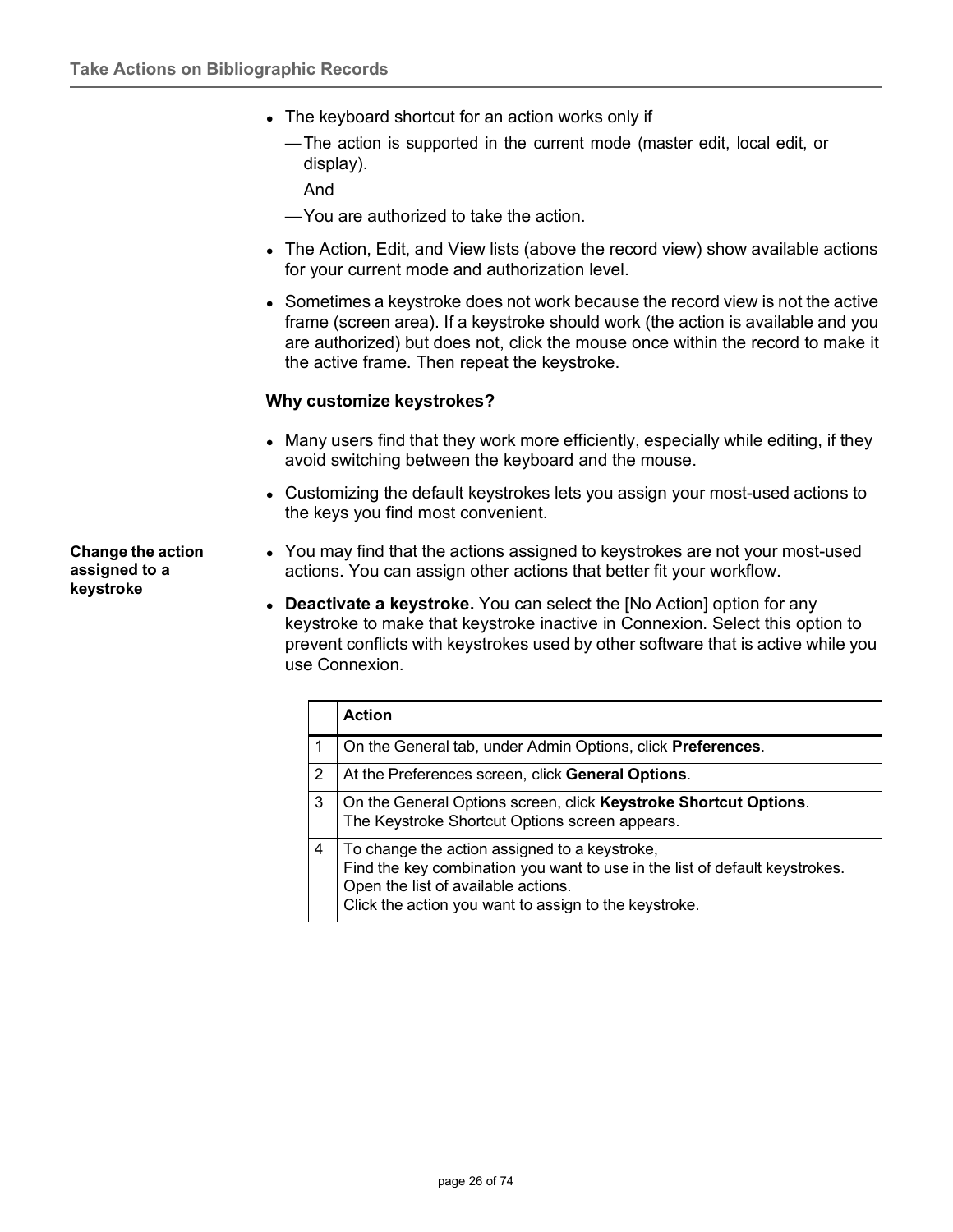|   | <b>Action</b>                                                                                                                |
|---|------------------------------------------------------------------------------------------------------------------------------|
| 5 | Review the modified key assignments.<br>Make sure you have not assigned the same action to more than one key<br>combination. |
| 6 | Save changes as default or use for current session only.<br>• Click Save My Default or Save for Session.                     |

#### <span id="page-26-0"></span>**Keystrokes and default actions**

| <b>Action</b>                | <b>Keystroke</b>                    |
|------------------------------|-------------------------------------|
| Replace Record               | <ctrl><shift><a></a></shift></ctrl> |
| <b>Apply Default CD</b>      | <ctrl><shift><c></c></shift></ctrl> |
| Derive New Record            | <ctrl><shift><d></d></shift></ctrl> |
| <b>Export Record in MARC</b> | <ctrl><shift><e></e></shift></ctrl> |
| <b>Flag Record</b>           | <ctrl><shift><f></f></shift></ctrl> |
| Set as Default Constant Data | <ctrl><shift><g></g></shift></ctrl> |
| Display Holdings             | <ctrl><shift><h></h></shift></ctrl> |
| <b>Control All Headings</b>  | <ctrl><shift><k></k></shift></ctrl> |
| <b>Edit Record</b>           | <ctrl><shift><l></l></shift></ctrl> |
| Lock WorldCat record         | <ctrl><shift><m></m></shift></ctrl> |
| Produce and Update Holdings  | <ctrl><shift><p></p></shift></ctrl> |
| Release Record Lock          | <ctrl><shift><q></q></shift></ctrl> |
| Reformat Record              | <ctrl><shift><r></r></shift></ctrl> |
| Save Record                  | <ctrl><shift><s></s></shift></ctrl> |
| <b>Update Holdings</b>       | <ctrl><shift><u></u></shift></ctrl> |
| Validate Record              | <ctrl><shift><v></v></shift></ctrl> |
| Delete Save File Record      | <ctrl><shift><x></x></shift></ctrl> |
| <b>Unedit Record</b>         | <ctrl><shift><z></z></shift></ctrl> |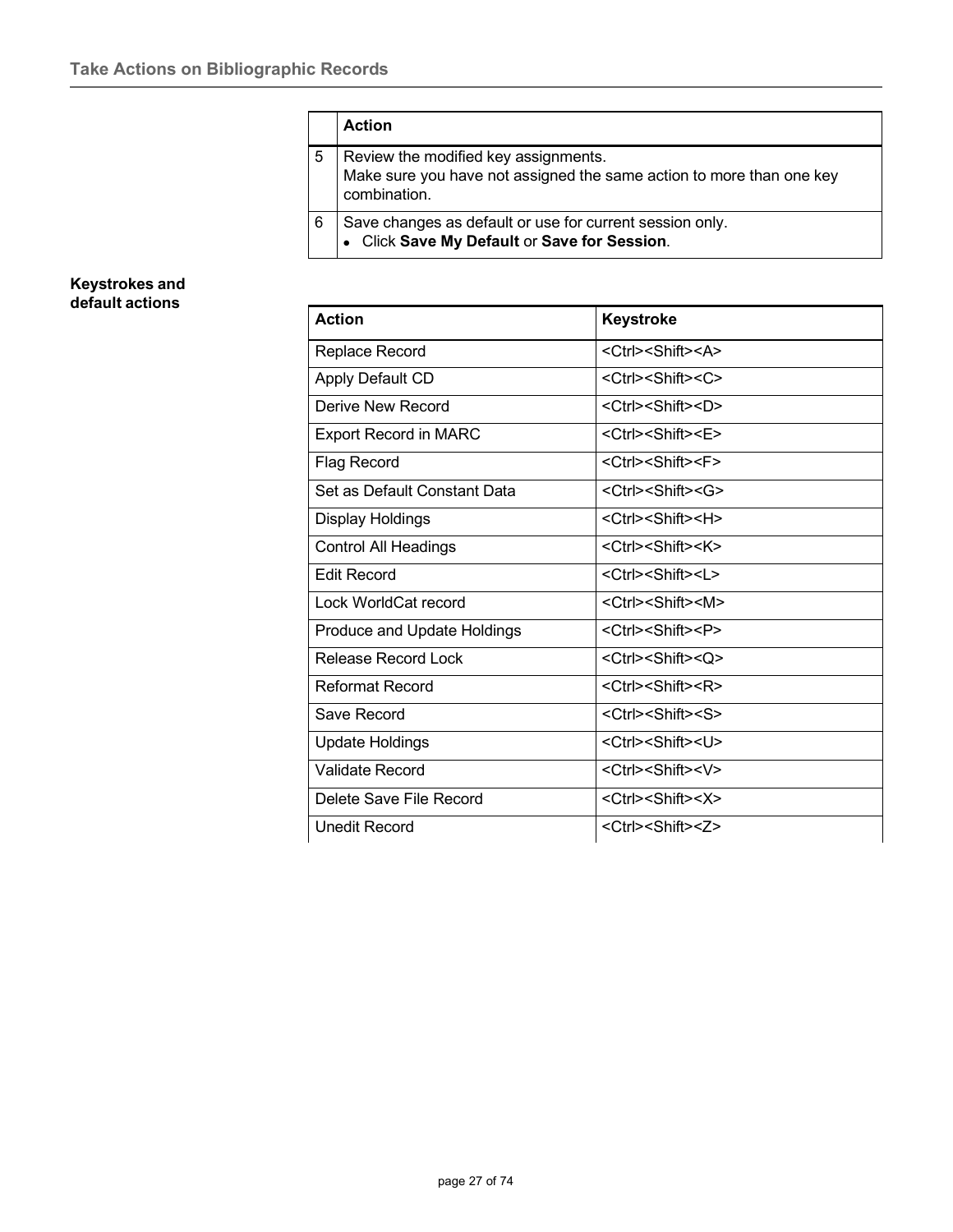## <span id="page-27-0"></span>**3 Validate bibliographic or authority record**

<span id="page-27-1"></span>**About validation** Validation is a system function that checks the quality of bibliographic and authority records and prevents records with errors from being added to or replaced in WorldCat or the Authority File.

- **Validation on command.** Validate a record as a separate step while creating or modifying a bibliographic or authority record. Use the **Validate Record** command (Edit list) to identify errors in the structure or data before taking a final action.
- **Automatic validation.** When you take a final action, the system automatically validates the record before completing the action you request. If validation detects errors, you must correct them and then try again to take the final action.

**Note: Constant data.** You cannot validate a constant data record. Connexion does no automatic validation of constant data records.

#### <span id="page-27-2"></span>**Validate record**

|   | <b>Action</b>                                                                                                           | <b>Result</b>                                                                                                                                                                                                                                                                                                                                                                                                                                                                                                                                                       |
|---|-------------------------------------------------------------------------------------------------------------------------|---------------------------------------------------------------------------------------------------------------------------------------------------------------------------------------------------------------------------------------------------------------------------------------------------------------------------------------------------------------------------------------------------------------------------------------------------------------------------------------------------------------------------------------------------------------------|
| 1 | If not in Edit mode, on the Edit list click<br>Edit Record or press <alt><k> and<br/>then <math>\leq L</math></k></alt> |                                                                                                                                                                                                                                                                                                                                                                                                                                                                                                                                                                     |
| 2 | On the Edit list click <b>Validate Record</b><br>or press $\leq$ Alt $\geq$ K $\geq$ and then $\leq$ V $\geq$ .         | Connexion validates the entire record.<br>If the record contains invalid elements<br>(for example, tags, indicators or<br>subfield codes) or invalid data (for<br>example, fixed-field codes), Connexion<br>displays error messages that identify<br>the problem(s). Messages appear<br>directly above the fields/elements to<br>which they refer (template edit views).<br>Messages appear above the text area<br>in text area edit views. Messages<br>about fixed-length fields (Leader, 008<br>or 006) appear between the Format list<br>and the field elements. |
| 3 | Correct the error(s) and then retry<br>validation.                                                                      |                                                                                                                                                                                                                                                                                                                                                                                                                                                                                                                                                                     |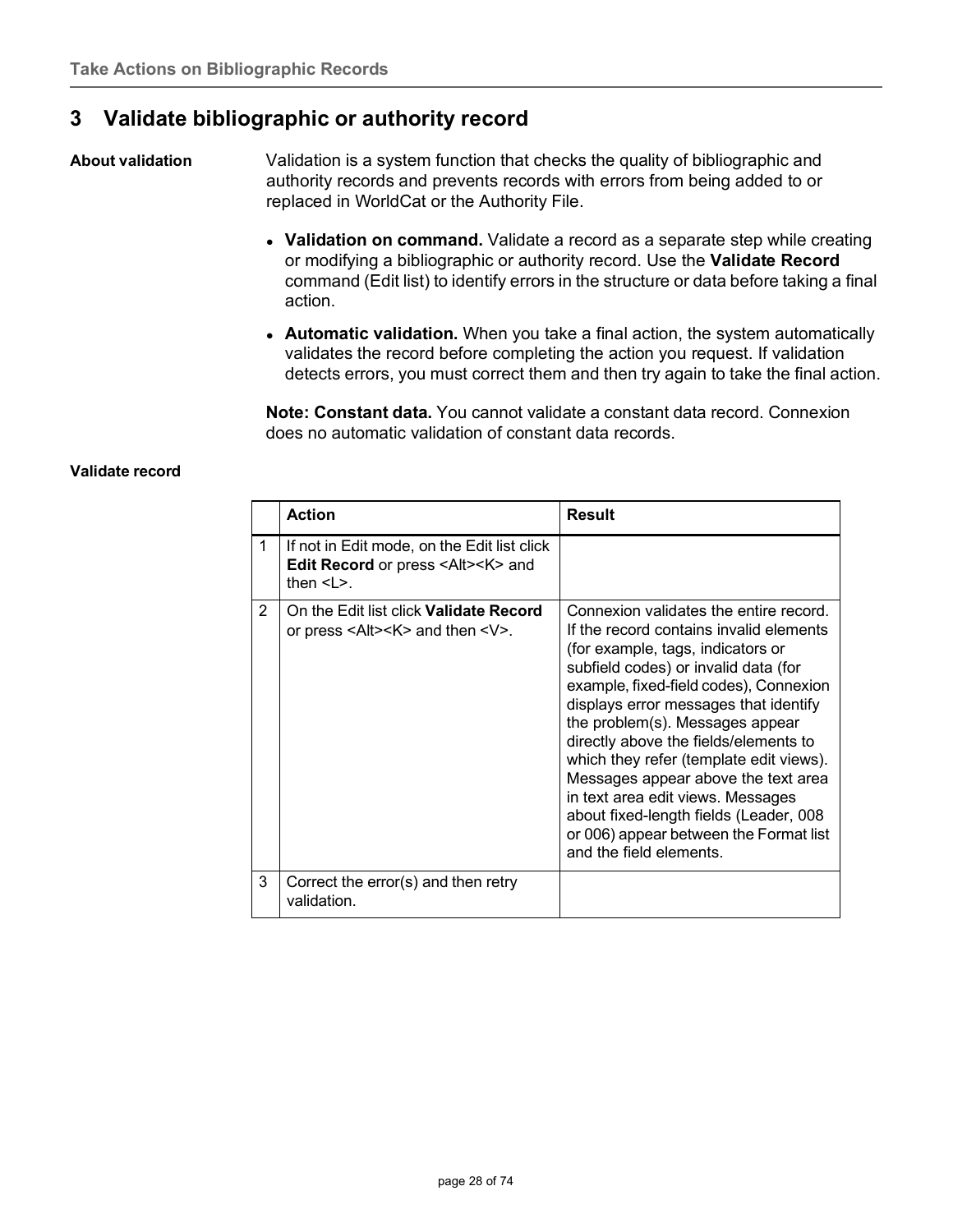#### <span id="page-28-0"></span>**Automatic validation on final actions**

The following table shows the extent of automatic validation performed for each type of final action.

| <b>Final action</b>                                                                                                           | <b>Validation performed</b>                                                                                                                                                                                                                                                                                                                                                                                                                                                                                                                                                                                                                                   |
|-------------------------------------------------------------------------------------------------------------------------------|---------------------------------------------------------------------------------------------------------------------------------------------------------------------------------------------------------------------------------------------------------------------------------------------------------------------------------------------------------------------------------------------------------------------------------------------------------------------------------------------------------------------------------------------------------------------------------------------------------------------------------------------------------------|
| <b>Bibliographic record</b>                                                                                                   |                                                                                                                                                                                                                                                                                                                                                                                                                                                                                                                                                                                                                                                               |
| <b>Update Holdings</b><br>Produce and Update<br>Holdings<br>Alternate Produce and<br>Update                                   | Default setting: By default, Connexion does not<br>validate the record when you take these actions on an<br>existing bibliographic record.<br>Note: When you update holdings, even with validation<br>level set to No, the system verifies that the following<br>fields are present and, for some, checks for valid data:<br>Leader, 001, 005, 008, 040 \$c, 049 and 245 \$a or 245<br>\$k. If any required field is missing, or in some cases<br>contains invalid data, you receive an error message.<br>Validation level set: If you select Basic or Full<br>validation for actions that set holdings, Connexion does<br>the specified level of validation. |
| Add new record to<br>WorldCat<br>(Update Holdings,<br><b>Produce and Update</b><br>Holdings, Alternate<br>Produce and Update) | For new records, Connexion always does full<br>validation.                                                                                                                                                                                                                                                                                                                                                                                                                                                                                                                                                                                                    |
| Replace Record                                                                                                                | Validates edited fields only.                                                                                                                                                                                                                                                                                                                                                                                                                                                                                                                                                                                                                                 |
| Replace and Update<br>Holdings                                                                                                | Validates edited fields only for the Replace action.<br>Applies the user-specified validation level for the<br>Update Holdings action.                                                                                                                                                                                                                                                                                                                                                                                                                                                                                                                        |
| <b>Export Record</b>                                                                                                          | Default setting. By default, Connexion does not<br>validate exported records.<br>Validation level set: If you select Basic or Full<br>validation for single-record exports, Connexion does<br>the specified level of validation.                                                                                                                                                                                                                                                                                                                                                                                                                              |
| Delete Holdings                                                                                                               | Does not validate the record.<br>Note: For Delete Holdings, although Connexion does<br>no validation, the system verifies that the following<br>fields are present and, for some, checks for valid data:<br>Leader, 001, 005, 008, 040 \$c, 049 and 245 \$a or 245<br>\$k. If any required field is missing, or in some cases<br>contains invalid data, you receive an error message.                                                                                                                                                                                                                                                                         |
| <b>Authority record</b>                                                                                                       |                                                                                                                                                                                                                                                                                                                                                                                                                                                                                                                                                                                                                                                               |
| Add Record                                                                                                                    | Validates the entire record.                                                                                                                                                                                                                                                                                                                                                                                                                                                                                                                                                                                                                                  |
| Replace Record                                                                                                                | Validates edited fields only.                                                                                                                                                                                                                                                                                                                                                                                                                                                                                                                                                                                                                                 |
| <b>Export Record in</b><br><b>MARC</b>                                                                                        | Default setting. By default, Connexion does not<br>validate exported authority records.<br>Validation level set: If you select Basic or Full<br>validation for single-record exports, Connexion does<br>the specified level of validation.                                                                                                                                                                                                                                                                                                                                                                                                                    |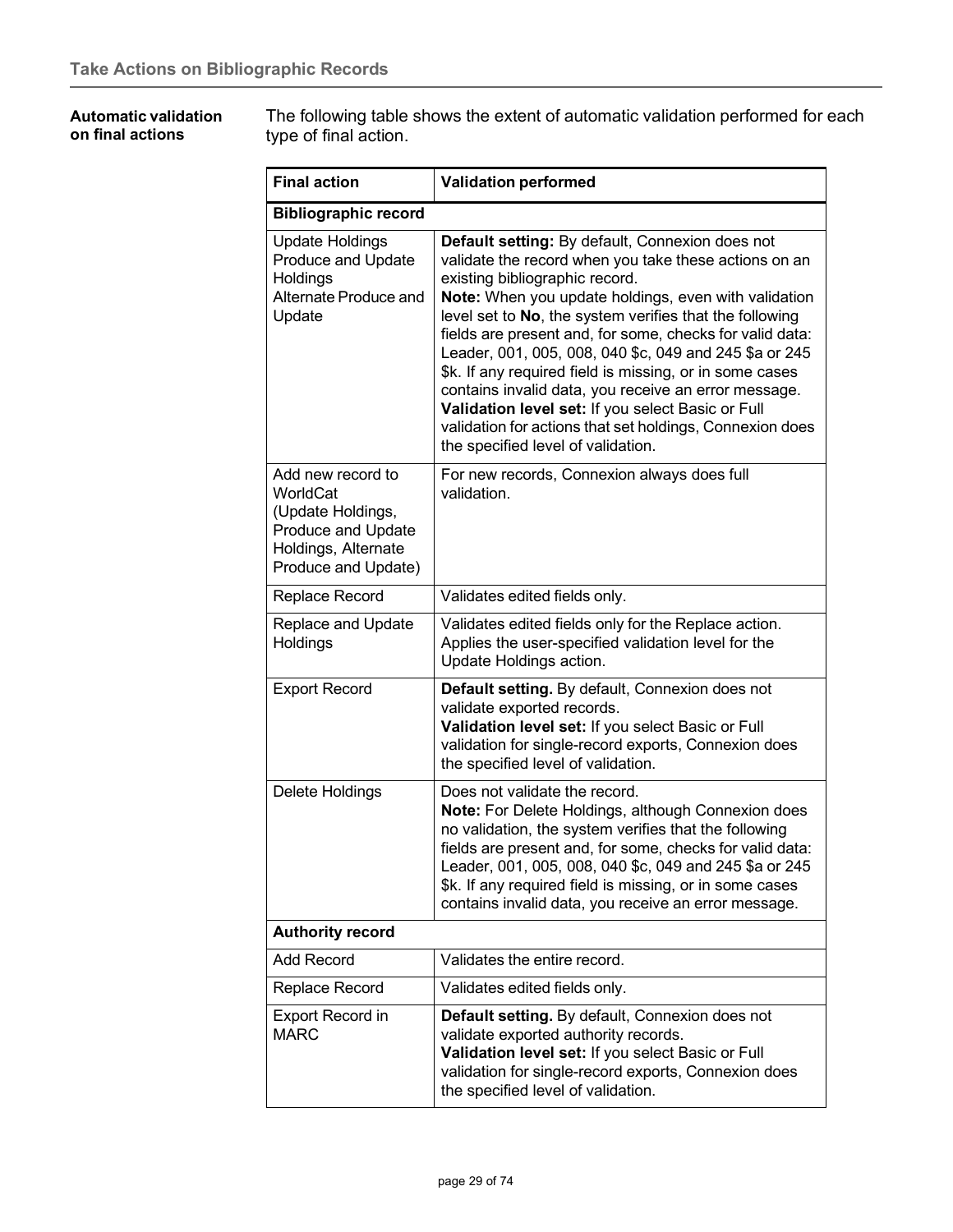**Note: Check for duplicate 1xx headings when you add or replace a name authority record.** As part of automatic validation for new or replaced name authority records, the system compares the established heading (1xx field) in the new/modified record with 1xx headings in all name authority records. The system also compares the 1xx heading in the new/modified record with 4xx crossreferences present in the same record or any other record(s). If a normalized heading in the 100, 110, 111, or 130 field of the new/modified name authority record matches another 1xx heading or a 4xx cross-reference, the new/modified record fails validation and the system displays the following message:

#### **This main entry exists in another authority record: LCCN=[LCCN] ARN=[ARN]**

To resolve the error, you must modify one of the records to differentiate them.

Currently, the system does **not** compare 4xx headings in new/modified records to 1xx headings in existing name authority records.

<span id="page-29-0"></span>**Specify validation levels for selected actions**

**Note:** You can also set the validation level for exporting on the Export Option screen under **Validate Exported Bibliographic and Authority Records**. If you change the setting on either screen, it changes automatically on the other screen.

**Note:** When you select Basic or Full validation, each record must pass validation (in addition to the default Structure check) before Connexion completes the update or export action. If a record fails validation, you must correct the errors identified and then retry the update or export.

|   | <b>Action</b>                                                                                                                                                                                                                                                                                                                                                                                                                                                                                                                                                                                                                                                                                                                                                                                                                   |
|---|---------------------------------------------------------------------------------------------------------------------------------------------------------------------------------------------------------------------------------------------------------------------------------------------------------------------------------------------------------------------------------------------------------------------------------------------------------------------------------------------------------------------------------------------------------------------------------------------------------------------------------------------------------------------------------------------------------------------------------------------------------------------------------------------------------------------------------|
| 1 | On the Cataloging Options screen, locate the Validation Levels setting.                                                                                                                                                                                                                                                                                                                                                                                                                                                                                                                                                                                                                                                                                                                                                         |
| 2 | <b>Set Holdings</b><br>Select the level of validation to apply when you set holdings on a record.<br>• Structure (Default). Minimum validation. Verifies that indicators, if present,<br>are a single character, that BLvI and Type codes are correct, and that the<br>following fields are present (for some, also checks validity of data): Leader,<br>001, 005, 008, 040 \$c, 049, and 245 \$a or 245 \$k-<br>• Basic. Checks the validity of elements, length, repeatability, type of data or<br>codes, and other aspects of MARC record structure.<br>• Full. Verifies record structure (as for basic validation) and also checks<br>relationships between elements.<br>Default setting: Structure.<br>Note: When you add a record to WorldCat or replace a WorldCat record,<br>Connexion always performs full validation. |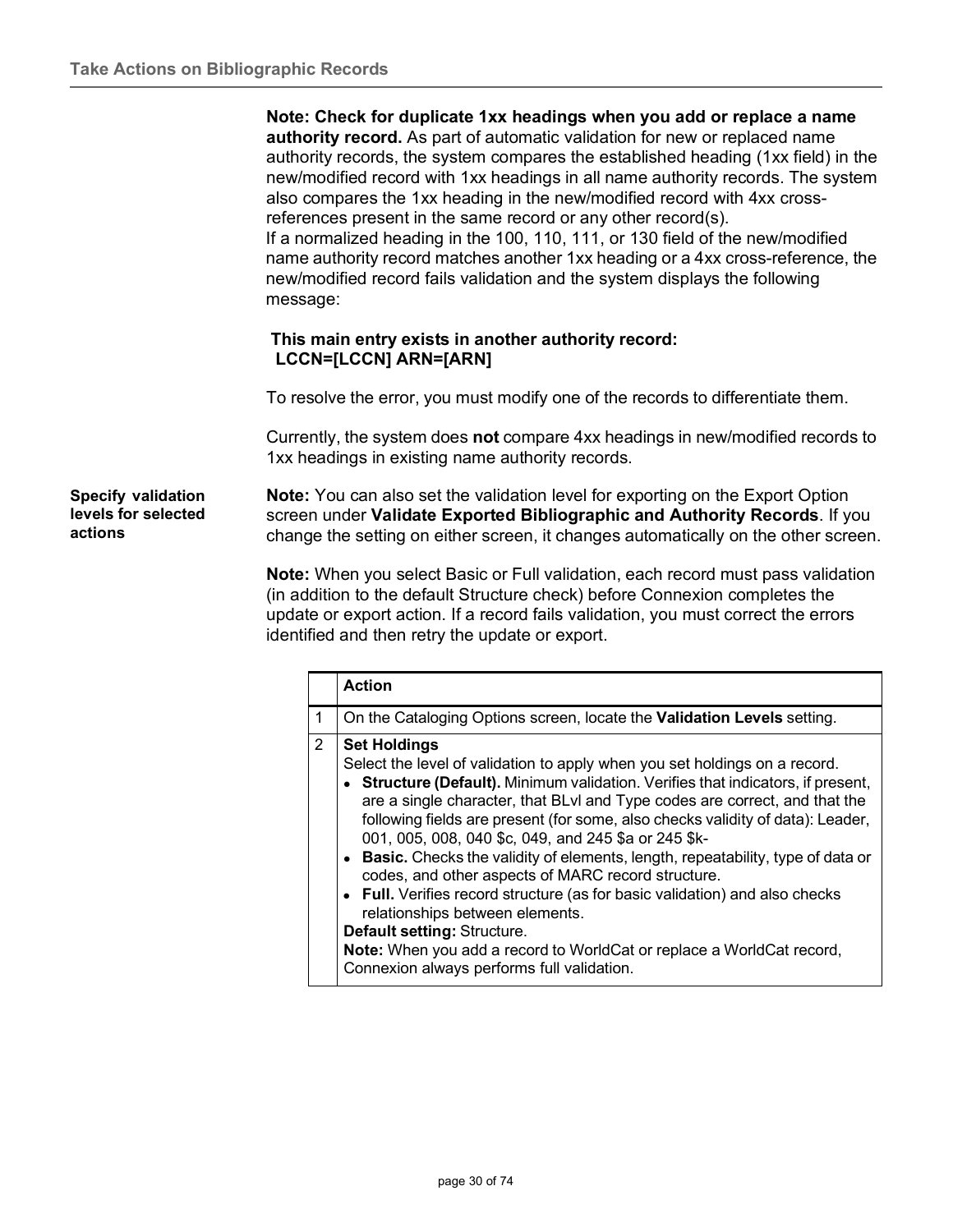<span id="page-30-1"></span><span id="page-30-0"></span>

|                                     |         | <b>Action</b>                                                                                                                                                                                                                                                                                                                                                                                                                                                     |
|-------------------------------------|---------|-------------------------------------------------------------------------------------------------------------------------------------------------------------------------------------------------------------------------------------------------------------------------------------------------------------------------------------------------------------------------------------------------------------------------------------------------------------------|
|                                     | 3       | <b>Export Bibliographic Record</b><br>Select the level of validation to apply when you export a single bibliographic<br>record.<br>• None No validation for exported records.<br>• Basic Checks the validity of elements, length, repeatability, type of data or<br>codes, and other aspects of MARC record structure.<br>• Full Verifies record structure (as for basic validation) and also checks<br>relationships between elements.<br>Default setting: None. |
|                                     | 4       | Click Save My Default or Save for Session.                                                                                                                                                                                                                                                                                                                                                                                                                        |
| <b>Errors detected</b>              |         | Validation verifies the following in records:                                                                                                                                                                                                                                                                                                                                                                                                                     |
|                                     |         | • Valid fixed-field values, tags, indicators, and subfields as defined in OCLC-<br><b>MARC Records and Bibliographic Formats and Standards.</b>                                                                                                                                                                                                                                                                                                                   |
|                                     |         | • Valid combinations of fixed-field values, tags, indicators, and subfields.                                                                                                                                                                                                                                                                                                                                                                                      |
|                                     |         | • Repeatability and nonrepeatability of tags and subfields.                                                                                                                                                                                                                                                                                                                                                                                                       |
|                                     | 99,999. | • Valid number of characters in fields and records. The number of characters in a<br>field cannot exceed 9,999. The number of characters in a record cannot exceed                                                                                                                                                                                                                                                                                                |
|                                     |         | <b>Note: Record size.</b> Size limits applied by Connexion validation are defined by<br>MARC21 standards. For offline products such as catalog cards and accessions<br>lists, and for OCLC MARC Subscription records, record size is restricted to 50<br>variable fields and 4096 characters. Individual variable fields are limited to 4096<br>characters. Records used for these services may be truncated.                                                     |
|                                     |         | • Valid characters defined in OCLC-MARC Records.                                                                                                                                                                                                                                                                                                                                                                                                                  |
|                                     |         | Valid structure in some non-textual variable fields, for example, 006, 010, 020,<br>022, 030, and 040.                                                                                                                                                                                                                                                                                                                                                            |
| <b>Automatic data</b><br>correction |         | To speed your cataloging process, Connexion corrects minor errors when you<br>validate a record as a separate step (take the Validate Record action) or when the<br>system validates the record automatically when you take the Update Holdings,<br>Produce and Update Holdings, Alternate Produce and Update or Replace Record<br>action. Connexion corrects the following errors:                                                                               |
|                                     | only).  | • If you enter fixed field values in the wrong case (upper- vs. lowercase) the<br>system automatically changes them to the correct case (bibliographic records                                                                                                                                                                                                                                                                                                    |
|                                     |         | If the last character (check digit) in the ISBN or ISSN is a lowercase $x$ , the<br>system automatically changes it to uppercase (bibliographic records and<br>authority records).                                                                                                                                                                                                                                                                                |
|                                     |         | If you enter <b>dlc</b> in lowercase in $\hat{\mathbb{R}}$ of field 040, the system automatically                                                                                                                                                                                                                                                                                                                                                                 |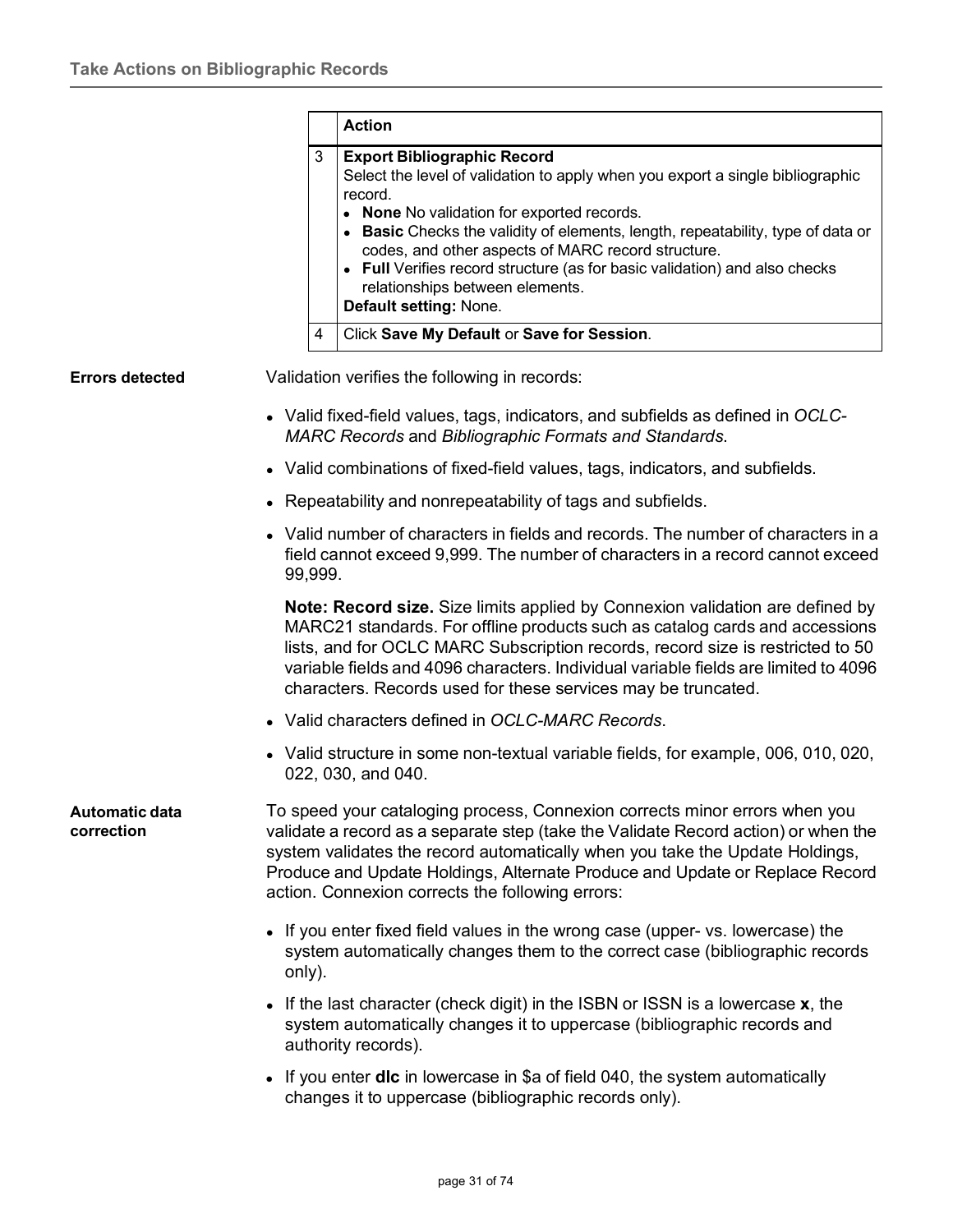## <span id="page-31-0"></span>**4 Set holdings for bibliographic record**

<span id="page-31-1"></span>**Why set holdings for a bibliographic record?**

- Maintain your holdings in WorldCat and your archive records at OCLC.
- Associate the record with your library; for example, because you have added the record to a local catalog or incorporated it into a pathfinder.
- **Note:** You can also set holdings when you add a new record or replace a record. Use **Update Holdings** or **Replace and Update Holdings** as appropriate.

<span id="page-31-2"></span>

| Set holdings (Update |  |
|----------------------|--|
| Holdings): copy      |  |
| cataloging           |  |

#### <span id="page-31-3"></span>**Add new bibliographic record to WorldCat**

|   | <b>Action</b>                                                                                                                                                                                                                                                                                                                                                                                                                                                                           |
|---|-----------------------------------------------------------------------------------------------------------------------------------------------------------------------------------------------------------------------------------------------------------------------------------------------------------------------------------------------------------------------------------------------------------------------------------------------------------------------------------------|
|   | Retrieve the record you want to add from the bibliographic save file.<br>Or<br>Complete editing on an unsaved new record.                                                                                                                                                                                                                                                                                                                                                               |
| 2 | View the full record.                                                                                                                                                                                                                                                                                                                                                                                                                                                                   |
| 3 | If appropriate, apply constant data to the new record.<br>• On the Edit list click Apply Default CD or press <alt><k> and then <c> to<br/>apply your default constant data.<br/>Ωr<br/>• On the Edit list click Apply CD By Name (or press <math>\leq</math>Alt<math>\geq</math>K<math>&gt;</math> and then <math>\leq</math>5<math>\geq</math>)<br/>or Apply CD From List (or press <alt><k> and then &lt;6&gt;) to apply a<br/>specific constant data record.</k></alt></c></k></alt> |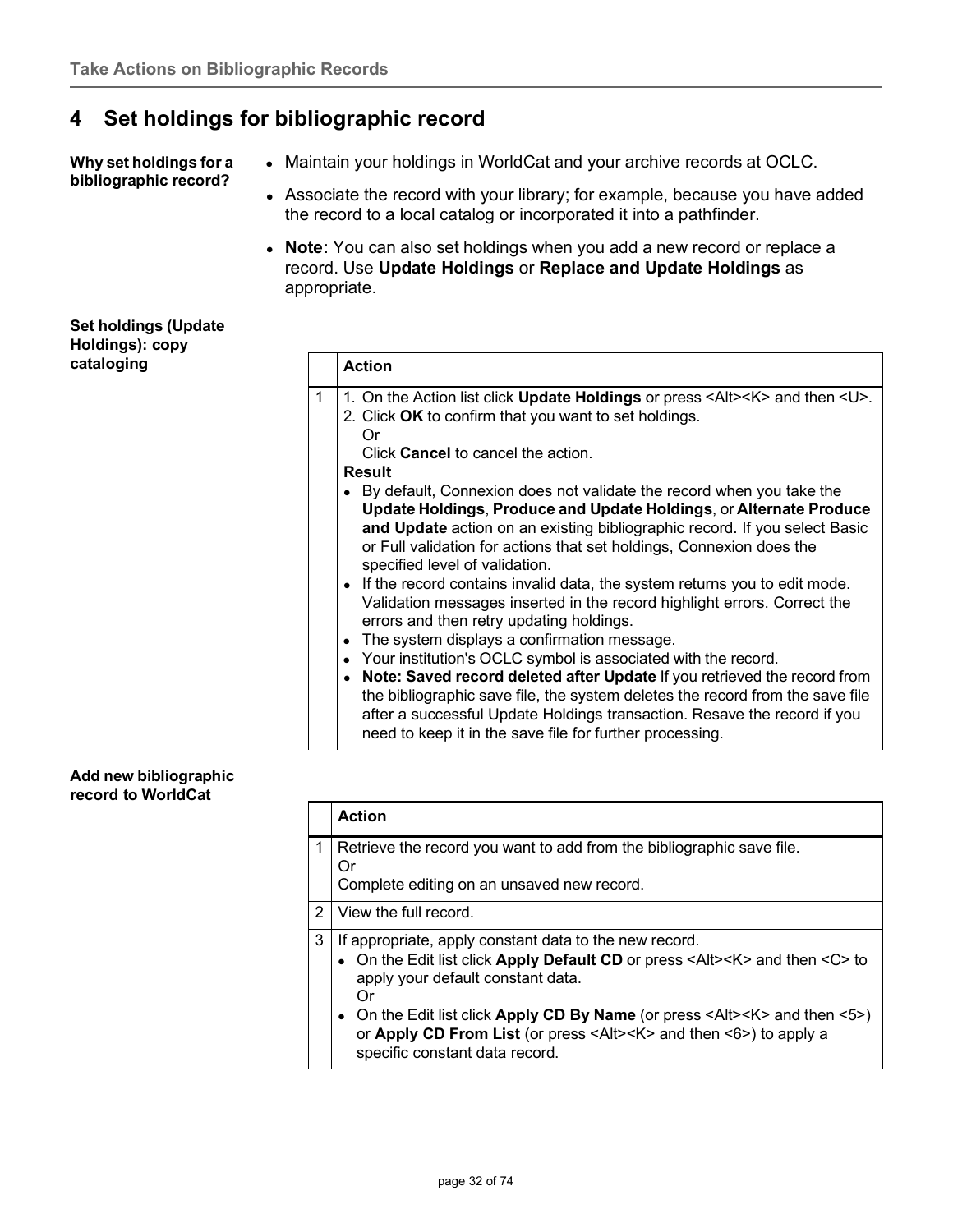|   | <b>Action</b>                                                                                                                                                                                                                                                                                                                                                                                                                                                                                                                                                                                                                                                                                                                                                                                                                                                                                                                                                                                                                                                                                           |
|---|---------------------------------------------------------------------------------------------------------------------------------------------------------------------------------------------------------------------------------------------------------------------------------------------------------------------------------------------------------------------------------------------------------------------------------------------------------------------------------------------------------------------------------------------------------------------------------------------------------------------------------------------------------------------------------------------------------------------------------------------------------------------------------------------------------------------------------------------------------------------------------------------------------------------------------------------------------------------------------------------------------------------------------------------------------------------------------------------------------|
| 4 | <b>Prevent duplicate records</b><br>• Search WorldCat again immediately before adding the new record verify<br>that no other user has created a record for the resource since you began<br>working on your record.                                                                                                                                                                                                                                                                                                                                                                                                                                                                                                                                                                                                                                                                                                                                                                                                                                                                                      |
| 5 | Add the new record to WorldCat.<br>• If you find no existing record, on the Action list click <b>Update Holdings</b> or<br>press <alt><k> and then <u> (or <alt><j> and then <u>).<br/><b>Result</b><br/>Connexion validates the full record automatically when you add a new<br/>record to WorldCat.<br/>• If the record contains invalid data, the system returns you to edit mode.<br/>Validation messages inserted in the record highlight errors. Correct the<br/>errors and then retry adding the record.<br/>• When the record is valid, Connexion adds it to WorldCat, sets your holdings,<br/>and assigns an OCLC control number.<br/>• Your copy of the record is displayed in local edit mode. Local data fields you<br/>added to the record are retained in your copy.<br/>• Note: Saved record deleted after add If you retrieved the new record from<br/>the bibliographic save file, the system deletes the record from the save file<br/>after adding it to WorldCat. Resave the record if you need to keep it in the<br/>save file for further processing.</u></j></alt></u></k></alt> |

<span id="page-32-0"></span>**Delete Holdings** The first time you use a record for cataloging, Connexion links your OCLC symbol to the bibliographic record. Your OCLC symbol appears in holdings messages in records and in locations displays retrieved via Display Holdings. Delete Holdings unlinks your OCLC symbol from a record. Use this action when you no longer hold the item or if you inadvertently linked your OCLC symbol to the wrong record.

> The Delete Holdings action is available only if your library's OCLC symbol is attached to the record.

If you know that you need to delete all your local holdings records for an item, and also remove your institution's symbol, you can complete both tasks by taking the **Delete All Local Holdings** action.

|                | <b>Action</b>                                                                                                                                                                                                                                                                                                                                                                                                                                                   |
|----------------|-----------------------------------------------------------------------------------------------------------------------------------------------------------------------------------------------------------------------------------------------------------------------------------------------------------------------------------------------------------------------------------------------------------------------------------------------------------------|
|                | On the Action list click Delete Holdings or press <alt><k> and then &lt;9&gt; (or<br/><math>\leq</math>Alt&gt;<math>\leq</math>J&gt; and then <math>\leq</math>9&gt;).<br/>The system asks you to confirm that you want to delete holdings.<br/>• Click OK to remove your holdings.<br/>• Or click <b>Cancel</b> to cancel the action.</k></alt>                                                                                                                |
| $\overline{2}$ | <b>Local Holdings Records.</b><br>• If you have local holdings records attached to the record, the system asks<br>you to confirm that you want to delete LHRs. Click Yes to delete LHRs and<br>holdings or click No to return to the record.<br><b>Result</b><br>• When you confirm that you want to delete holdings (and/or LHRs), the<br>system displays a confirmation message.<br>• Your institution's OCLC symbol is no longer associated with the record. |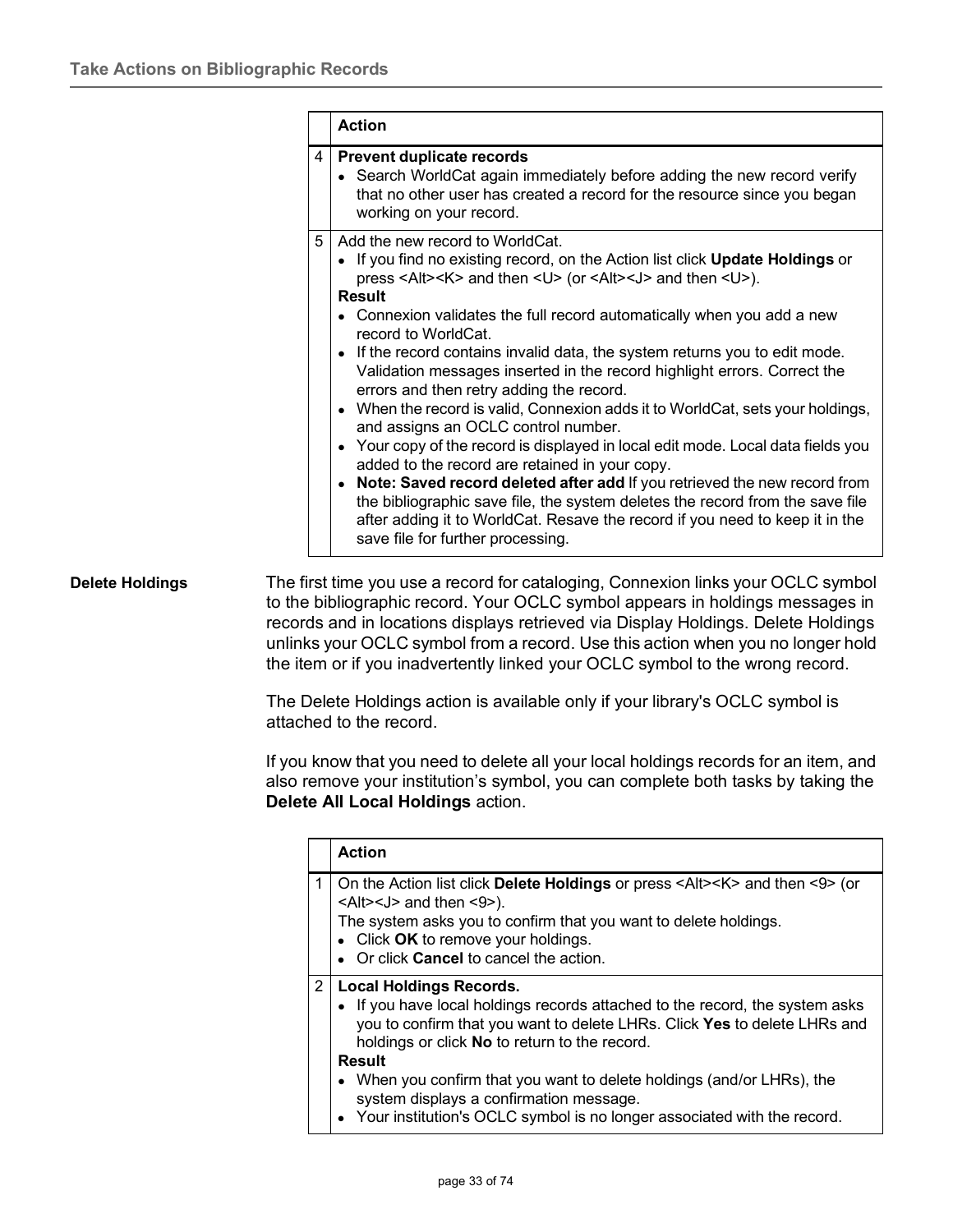<span id="page-33-0"></span>**Display Holdings** Use the Display Holdings action to list libraries whose OCLC symbols are linked to a bibliographic record.

> Use **Display Local Holdings** to view LHRs created by another library or by libraries in a group, a state, or a region.

|                | <b>Action</b>                                                                                                                                                                                                                                                                                                                                                                                                                                                                                                                                                                                                                                                                                                                                         |
|----------------|-------------------------------------------------------------------------------------------------------------------------------------------------------------------------------------------------------------------------------------------------------------------------------------------------------------------------------------------------------------------------------------------------------------------------------------------------------------------------------------------------------------------------------------------------------------------------------------------------------------------------------------------------------------------------------------------------------------------------------------------------------|
| 1              | 1. On the View list click <b>Display Holdings</b> or press <alt><k> and then <h> (or<br/><alt><j> and then <h>).<br/>2. In the Display Holdings box (above the record header), click Display<br/>Holdings or press <enter> to view the Default Holdings.<br/>Or<br/>Open the list and select the type of holdings display you want: All Holdings<br/>or Regional Holdings or State Holdings.<br/>3. Then click Display Holdings or press <enter>.<br/>The Holdings Display window lists the holdings you requested.<br/>When finished viewing holdings, click Close Window.<br/>Note: The Holdings Display window closes automatically when you choose<br/>another command or navigate to another screen.</enter></enter></h></j></alt></h></k></alt> |
| $\overline{2}$ | Print holdings list (Internet Explorer only).<br>1. Right-click in the Holdings Display window.<br>2. On the popup menu click Print.<br>3. In the Print dialog box, click OK or press <enter>.</enter>                                                                                                                                                                                                                                                                                                                                                                                                                                                                                                                                                |

<span id="page-33-1"></span>**Holdings lists Library symbols in lists.** In holdings lists, letters in institution symbols appear in uppercase or lowercase. An uppercase symbol indicates that the institution participates in the WorldCat Resource Sharing service as a lender of library materials. A lowercase symbol indicates that the institution does not lend materials via WCRS. Users creating a loan request in WCRS can include uppercase symbols in the list of potential lenders.

| List type    | <b>Description</b>                                                                                                                       |
|--------------|------------------------------------------------------------------------------------------------------------------------------------------|
| All          | All OCLC symbols linked to the record                                                                                                    |
| <b>State</b> | Symbols of libraries in the U.S. state, Canadian province, or<br>country in which your library is located.                               |
| Region       | Symbols of libraries in your geographic region                                                                                           |
| Default      | Default locations: based on number of OCLC symbols linked to the<br>record and the geographic distribution of the libraries represented. |

#### <span id="page-33-2"></span>**Identify libraries by OCLC symbol**

#### **Action**

#### **Show institution name (Holdings Display window)**

• In the locations listing, move the mouse pointer over an institution symbol to display the name of the institution.

#### **Participating Institutions online**

• For more information about an institution whose symbol appears in a holdings list, search *OCLC Participating Institutions* online at < <http://www.oclc.org/contacts/libraries> >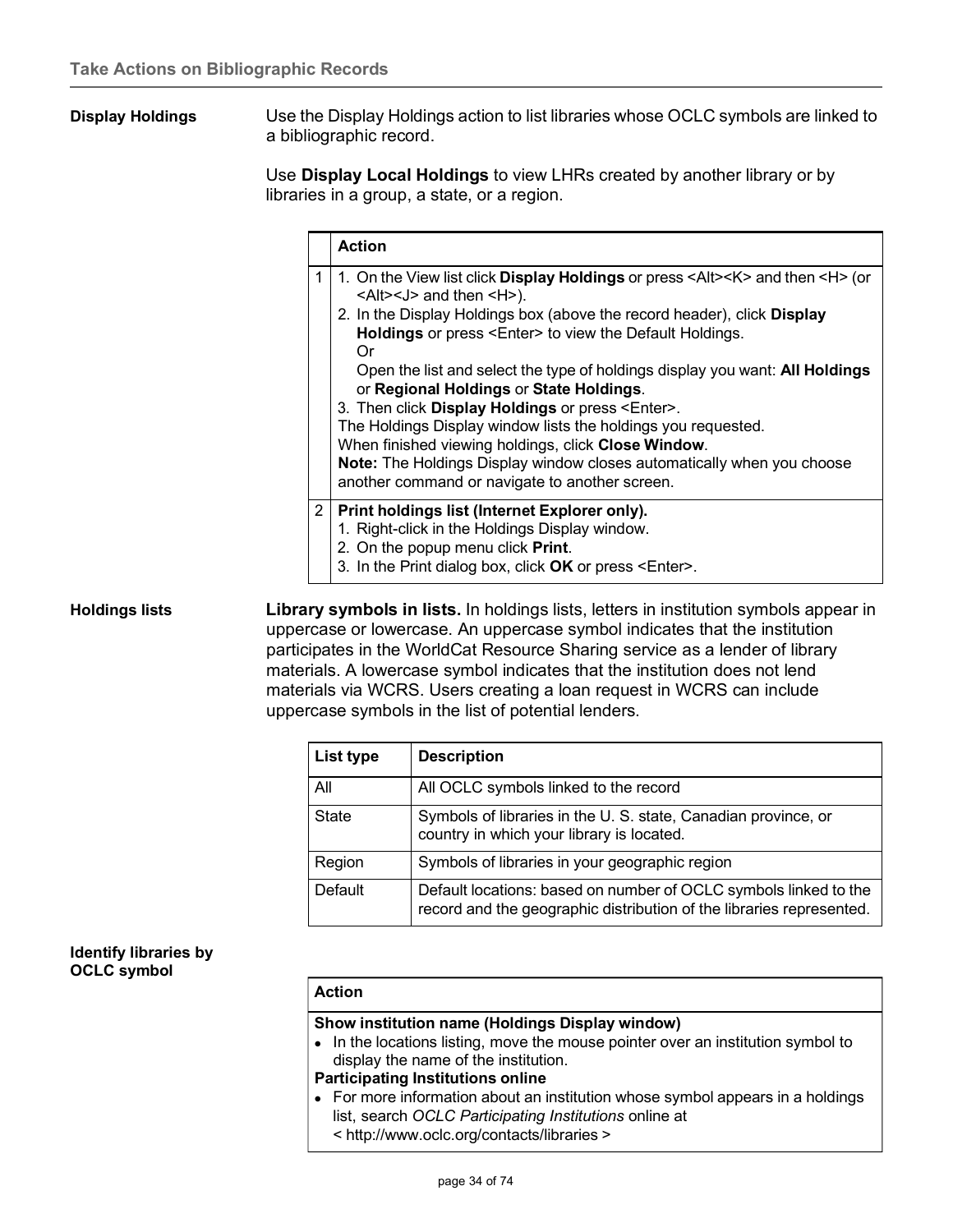## <span id="page-34-0"></span>**5 Produce and Alternate Produce**

<span id="page-34-1"></span>

| Why use Produce or                                      | • Use the Produce action to                                                                                                                                                                                                                                                                                                     |
|---------------------------------------------------------|---------------------------------------------------------------------------------------------------------------------------------------------------------------------------------------------------------------------------------------------------------------------------------------------------------------------------------|
| <b>Alternate Produce</b><br>actions?                    | — Obtain catalog cards based on the bibliographic record for the receiving<br>catalogs of the first holding library code in the 049 field, if you are profiled for<br>catalog cards. Note: If multiple holding libraries are listed in field 049 subfield<br>\$a, the system produces cards only for the first holding library. |
|                                                         | -Set holdings in WorldCat.                                                                                                                                                                                                                                                                                                      |
|                                                         | -Maintain your archive records at OCLC.                                                                                                                                                                                                                                                                                         |
|                                                         | —Add the record to a file or tape you receive via the MARC Record<br>Subscription service.                                                                                                                                                                                                                                      |
|                                                         | —Use the bibliographic record to generate an item on an accessions list if you<br>subscribe to the OCLC Accessions List service.                                                                                                                                                                                                |
|                                                         | • Alternate Produce performs the same functions and generates the same output<br>as Produce, but provides options for ordering catalog cards. Use the Alternate<br>Produce action when you want to order catalog cards in addition to those<br>specified by your profile:                                                       |
|                                                         | -Order extra catalog cards.                                                                                                                                                                                                                                                                                                     |
|                                                         | — Order catalog cards for all receiving catalogs.                                                                                                                                                                                                                                                                               |
|                                                         | -Order added copy catalog cards.                                                                                                                                                                                                                                                                                                |
|                                                         | -Combine two or all three Alternate Produce options.                                                                                                                                                                                                                                                                            |
| <b>When Produce and</b><br><b>Alternate Produce are</b> | • You retrieve a bibliographic record from WorldCat or the bibliographic save file.                                                                                                                                                                                                                                             |
| available                                               | • The record is in local edit mode (not a locked WorldCat record)                                                                                                                                                                                                                                                               |
|                                                         | The record is in MARC Template or MARC Text Area edit view (not available for<br>$\bullet$<br>Dublin Core edit views).                                                                                                                                                                                                          |
|                                                         | • Your authorization level permits you to take produce actions (minimum                                                                                                                                                                                                                                                         |

authorization level: Full).

#### <span id="page-34-3"></span><span id="page-34-2"></span>**How to use Produce**

|   | <b>Action</b>                                                                                                                                                                                                                                                                                                                                              |
|---|------------------------------------------------------------------------------------------------------------------------------------------------------------------------------------------------------------------------------------------------------------------------------------------------------------------------------------------------------------|
|   | Retrieve the existing bibliographic record or original record for which you want<br>to produce catalog cards, an accessions list item, or an electronic record.<br>If not in local edit (copy cataloging) mode, open the Edit list and click Edit<br>Record.<br>If necessary, use the View list to switch to MARC Template or MARC Text<br>Area edit view. |
| 2 | Edit the record as you wish.<br>Modify field 049 if necessary to produce the desired card set(s).<br>See OCLC Catalog Cards for details on modifying field 049 to add holding<br>library codes and/or input stamps.                                                                                                                                        |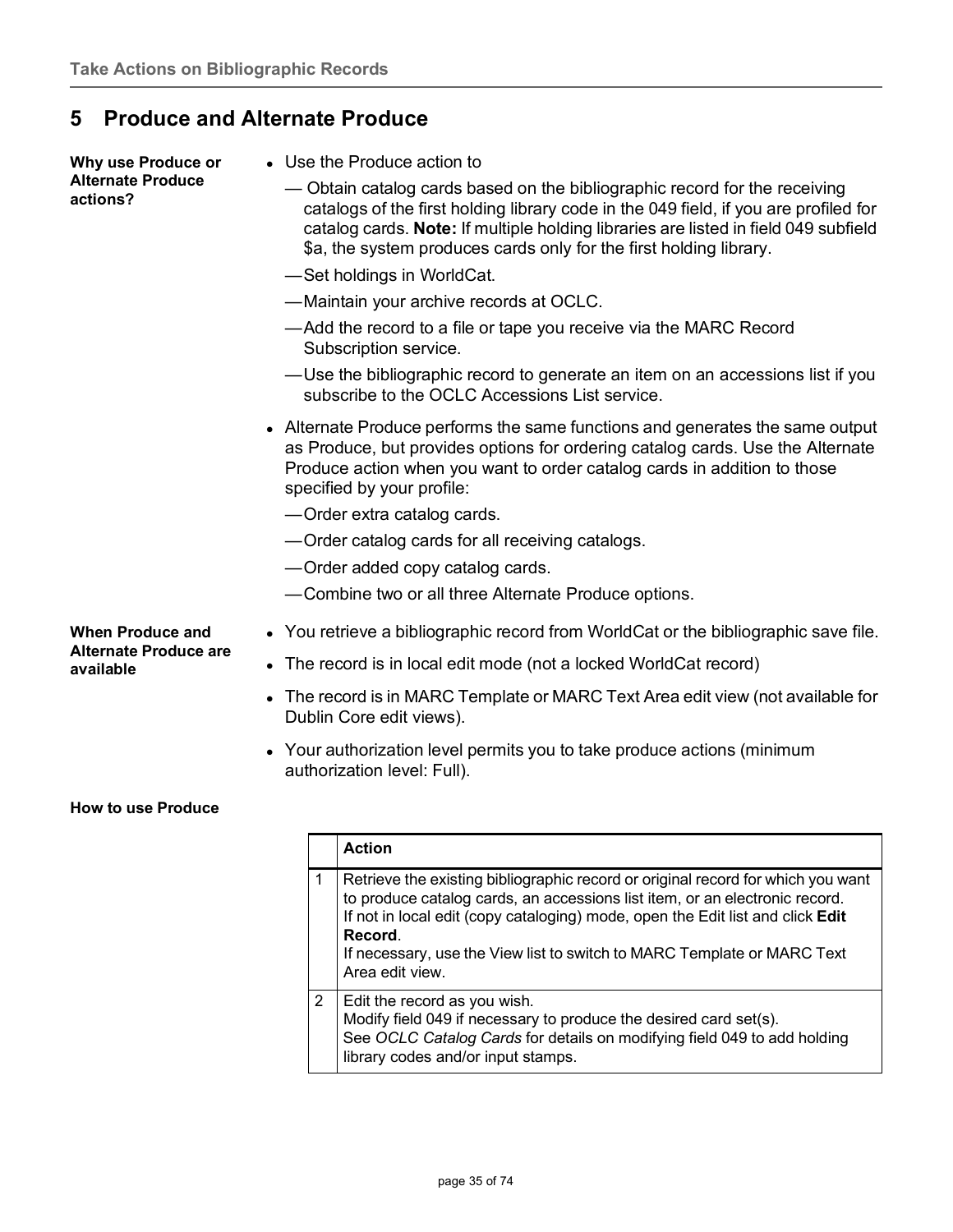|   | <b>Action</b>                                                                                                                                                                                                                                                                                                                                                                                                                                                                                                                                                                                                                                                                                                                                                                                                                                                                                                                                                                                                                                                                                                                                                                                                                                                                                                                                                                                                                                                                                                                                                                                                                                                                                                                                                                                                                                                                                                                                                                                                                                                                                            |
|---|----------------------------------------------------------------------------------------------------------------------------------------------------------------------------------------------------------------------------------------------------------------------------------------------------------------------------------------------------------------------------------------------------------------------------------------------------------------------------------------------------------------------------------------------------------------------------------------------------------------------------------------------------------------------------------------------------------------------------------------------------------------------------------------------------------------------------------------------------------------------------------------------------------------------------------------------------------------------------------------------------------------------------------------------------------------------------------------------------------------------------------------------------------------------------------------------------------------------------------------------------------------------------------------------------------------------------------------------------------------------------------------------------------------------------------------------------------------------------------------------------------------------------------------------------------------------------------------------------------------------------------------------------------------------------------------------------------------------------------------------------------------------------------------------------------------------------------------------------------------------------------------------------------------------------------------------------------------------------------------------------------------------------------------------------------------------------------------------------------|
| 3 | On the Action list click Produce and Update Holdings or press <alt><k> and<br/>then <math>&lt; P</math> (or <math>&lt; A</math>It<math>&gt; I</math> and then <math>&lt; P</math>).<br/>The system asks you to confirm that you want to continue with the produce<br/>action.<br/>For an original record, the system asks you to confirm that you want to add<br/>the record to WorldCat.</k></alt>                                                                                                                                                                                                                                                                                                                                                                                                                                                                                                                                                                                                                                                                                                                                                                                                                                                                                                                                                                                                                                                                                                                                                                                                                                                                                                                                                                                                                                                                                                                                                                                                                                                                                                      |
| 4 | Click OK to continue.<br>Or<br>Click Cancel to cancel the produce action and resume editing the record.<br><b>Results</b>                                                                                                                                                                                                                                                                                                                                                                                                                                                                                                                                                                                                                                                                                                                                                                                                                                                                                                                                                                                                                                                                                                                                                                                                                                                                                                                                                                                                                                                                                                                                                                                                                                                                                                                                                                                                                                                                                                                                                                                |
|   | <b>Validation</b><br>Existing record (copy cataloging). By default, Connexion does not<br>validate the record when you take the Produce and Update Holdings or<br>Alternate Produce and Update action on an existing bibliographic record.<br>If you select Basic or Full validation for actions that set holdings, Connexion<br>does the specified level of validation.<br>• New record. Connexion validates the full record automatically when you<br>add a new record to WorldCat.<br>• If the record contains invalid data, the system returns you to edit mode.<br>Validation messages inserted in the record highlight errors. Correct the<br>errors and then retry producing the record.<br><b>Record truncation</b><br>• If the record is too long for catalog card production, the system applies<br>truncation rules to reduce record size. Local data for card printing is<br>preserved.<br><b>Complete produce action</b><br>When the record is valid, the system<br>• For a new record, adds the record to WorldCat and assigns an OCLC<br>control number.<br>• Sets holdings for your library.<br>• Adds your library's institution symbol to field 040.<br>• Transfers a Dewey class number from field 082 subfield \$a to field 092 \$a if<br>you supplied data in other subfields in field 092.<br>• Sends appropriate information to create offline products including catalog<br>cards, accessions lists, and records in an electronic file or on magnetic<br>tape. Delivery of products depends on the your profile.<br>• Creates an archive record that reflects any changes you made while editing<br>the record.<br>• Redisplays the record in local edit mode. A confirmation message appears<br>at the top of the record. Local data fields you added to the record are<br>retained in your copy.<br>In the record, sets the Produce action status to C (Completed).<br>$\bullet$<br>Note: Saved record deleted after Produce<br>• If you retrieved the record from the bibliographic save file, the system<br>deletes the record from the save file after a successful Produce |
|   | transaction. Resave the record if you need to keep it in the save file for<br>further processing.                                                                                                                                                                                                                                                                                                                                                                                                                                                                                                                                                                                                                                                                                                                                                                                                                                                                                                                                                                                                                                                                                                                                                                                                                                                                                                                                                                                                                                                                                                                                                                                                                                                                                                                                                                                                                                                                                                                                                                                                        |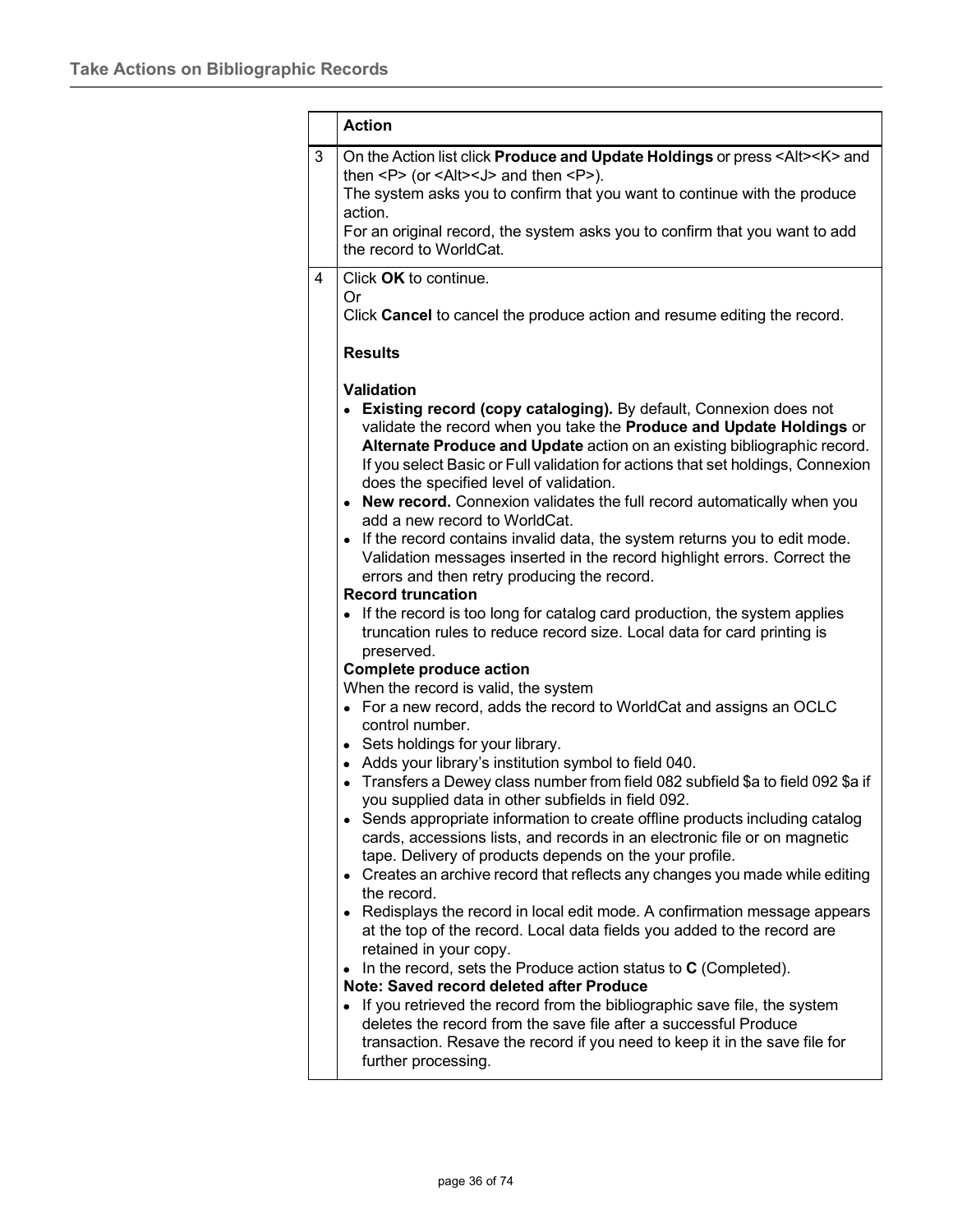## **How to use Alternate Produce**

|   | <b>Action</b>                                                                                                                                                                                                                                                                                                                                                   |
|---|-----------------------------------------------------------------------------------------------------------------------------------------------------------------------------------------------------------------------------------------------------------------------------------------------------------------------------------------------------------------|
| 1 | Retrieve the existing bibliographic record or original record for which you want<br>to produce extra catalog cards, added copy cards, and/or cards for all holding<br>libraries.<br>If not in local edit (copy cataloging) mode, open the Edit list and click <b>Edit</b><br>Record.<br>If necessary, use the View list to switch to MARC Template or MARC Text |
|   | Area edit view.                                                                                                                                                                                                                                                                                                                                                 |
| 2 | Edit the record as you wish.<br>Modify field 049 if necessary to produce the desired card set(s).<br>See OCLC Catalog Cards for details on modifying field 049 to add holding<br>library codes and/or input stamps.                                                                                                                                             |
| 3 | On the Action list click Alternate Produce and Update or press <alt><k><br/>and then <math>\leq</math> 1&gt; (or <math>\leq</math>Alt&gt;<math>\leq</math>J&gt; and then <math>\leq</math>1&gt;).<br/>The system displays the Alternate Produce Options window.</k></alt>                                                                                       |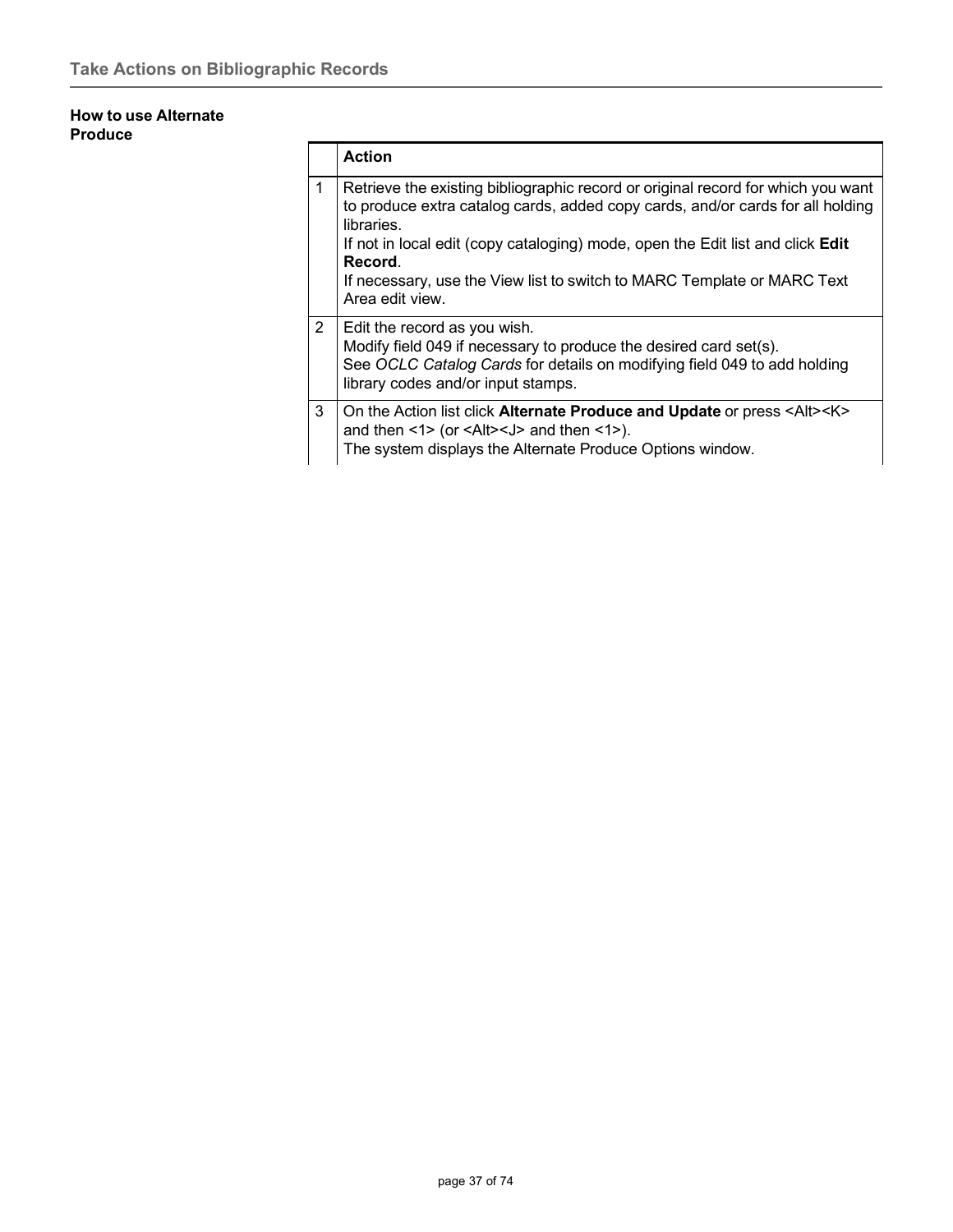|   | <b>Action</b>                                                                                                                                                                                                                                                                                                                                                                                                                                                                                                                                                                                                                     |
|---|-----------------------------------------------------------------------------------------------------------------------------------------------------------------------------------------------------------------------------------------------------------------------------------------------------------------------------------------------------------------------------------------------------------------------------------------------------------------------------------------------------------------------------------------------------------------------------------------------------------------------------------|
| 4 | Specify the alternate produce options you want to apply:<br>In the Extra Cards text box, type the number of extra cards for the receiving<br>catalogs for the first holding library listed in field 049, subfield \$a. Enter a<br>number from 1 to 255.<br>Select the Ad Produce check box to order cards for the receiving catalogs for<br>the first holding library listed in field 049, subfield \$a of the record.<br>Select the All Produce check box to order cards for the receiving catalogs for<br>all holding libraries listed in field 049, subfield \$a of the record.<br>You can use one, two, or all three options. |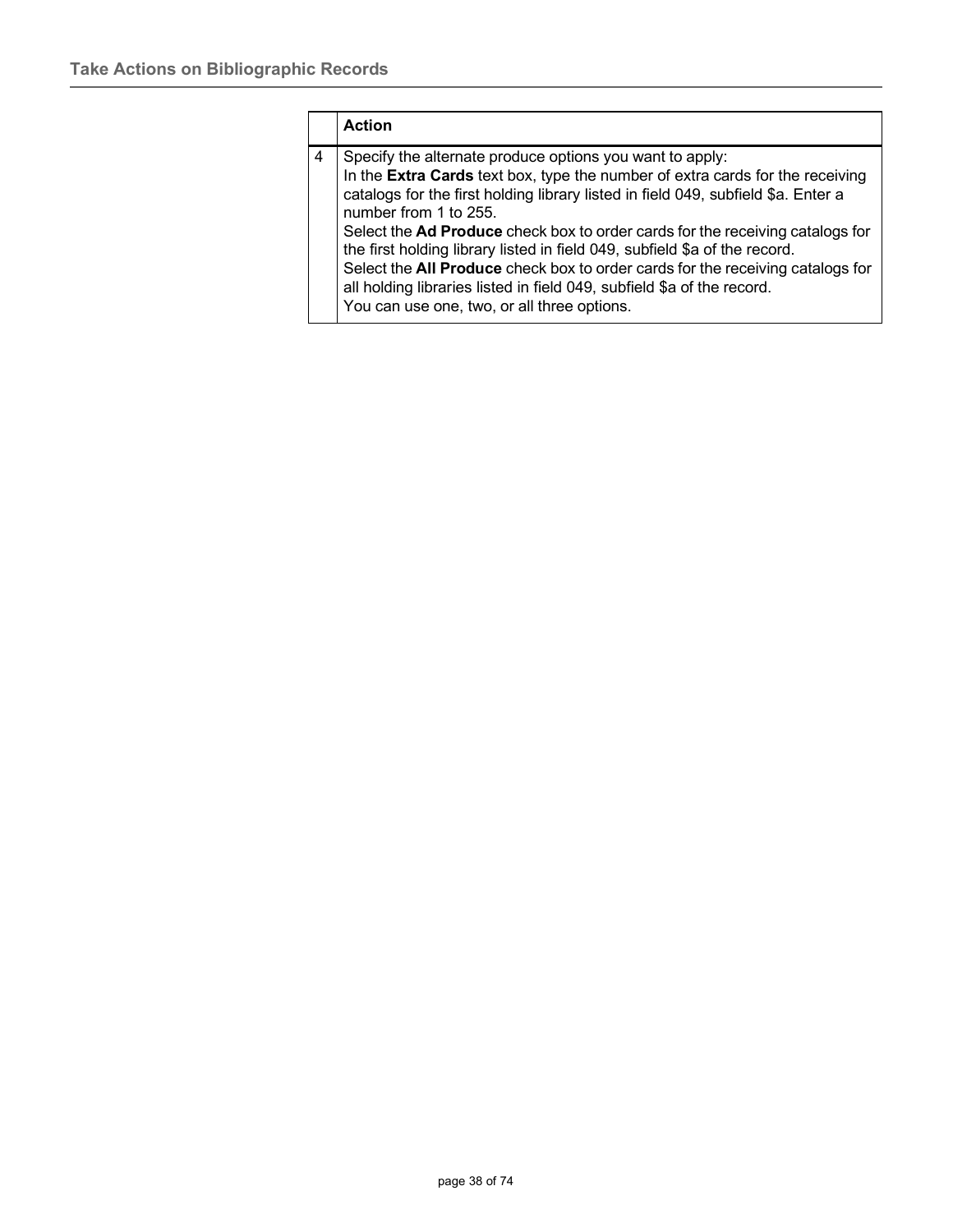|   | <b>Action</b>                                                                                                                                                                                                                                                                                                                                       |  |  |
|---|-----------------------------------------------------------------------------------------------------------------------------------------------------------------------------------------------------------------------------------------------------------------------------------------------------------------------------------------------------|--|--|
| 5 | When finished selecting options,<br>Click Produce to continue with the alternate produce action.<br>Or                                                                                                                                                                                                                                              |  |  |
|   | Click Cancel to cancel the alternate produce action and resume editing the<br>record.                                                                                                                                                                                                                                                               |  |  |
|   | <b>Results</b>                                                                                                                                                                                                                                                                                                                                      |  |  |
|   | <b>Validation</b>                                                                                                                                                                                                                                                                                                                                   |  |  |
|   | Existing record (copy cataloging). By default, Connexion does not<br>validate the record when you take the Produce and Update Holdings or<br>Alternate Produce and Update action on an existing bibliographic record.<br>If you select Basic or Full validation for actions that set holdings, Connexion<br>does the specified level of validation. |  |  |
|   | • New record. Connexion validates the full record automatically when you                                                                                                                                                                                                                                                                            |  |  |
|   | add a new record to WorldCat.<br>If the record contains invalid data, the system returns you to edit mode.<br>Validation messages inserted in the record highlight errors. Correct the<br>errors and then retry producing the record.                                                                                                               |  |  |
|   | <b>Record truncation</b>                                                                                                                                                                                                                                                                                                                            |  |  |
|   | If the record is too long for catalog card production, the system applies<br>truncation rules to reduce record size. Local data for card printing is<br>preserved.                                                                                                                                                                                  |  |  |
|   | Complete alternate produce action                                                                                                                                                                                                                                                                                                                   |  |  |
|   | When the record is valid, the system                                                                                                                                                                                                                                                                                                                |  |  |
|   | • For a new record, adds the record to WorldCat and assigns an OCLC<br>control number.                                                                                                                                                                                                                                                              |  |  |
|   | • Sets holdings for your library.                                                                                                                                                                                                                                                                                                                   |  |  |
|   | Adds your library's institution symbol to field 040.                                                                                                                                                                                                                                                                                                |  |  |
|   | Transfers a Dewey class number from field 082 subfield \$a to field 092 \$a if<br>you supplied data in other subfields in field 092.                                                                                                                                                                                                                |  |  |
|   | Sends appropriate information to create offline products including catalog<br>cards, accessions lists, and records in an electronic file or on magnetic<br>tape. Delivery of products depends on the your profile.                                                                                                                                  |  |  |
|   | Sends information to the catalog card production system to generate the<br>cards specified using alternate produce options.                                                                                                                                                                                                                         |  |  |
|   | Creates an archive record that reflects any changes you made while editing<br>the record.                                                                                                                                                                                                                                                           |  |  |
|   | • Redisplays the record in local edit mode. A confirmation message appears<br>at the top of the record. Local data fields you added to the record are<br>retained in your copy.                                                                                                                                                                     |  |  |
|   | In the record, sets the Produce action status to $C$ (Completed).                                                                                                                                                                                                                                                                                   |  |  |
|   | Note: Saved record deleted after Produce                                                                                                                                                                                                                                                                                                            |  |  |
|   | • If you retrieved the record from the bibliographic save file, the system<br>deletes the record from the save file after a successful Produce<br>transaction. Resave the record if you need to keep it in the save file for<br>further processing.                                                                                                 |  |  |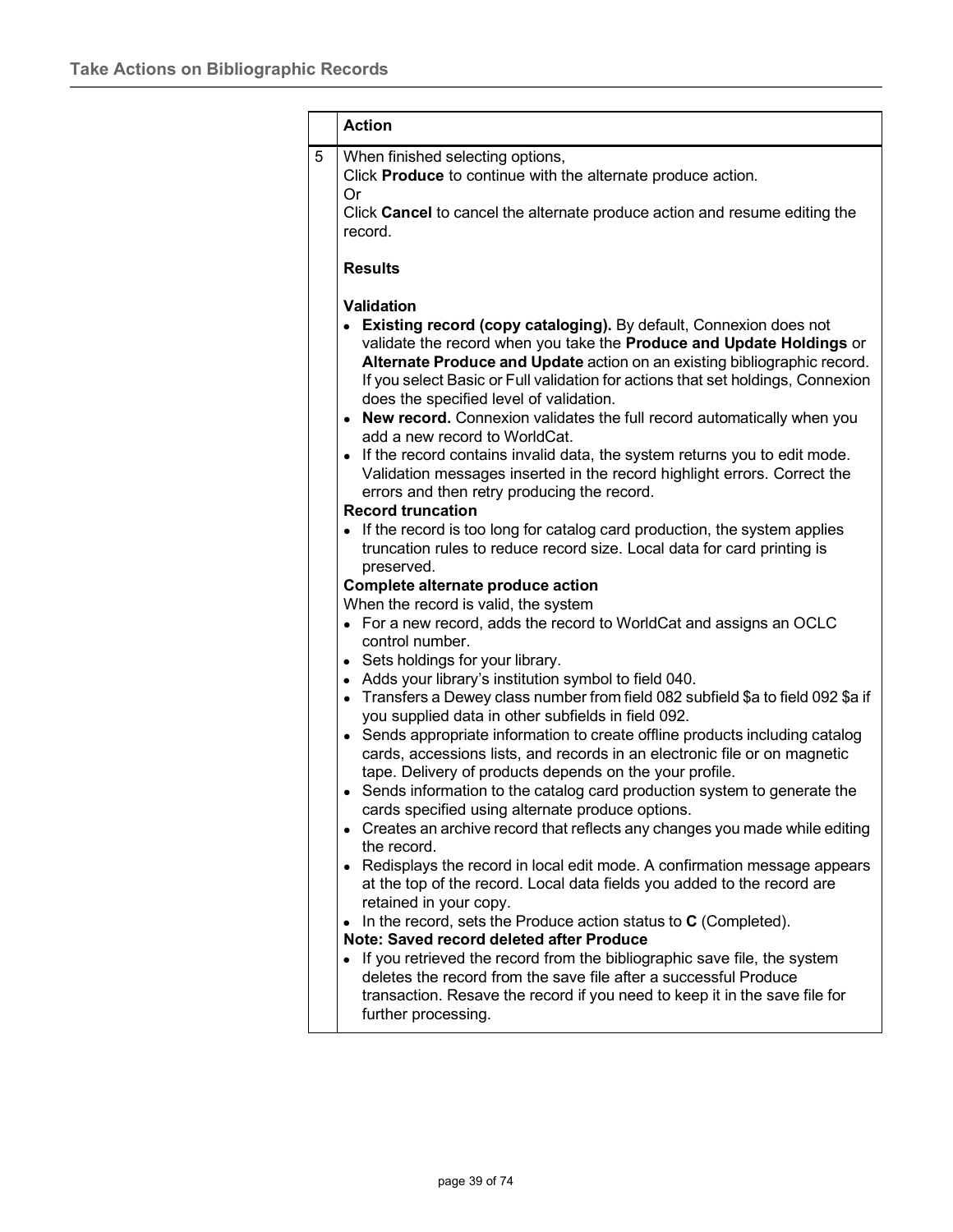### **Cards produced for Produce actions and options**

| Cards for the receiving catalogs for the first<br>holding library code in field 049 subfield \$a.<br>Note: If multiple codes appear in 049 \$a, the<br>system produces cards for the first holding<br>library code only.<br>Cards for the receiving catalogs for all holding<br>library codes in field 049 subfield \$a. |
|--------------------------------------------------------------------------------------------------------------------------------------------------------------------------------------------------------------------------------------------------------------------------------------------------------------------------|
|                                                                                                                                                                                                                                                                                                                          |
| Codes may be in one subfield \$a, separated by<br>commas or in multiple subfield \$a's.<br>For example,<br>049 ABCM, ABCR, ABCS<br>049 ABCM \$a ABCR \$a ABCS                                                                                                                                                            |
| Added cards for the receiving catalogs for the<br>first holding library code in field 049 subfield \$a.<br>The holding library code in 049 subfield \$a must<br>be profiled to receive added cards                                                                                                                       |
| Added cards for the receiving catalogs for all<br>holding library codes in field 049 subfield \$a.<br>All holding library codes in 049 subfield \$a must<br>be profiled to receive added cards.                                                                                                                          |
| One extra card in addition to the other cards<br>profiled for receiving catalogs for the first holding<br>library in field 049 subfield \$a.                                                                                                                                                                             |
| [n] extra cards for the receiving catalogs for the<br>first holding library code in field 049 subfield \$a.<br>Note: Use numbers 1-255. Type numbers in the<br>Extra Cards text box.                                                                                                                                     |
| [n] extra cards for the receiving catalogs for all<br>holding library codes in field 049 subfield \$a.<br>Note: Use numbers 1-255. Type numbers in the<br>Extra Cards text box.                                                                                                                                          |
| [n] extra cards and added cards for the receiving<br>catalogs for the first holding library code in field<br>049 subfield \$a.<br>The first holding library code in 049 subfield \$a<br>must be profiled to receive added cards.                                                                                         |
| [n] extra cards and added cards for the receiving<br>catalogs for all holding library codes in field 049<br>subfield \$a.<br>All holding library codes in 049 subfield \$a must<br>be profiled to receive added cards.                                                                                                   |
|                                                                                                                                                                                                                                                                                                                          |

**OCLC Catalog Cards** See *OCLC Catalog Cards* for details on produce, alternate produce, and OCLC catalog cards.

*OCLC Catalog Cards* is available on the OCLC Web site at:

[<http://www.oclc.org/support/documentation/worldcat/cataloging/cards/](http://www.oclc.org/support/documentation/worldcat/cataloging/cards/) default.htm>.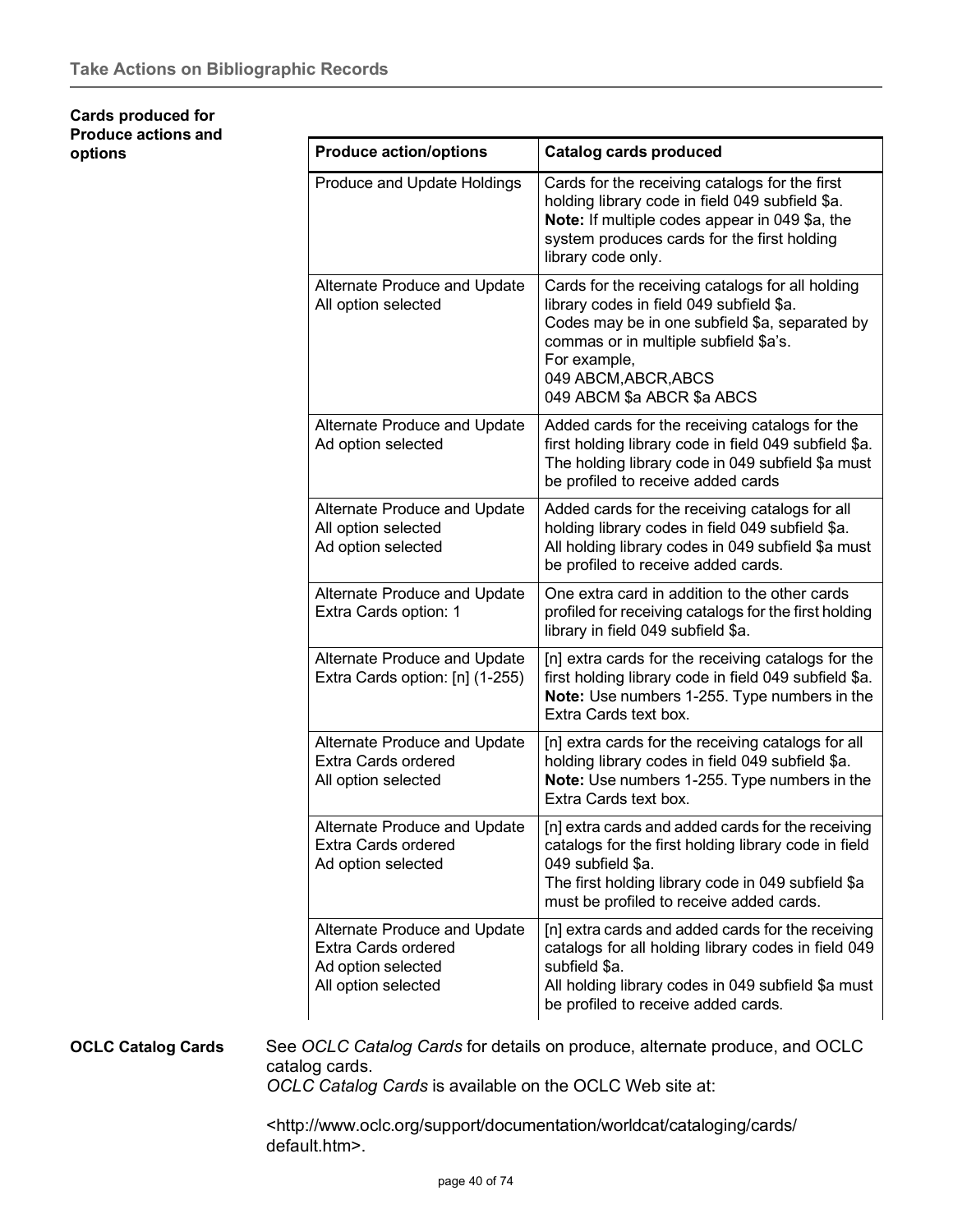# **6 Print bibliographic or authority record**

- **Why print a record?** . Mark up printed text to guide online editing.
	- Support offline reviewing or proofreading new or edited records.
	- Track progress of a record through the processing workflow.

## **Print a bibliographic or authority record**

|   | <b>Action</b>                                                                                                                                                                        |
|---|--------------------------------------------------------------------------------------------------------------------------------------------------------------------------------------|
|   | Retrieve a bibliographic or authority record or create a new record.                                                                                                                 |
| 2 | • On the Action list, click Print Record.<br>Or<br>$\bullet$ Press <f12>.<br/>Connexion formats the record for printing and transmits the formatted record<br/>to the browser.</f12> |
| 3 | In the Print dialog box, click Print.                                                                                                                                                |

| <b>Printed Content or</b><br><b>Formatting</b> | <b>Description / Notes</b>                                                                                                                                                                                                                                                                                                                                                                                                                                                                                                                                                                                                                                                                                                                                                                                    |
|------------------------------------------------|---------------------------------------------------------------------------------------------------------------------------------------------------------------------------------------------------------------------------------------------------------------------------------------------------------------------------------------------------------------------------------------------------------------------------------------------------------------------------------------------------------------------------------------------------------------------------------------------------------------------------------------------------------------------------------------------------------------------------------------------------------------------------------------------------------------|
| Overall appearance                             | Resembles the display view of the record, not the edit<br>view (no text boxes, etc.).<br>• Excludes interface elements (lists, navigation buttons,<br>etc.) that are not part of record content or<br>administrative information.                                                                                                                                                                                                                                                                                                                                                                                                                                                                                                                                                                             |
| <b>Record Header</b>                           | Database or workform name<br>• Database from which you retrieved the record.<br>• New record. Database to which you added the new<br>record.<br>• Workform. Workform name for new record not yet<br>saved or added.<br>Title, heading, or constant data name (truncated if<br>longer than one line).<br>• MARC bibliographic record. The printed title<br>includes text from subfields \$a, \$f, \$g, \$k, \$n, and \$p.<br>• MARC authority record. The printed heading<br>includes text from all alphabetic subfields.<br>• Dublin Core bibliographic record. Title includes all<br>text in the Title element.<br>• Note: For MARC and Dublin Core bibliographic<br>records, the format name appears in place of the title<br>until you add data in field 245 (MARC) or the Title<br>element (Dublin Core). |
| Variable fields                                | • Blank call number fields and other field prompts<br>without data are printed.<br>• For long fields, the complete text is printed, even if not<br>fully visible in the displayed record.                                                                                                                                                                                                                                                                                                                                                                                                                                                                                                                                                                                                                     |
| Field 049                                      | Not printed if you retrieve the record in display mode<br>$\bullet$<br>and print directly from a display view.<br>Once you begin editing, field 049 appears in the record<br>$\bullet$<br>and is printed.                                                                                                                                                                                                                                                                                                                                                                                                                                                                                                                                                                                                     |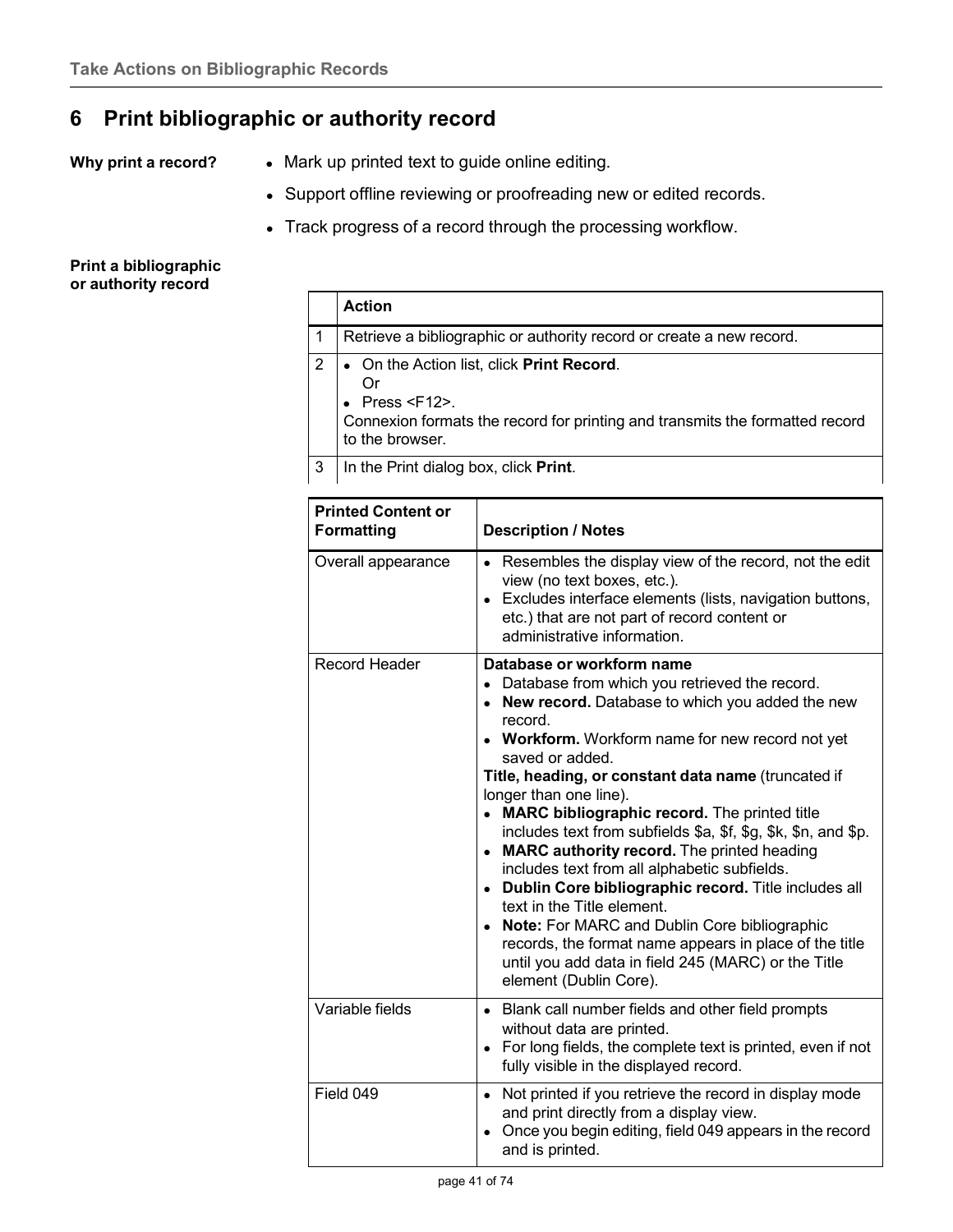| <b>Printed Content or</b><br><b>Formatting</b> | <b>Description / Notes</b>                                                                                  |
|------------------------------------------------|-------------------------------------------------------------------------------------------------------------|
| <b>URLs</b>                                    | • The URL is printed with an underscore to indicate a<br>link.                                              |
| <b>Controlled headings</b>                     | • Text in the controlled field is printed with an<br>underscore to indicate a link to the authority record. |
| Status area                                    | Included in printed record.                                                                                 |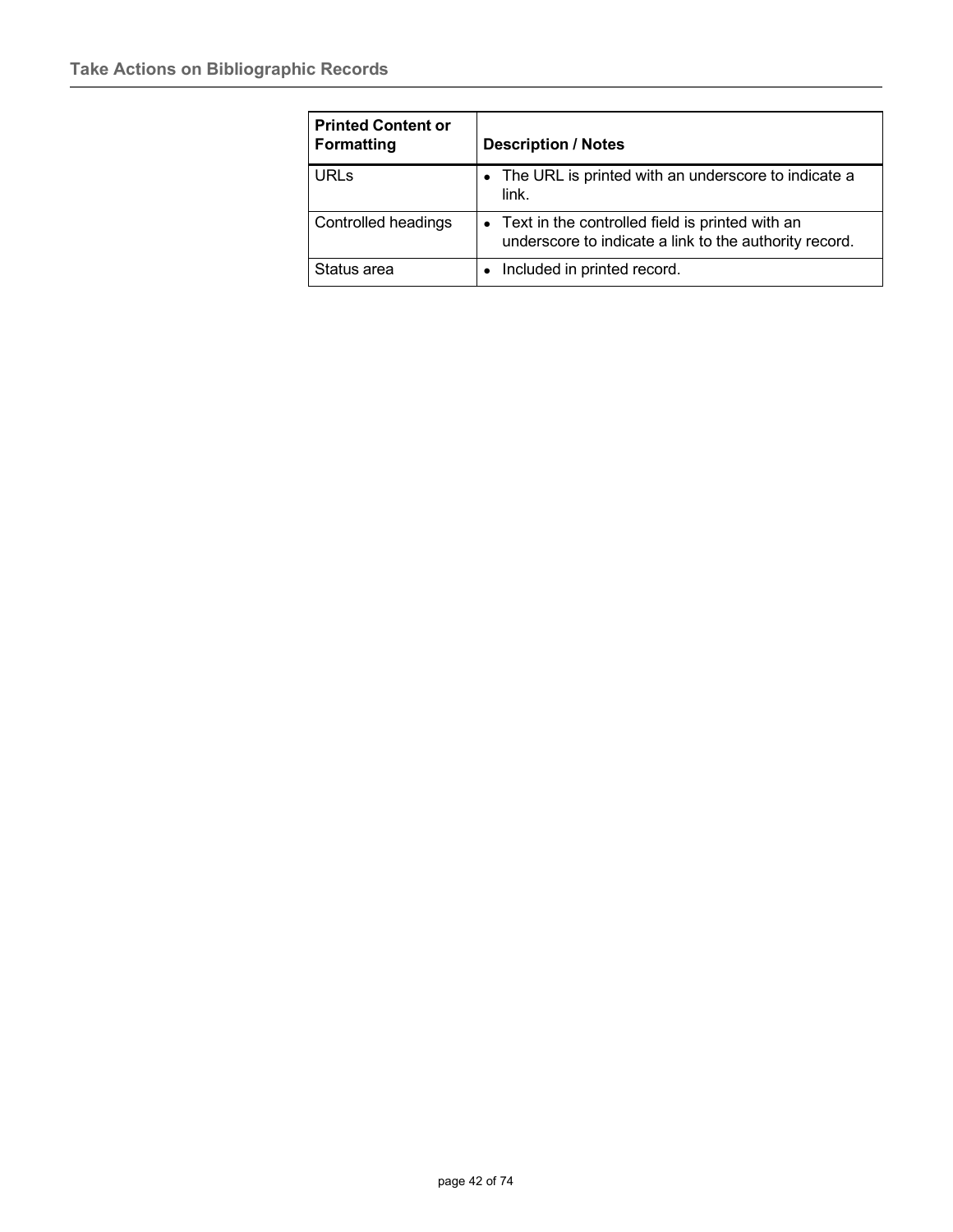# **7 Create labels**

**About printing labels in Connexion**

- **One label set.** The OCLC Cataloging Label Program is required to create single labels from Connexion. To view, edit, and print one label set for a bibliographic record, you need the latest version of the Label Program (version 1.22 or later) installed on your workstation.
- **Label file: labels for multiple records.** To create labels for a group of records from Connexion by downloading a label file, you do not need the Label Program on your workstation. You can copy the downloaded file to a computer where the Label Program (or any compatible label printing software) is installed and then import the file to view, edit, and print the labels.
- You can **print one label set for the current record** when:
	- —You retrieve a bibliographic record from WorldCat or the bibliographic save file.
	- —The record is in local edit mode (not a locked WorldCat record) or in displaymode.
	- —The record is in MARC Template or MARC Text Area edit view or MARC display view (not available for Dublin Core views).
	- —You take the **View Label in Label Program** action on the record.
- You can **create and download a file to print a batch of labels** when:
	- —To flag WorldCat records, you must first save the records and then flag them in the bibliographic save file.
	- —You take the **Create Labels for Flagged Records** action on the group of flagged records.

**Prepare to print labels with the OCLC Cataloging Label Program**

|                | <b>Action</b>                                                                                                                                                                                                                                                                                                                                                                                                                                                         |
|----------------|-----------------------------------------------------------------------------------------------------------------------------------------------------------------------------------------------------------------------------------------------------------------------------------------------------------------------------------------------------------------------------------------------------------------------------------------------------------------------|
| 1              | Install the OCLC Cataloging Label Program or upgrade to the latest version<br>(1.22 or later).<br>Download the Label Program from the OCLC web site.<br>• For instructions on installing and setting up the software, see Getting<br>Started with OCLC Cataloging Label Program.<br>Note: To install or reinstall the Label Program on Windows 2000, Windows XP<br>Professional, or Windows XP Home, you need local administrator<br>privileges for your workstation. |
| $\overline{2}$ | <b>(Optional)</b> If you have not previously used the Label Program, you may need<br>to:<br>• View and update settings for Label Program options.<br>• Select a label printer if you do not use your Windows default printer for<br>label printing.<br>• Load label stock in your printer and check the alignment by printing a test<br>label.<br>See Getting Started with OCLC Cataloging Label Program or the Label<br>Program Help for instructions.               |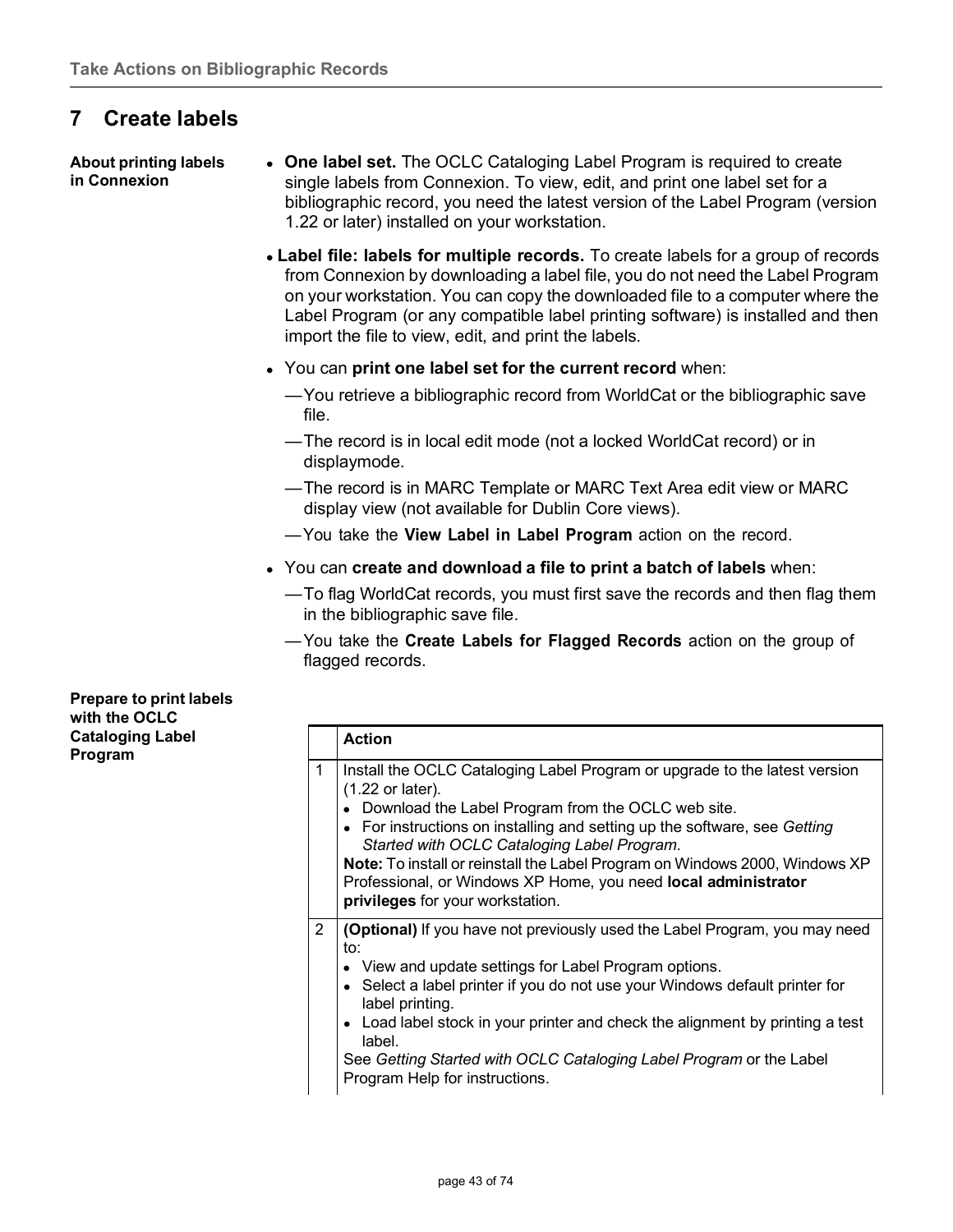|   | <b>Action</b>                                                                                                                                                                                                                                                                                                                                                                                                                   |
|---|---------------------------------------------------------------------------------------------------------------------------------------------------------------------------------------------------------------------------------------------------------------------------------------------------------------------------------------------------------------------------------------------------------------------------------|
| 3 | In Connexion, specify the label format you want to use for viewing and printing<br>single labels.<br>• On the General tab, under Admin Options, click <b>Preferences</b> .<br>• At the Preferences screen, click Cataloging Options.<br>• On the Cataloging Options screen, under Label Format,<br>Click to select one of the option buttons:<br>$\cdot$ SL4<br>• SL6<br>• SLB<br>$\bullet$ SP1<br><b>Default setting: SL4.</b> |
| 4 | Click Save My Default or Save For Session.                                                                                                                                                                                                                                                                                                                                                                                      |

## **Labels for one record Note: Call number required**

- If the record does not contain a call number, the system displays an error message and cancels the View Label in Label Program action.
- Based on the classification scheme associated with your authorization, the system automatically extracts a call number from the record and inserts it in the label display. For each classification scheme, the call number for labels is extracted from one of several possible fields.

|                | <b>Action</b>                                                                                                                                                                                                                                                                                                                                                                                                                                                                                                                                                                                                                                                                                                                                                                                                                                                                                                                |
|----------------|------------------------------------------------------------------------------------------------------------------------------------------------------------------------------------------------------------------------------------------------------------------------------------------------------------------------------------------------------------------------------------------------------------------------------------------------------------------------------------------------------------------------------------------------------------------------------------------------------------------------------------------------------------------------------------------------------------------------------------------------------------------------------------------------------------------------------------------------------------------------------------------------------------------------------|
| 1              | Retrieve the bibliographic record for which you want to print labels.<br>The record must be in local edit (copy cataloging) mode or display mode. If<br>the record is in a Dublin Core view, use the View list to switch to MARC<br>Template or MARC Text Area view.<br>• Locked record. The label action is not available for a locked WorldCat<br>record. To create labels for a locked record, complete your work on the<br>record and replace it in WorldCat. After you replace the record, the system<br>redisplays it in local edit mode, ready for label printing.                                                                                                                                                                                                                                                                                                                                                    |
| $\overline{2}$ | Edit the record as you wish. For example:<br>Supply a call number for the classification scheme your library uses.<br>Modify the existing call number.<br>Type a lowercase $x$ as the only text in a call number field to produce labels<br>without a call number.<br>Type input stamp(s) in brackets in the OCLC Holding Library Code field<br>(049 field, subfield \$a).<br>- If you type the input stamp to the left of the holding library code, the input<br>stamp will appear above the call number on the spine and to the left of<br>the call number on the pocket.<br>- If you type the input stamp to the right of the holding library code, the<br>input stamp will appear below the call number on the spine and to the<br>right of the call number on the pocket.<br>- Examples<br>[REF] azum<br>azum [ProfShelf]<br>Edit text in the author $(1xx)$ or title $(245 \, \text{Sa})$ field that prints on labels. |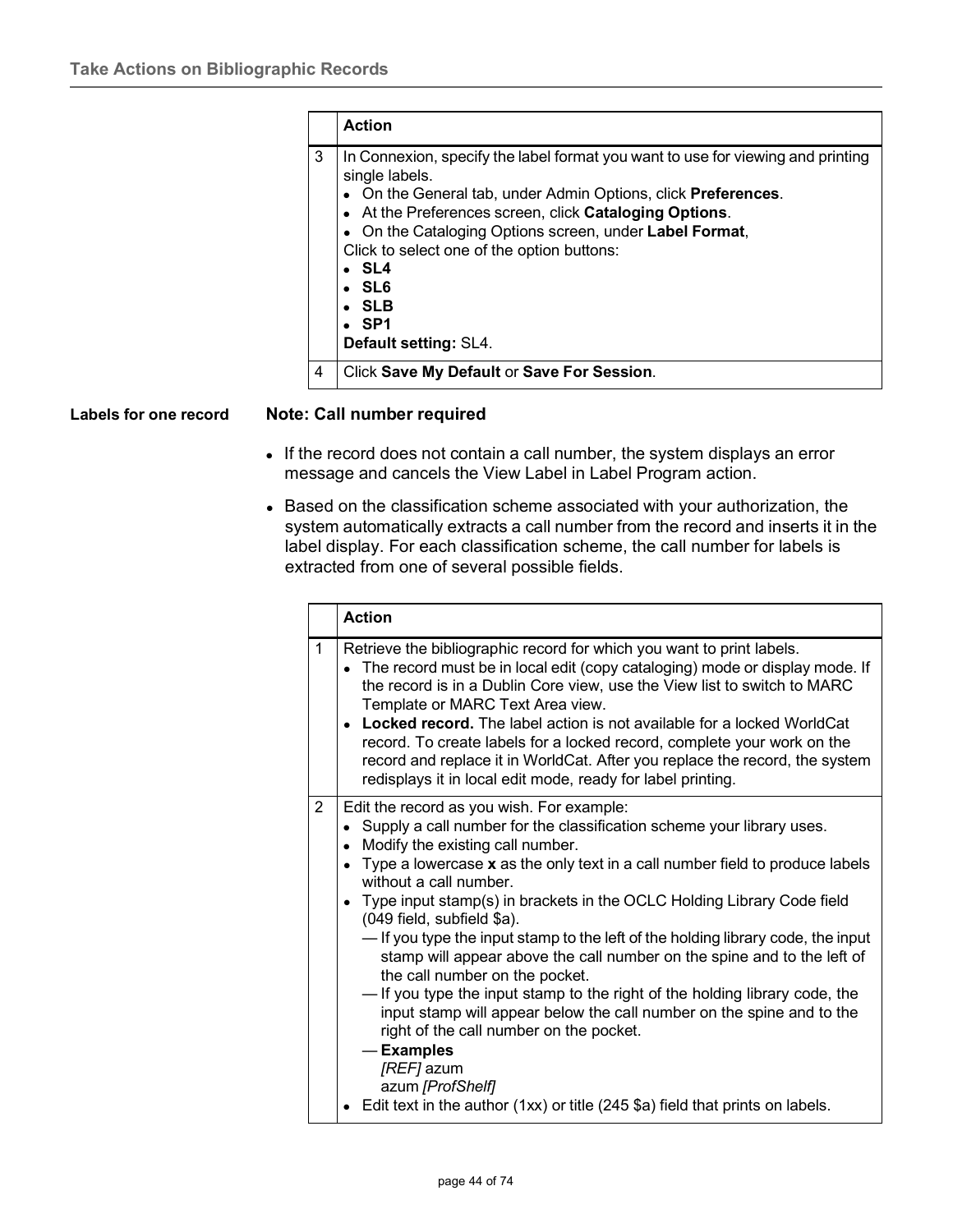|   | <b>Action</b>                                                                                                                                                                                                                                                                                                                                                    |
|---|------------------------------------------------------------------------------------------------------------------------------------------------------------------------------------------------------------------------------------------------------------------------------------------------------------------------------------------------------------------|
| 3 | On the View list click View Label in Label Program or press <alt><k> and<br/>then <math>&lt;\mathsf{Y}\geq</math> (or <math>&lt;\mathsf{Alt}\geq\mathsf{U}\geq\mathsf{and}</math> then <math>&lt;\mathsf{Y}\geq\mathsf{).}</math><br/><b>Results</b></k></alt>                                                                                                   |
|   | • The system extracts data from the record and downloads the text to your<br>workstation.                                                                                                                                                                                                                                                                        |
|   | • The OCLC Cataloging Label Program starts automatically (if it is not<br>already running).                                                                                                                                                                                                                                                                      |
|   | • The Label Program displays the label set using the label format you<br>specified in Connexion Cataloging Options.                                                                                                                                                                                                                                              |
|   | $\bullet$ In the record, the system sets the Label action status to C (Completed).<br>Note: Browser messages.                                                                                                                                                                                                                                                    |
|   | When you generate a single label from Connexion, the system sends a<br>temporary file to your workstation to load into the Label Program. Some<br>browsers display a message box asking whether to save the file or open it. If<br>you see this message, select the Open option to automatically open the file in<br>the Label Program (version 1.22 or later).  |
|   | To prevent the browser from displaying this message each time you create a<br>single label, click the Don't show again option at the bottom of the message<br>box.                                                                                                                                                                                               |
| 4 | In the Label Program, finish processing the label.                                                                                                                                                                                                                                                                                                               |
|   | You can:<br>• Edit the label text, specify print constants, or change the number of copies<br>to print<br>• Print the label set(s) now                                                                                                                                                                                                                           |
|   | • Save the label to the Label Program local file for later printing<br>• See the Label Program Help for instructions<br>Notes:                                                                                                                                                                                                                                   |
|   | 9-line spine label in SL6 format. Connexion sends 9 lines of SL6 spine label<br>information to the Label Program. Most call numbers fit within 9 lines, so you<br>seldom need to make adjustments. The SL6 label display in the Label<br>Program allows you to add lines on the spine label up to a total of 15, if<br>needed.                                   |
|   | Prompt to save unedited label. If you close the label window or exit the<br>Label Program after printing, without first saving the displayed label, the Label                                                                                                                                                                                                    |
|   | Program asks whether you want to save the changes to the Label Program<br>file (even if you have not edited the displayed label). Save labels to the Label<br>Program file to print later in batch mode or to keep a file of all labels you print.<br>However, if you do not want to keep your labels in a Label Program file, you<br>may turn off this warning. |
|   | To turn off the warning message,<br>• In the Label Program, on the Options menu, click Warn Before Closing<br><b>Unsaved Label.</b>                                                                                                                                                                                                                              |
|   |                                                                                                                                                                                                                                                                                                                                                                  |

**Create label file for multiple flagged records**

## **Note: non-OCLC label software.**

- The following procedure explains how to import a Connexion label file for use with the OCLC Cataloging Label Program.
- You can also use the Connexion label file with any other label software that accepts label files from OCLC Connexion.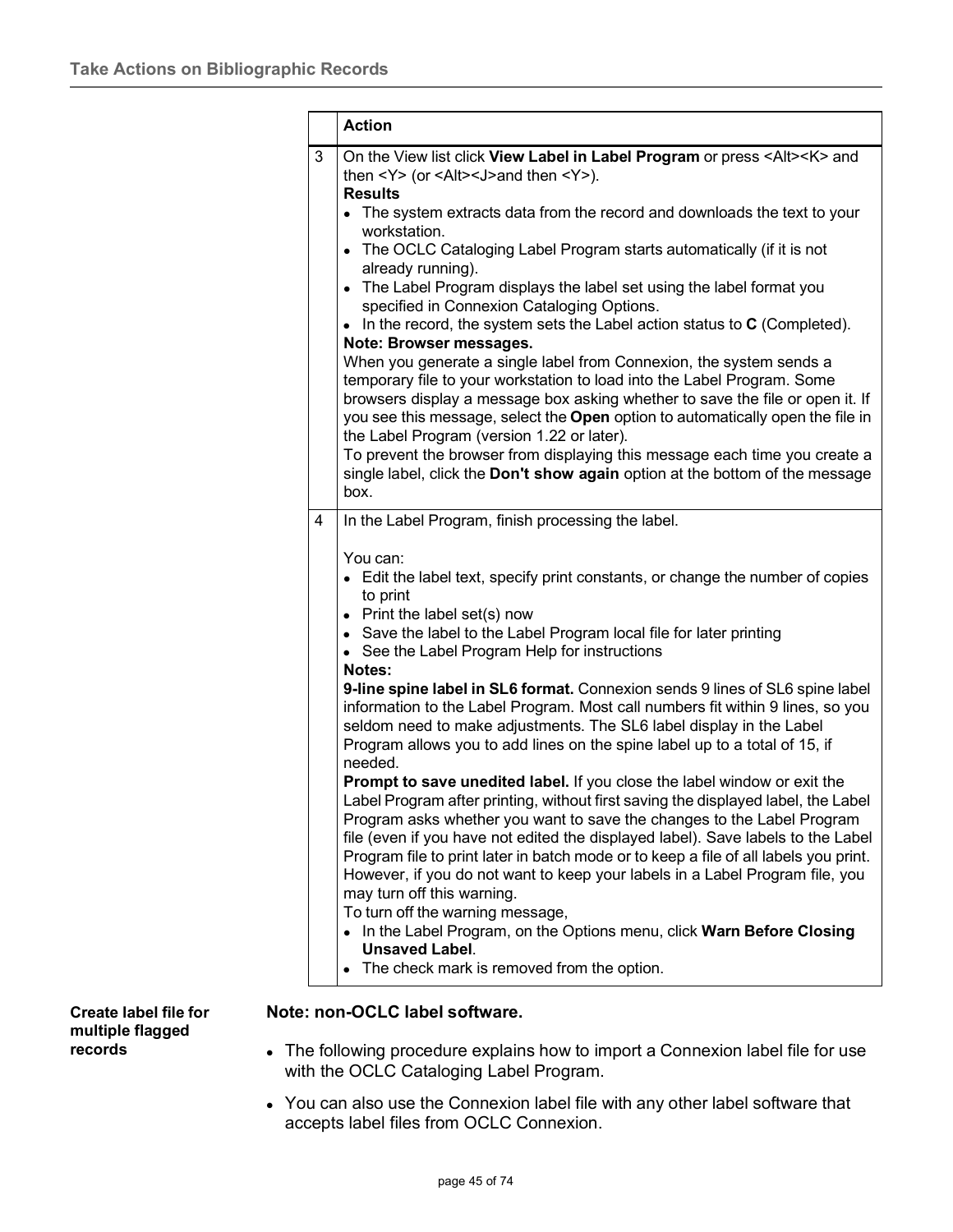**SL4 format file.** Connexion creates label files in SL4 format. To print labels in another format, your software must convert from SL4 to the desired format.

**Add more than 100 labels to label file.** You can add more than 100 labels at once to a label file. However, to prevent timeout problems that can occur with larger batches, Connexion browser pauses after creating 100 labels and asks you to confirm that you want to continue processing the flagged records.

|                | <b>Action</b>                                                                                                                                                                                                                                                                                                                                                                                                                                                                                                                                                                                                                                                                                                                                                                                                                                                                                                                                                                                                                                                                                                                                                                                                                                                                                                                                                                 |
|----------------|-------------------------------------------------------------------------------------------------------------------------------------------------------------------------------------------------------------------------------------------------------------------------------------------------------------------------------------------------------------------------------------------------------------------------------------------------------------------------------------------------------------------------------------------------------------------------------------------------------------------------------------------------------------------------------------------------------------------------------------------------------------------------------------------------------------------------------------------------------------------------------------------------------------------------------------------------------------------------------------------------------------------------------------------------------------------------------------------------------------------------------------------------------------------------------------------------------------------------------------------------------------------------------------------------------------------------------------------------------------------------------|
| 1              | Retrieve a set of records that includes records for which you want to create<br>labels.<br>You can retrieve records from WorldCat or from the bibliographic save file.                                                                                                                                                                                                                                                                                                                                                                                                                                                                                                                                                                                                                                                                                                                                                                                                                                                                                                                                                                                                                                                                                                                                                                                                        |
|                | <b>Tips</b><br>• Save WorldCat records. You cannot flag records in WorldCat for group<br>actions such as creating a label file. You must save WorldCat records in the<br>bibliographic save file, retrieve them from the save file, and then flag the<br>records.<br>Use Mark for Label (Optional). Before or after saving a record for which<br>you plan to create labels, on the Action list click Mark for Label or press<br><alt><k> and then &lt;3&gt;. The record's Label status changes to <math>\mathsf R</math> (Ready).<br/>When ready to create labels for a group of saved records, search the save<br/>file for records with the Label status Ready.<br/>• Note: You must save the records in order to retrieve them by searching for<br/>the Label - Ready status. If your workflow involves marking records for<br/>label creation, you can have the system save records automatically when<br/>you take the Mark for Label action. On the Cataloging Options screen, set<br/>the Mark for Label and Save Record option to On (default setting is Off).<br/>• Use My Status. (Optional) When you save a record for label printing, enter<br/>text in the My Status box (for example, label print) to distinguish the<br/>records. Then search the save file for the My Status text to retrieve only the<br/>records you prepared for label printing.</k></alt> |
| $\overline{2}$ | Flag the records for which you want to create labels.<br><b>Results list.</b> At a save file results screen, click the open box in front of the<br>brief entry for each record or open the Action/Sort list (top right corner of<br>screen) and click Flag All on Page or Flag All Records Retrieved.<br>• Full record. On the Action list, click Flag Record (action not available for a<br>record retrieved from WorldCat.)                                                                                                                                                                                                                                                                                                                                                                                                                                                                                                                                                                                                                                                                                                                                                                                                                                                                                                                                                 |
| 3              | (Optional) Repeat steps 1 and 2 to retrieve and flag more records for label<br>printing.                                                                                                                                                                                                                                                                                                                                                                                                                                                                                                                                                                                                                                                                                                                                                                                                                                                                                                                                                                                                                                                                                                                                                                                                                                                                                      |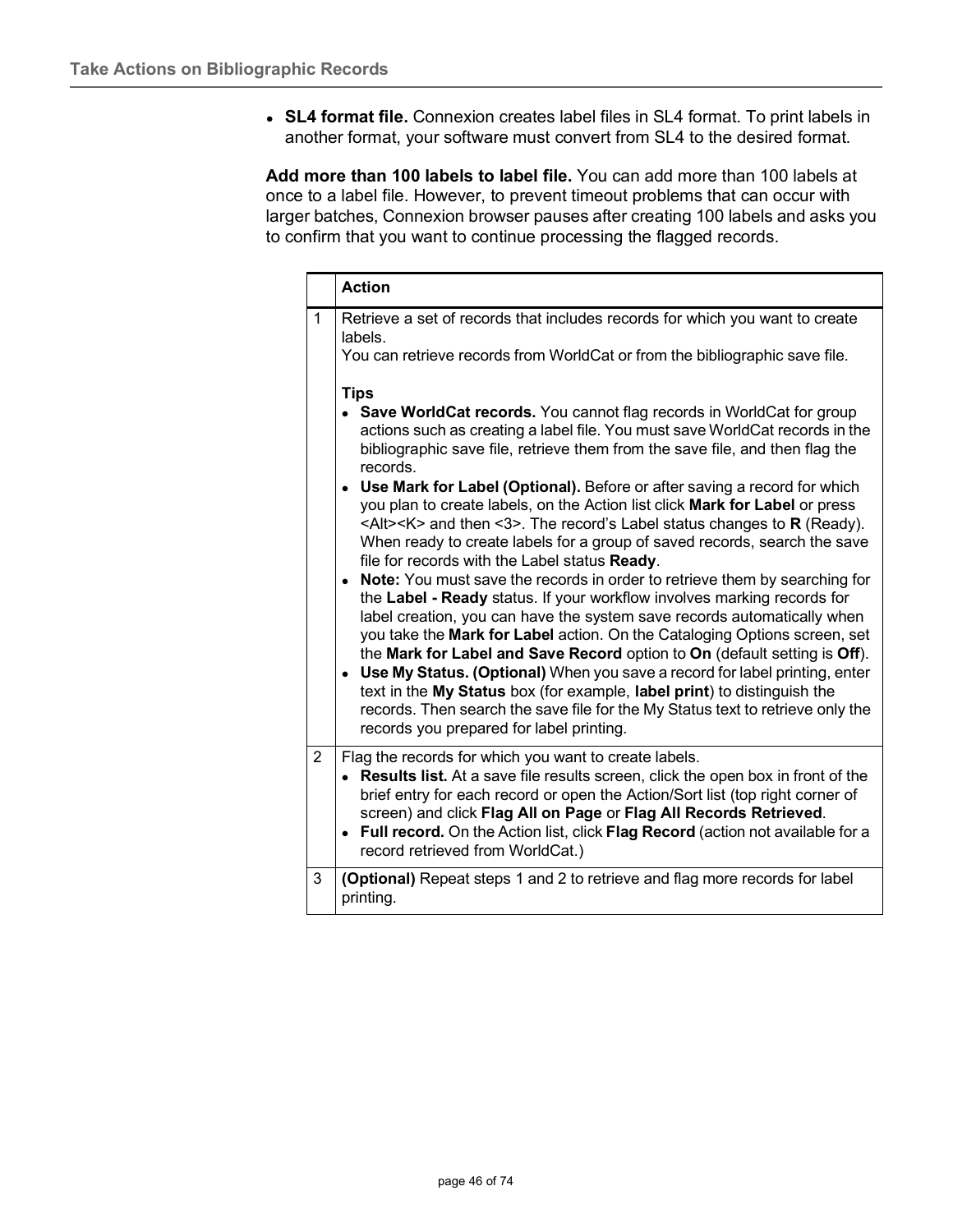|   | <b>Action</b>                                                                                                                                                                                                                                                                                                                                                                                                          |
|---|------------------------------------------------------------------------------------------------------------------------------------------------------------------------------------------------------------------------------------------------------------------------------------------------------------------------------------------------------------------------------------------------------------------------|
| 4 | At the top of the results screen, open the Action/Sort list and click Create<br><b>Labels for Flagged Records.</b><br>The system displays a screen listing all records flagged for creating the label<br>file.                                                                                                                                                                                                         |
|   | Note: Flagged records not in current results list. If all the records you<br>flagged are not in the current result set, use a Show Flagged option to retrieve<br>a list of all flagged records in the bibliographic save file.<br>• On the Cataloging tab, under Show Options, click Flagged SF Records.<br>• On the flagged records screen, open the Action/Sort list and click Create<br>Labels for Flagged Records. |
| 5 | Scan the list to verify that it includes the records you want.<br>At the top of the screen, click OK to create the label file.<br><b>Results</b><br>The system changes the Label status for the records to $C$ (Completed) or $F$<br>(Failed).                                                                                                                                                                         |

## **Download label files Label files:**

- —Are created and stored on the Connexion server.
- —**Allow appending until downloaded.** You can continue adding labels to the same file until you download the file.
- Contain labels that are created by users from **one institution (OCLC symbol)** or by **one user (authorization number)**. The default file type is **Institution**. To create label files for your individual authorization, set the Label File Type option (on the Cataloging Options screen) to **Individual**.
- —Remain available for download for 7 days from the file creation date. After 7 days, the system automatically deletes label files.

|                | <b>Action</b>                                                                                                                                                                                                                                                                                                            |
|----------------|--------------------------------------------------------------------------------------------------------------------------------------------------------------------------------------------------------------------------------------------------------------------------------------------------------------------------|
| 1              | Go to the Download Label Files screen.<br>On the General tab, on the Admin Options list, click <b>Download Label Files</b> .                                                                                                                                                                                             |
| $\overline{2}$ | 1. In the list of files, find the file(s) you want to download.<br>2. Click to select the check box for each file.<br><b>Download multiple files:</b> You can download 2 or more files at once. Before<br>sending the files to the browser, the system creates one file that contains<br>labels from all selected files. |
| 3              | When finished selecting files, click Download.                                                                                                                                                                                                                                                                           |
| 4              | The next step depends on which browser you use.<br>• Internet Explorer. In the File Download dialog box, select Save or press<br><enter>.<br/>Netscape Navigator. In the Unknown File Type dialog box, click Save File.</enter>                                                                                          |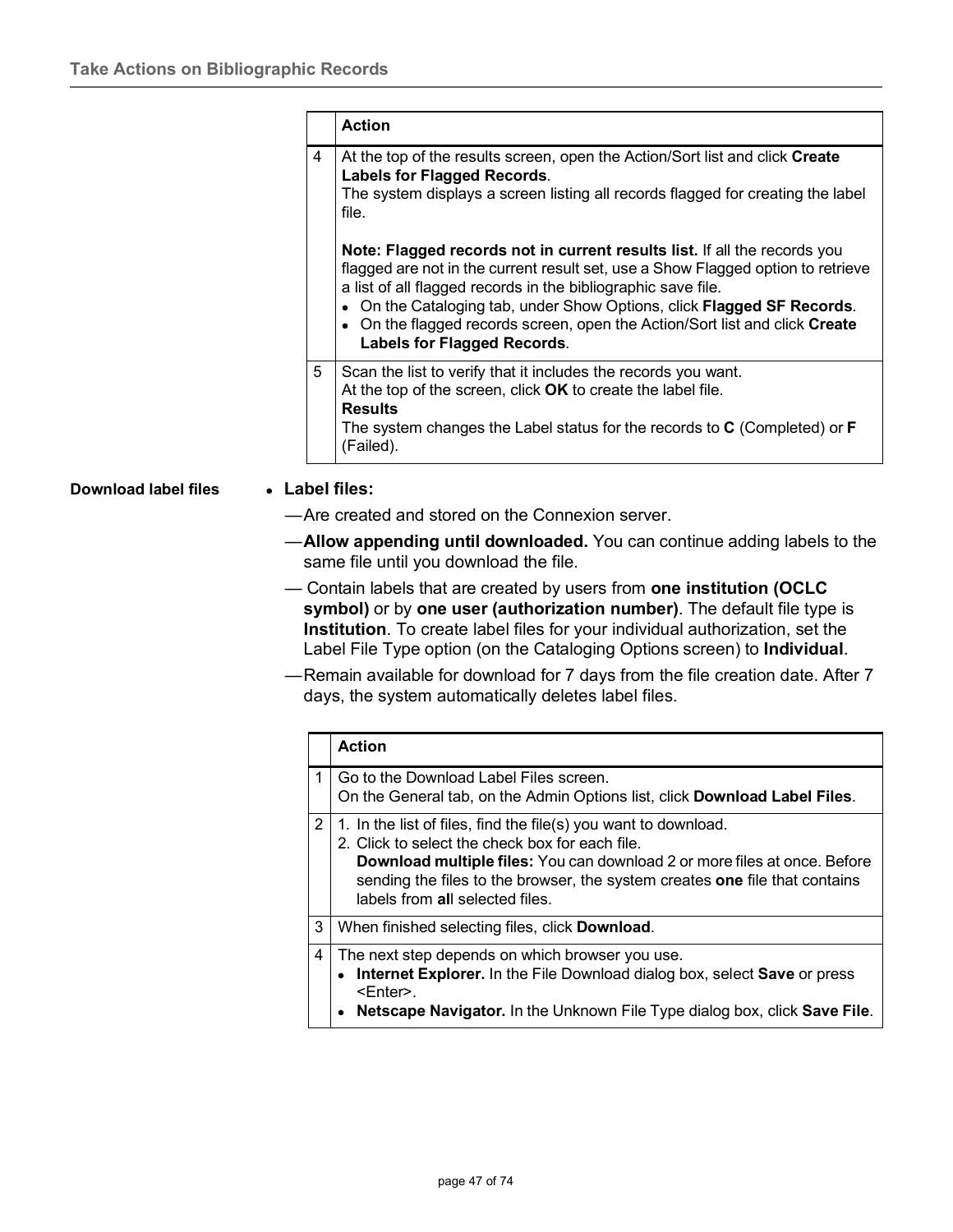|   | <b>Action</b>                                                                                                                                                                                                                                                                                                                                                                                                                                                                                                                                                                                                                                                                                                                       |
|---|-------------------------------------------------------------------------------------------------------------------------------------------------------------------------------------------------------------------------------------------------------------------------------------------------------------------------------------------------------------------------------------------------------------------------------------------------------------------------------------------------------------------------------------------------------------------------------------------------------------------------------------------------------------------------------------------------------------------------------------|
| 5 | 1. In the Save As dialog box, use the Save In box to select the location (drive<br>and folder) where you want to save the exported record.<br>2. In the File Name box, use the supplied file name and extension (system<br>default is Label.svs).<br>0r<br>Change the name if desired.<br>- Supply a name that identifies the file as containing labels from<br>Connexion. You may want to include a date or day of the week and/or the<br>type of records used to generate the label file.<br>- Retain the file name extension .svs (required to import the file to the<br>Label Program).<br>— Note: To change the default file name for label files, use the Label File<br><b>Name</b> setting on the Cataloging Options screen. |
| 6 | • Click Save or press <enter>.<br/>Click Close or press <enter> to close the Download Complete message<br/>box.</enter></enter>                                                                                                                                                                                                                                                                                                                                                                                                                                                                                                                                                                                                     |

## **Import label file to Label Program**

|                | <b>Action</b>                                                                                                                                                                                                                                                                                                                                                                                                                                                                                                                                                                                                                                                                            |  |  |  |
|----------------|------------------------------------------------------------------------------------------------------------------------------------------------------------------------------------------------------------------------------------------------------------------------------------------------------------------------------------------------------------------------------------------------------------------------------------------------------------------------------------------------------------------------------------------------------------------------------------------------------------------------------------------------------------------------------------------|--|--|--|
| $\mathbf{1}$   | Import the label file to the Label Program<br>1. Start the Label Program.<br>2. Import the label file downloaded from Connexion. On the File menu click<br>Import.<br>3. At the Import File Format dialog box, leave the SL4 option button selected<br>to indicate that the file you are importing is in SL4 format. Click OK to<br>continue importing. You must select SL4; the label file downloaded from<br>Connexion is always in SL4 format.<br>4. Format mismatch message. If the default format specified in the Label<br>Program is not SL4, the Label Program notifies you that the default format                                                                              |  |  |  |
|                | does not match the label format of the file you are importing. The message<br>asks whether you want to change the setting for default label format. Click<br>No to keep the existing setting and convert the SL4 labels to the format you<br>specified.<br>5. Import status message. After importing the labels, the Label Program<br>displays a message reporting the results. The message confirms that the<br>import is complete, gives the number of labels imported, and asks whether<br>you want to delete the downloaded label file. Click Yes to delete the file, or<br>click No to keep the file.<br>See the Label Program Help for more information on importing a label file. |  |  |  |
| $\overline{2}$ | After importing the label file, retrieve the imported labels and complete<br>processing and printing.<br>Note:<br>9-line spine label in SL6 format. Connexion sends 9 lines of SL6 spine label<br>information to the Label Program. Most call numbers fit within 9 lines, so you<br>seldom need to make adjustments. The SL6 label display in the Label<br>Program allows you to add lines on the spine label up to a total of 15, if<br>needed.                                                                                                                                                                                                                                         |  |  |  |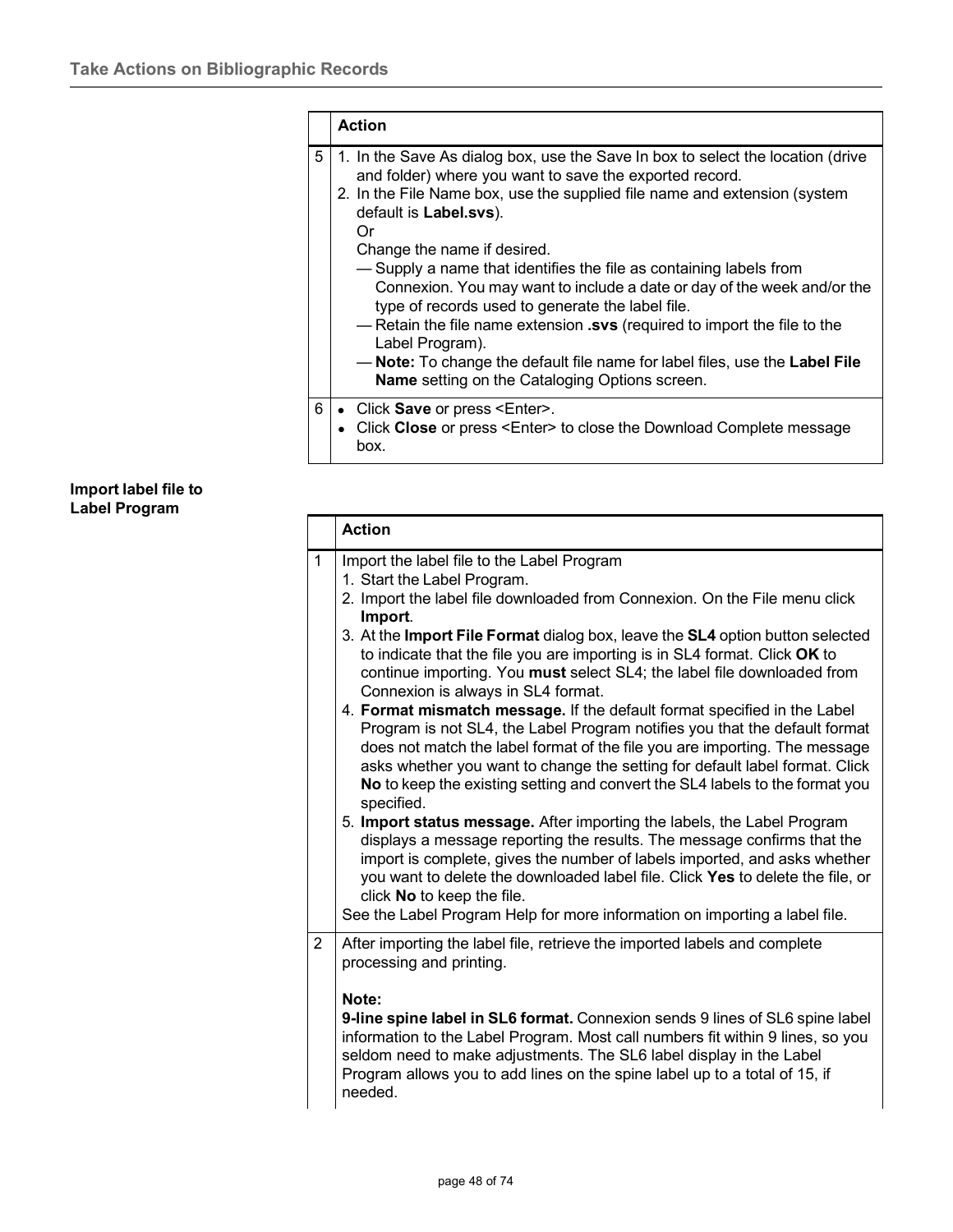## **Tip: Override browsersupplied file type and name for label file**

| pe anu |   |                                                                                                                                                                                                                                                                                                                                                                                                                                                                                                                                                                                                                                                                           |
|--------|---|---------------------------------------------------------------------------------------------------------------------------------------------------------------------------------------------------------------------------------------------------------------------------------------------------------------------------------------------------------------------------------------------------------------------------------------------------------------------------------------------------------------------------------------------------------------------------------------------------------------------------------------------------------------------------|
| file   |   | <b>Action</b>                                                                                                                                                                                                                                                                                                                                                                                                                                                                                                                                                                                                                                                             |
|        |   | When the Save As dialog box appears, the browser supplies a default location<br>(drive and folder), file type, and file name. The File Name box is selected.<br>To override the default file type and file name:<br>• In the File Name box, type the name for the label file, including the<br>extension (.svs), enclosed in quotation marks.<br>• Example<br>"labels1017.svs"<br>To save the label file to a different location, specify the drive and folder within<br>the quotation marks:<br>• Type the drive letter followed by a colon and a backslash.<br>• Type the folder name(s), separated by backslashes.<br>• Example<br>"c:\data\labels0310\labels1017.svs" |
|        | 2 | Click Save or press <enter>.</enter>                                                                                                                                                                                                                                                                                                                                                                                                                                                                                                                                                                                                                                      |

**Manage label files** This section summarizes information and functions provided on the Download Label Files screen.

| <b>Column in file list</b>                                                                                               | <b>Purpose or content</b>                                                                                                                                                                                                                                                                                       |  |  |
|--------------------------------------------------------------------------------------------------------------------------|-----------------------------------------------------------------------------------------------------------------------------------------------------------------------------------------------------------------------------------------------------------------------------------------------------------------|--|--|
| Select                                                                                                                   | Provides check boxes for selecting listed files.                                                                                                                                                                                                                                                                |  |  |
| Authorization                                                                                                            | Column is blank for <b>institution</b> files that contain labels<br>created by any user at your institution.<br>For <b>individual</b> files, the column shows the<br>authorization number under which the file was created.<br>May show your authorization number or that of any<br>user from your institution. |  |  |
| Created                                                                                                                  | Date and time when the file was created.                                                                                                                                                                                                                                                                        |  |  |
| Format                                                                                                                   | Indicates that listed files contain label data.                                                                                                                                                                                                                                                                 |  |  |
| Bytes                                                                                                                    | Size of file in kilobytes.                                                                                                                                                                                                                                                                                      |  |  |
| Downloaded                                                                                                               | Date and time when the file was first downloaded.<br>Shows Not Downloaded for a file not yet downloaded.                                                                                                                                                                                                        |  |  |
| Hidden<br>Appears when you<br>click Show Hidden<br><b>Files</b> to view a list<br>containing files<br>previously hidden. | If the file is currently hidden, lists the date and time the<br>file was hidden.<br>If the file has been restored to the list, the column is<br>blank.                                                                                                                                                          |  |  |

| <b>Action</b>         | <b>Procedure</b>                                                         |  |
|-----------------------|--------------------------------------------------------------------------|--|
| Download a label file | Select the check box for the file and click <b>Download</b> .            |  |
| Hide downloaded file  | Select the check box for a previously downloaded file<br>and click Hide. |  |
| Show hidden file      | <b>Click Show Hidden Files.</b>                                          |  |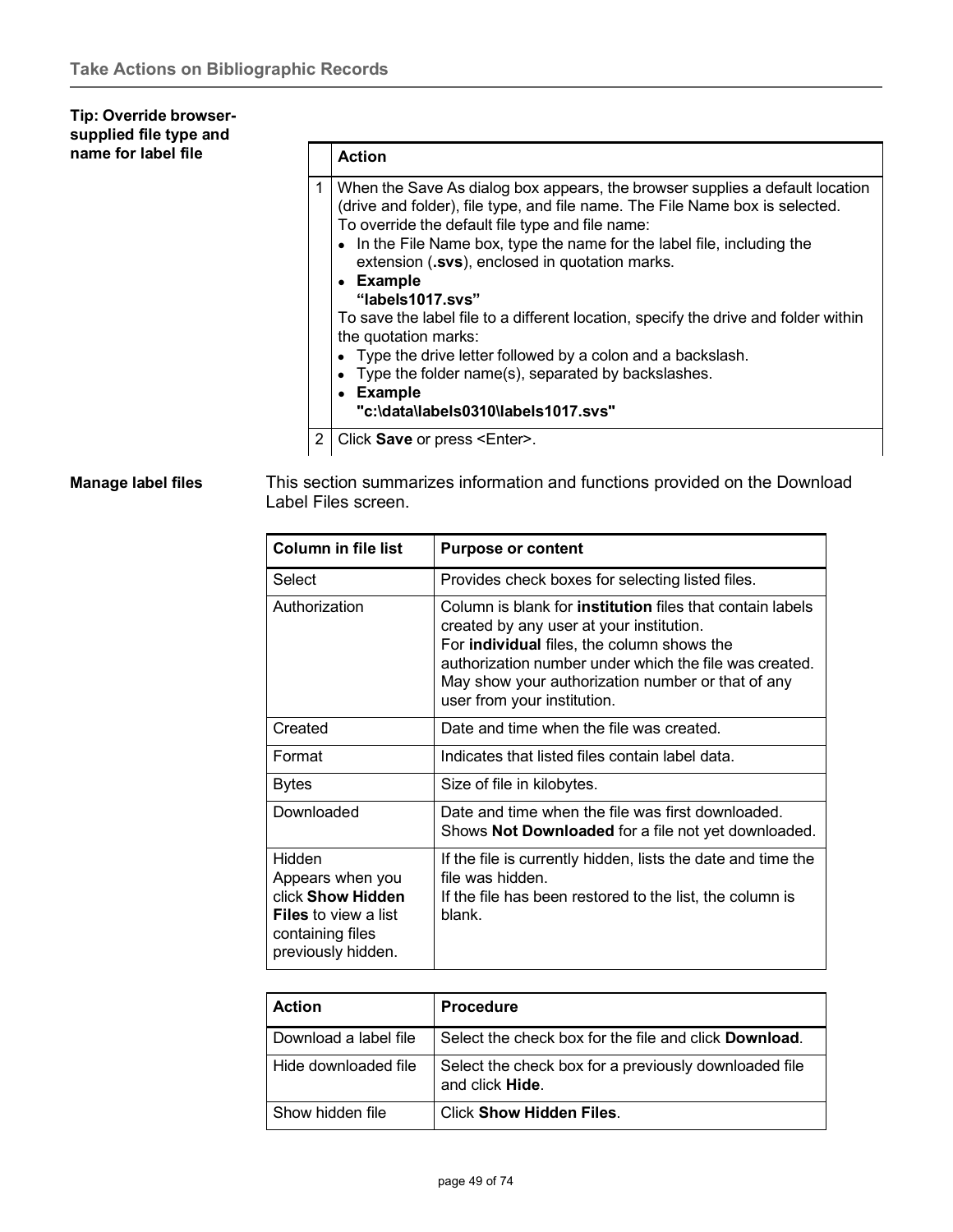| <b>Action</b>                  | <b>Procedure</b>                                                                                |
|--------------------------------|-------------------------------------------------------------------------------------------------|
| Restore hidden file to<br>list | <b>Click Show Hidden Files.</b><br>Select the check box for a hidden file and click<br>Restore. |
| Clear selections               | Click Reset.                                                                                    |

## **Label formats**

| <b>Label format</b> | Label set produced                                                                                                                                                                                                                                                                                                                         |  |
|---------------------|--------------------------------------------------------------------------------------------------------------------------------------------------------------------------------------------------------------------------------------------------------------------------------------------------------------------------------------------|--|
| SL <sub>4</sub>     | 1 spine label:<br>Up to 9 lines of 8 characters each for call<br>number and input stamps<br>2 card/pocket labels:<br>5 text lines<br>Call number: 1 line<br>Main entry (author or uniform title): 2 lines<br>Title: 2 lines<br>No blank lines                                                                                              |  |
|                     | Note: When you create a label file for a group of<br>flagged records, Connexion always creates the<br>file in SL4 format. You can change the label<br>format in the OCLC Cataloging Label Program.                                                                                                                                         |  |
| SL <sub>6</sub>     | 1 spine label:<br>Up to 15 lines of 8 characters each for call<br>number and input stamps<br>2 card/pocket labels: 5 text lines<br>Call number: 1 line<br>Main entry (author or uniform title): 2 lines<br>Title: 2 lines<br>Blank lines separate text groups                                                                              |  |
|                     | Note: 9-line spine label in SL6 format.<br>Connexion sends 9 lines of SL6 spine label<br>information to the Label Program. Most call<br>numbers fit within 9 lines, so you seldom need to<br>make adjustments. The SL6 label display in the<br>Label Program allows you to add lines on the<br>spine label up to a total of 15, if needed. |  |
| <b>SLB</b>          | 1 spine label:<br>Up to 9 lines of 8 characters each for call<br>number and input stamps<br>1 card/pocket label:<br>5 text lines<br>Call number: 1 line<br>Main entry (author or uniform title): 2 lines<br>Title: 2 lines<br>No blank lines                                                                                               |  |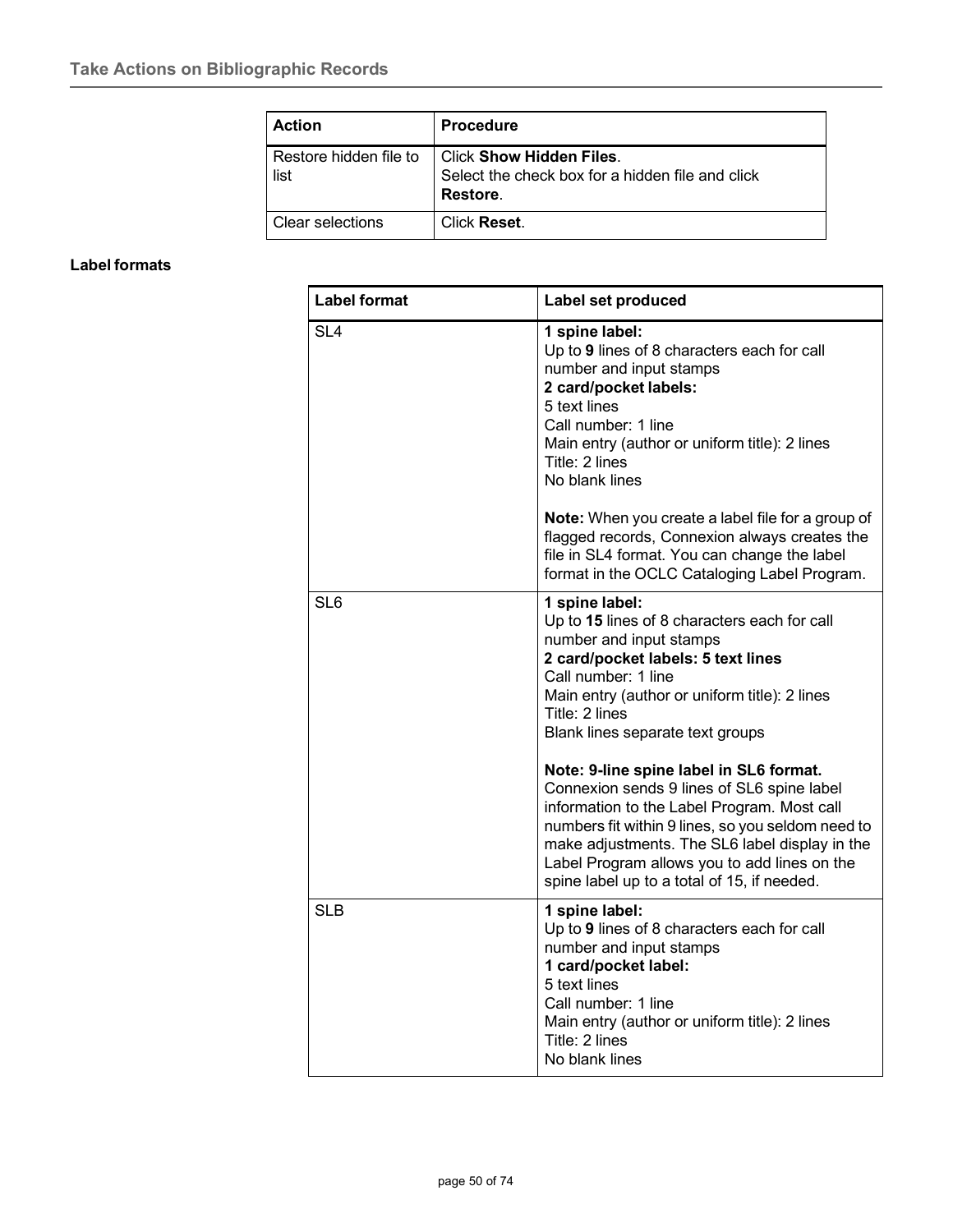| <b>Label format</b> | Label set produced                                                                                                 |  |
|---------------------|--------------------------------------------------------------------------------------------------------------------|--|
| SP <sub>1</sub>     | 1 spine label:<br>Up to 9 lines of 8 characters each for call<br>number and input stamps<br>No card/pocket labels: |  |

### **Fields selected for labels**

| <b>Label Area</b><br>Fields/subfields selected |                                                                                                                                                                                                                                                                                                                                                                                                                                                                                                                                                  |  |
|------------------------------------------------|--------------------------------------------------------------------------------------------------------------------------------------------------------------------------------------------------------------------------------------------------------------------------------------------------------------------------------------------------------------------------------------------------------------------------------------------------------------------------------------------------------------------------------------------------|--|
| Title                                          | $\bullet$ 245 \$a                                                                                                                                                                                                                                                                                                                                                                                                                                                                                                                                |  |
| Author                                         | $\bullet$ 100 \$a \$b \$d<br>$\bullet$ 110 \$a \$b \$d<br>$\bullet$ 111 \$a \$b \$d<br>130 \$a \$d                                                                                                                                                                                                                                                                                                                                                                                                                                               |  |
| Call Number                                    | For each classification scheme, the call number is extracted from<br>one of the fields in the following list. Fields are listed in order of<br>their priority for selection.<br>Library of Congress: 099, 098, 090, 050, 092<br>• Dewey: 099, 098, 092, 090, 050<br>National Library of Medicine: 099, 098, 096, 060, 090, 050<br>Canadian: 099, 098, 055, 090, 050<br>• Government: 099, 098, 090, 050, 092<br>National Agricultural Library: 099, 098, 070, 090, 050<br>The system does not pull call numbers from 852, 082, or 086<br>fields. |  |

<http://www.oclc.org/support/documentation/label/>

**Cataloging Service User Guide**

**Label Program documentation**

> See the following document for more information on generating labels from bibliographic records:

*OCLC Cataloging Service User Guide*.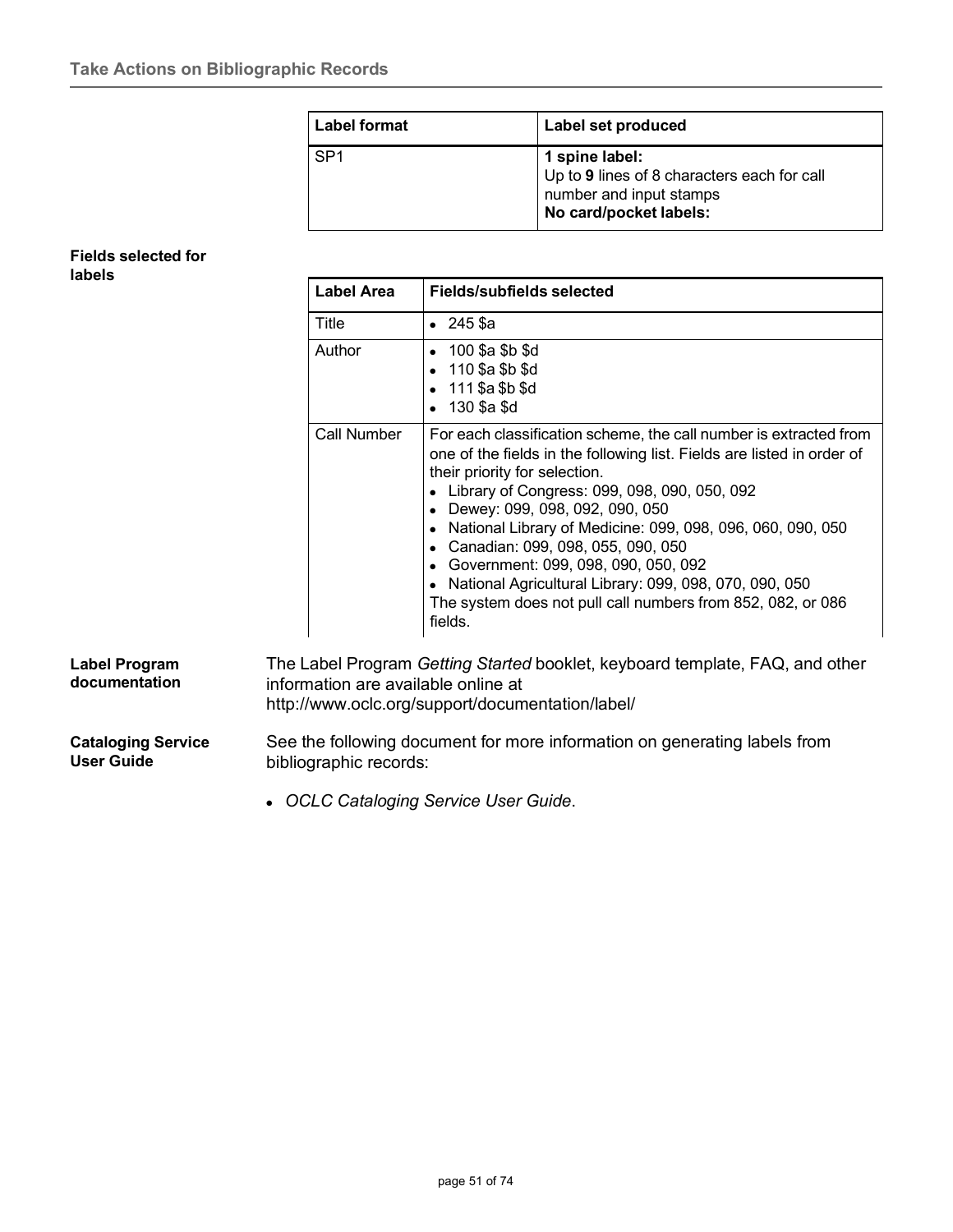# **8 Replace WorldCat bibliographic record**

**Record replace capabilities** Record replace capabilities decentralize responsibility for quality control in WorldCat by allowing members to modify existing WorldCat records. This improvesthe quality of WorldCat. Members can correct or revise a working copy of a WorldCat record and then replace the WorldCat record with the edited version. **Note:** You canreplace records only in the modes for which you are authorized.

> Actions you can take on bibliographic records depend on your OCLC authorization level, which has a default cataloging level (mode). The authorization you use when you log on tells Connexion what actions you are authorized to take.

You can upgrade records by editing and replacing them only as allowed by the cataloging mode(s) for which you are authorized.

## **Examples:**

- With a Full cataloging authorization, you can upgrade a minimal-level record. For example, you can upgrade NetFirst records (OCLC symbol N@F), which have Encoding Level 3.
- Even if the record is coded as full level, you can enrich the record with a call number, contents note, or URL. You can also correct an existing contents note or URL.
- You can modify other records if you are authorized to participate in a cooperative program such as ENHANCE or CONSER.

### **Note: Records with non-Latin script suppressed**

Non-Latin script data in a WorldCat record does not display when you open the record using the Connexion browser. "Non-Latin script suppressed" displays in the upper right of the record. You cannot lock or replace these records; however, you can continue to locally edit and export them. You must continue to use the Connexion client interface to replace WorldCat records in WorldCat that contain non-Latin script.

## **More information:**

- For more information about authorization modes in relation to replacing records, see the section below titled "Upgrade records":
- See also *OCLC Bibliographic Formats and Standards*, chapter 5, "Quality Assurance"
- **Types of modifications** In addition to replacing your own records (records you created and no one else has used), the system also allows Minimal-level upgrades, Database Enrichment, Enhance, and CONSER replace capabilities on records entered by others. When you can replace your own record is explained in this section, and when you can use the other replace capabilities is explained in the other sections of this chapter.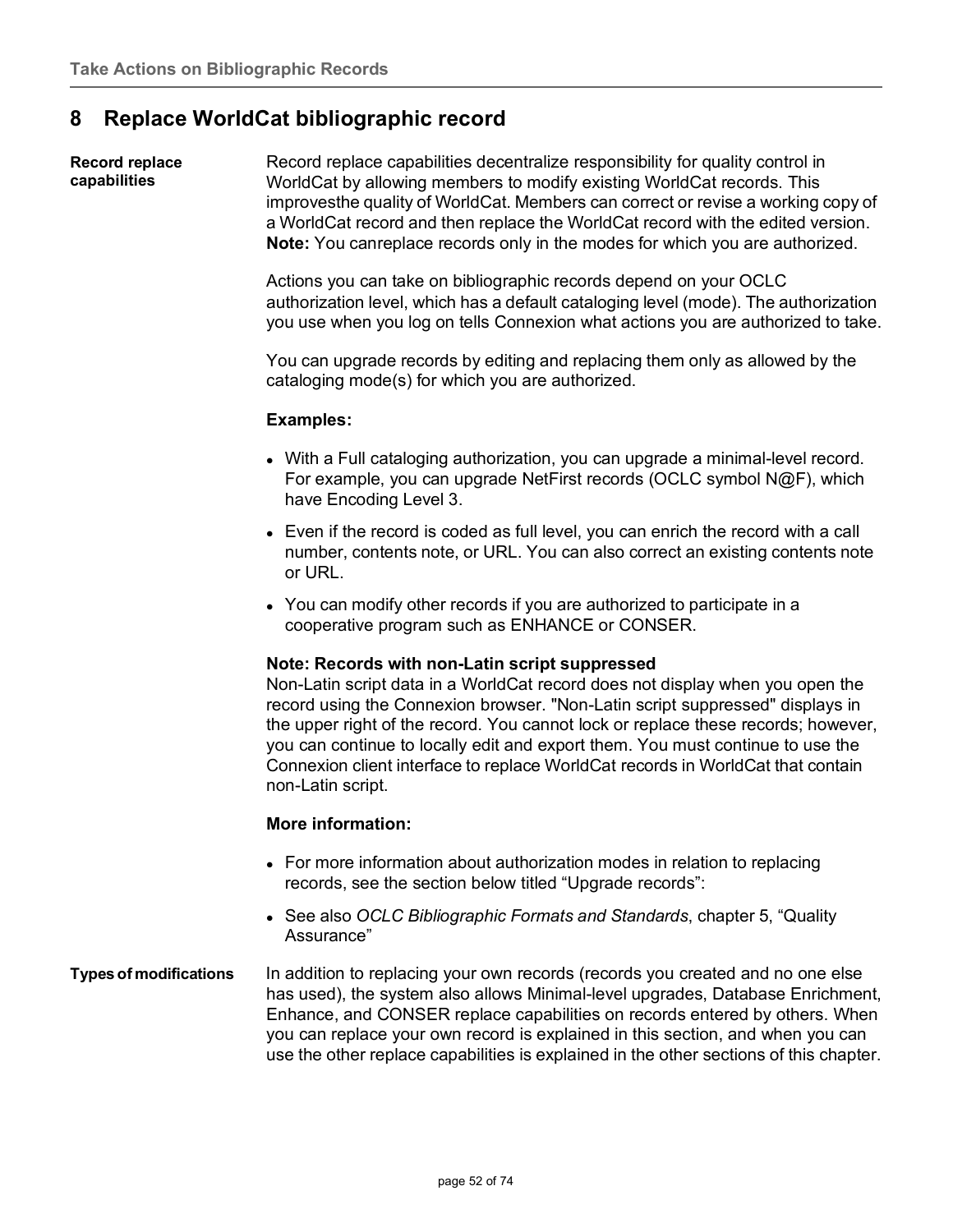|                                                                      | <b>Heading changed?</b>                                                                                                                                                                                                                                                                                                                                                                                                                                                       | <b>Authorization mode</b>                                                                                                                                     | <b>Replace WorldCat</b><br>record?                                               |  |  |
|----------------------------------------------------------------------|-------------------------------------------------------------------------------------------------------------------------------------------------------------------------------------------------------------------------------------------------------------------------------------------------------------------------------------------------------------------------------------------------------------------------------------------------------------------------------|---------------------------------------------------------------------------------------------------------------------------------------------------------------|----------------------------------------------------------------------------------|--|--|
|                                                                      | L, see this table.                                                                                                                                                                                                                                                                                                                                                                                                                                                            | To determine the ability of Full-level or higher authorizations to replace<br>WorldCat records with encoding level b/, 1, 4 (with field 042 coded pcc), I, or |                                                                                  |  |  |
|                                                                      | Any Full-level or higher authorization can replace WorldCat records with<br>encodinglevels $K, M, 2, 3, 4$ (without field 042), 5, and 7 whether or not the<br>heading has changed.                                                                                                                                                                                                                                                                                           |                                                                                                                                                               |                                                                                  |  |  |
| <b>Replace WorldCat</b><br>records containing<br>controlled headings | The ability to replace a WorldCat record depends on your authorization level<br>andwhether or not headings have changed when you controlled them.                                                                                                                                                                                                                                                                                                                             |                                                                                                                                                               |                                                                                  |  |  |
|                                                                      | Add local information. You can add local information as part of the editing that<br>you do before replacing the record. The local information is not added to the<br>WorldCat record as part of the replace transaction, but it is retained in your<br>workingcopy of the record. If you complete editing before entering the Replace<br>command, you can enter the Produce or Update command immediately after<br>completing thereplace transaction without further editing. |                                                                                                                                                               |                                                                                  |  |  |
|                                                                      |                                                                                                                                                                                                                                                                                                                                                                                                                                                                               | • Location message (top center of the screen) is HELD BY [xxx] - NO OTHER<br>HOLDINGS. (xxx = Your OCLC symbol)                                               |                                                                                  |  |  |
|                                                                      | agency)                                                                                                                                                                                                                                                                                                                                                                                                                                                                       |                                                                                                                                                               | • Your OCLC symbol is in field 040 (Cataloging Source) subfield ‡c (Transcribing |  |  |
|                                                                      |                                                                                                                                                                                                                                                                                                                                                                                                                                                                               | Additions and modifications can be made to all editable fields. Use the following<br>guidelines to identify such records:                                     |                                                                                  |  |  |
|                                                                      |                                                                                                                                                                                                                                                                                                                                                                                                                                                                               | • No other institution's holdings symbol is attached to the record                                                                                            |                                                                                  |  |  |
|                                                                      |                                                                                                                                                                                                                                                                                                                                                                                                                                                                               | • Your institution's holding symbol is attached to the record                                                                                                 |                                                                                  |  |  |
| record                                                               |                                                                                                                                                                                                                                                                                                                                                                                                                                                                               | • Your institution created and added the record to WorldCat                                                                                                   |                                                                                  |  |  |
| Replace your own                                                     | The system allows you to replace WorldCat records if                                                                                                                                                                                                                                                                                                                                                                                                                          |                                                                                                                                                               |                                                                                  |  |  |

| <b>Heading Changed:</b> | <b>AULIIUI IZALIUII IIIUUU</b> | <b>Neplace World Cat</b><br>record? |
|-------------------------|--------------------------------|-------------------------------------|
| No <sup>a</sup>         | Full-mode or higher            | Yes                                 |
| Yes                     | Full-mode                      | No                                  |
|                         | <b>Enhance or CONSER</b>       | Yes <sup>b</sup>                    |

a. Changes to punctuation, capitalization, diacritics, and the first indicator do not count as a change.

b. If you are authorized to Enhance for the format of the record

You do not receive a database enrichment credit when you control headings and replace the WorldCat record.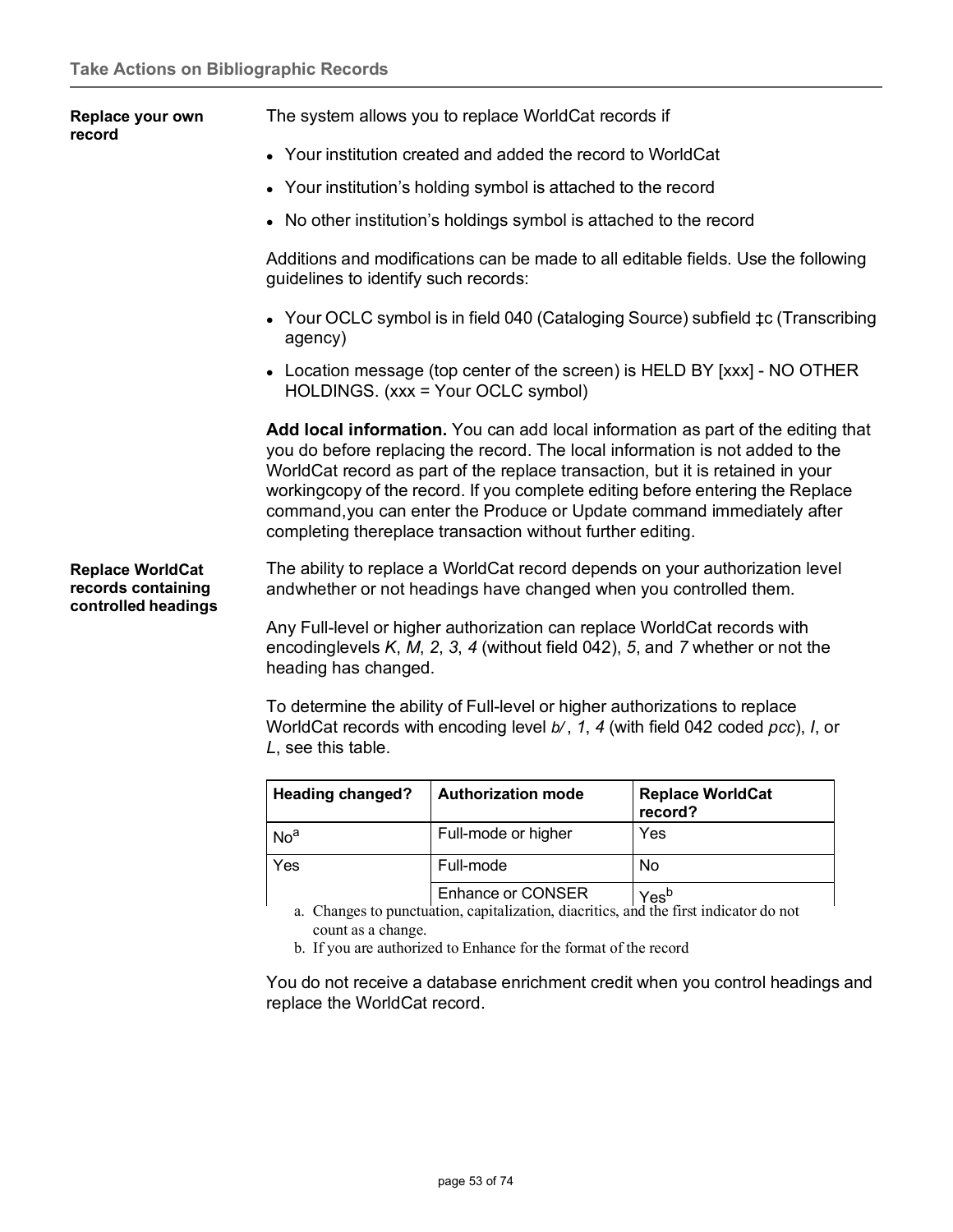## **Replace WorldCat record(procedure)**

|                | <b>Action</b>                                                                                                                                                                                                                                                                                                                                                                                                                                                                                                                                                                                                                                                                                                                                                                                                                                                                                                                                                                                                                                                                                                                                                                                                                                                                                                      |  |  |
|----------------|--------------------------------------------------------------------------------------------------------------------------------------------------------------------------------------------------------------------------------------------------------------------------------------------------------------------------------------------------------------------------------------------------------------------------------------------------------------------------------------------------------------------------------------------------------------------------------------------------------------------------------------------------------------------------------------------------------------------------------------------------------------------------------------------------------------------------------------------------------------------------------------------------------------------------------------------------------------------------------------------------------------------------------------------------------------------------------------------------------------------------------------------------------------------------------------------------------------------------------------------------------------------------------------------------------------------|--|--|
| $\mathbf{1}$   | Retrieve the record you want to modify and replace from the bibliographic<br>save file.                                                                                                                                                                                                                                                                                                                                                                                                                                                                                                                                                                                                                                                                                                                                                                                                                                                                                                                                                                                                                                                                                                                                                                                                                            |  |  |
| $\overline{2}$ | On the Action list --click Lock WorldCat record or press <alt><k> and then<br/><math>\langle M \rangle</math> (or <math>\langle A t \rangle \langle J \rangle</math> and then <math>\langle M \rangle</math>).</k></alt>                                                                                                                                                                                                                                                                                                                                                                                                                                                                                                                                                                                                                                                                                                                                                                                                                                                                                                                                                                                                                                                                                           |  |  |
| 3              | Modify the record as you wish.                                                                                                                                                                                                                                                                                                                                                                                                                                                                                                                                                                                                                                                                                                                                                                                                                                                                                                                                                                                                                                                                                                                                                                                                                                                                                     |  |  |
| 4              | On the Action list click Replace Record (or press <alt><k> and then <a>) or<br/>Replace and Update Holdings (or press <alt><k> and then <n>).<br/>The system asks you to confirm that you want to replace the record.</n></k></alt></a></k></alt>                                                                                                                                                                                                                                                                                                                                                                                                                                                                                                                                                                                                                                                                                                                                                                                                                                                                                                                                                                                                                                                                  |  |  |
| 5              | Replace record.<br>• Click OK to continue and replace the WorldCat record.<br><b>Result</b><br>• Connexion automatically validates all edited fields in the record.<br>• If the record contains invalid data, the system returns you to edit mode.<br>Validation messages inserted in the record highlight errors. Correct the<br>errors and then retry replacing the record.<br>When the record is valid, Connexion replaces it in WorldCat and sets your<br>holdings if you took the Replace and Update Holdings action.<br>• The system adds the full date/time stamp for the Replace in field 005.<br><b>Example of Replace date/time format:</b><br>19950830024628.0<br>$(1995 = \text{year}; 08 = \text{month}; 30 = \text{day}; 02 = \text{hour}; 46 = \text{minutes}; 28 = \text{m})$<br>seconds; $.0 =$ fraction of second [always 0])<br>• The system notifies you that the record has been replaced. (Replace<br>status for the record changes to C for completed).<br>• The WorldCat record is unlocked.<br>• The system automatically deletes the record from the save file. Resave the<br>record if you need to keep it in the save file for further processing.<br>Or<br>Cancel replacing the WorldCat record.<br>• Click Cancel if you want to stop without replacing the record.<br><b>Result</b> |  |  |
|                | The system redisplays the record for further editing. The WorldCat<br>recordremains locked.                                                                                                                                                                                                                                                                                                                                                                                                                                                                                                                                                                                                                                                                                                                                                                                                                                                                                                                                                                                                                                                                                                                                                                                                                        |  |  |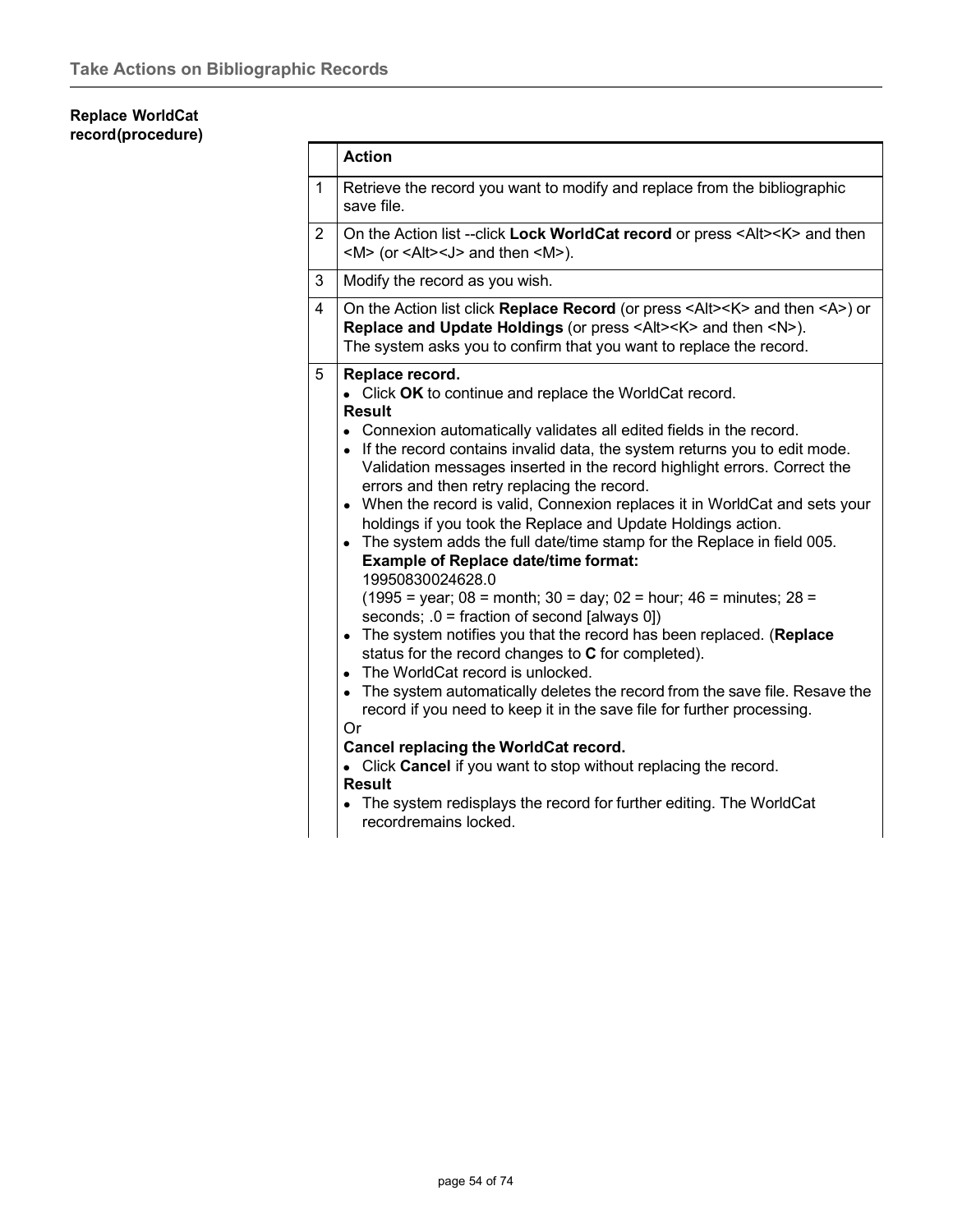### **Release lock on WorldCat record**

## **Action**

With the record open, on the Action list click **Release Record Lock** or press <Alt><K> and then <W> (or <Alt><J> and then <M>). **Result**

- The WorldCat record is unlocked in WorldCat.
- Changes you made while the record was locked are retained in your working copy.

**Upgrade records** You can lock, edit, and replace your own WorldCat records if no other institution has used the record for cataloging. In addition, the system allows Minimal-Level Upgrades, Database Enrichment, and Enhance and CONSER upgrades on records entered by others. You can also replace a WorldCat record after controllingheadings if controlling results in no change to the normalized heading.

> The following table describes specific upgrade types and shows authorizations required to do the upgrades. Your authorizations are determined by your OCLC library profile.

> **Note: Add call number and/or subject headings.** Regardless of your library's profile, you can add a call number and subject heading(s) to a WorldCat record, aslong as the call number or subject heading scheme is not already in the record. For example, if your library is profiled to add Library of Congress (LC) subject headings only, you can add National Library of Medicine (NLM) subject headingsto a record that does not already contain NLM headings.

| <b>Upgrade Type</b>      | <b>Description</b>                                                                                                                                                                                                                                                                                                                                                                                                                                                                                                                                                                                                                                                   | <b>Authorization</b><br><b>Required</b>                |
|--------------------------|----------------------------------------------------------------------------------------------------------------------------------------------------------------------------------------------------------------------------------------------------------------------------------------------------------------------------------------------------------------------------------------------------------------------------------------------------------------------------------------------------------------------------------------------------------------------------------------------------------------------------------------------------------------------|--------------------------------------------------------|
| Minimal-level<br>upgrade | Add and modify all editable fields of less-<br>$\bullet$<br>than-full-level records (Encoding Levels:<br>K, M, 2, 3, 4, 5, and 7) to upgrade them to<br>full-level (Encoding Level I) or less-than-<br>full (Encoding Level K)<br>• Add a call number or subject heading(s) if<br>the call number or subject heading<br>scheme is not already in the record<br>• For Encoding Level 4, cannot add or<br>modify editable fields of PCC (Program for<br>Cooperative Cataloging) records (field<br>042 contains pcc)<br>• Cannot add or modify editable fields of<br><b>CONSER-authenticated serial records</b><br>(field 042 contains a CONSER<br>authentication code) | $\bullet$ Full<br>Retrocon<br>Enhance<br><b>CONSER</b> |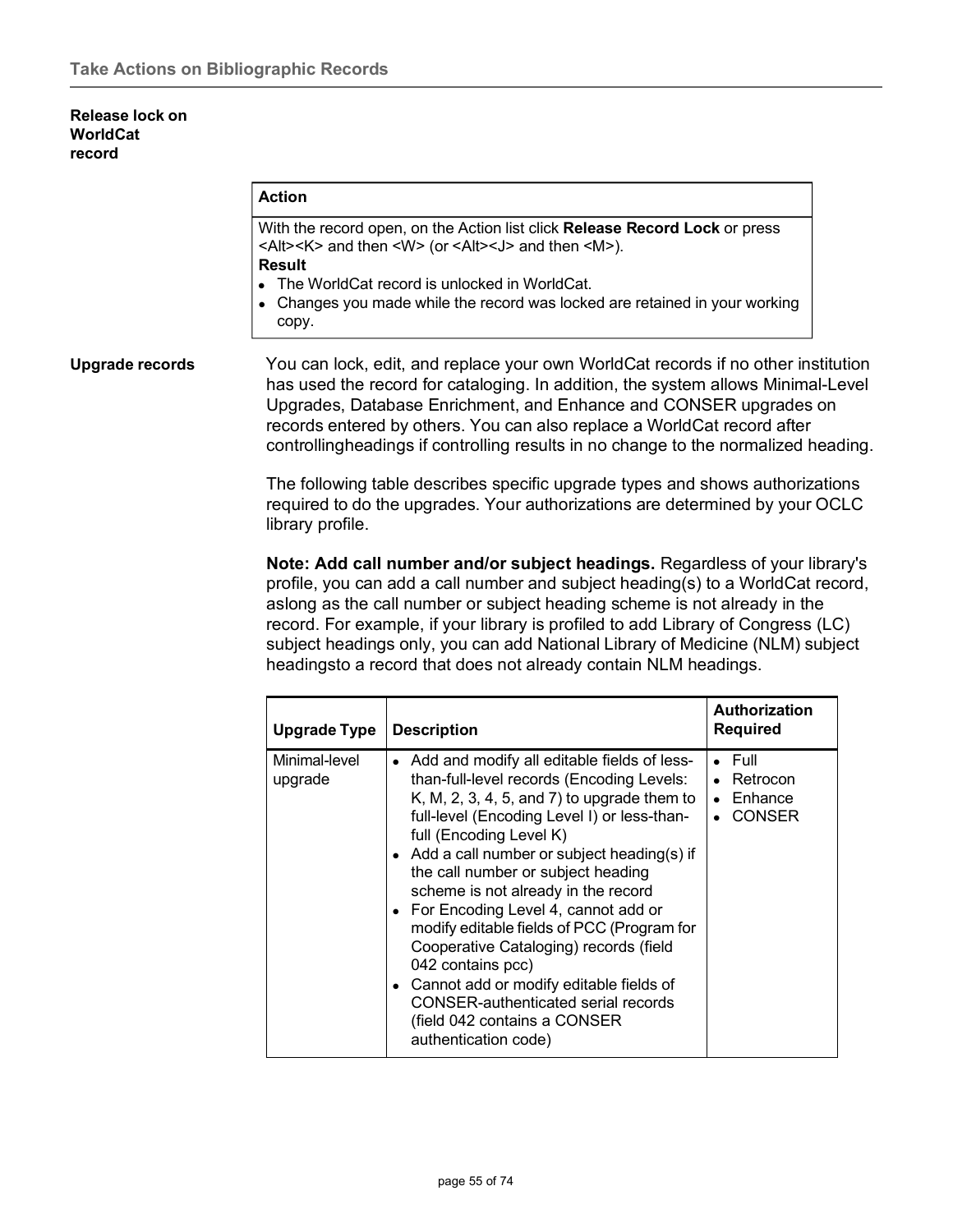| <b>Upgrade Type</b>    | <b>Description</b>                                                                                                                                                                                                                                                                                                                                                                                                                                                                                                                                                                                                                                                                                                                                                                                                                                                                                                                                                                                                                                                                                                                              | <b>Authorization</b><br><b>Required</b>                           |
|------------------------|-------------------------------------------------------------------------------------------------------------------------------------------------------------------------------------------------------------------------------------------------------------------------------------------------------------------------------------------------------------------------------------------------------------------------------------------------------------------------------------------------------------------------------------------------------------------------------------------------------------------------------------------------------------------------------------------------------------------------------------------------------------------------------------------------------------------------------------------------------------------------------------------------------------------------------------------------------------------------------------------------------------------------------------------------------------------------------------------------------------------------------------------------|-------------------------------------------------------------------|
| Database<br>Enrichment | $\bullet$ Add:<br>- Call numbers<br>-Subject headings in schemes not<br>already in the record<br>-Non-Latin script (Connexion client<br>only). Full-mode users can add or<br>change non-Latin script fields in full-<br>level WorldCat records. A single field<br>or record can contain more than one<br>non-Latin script. The system treats<br>these fields like other database<br>enrichment fields. Most 1xx-8xx fields<br>and some 0xx fields can have non-<br>Latin-script equivalent 880 fields.<br>- Field 006 and field 007<br>- Field 300 to CIP records<br>Edit:<br>$-$ Field 505<br>$-$ Field 856<br>$-$ Field 880<br>• Add or modify editable fields of full-level<br>serial records that have 10 or fewer<br>holdings<br>• Cannot modify CONSER-authenticated<br>serial records (field 042 contains a<br>CONSER authentication code)<br>Notes:<br>You do not receive a database enrichment<br>credit when you only control headings and<br>replace the WorldCat record.<br>Add or edit non-Latin script: Connexion<br>client only. To add or edit non-Latin script in<br>a record, you must use the Connexion client<br>interface. | Full<br>$\bullet$<br>Retrocon<br>$\bullet$<br>• Enhance<br>CONSER |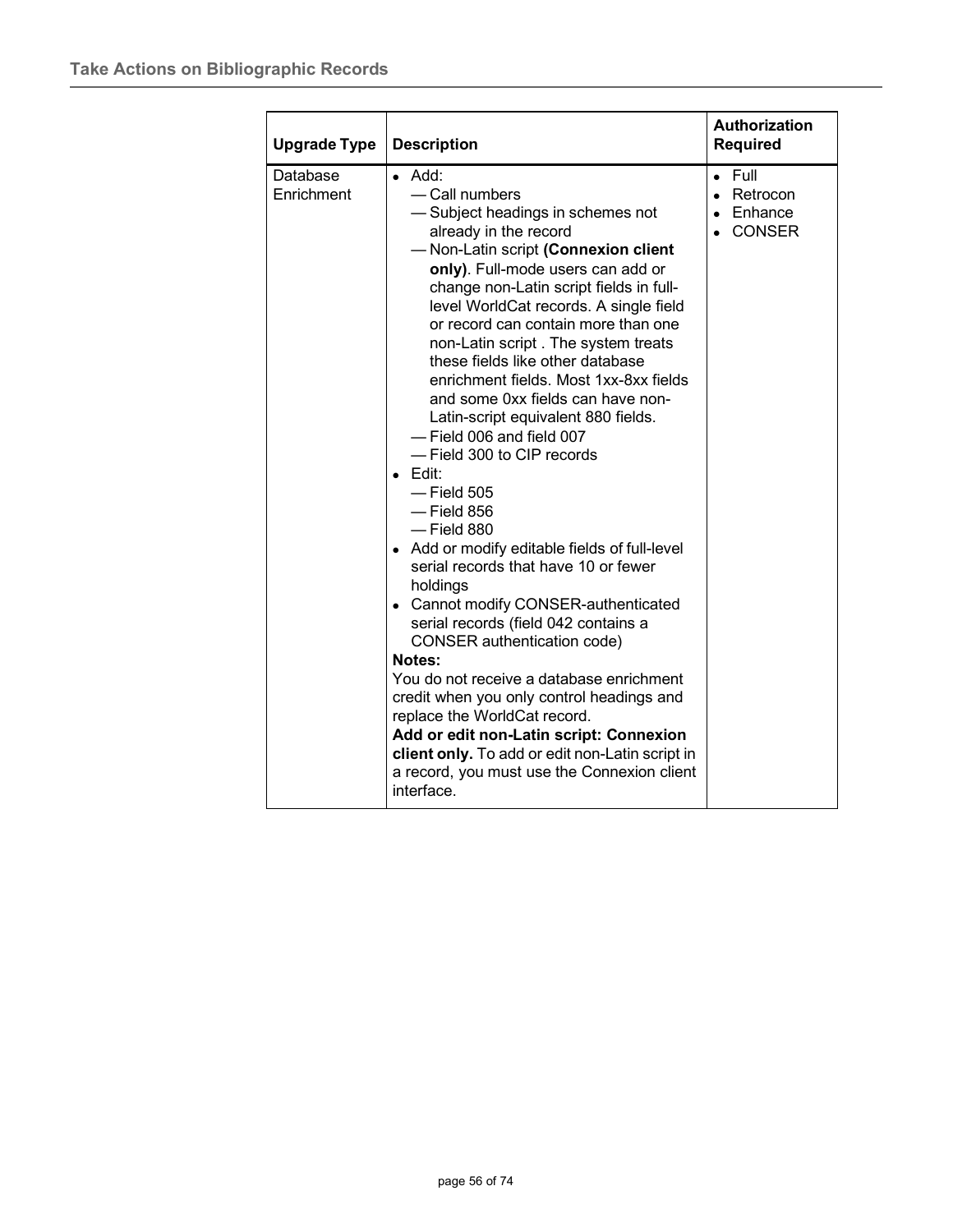| Upgrade Type                             | <b>Description</b>                                                                                                                                                                                                                                                                                                                                                                                      | Authorization<br>Required |
|------------------------------------------|---------------------------------------------------------------------------------------------------------------------------------------------------------------------------------------------------------------------------------------------------------------------------------------------------------------------------------------------------------------------------------------------------------|---------------------------|
| Enhance<br>(Regular &<br>National)       | • All non-serial records<br>- Regular: All encoding levels except<br>blank, 1, and 4 in records with pcc in<br>field $042$<br>— National: All encoding levels<br>Nonprint serial records not authenticated<br>by CONSER<br>Notes:<br>Institution must be authorized for the<br>format(s)<br>• For more information, see section 4.6<br>"Enhance and CONSER" in the OCLC<br><b>Cataloging User Guide</b> | • Enhance                 |
| <b>CONSER</b><br>(Regular &<br>National) | • All print and nonprint serial records<br>Notes:<br>• See more information about CONSER on<br>the Library of Congress Web site<br>• For more information about CONSER<br>editing capabilities, consult the CONSER<br><b>Editing Guide (Library of Congress)</b>                                                                                                                                        | <b>CONSER</b>             |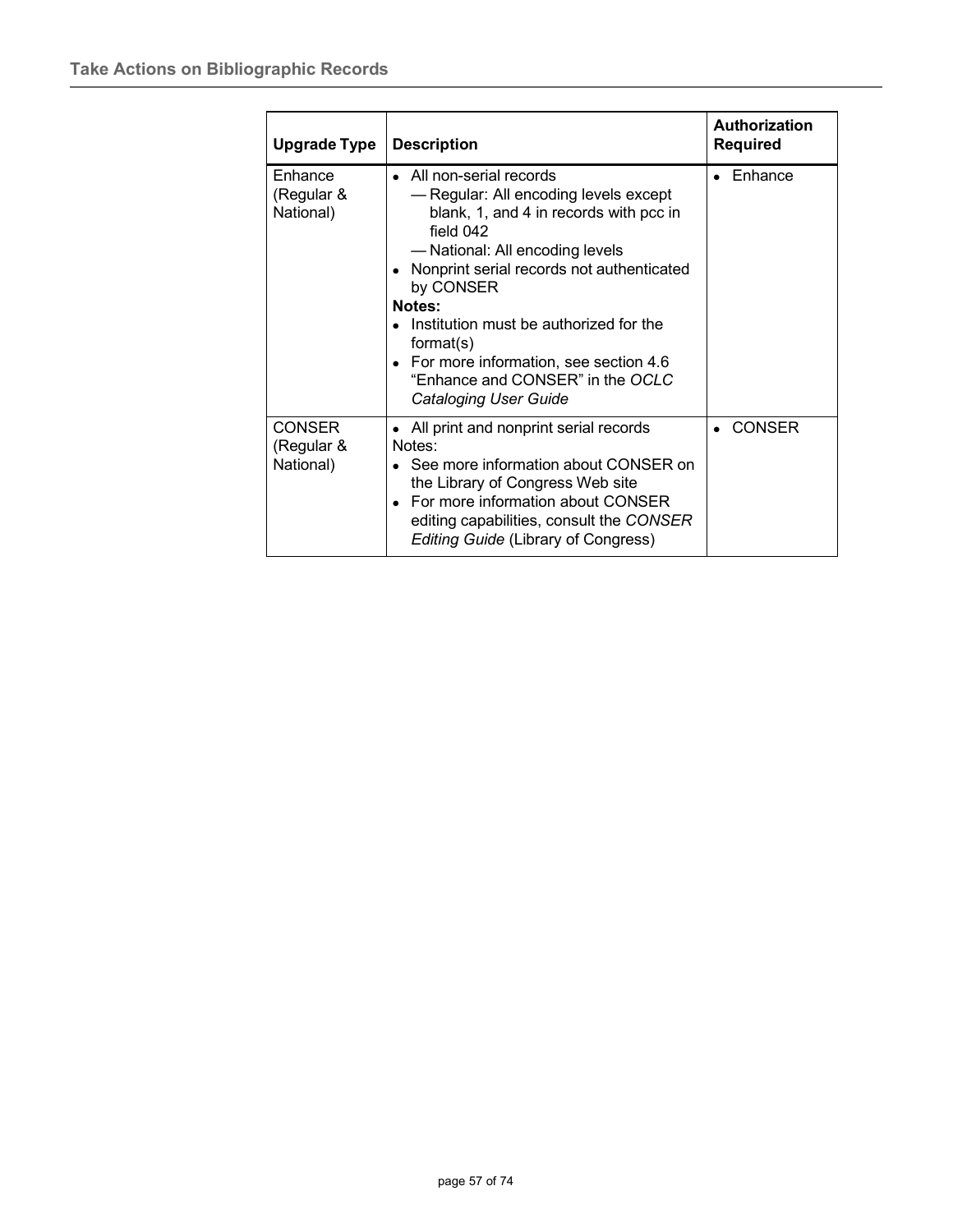# **9 Maintain URLs in bibliographic records**

**When you can correct or add a URL**

## **Basic capabilities**

- You qualify for a database enrichment credit when you correct a URL and replace the WorldCat record.
- To correct URLs and replace records, you need at least a Full mode authorization.
- With a Full mode authorization, you can replace records created by any institution to correct URLs in the following fields: 505, 506, 520, 530, 583, and 856. In addition, you can replace records you contributed that are held by only your library to correct any other fields.

## **Details for specific record types**

- For CONSER records (serials that have field 042), you must have a CONSER authorization to change the URL in field 856 or to add field 856 in the WorldCat record.
- For minimal-level records (also called "less-than full" level), any cataloging user with a Full authorization may edit and replace most of the data in the record. (CONSER records are again an exception; you must have a CONSER authorization to replace a WorldCat record.)
- An Enhance level authorization allows selected users to edit WorldCat recordsbased on the format of the record (sound recording, computer file, etc.)
- Additional information is available in chapter 5 of *OCLC Bibliographic Formats and Standards*.

### **Correct or add a URL: basic steps**

To correct a URL in a bibliographic record, or add a URL to the record, follow these steps:

|   | <b>Action</b>                                                                                     |
|---|---------------------------------------------------------------------------------------------------|
|   | Open the record for editing.                                                                      |
| 2 | On the Action list, click Lock WorldCat record.                                                   |
| 3 | Change the URL in one of the fields specified in the next section, or add one of<br>these fields. |
| 4 | Take the appropriate action: Replace Record or Replace and Update<br>Holdings.                    |
| 5 | After completing the Replace transaction, edit the record for your own use.                       |

**Record fields that may contain URLs**

- The following table lists the fields and subfields in a MARC bibliographic record that may contain a URL.
- For each MARC field/subfield, the table lists the Dublin Core element and qualifier displayed in a Dublin Core view of the record.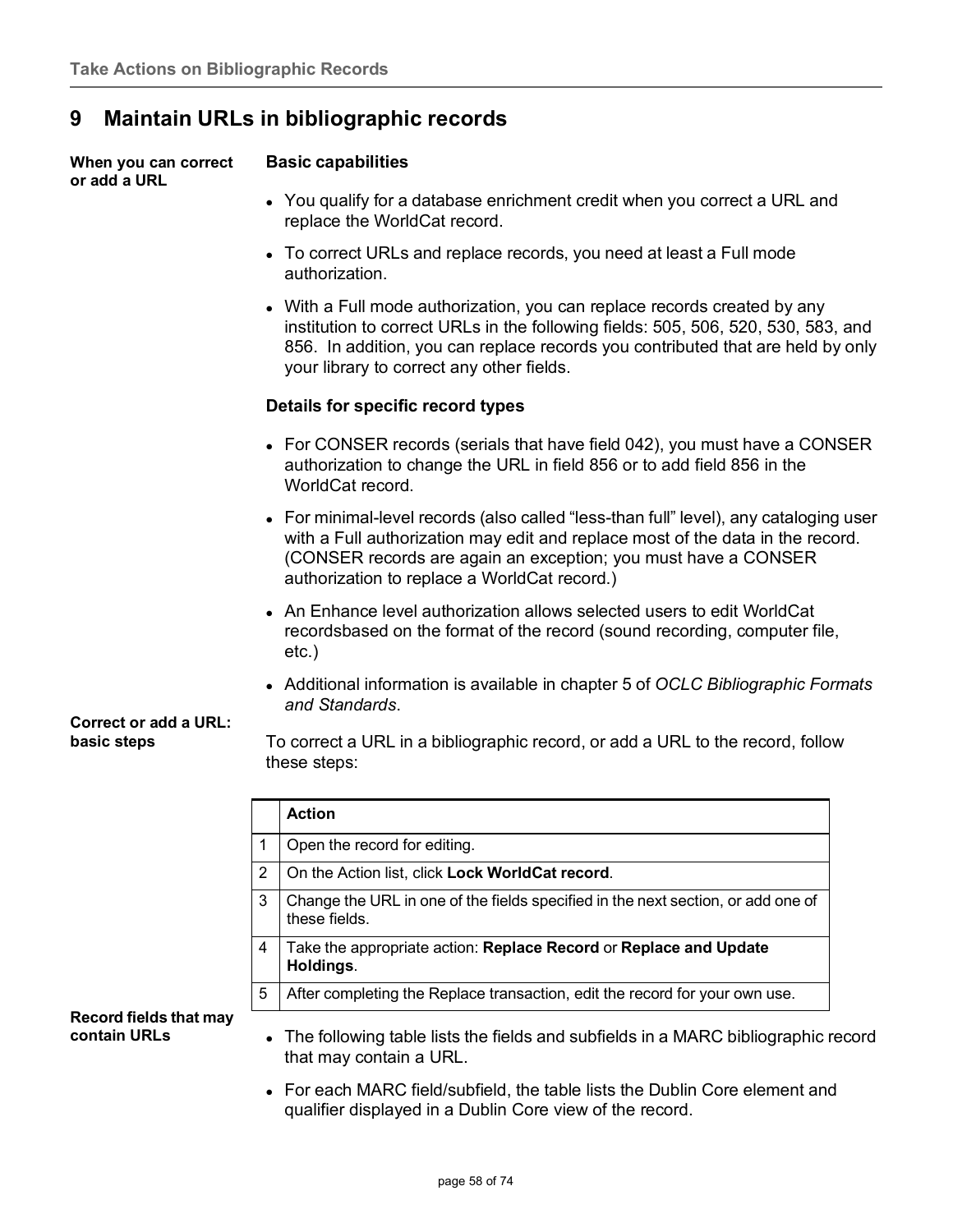| <b>MARC Field</b> | <b>Dublin Core Equivalent</b>                                                                                                                                                                                                                                                            |  |  |
|-------------------|------------------------------------------------------------------------------------------------------------------------------------------------------------------------------------------------------------------------------------------------------------------------------------------|--|--|
| 505 \$u           | dc.description.tableOfContents.URI                                                                                                                                                                                                                                                       |  |  |
| 506 \$u           | No equivalent defined                                                                                                                                                                                                                                                                    |  |  |
| 514 \$u           | dc.description.dataQualityNote.URI<br>Note: MARC tag 514 text does not map to any Dublin Core<br>element and does not display or output in DC views. DC<br>users see only the URI.)                                                                                                      |  |  |
| 520 \$u           | dc.description. URI (when 1st indicator = $8$ )<br>dc.description.summary.URI (when 1st indicator = 'blank')<br>$dc.description. abstract. URI$ (when 1st indicator = 3)<br>$dc$ .relation.hasReview.URI (when 1st indicator = 1)<br>$dc.description.scope.URI (when 1st indicator = 2)$ |  |  |
| 530 \$u           | dc.relation.hasVersion.URI<br>Note: Formerly 775 \$o mapped to this element. Since 775<br>\$o is seldom used, it is no longer mapped to Dublin Core.                                                                                                                                     |  |  |
| 538 \$u           | No equivalent defined                                                                                                                                                                                                                                                                    |  |  |
| 540 \$u           | No equivalent defined                                                                                                                                                                                                                                                                    |  |  |
| 545 \$u           | dc.description.note.URI<br>Note: MARC tag 545 text does not map to any Dublin Core<br>element and does not display or output in DC views. DC<br>users see only the URI.)                                                                                                                 |  |  |
| 552 \$u           | dc.description.entity-AttributeNote.URI<br>Note: MARC tag 552 text does not map to any Dublin Core<br>element and does not display or output in DC views. DC<br>users see only the URI.)                                                                                                 |  |  |
| 563 \$u           | No equivalent defined                                                                                                                                                                                                                                                                    |  |  |
| 555 \$u           | dc.relation.indexedBy.URI (when 1st indicator = 'blank' or 8)<br>$dc$ .relation.findingAid.URI (when 1st indicator = 0)                                                                                                                                                                  |  |  |
| 583 \$u           | dc.description.actionNote.URI                                                                                                                                                                                                                                                            |  |  |
| 856 \$u           | dc.Identifier.URI                                                                                                                                                                                                                                                                        |  |  |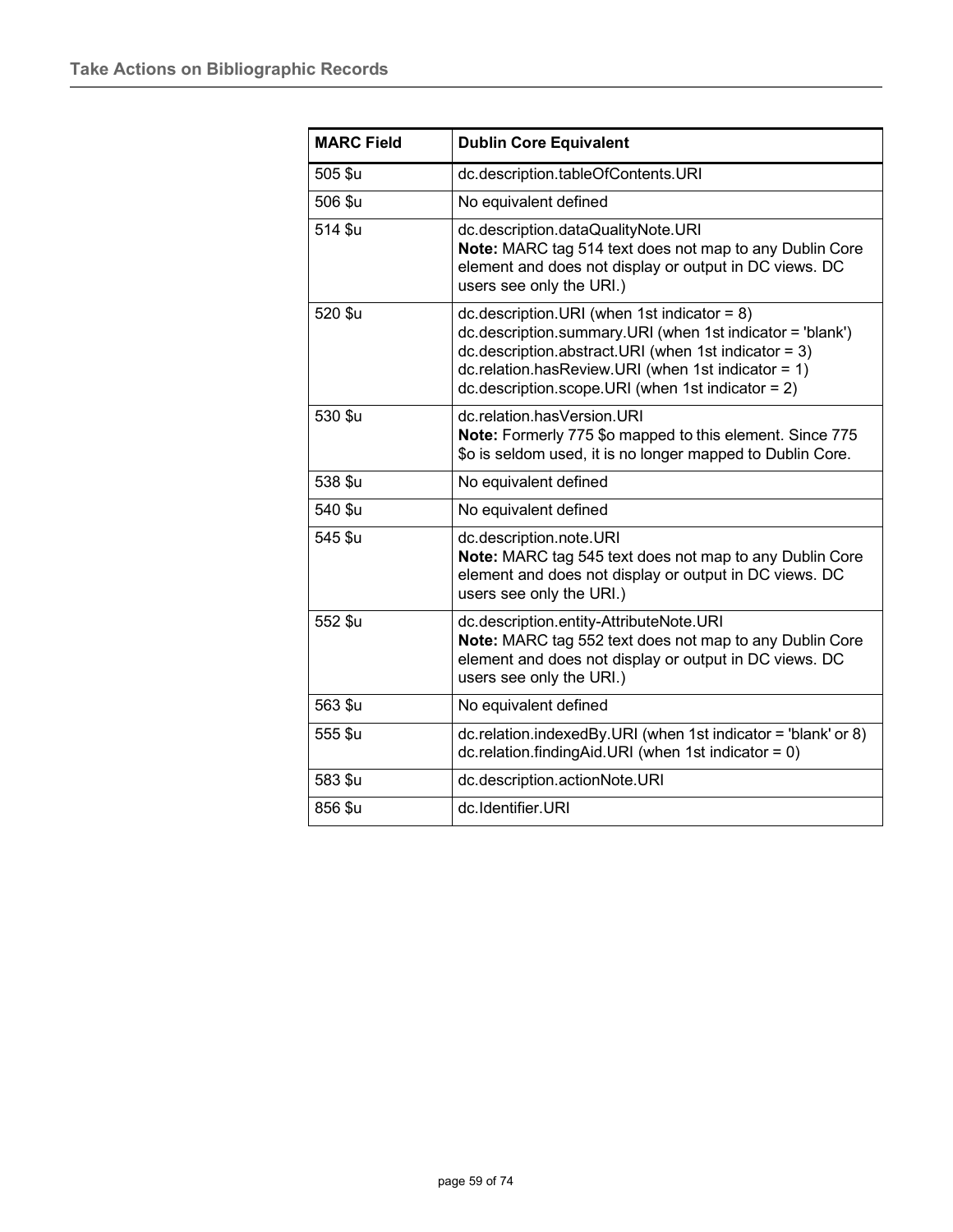# **10 Report error in bibliographic or authority record**

**Errors to report a** Bibliographic records

Do **not** report errors that require proof that involves examining the item you are cataloging.

For definition of errors that require proof, and detailed guidelines on reporting specific errors, see section 5.5, "Error Reporting", in chapter 5, "Quality Assurance", in *OCLC Bibliographic Formats and Standards*.

Authority records

See appendix E, "Change Requests", in the *OCLC Authorities User Guide*.

### **Report an error via email**

|                | <b>Action</b>                                                                                                                                                                                                                                                                                                                                                                                                                                                                                                                      |
|----------------|------------------------------------------------------------------------------------------------------------------------------------------------------------------------------------------------------------------------------------------------------------------------------------------------------------------------------------------------------------------------------------------------------------------------------------------------------------------------------------------------------------------------------------|
| 1              | View the bibliographic or authority record for which you want to report an error.                                                                                                                                                                                                                                                                                                                                                                                                                                                  |
| $\overline{2}$ | On the Action list click Report Error or press <alt><k> and then &lt;7&gt; (or<br/>press &lt;<math>Alt</math>&gt; &lt;<math>J</math>&gt; and then &lt; <math>7</math>&gt;).</k></alt>                                                                                                                                                                                                                                                                                                                                              |
| 3              | In the Report Error dialog box, complete the required fields at the top of the<br>window: OCLC Symbol, User Name, and E-Mail.<br>Note: System-supplied information<br>- The system inserts the OCLC symbol associated with your authorization<br>number.<br>- If you entered your name and e-mail address on the User Information<br>screen, the system inserts that information to complete the required<br>fields.<br>- To view the User Information screen, on the General tab, under Admin<br>Options, click User Information. |
| $\overline{4}$ | In the large text box, type a description of the problem.<br>Include any information that may help OCLC staff verify the error or duplicate.<br>For example, cite sources you consulted and identify related records.                                                                                                                                                                                                                                                                                                              |
| 5              | (Optional) Request a copy of the e-mail message containing the error report.<br>Select the check box labeled Send a copy of the e-mail message to me.                                                                                                                                                                                                                                                                                                                                                                              |
| 6              | Click Report Error to send the error report.<br><b>Result</b><br>Connexion sends the contents of the Report Error dialog box, and the text of<br>the record you are viewing, to OCLC quality control staff.<br>If requested, the system sends a copy of the message to you.                                                                                                                                                                                                                                                        |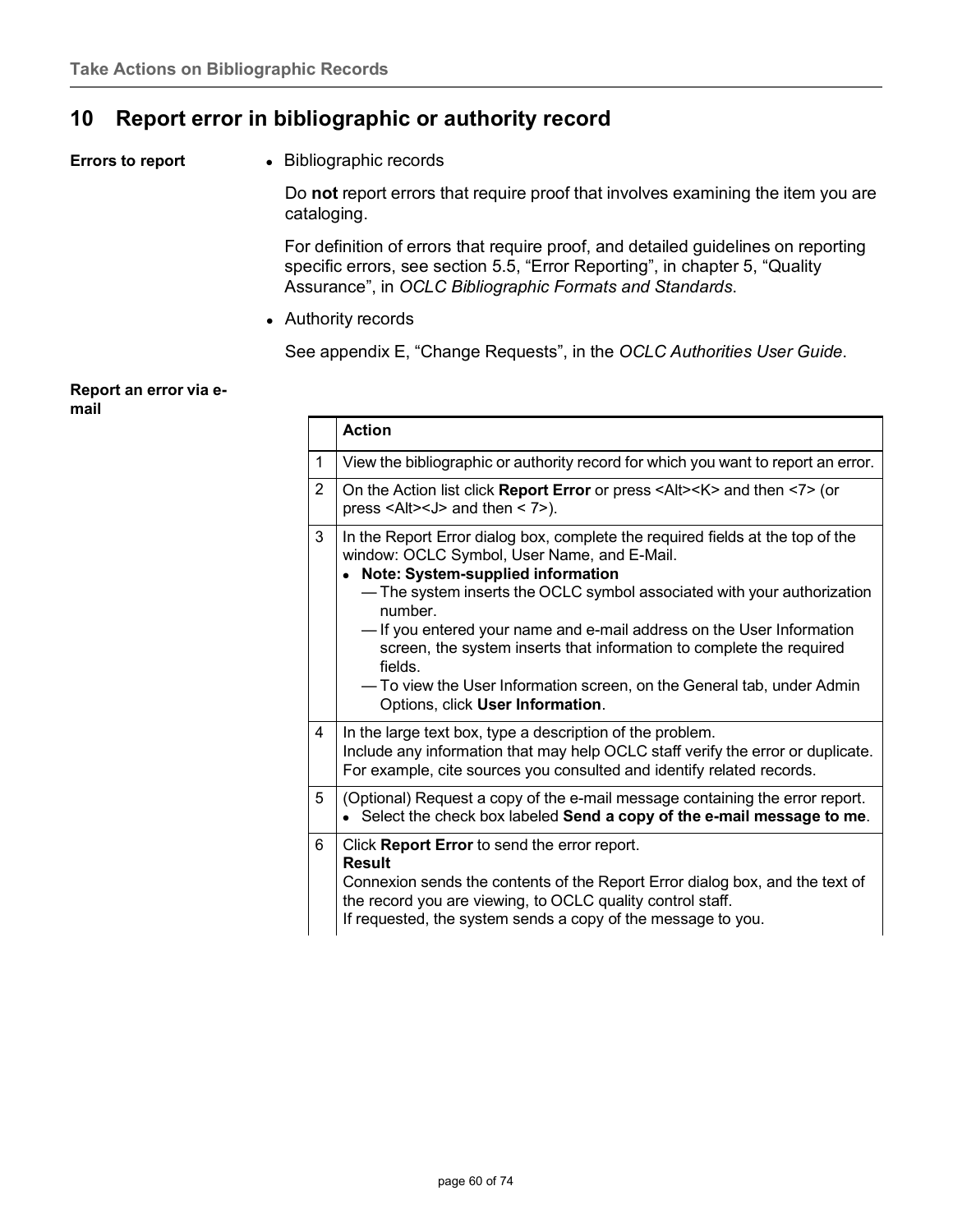# **11 Procedures for cataloging agents**

### **Cataloging Agent authorizations**

- **Purpose.** Cataloging agents are authorized to process cataloging records for libraries that are members of a Cataloging Agent group or other cooperative program. Agents also process batchloaded records for group members when the records cannot be processed automatically.
- **Request authorization.** Request a Cataloging Agent authorization from your OCLC regional service provider or distributor. For existing Union List groups, the Cataloging Agent authorization must be assigned to the Union List agent. If the group does not have a Union List agent, you must designate a Union List agent to receive the Cataloging Agent authorization.
- **Cataloging activities.** The Cataloging Agent authorization provides the same capabilities as a Full authorization. Agents have access to the Cataloging, Authorities, and General tabs in Connexion browser. Agents whose authorizations are profiled for WebDewey or Abridged WebDewey have access to the Dewey Services tab.
- **Agent-specific privileges in Connexion.** In OCLC Connexion browser, cataloging agents can take the following actions:
	- **Cataloging actions.** An agent can take the following actions when processing records for other libraries or for the agent's library: Update Holdings, Produce and Update Holdings, Alternate Produce and Update, Delete Holdings, and Export Record in MARC (bibliographic or authority records).
	- **Authority File privileges.** For another library or for the agent's library, an agent can edit an authority record and export the edited record. Agents can also create authority records.
	- **Replacing records.** In addition, an agent can lock a WorldCat record in WorldCat and then take the Replace action. An agent cannot replace arecord that contains field 951.
- **Use field 951 Purpose.** Field 951 (Group Specific Data) supports processing of records for multiple libraries by cataloging agents. Data in field 951 determines which institution holdings are set or deleted and which offline products are generated.
	- **Validation.** Cataloging agents must enter valid data in field 951 subfield **‡l** (el) before taking a final action on a bibliographic record. The system verifies that institution symbols listed in field 951 subfield **‡l** are group members for which the agent is profiled.
	- **Invalid symbol.** For an invalid symbol, the system displays a validation error. The agent must correct or delete the invalid symbol and then retry the final action.
	- **Note.** Cataloging agents cannot process records for their own institutions using field 049. If the agent's group profile includes the agent's institution, the agent can list the OCLC symbol in field 951 subfield ‡l. Or the agent can log on with another Full cataloging authorization to process the records.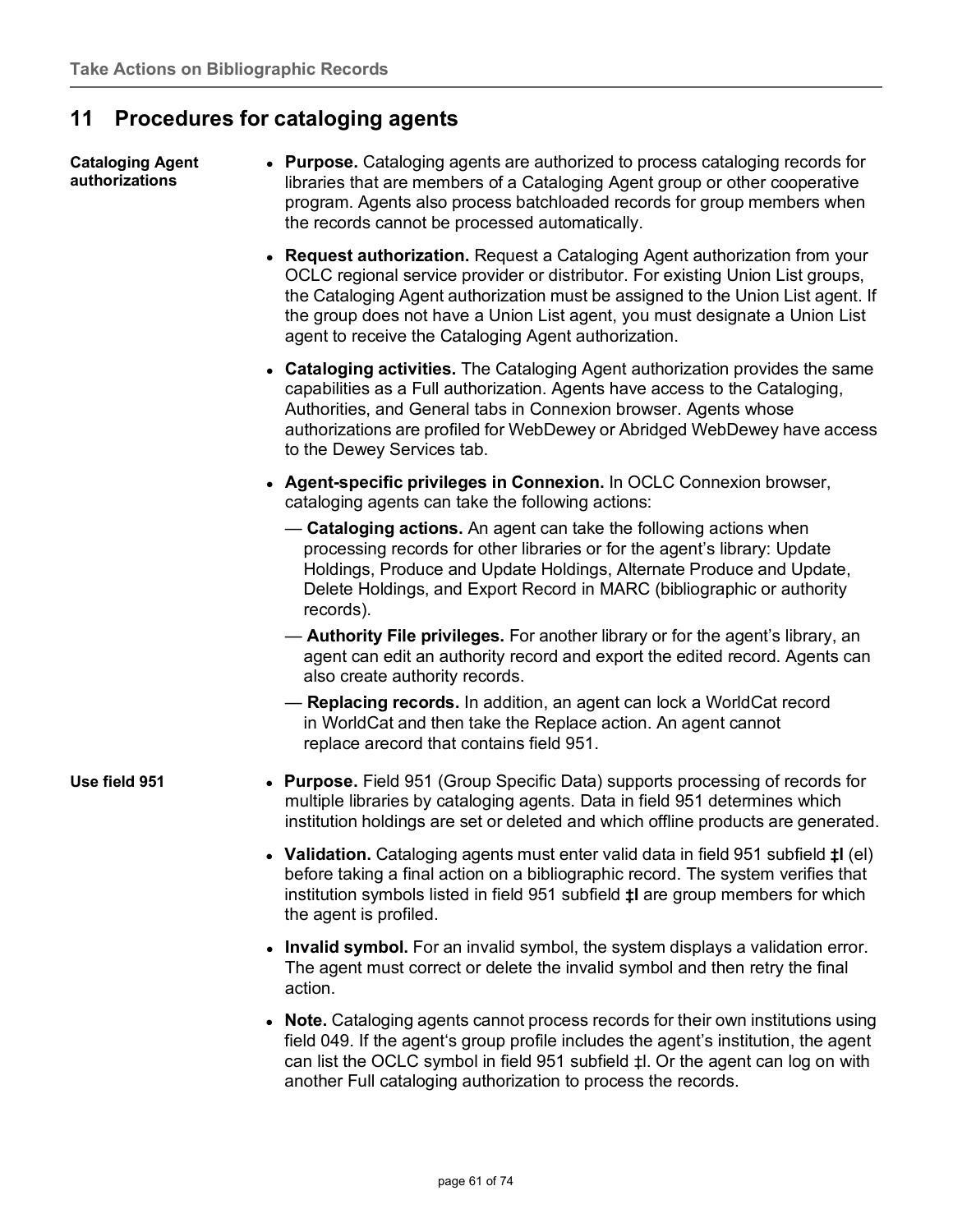| <b>Characteristic</b> | <b>Description</b>                                                                                                                                                                             |  |
|-----------------------|------------------------------------------------------------------------------------------------------------------------------------------------------------------------------------------------|--|
| Field 951             | Field 951 is repeatable. Only cataloging agents can enter<br>field $951$ .                                                                                                                     |  |
| Indicators            | Both indicators are blank.                                                                                                                                                                     |  |
| Subfields             | Subfields $\pm$ a- $\pm$ k and $\pm$ m- $\pm$ z are exported, but otherwise<br>ignored.                                                                                                        |  |
|                       | ta-tk User-defined (Repeatable)                                                                                                                                                                |  |
|                       | ‡l OCLC institution symbol (Repeatable). Agent enters<br>OCLC symbols for institutions in the group. The system<br>sets or deletes holdings for each institution listed in 951<br>subfield ‡l. |  |
|                       | tm-tz' User-defined (Repeatable)                                                                                                                                                               |  |
| Card printing         | Field 951 does not print on catalog cards.                                                                                                                                                     |  |
| Retention             | Field 951 is not retained in WorldCat records or archive<br>records.                                                                                                                           |  |

## **Process records**

|                | <b>Action</b>                                                                                                                                                                                                                                                                                                                                                                                                                                                                                                                                                                                                                                      |  |  |
|----------------|----------------------------------------------------------------------------------------------------------------------------------------------------------------------------------------------------------------------------------------------------------------------------------------------------------------------------------------------------------------------------------------------------------------------------------------------------------------------------------------------------------------------------------------------------------------------------------------------------------------------------------------------------|--|--|
| 1              | Log on to Connexion browser with a Cataloging Agent authorization.                                                                                                                                                                                                                                                                                                                                                                                                                                                                                                                                                                                 |  |  |
| $\overline{2}$ | Retrieve the bibliographic record you want to process.                                                                                                                                                                                                                                                                                                                                                                                                                                                                                                                                                                                             |  |  |
| 3              | Edit field 951 as required to include symbols of the libraries for which you are<br>acting.<br><b>Examples:</b><br>951 # abc # 1 mnopq # 1 trn<br>951 <b>‡l abc trn ocl ord obl</b><br>951<br># acd abc ‡a fiction project                                                                                                                                                                                                                                                                                                                                                                                                                         |  |  |
| 4              | (Optional) View institution names for OCLC symbols:<br>1. At field 951, on the Functions list click Show Institution.<br>2. With the mouse, point to an OCLC symbol entered in field 951.<br>The institution name appears in a small popup window.<br>To resume editing field 951, on the Functions list click Edit Field.                                                                                                                                                                                                                                                                                                                         |  |  |
| 5              | On the Action list, select the action you want to take on the record.<br>Or use the keystroke for the action.<br>• Alternate Produce and Update $(\leq A t \geq K)$ and then $\leq 1$ )<br>Delete Holdings ( <alt><k> and then &lt;9&gt;)<br/><math display="inline">\bullet</math><br/>Export Record in MARC (<alt><k> and then <e>)<br/>Produce and Update Holdings (<alt><k> and then <p>)<br/>Update Holdings (<alt><k> and then <u>)<br/><b>Validation errors</b><br/>If Connexion reports invalid symbol(s) in field 951, correct or delete the invalid<br/>symbol and retry the action.</u></k></alt></p></k></alt></e></k></alt></k></alt> |  |  |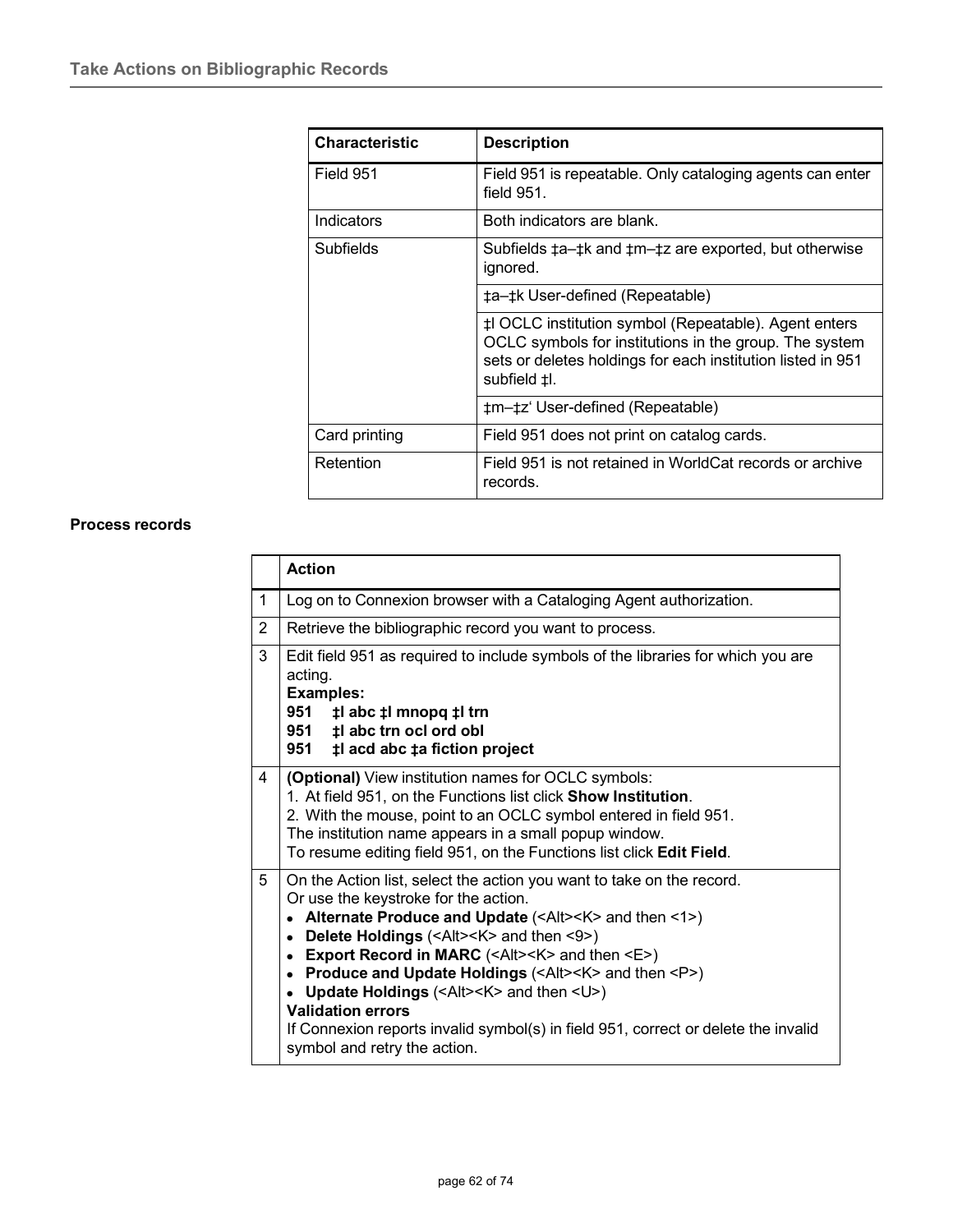## **Replace newly added records to correct errors**

When logged on as an agent, if you notice an error in a record just added for a client institution, use the following procedure to lock, edit, and replace the record. This method allows you to correct and replace the record, provided that no institution that is not among your clients has set holdings on the record.

**Note: Agent's institution must be a client** This procedure requires that your own institution be included in the client list for your agent authorization.

|   | <b>Action</b>                                                                                             |
|---|-----------------------------------------------------------------------------------------------------------|
| 1 | Create record and take the Update Holdings action to add holdings for 1 or<br>more client institution(s). |
| 2 | After adding the record, notice an error in the record content.                                           |
| 3 | Remove the holdings you added for your client institution(s).                                             |
| 4 | Add holdings for your own institution.                                                                    |
| 5 | Lock, edit, and replace the record.                                                                       |
| 6 | Use the Delete Holdings action to remove holdings for your own institution                                |
| 7 | Add holdings for the appropriate client institution(s) back to the record.                                |

- **Offline products** The command the agent uses determines offline products for the OCLC symbols listed in field 951 subfield **‡l**.
	- Which offline products are generated for an institution depends on the institution's profile.

| Command                   | <b>OCLC-MARC</b><br><b>Records</b>                                            | <b>Catalog Cards</b>                                                              | <b>Accessions List</b>                 |
|---------------------------|-------------------------------------------------------------------------------|-----------------------------------------------------------------------------------|----------------------------------------|
| Produce                   | Appear in file or on<br>tape if profiled                                      | Produced only if the<br>default holding<br>library code is<br>profiled for cards. | Produced if profiled                   |
| Update                    | Appear in file or on<br>tape if profiled                                      | No cards produced                                                                 | Transaction does not<br>appear on list |
| Delete<br><b>Holdings</b> | Appear in file or on<br>tape if profiled                                      | No cards produced                                                                 | Transaction does not<br>appear on list |
| Save                      | Saved in agent's<br>bibliographic save<br>file                                |                                                                                   |                                        |
| Export                    | Exported to a file on<br>agent's workstation<br>or to agent's local<br>system |                                                                                   |                                        |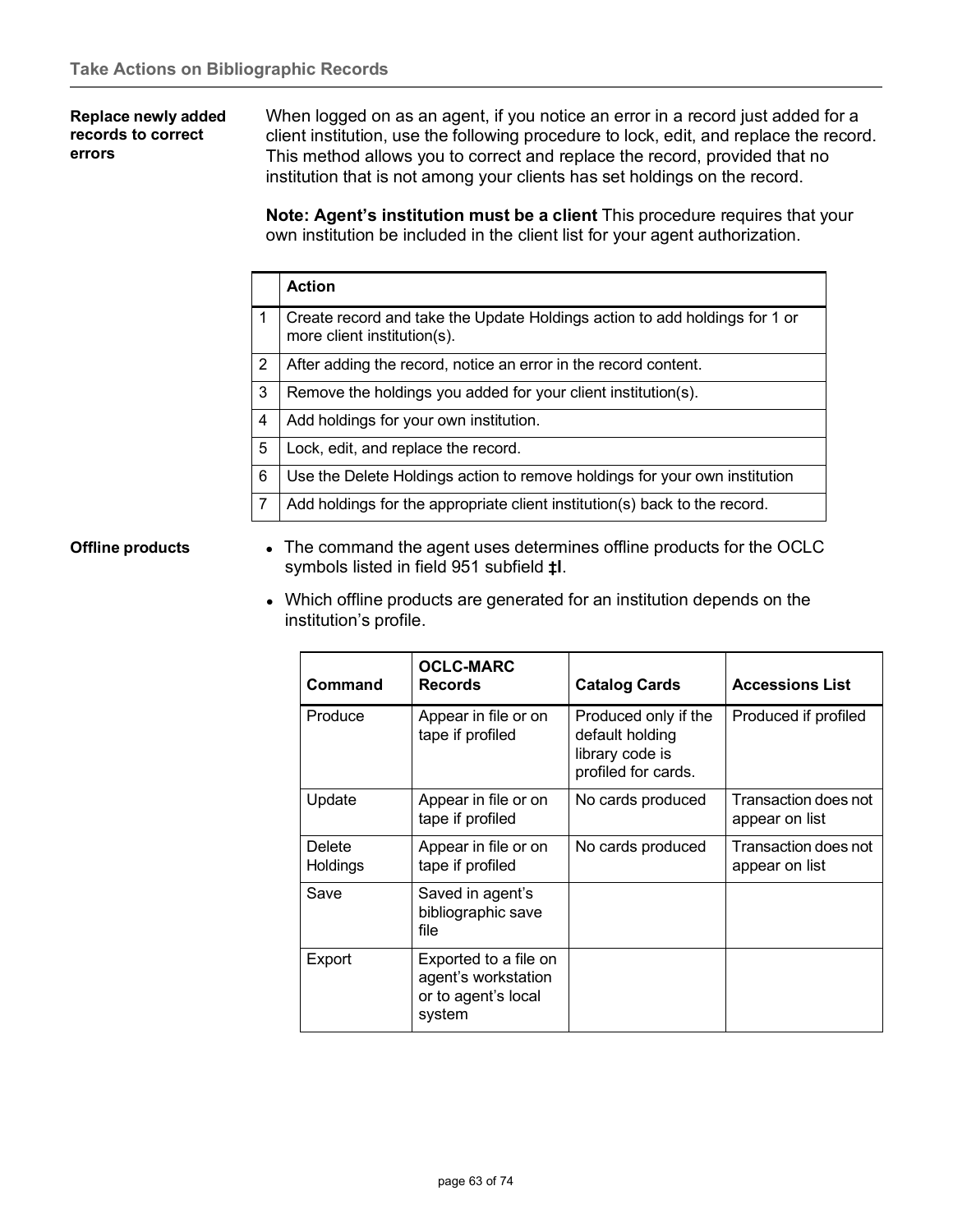- **Billing and credits** Charges for online cataloging transactions are billed to the agent.
	- Credits (such as a credit for original cataloging) are issued to the agent.
	- Libraries whose institution symbols appear in field 951 subfield **‡l** receive catalog cards, OCLC MARC records, and/or other offline products based on the library's profile or subscriptions. Charges for offline products are billed to each library.

### **Reports**

| <b>Report characteristic   Description</b> |                                                                                                                                                                                                                                                                                                                                       |
|--------------------------------------------|---------------------------------------------------------------------------------------------------------------------------------------------------------------------------------------------------------------------------------------------------------------------------------------------------------------------------------------|
| Format                                     | No-charge comma-delimited report in ASCII text.                                                                                                                                                                                                                                                                                       |
| Contents                                   | Agent activity by OCLC symbol<br>Actions reported: Update Holdings, Produce and<br>Update Holdings, Alternate Produce and Update<br>Note: Report lists only transactions that add new<br>holdings to a record. Does not include transactions<br>performed on behalf of a library whose holdings were<br>previously added to a record. |
| Posted to                                  | <b>OCLC Usage Statistics</b>                                                                                                                                                                                                                                                                                                          |
| Frequency                                  | Monthly                                                                                                                                                                                                                                                                                                                               |
| Longevity                                  | 90 days                                                                                                                                                                                                                                                                                                                               |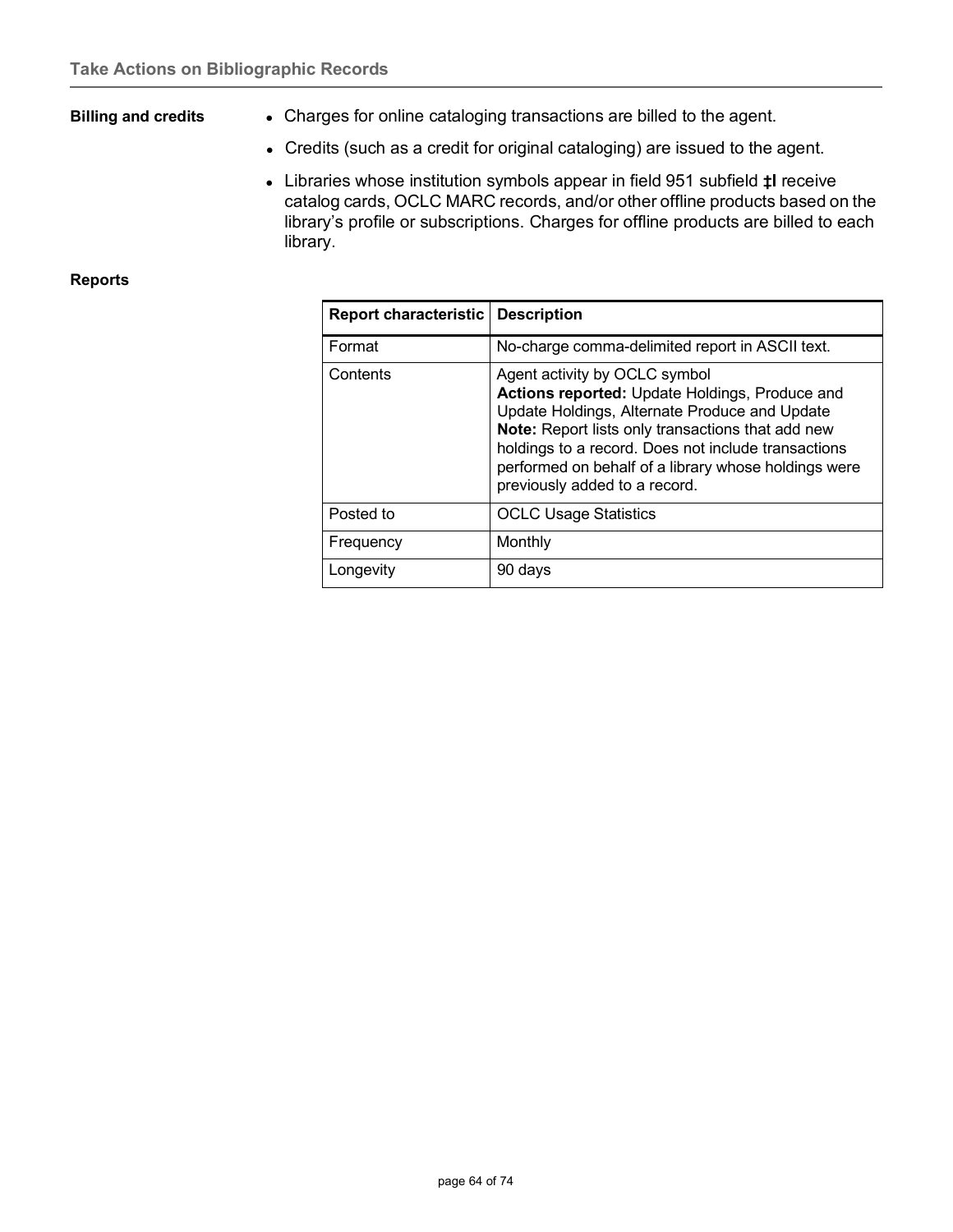# **12 Bibliographic record actions: display mode**

**Display mode and display views**

- **Display mode.** You are in display mode **when you have not begun editing a record**. The record appears in a display view for the current format (MARC or Dublin Core).
	- **Switch to display mode from edit mode.** You switch from edit mode to display mode when you save a record or take the Cancel Changes action.
	- **MARC display view.** Display view is the same whether you select MARC Template or MARC Text Area in the View list.
	- **Dublin Core display view.** Display view is the same whether you select DC Template or DC Text Area in the View list. You can also display a record in DC HTML or DC RDF; in these views, export is the only action available.

### **Actions available in display mode**

| <b>Action</b>                               | <b>How To</b>                                                                                                                                                                                                                                                                                                                                                                                                                                                                                                                                                                                                                                                                                                                                                                                                                                                                                                                                                                                     |
|---------------------------------------------|---------------------------------------------------------------------------------------------------------------------------------------------------------------------------------------------------------------------------------------------------------------------------------------------------------------------------------------------------------------------------------------------------------------------------------------------------------------------------------------------------------------------------------------------------------------------------------------------------------------------------------------------------------------------------------------------------------------------------------------------------------------------------------------------------------------------------------------------------------------------------------------------------------------------------------------------------------------------------------------------------|
| Edit record<br>Master or local<br>edit mode | On the Action list, click Lock WorldCat record or on the Edit<br>list, click Edit Record.<br>The record appears in an edit view for the current format<br>(MARC or Dublin Core).                                                                                                                                                                                                                                                                                                                                                                                                                                                                                                                                                                                                                                                                                                                                                                                                                  |
| <b>Derive New</b><br>Record                 | 1. On the Edit list click Derive New Record or press <alt><k><br/>and then <math>\langle D \rangle</math> (or <math>\langle A t \rangle \langle J \rangle</math> and then <math>\langle D \rangle</math>).<br/>2. When the system asks whether you want to transfer fixed-<br/>field values to the new record,<br/>- Click Yes to transfer all fixed-field values except the<br/>OCLC control number, Rec Stat, Entered, and<br/>Replaced. Rec Stat is set to <math>Q</math> (New). Both Entered and<br/>Replaced are set to the current date,<br/>- Click No to transfer only default fixed-field values for the<br/>format, as indicated by the value in the Type element.<br/>- Click Cancel to cancel deriving a new record.<br/><b>Results</b><br/>The system displays the content of the new record.<br/>Variable fields transfer based on your settings for the Derive<br/>Record Fields option (Cataloging Options screen).<br/>NEW appears in place of an OCLC control number.</k></alt> |
| <b>Report Error</b>                         | Report an error in a record by sending an e-mail message to<br>OCLC quality control staff.<br>1. View the bibliographic record for which you want to report<br>an error.<br>2. On the Action list click Report Error or press <alt><k> and<br/>then <math>&lt;</math>7&gt; (or press <math>&lt;</math>Alt&gt;<math>&lt;</math>J&gt; and then <math>&lt;</math> 7&gt;).<br/>3. In the Report Error dialog box, complete the required fields<br/>at the top of the window: OCLC Symbol, User Name, and E-<br/>Mail.<br/>4. In the large text box, type a description of the problem.<br/>5. (Optional) To request a copy of the e-mail message<br/>containing the error report, select the check box labeled<br/>Send a copy of the e-mail message to me.<br/>6. Click Report Error to send the error report.</k></alt>                                                                                                                                                                             |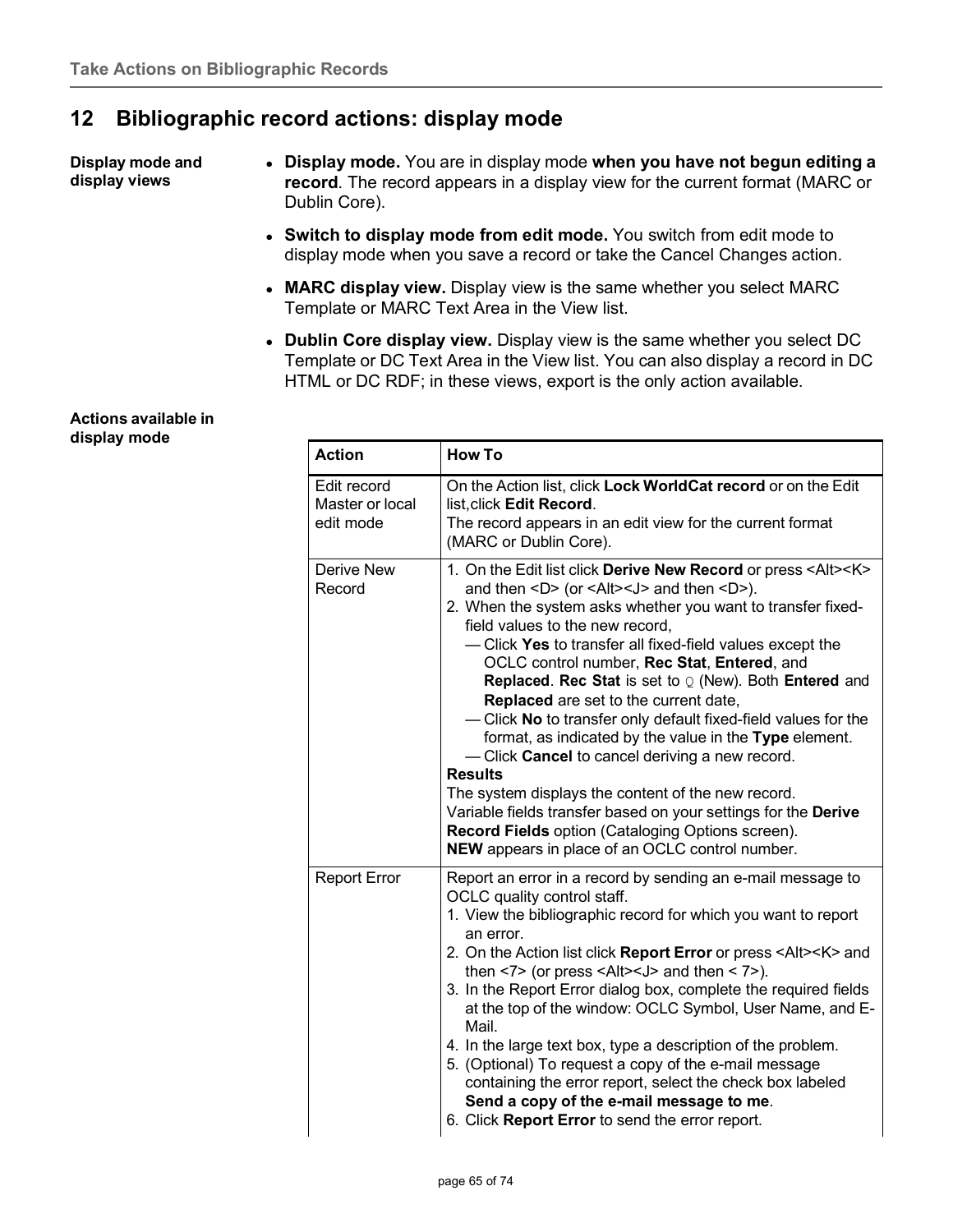| <b>Action</b>                     | <b>How To</b>                                                                                                                                                                                                                                                                                                                                                                                                                                                                                                                                                                                                                                                                                                                                                                                                                                                                                                                                                                                                                                                                                                                                                                                                                                                                                                                                                                                                                                                |
|-----------------------------------|--------------------------------------------------------------------------------------------------------------------------------------------------------------------------------------------------------------------------------------------------------------------------------------------------------------------------------------------------------------------------------------------------------------------------------------------------------------------------------------------------------------------------------------------------------------------------------------------------------------------------------------------------------------------------------------------------------------------------------------------------------------------------------------------------------------------------------------------------------------------------------------------------------------------------------------------------------------------------------------------------------------------------------------------------------------------------------------------------------------------------------------------------------------------------------------------------------------------------------------------------------------------------------------------------------------------------------------------------------------------------------------------------------------------------------------------------------------|
| Submit for<br><b>Review</b>       | 1. Prepare the record you want to submit for review.<br>2. On the Action list, click Submit for Review or press<br><alt><k>&lt;&gt;&gt; (right angle bracket).<br/>3. In the popup window, check the displayed list of reviewer<br/>institutions and edit the list if necessary.<br/>Or<br/>Type a list of OCLC symbols, separated by semicolons.<br/>Note: You can enter symbols in lowercase or uppercase.<br/>The system converts symbols to uppercase before<br/>validating them.<br/>4. Click OK to submit the record for review.<br/>Or click Cancel if you do not want to submit the record now.<br/><b>Results</b><br/>When you click OK, the system:<br/>• Validates OCLC symbols you supplied. If any symbol is<br/>invalid, the system does not submit the record. An error<br/>message identifies the invalid symbol(s). You must retry<br/>submitting the record. When prompted, correct all invalid<br/>symbols and then click OK.<br/>• Sets the record's Review status to <b>Submitted for Review</b>.<br/>• For a locked WorldCat record, retains any lock on the<br/>record in World Cat or the Authority File.<br/>• Automatically saves the record to the bibliographic save file<br/>or the authority save file.<br/>• Displays the submitted record (display mode).<br/>• Displays messages confirming that the record has been<br/>submitted and that the record has been saved.<br/>• Shows the record's save file number.</k></alt> |
| <b>Recall Submitted</b><br>Record | 1. Retrieve the record you want to recall.<br>2. On the Action list, click Recall Submitted Record or press<br><alt><k>&lt;&lt;&gt; (left angle bracket).<br/>3. Click OK to recall the record.<br/>Or click Cancel if you do not want to recall the record now.<br/><b>Results</b><br/>When you click OK, the system:<br/>• Removes the Review status Submitted from the record.<br/>• For a locked WorldCat record, retains any lock on the<br/>record in World Cat or the Authority File.<br/>• Automatically resaves the record to the bibliographic save<br/>file or the authority save file.<br/>• Displays the record (display mode).<br/>• Displays messages confirming that the record has been<br/>recalled and that the record has been saved.<br/>• Shows the record's save file number.</k></alt>                                                                                                                                                                                                                                                                                                                                                                                                                                                                                                                                                                                                                                               |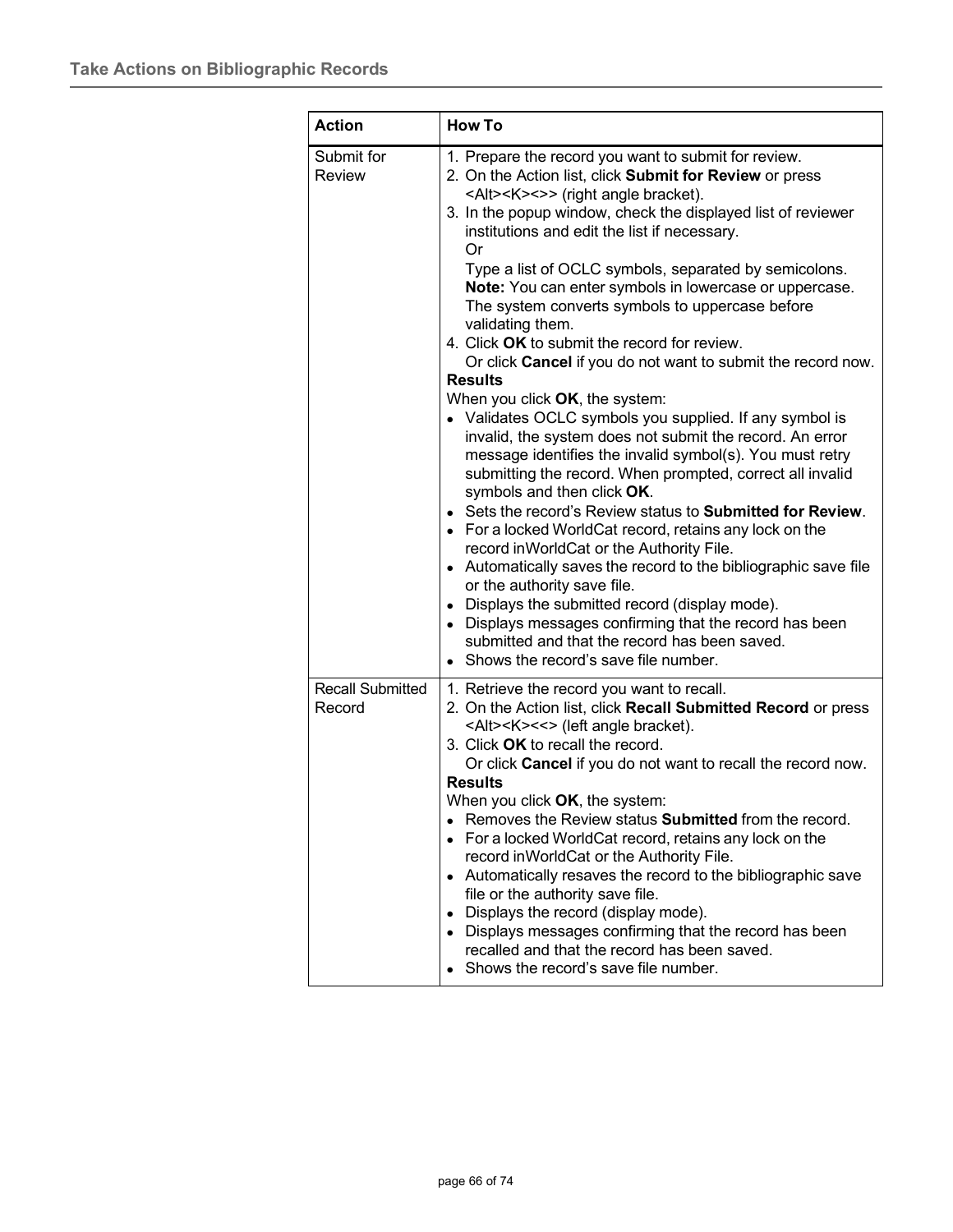| <b>Action</b>                                                                  | <b>How To</b>                                                                                                                                                                                                                                                                                                                                                                                                                                                                                                                                                                                                                                                                                                                                                                                                                                                                                                                                                                                                                                                                                                                                                                                                                                           |
|--------------------------------------------------------------------------------|---------------------------------------------------------------------------------------------------------------------------------------------------------------------------------------------------------------------------------------------------------------------------------------------------------------------------------------------------------------------------------------------------------------------------------------------------------------------------------------------------------------------------------------------------------------------------------------------------------------------------------------------------------------------------------------------------------------------------------------------------------------------------------------------------------------------------------------------------------------------------------------------------------------------------------------------------------------------------------------------------------------------------------------------------------------------------------------------------------------------------------------------------------------------------------------------------------------------------------------------------------|
| Save record<br>Save a new or<br>existing record or<br>resave a saved<br>record | On the Action list, click Save Record.<br>Assign a workflow status appropriate for the record's position<br>in your cataloging workflow. If desired, enter a note or identifier<br>in the My Status text box.<br>Click Yes to add the record to the save file.<br>The system saves the record and displays the save file<br>number for the record.<br>Or click No to cancel saving the record.<br>Locked WorldCat record. When you save a locked WorldCat<br>record, the system places a long-term (14-day) lock on the<br>WorldCat record in the Resource Catalog and in WorldCat.<br>Otherusers can retrieve a copy, but cannot change the<br>WorldCat record.<br>Resave record. When you resave a record, the system resets<br>the records age in the save file to 0 days.                                                                                                                                                                                                                                                                                                                                                                                                                                                                           |
| <b>Print Record</b>                                                            | 1. On the Action list click Print Record.<br>Or<br>Press $\le$ F12>.<br>2. In the Print dialog box, click Print.                                                                                                                                                                                                                                                                                                                                                                                                                                                                                                                                                                                                                                                                                                                                                                                                                                                                                                                                                                                                                                                                                                                                        |
| Derive New<br><b>Constant Data</b><br>Record                                   | 1. On the Edit list click Derive New Constant Data Record or<br>press <alt><k> and then &lt;4&gt; (or <alt><j> and then &lt;4&gt;).<br/>2. When the system asks whether you want to transfer fixed-<br/>field values to the new CD record,<br/>- Click Yes to transfer all fixed-field values except Entered<br/>and Replaced. (Note: Both Entered and Replaced are<br/>set to the current date.).<br/>- Click No to transfer only default fixed-field values for the<br/>format, as indicated by the value in the Type element.<br/>- Click <b>Cancel</b> to cancel deriving a new CD record.<br/><b>Results</b><br/>The system displays the content of the new constant data<br/>record.<br/>Variable fields transfer based on your settings for the Derive<br/><b>Record Fields option (Cataloging Options screen).</b><br/><b>Complete new CD record</b><br/>1. Edit the new CD record to add or revise content.<br/>2. On the Action list click <b>Save Constant Data Record</b>.<br/>3. In the dialog box, enter a name for the constant data record.<br/>Use a name that indicates the content or purpose of the<br/>constant data.<br/>4. Then click OK to add the record to your institution's constant<br/>data database.</j></alt></k></alt> |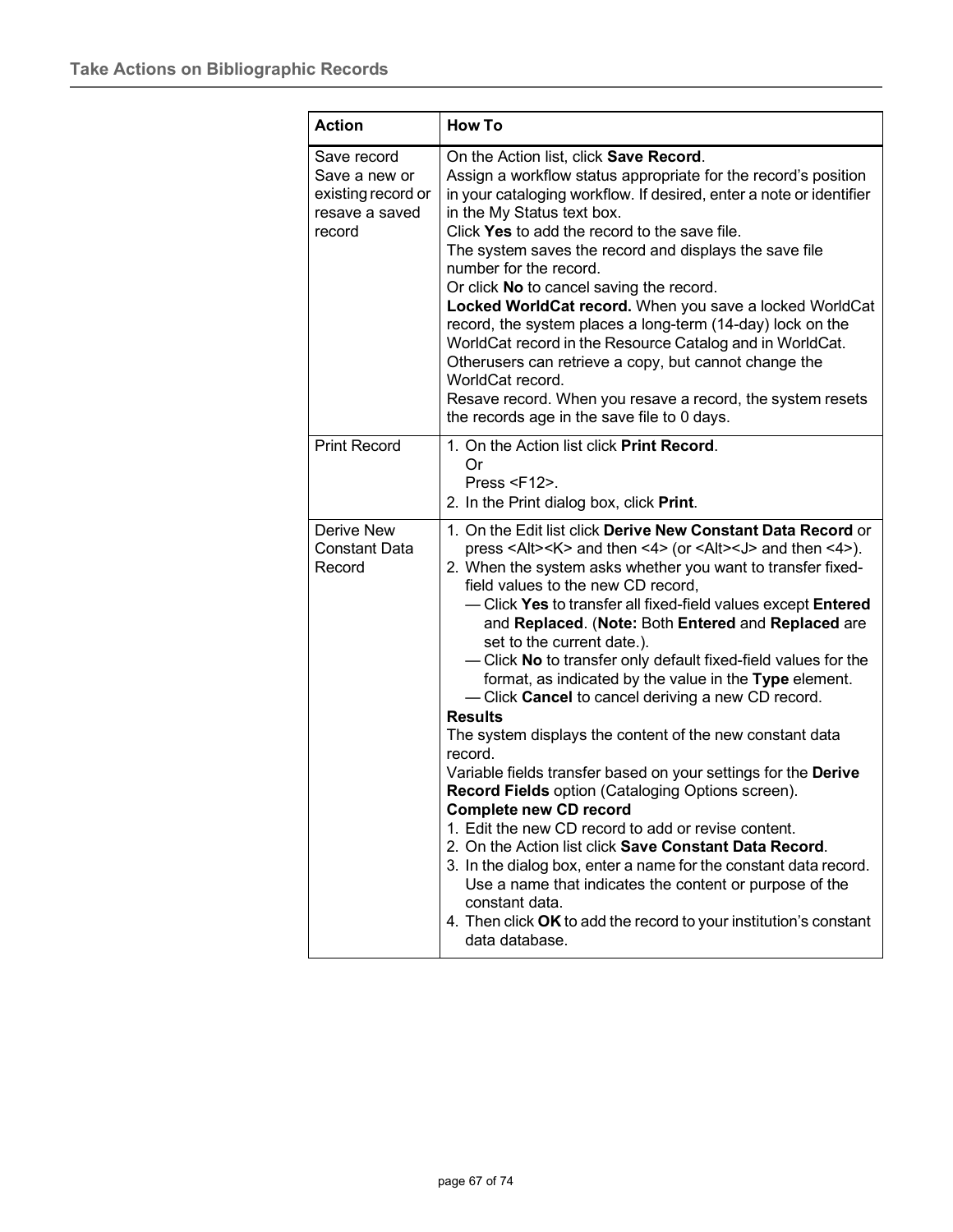| <b>Action</b>             | <b>How To</b>                                                                                                                                                                                                                                                                                                                                                                                                                                                                                                                                                                                                                                                                                                                                                                                                                                                                                                                                                                                                                                                                                                                                                                                                                                                                                                                                                                                                                                                                                                                                                                                                                                              |
|---------------------------|------------------------------------------------------------------------------------------------------------------------------------------------------------------------------------------------------------------------------------------------------------------------------------------------------------------------------------------------------------------------------------------------------------------------------------------------------------------------------------------------------------------------------------------------------------------------------------------------------------------------------------------------------------------------------------------------------------------------------------------------------------------------------------------------------------------------------------------------------------------------------------------------------------------------------------------------------------------------------------------------------------------------------------------------------------------------------------------------------------------------------------------------------------------------------------------------------------------------------------------------------------------------------------------------------------------------------------------------------------------------------------------------------------------------------------------------------------------------------------------------------------------------------------------------------------------------------------------------------------------------------------------------------------|
| Display Holdings          | 1. On the View list click Display Holdings or press <alt><k><br/>and then <h> (or <alt><j> and then <h>).<br/>2. In the Display Holdings box (above the record header), click<br/>Display Holdings or press <enter> to view the Default<br/>Holdings.<br/>Or<br/>Open the list and select the type of holdings display you<br/>want: All Holdings or Regional Holdings or State<br/>Holdings.<br/>3. Then click Display Holdings or press <enter>.<br/>The Holdings Display window lists the holdings you requested.<br/>When finished viewing holdings, click Close Window.<br/>Note: The Holdings Display window closes automatically when<br/>you choose another command or navigate to another screen.<br/>Print holdings list (Internet Explorer only).<br/>1. Right-click in the Holdings Display window.<br/>2. On the popup menu click Print.<br/>3. In the Print dialog box, click OK or press <enter>.<br/><b>Identify listed institutions</b><br/>Show institution name (Holdings Display window)<br/>• In the locations listing, move the mouse pointer over an<br/>institution symbol to display the name of the institution.<br/>Library symbols in lists. In holdings lists, letters in institution<br/>symbols appear in uppercase or lowercase. An uppercase<br/>symbol indicates that the institution participates in the<br/>WorldCat Resource Sharing service as a lender of library<br/>materials. A lowercase symbol indicates that the institution<br/>does not lend materials via WCRS. Users creating a loan<br/>request in WCRS can include uppercase symbols in the list of</enter></enter></enter></h></j></alt></h></k></alt> |
| Display Local<br>Holdings | potential lenders.<br>1. On the View list, click Display Local Holdings or press<br><alt><k>&lt;\&gt; (backslash) (or <alt><j> and then &lt;\&gt;).<br/>2. In the Local holdings type list, select the display to view:<br/>For Institution Holdings or Group Holdings, type the<br/>institution or group symbol in the text box. Or select State<br/>Holdings, Region Holdings, Default Holdings, or All<br/>Holdings.<br/>3. Click Display Local Holdings.<br/><b>Results</b><br/>The Holdings Display window lists summary local holdings for<br/>an institution or group, or for institutions in the category you<br/>selected (state, region, default, all).<br/>In the Holdings Display window, under Local Holdings<br/>Information, click the link to the holdings summary for the<br/>institution you want.</j></alt></k></alt>                                                                                                                                                                                                                                                                                                                                                                                                                                                                                                                                                                                                                                                                                                                                                                                                                   |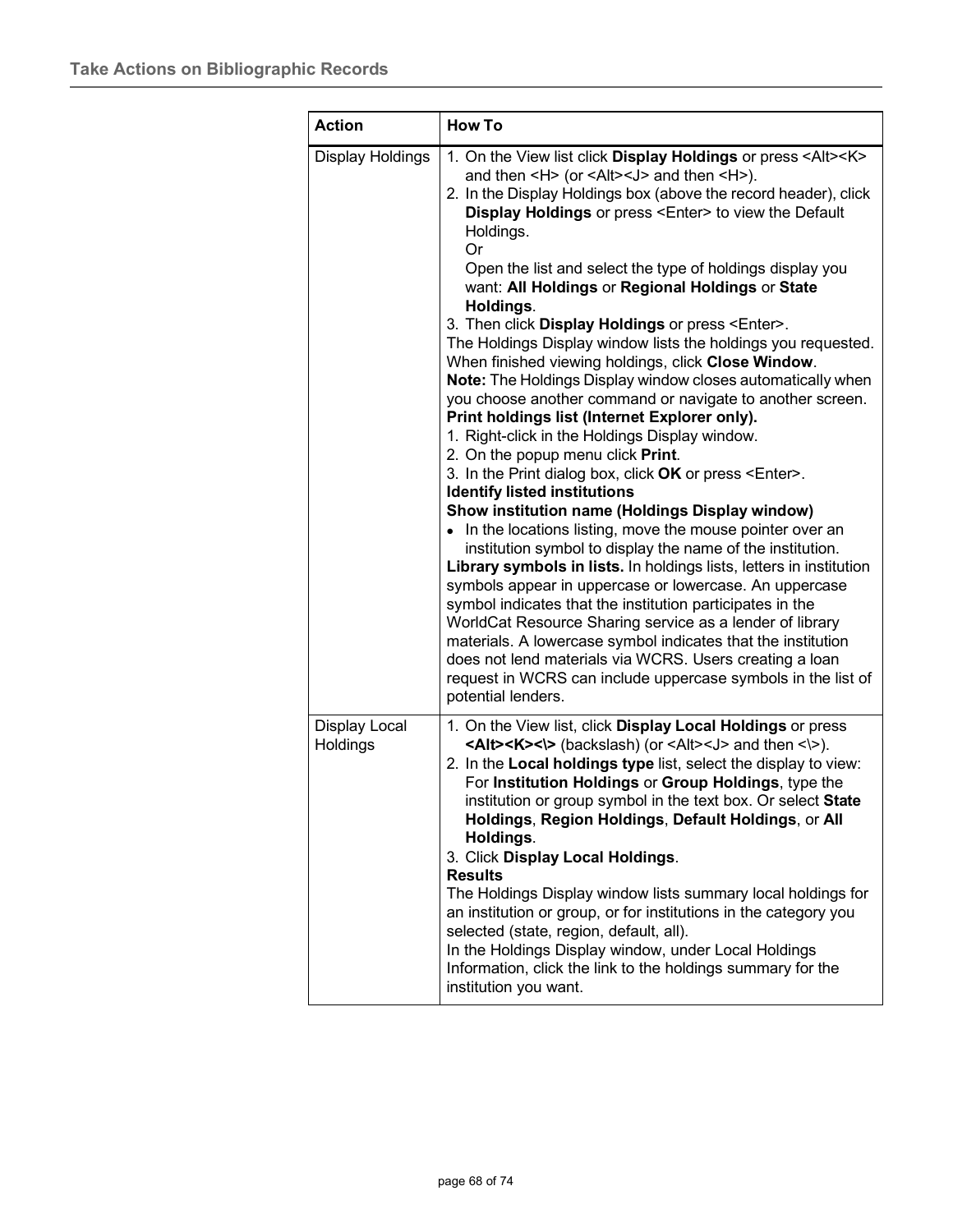| <b>Action</b>                                                                                                           | <b>How To</b>                                                                                                                                                                                                                                                                                                                                                                                                                                                                                                                                                                                                                                                                                                                                                                                                                                                                                                                                                                                           |  |  |  |  |  |
|-------------------------------------------------------------------------------------------------------------------------|---------------------------------------------------------------------------------------------------------------------------------------------------------------------------------------------------------------------------------------------------------------------------------------------------------------------------------------------------------------------------------------------------------------------------------------------------------------------------------------------------------------------------------------------------------------------------------------------------------------------------------------------------------------------------------------------------------------------------------------------------------------------------------------------------------------------------------------------------------------------------------------------------------------------------------------------------------------------------------------------------------|--|--|--|--|--|
| Display Find in a<br>Library                                                                                            | On the View list, click Display Find in a Library or press<br><alt><k> and then &lt;8&gt; (or <alt><j> and then &lt;8&gt;).</j></alt></k></alt>                                                                                                                                                                                                                                                                                                                                                                                                                                                                                                                                                                                                                                                                                                                                                                                                                                                         |  |  |  |  |  |
|                                                                                                                         | <b>Result:</b> Connexion displays the Find in a Library <sup>®</sup> service at<br>WorldCat.org in a new window. Use the screen to locate<br>WorldCat libraries that hold the work described in the current<br>record and to link directly to library OPACs. You can also<br>access cover art, information on alternative formats (large<br>print, audiobooks, etc.), user reviews and other evaluative<br>content.                                                                                                                                                                                                                                                                                                                                                                                                                                                                                                                                                                                     |  |  |  |  |  |
| Export record                                                                                                           | • On the Action list click Export Record in MARC or Export<br>Record DC HTML or Export Record DC RDF.<br>Or<br>• MARC. Press <alt><k> and then <e>.<br/>• DC HTML. Press <alt><k> and then <math>\lt^*</math>&gt;.<br/>• DC RDF. Press <alt><k> and then &lt;<math>(&gt;</math>.<br/><b>Results</b><br/>• Validation. By default, Connexion does not validate<br/>bibliographic records before exporting them. For single-<br/>record exports, you can request basic or full validation. For<br/>records that fail validation, you must correct errors and then<br/>retry exporting.<br/>• For export to a file (default), the system adds the record to<br/>a file on the Connexion server. Exported records are<br/>appended to the same file until you download the file.<br/>• For TCP/IP export (direct to local system), the system<br/>exports the record immediately.<br/>• The system changes the record's Export status to C<br/>(Completed) or F (Failed).</k></alt></k></alt></e></k></alt> |  |  |  |  |  |
| View Label in<br>Label Program<br><b>MARC view</b><br>only<br>(Not available<br>for locked<br><b>WorldCat</b><br>record | Requires that you install the OCLC Cataloging Label<br>Program (version 1.22 or later) on your workstation.<br>1. Retrieve the bibliographic record for which you want to print<br>labels.<br>2. Edit the record as you wish. For example: add or modify a<br>call number, add an input stamp in the 049 field, or edit text<br>in author (1xx) or title (245 \$a) fields.<br>3. On the View list, click View Label in Label Program or<br>press <alt><k> and then <y>.<br/><b>Results</b><br/>• The system extracts data from the record and downloads<br/>the text to your workstation.<br/>• The OCLC Cataloging Label Program starts automatically (if<br/>it is not already running).<br/>• The Label Program displays the label set using the label<br/>format you specified in Connexion Cataloging Options.<br/>In the record, the system sets the Label action status to C<br/><math>\bullet</math><br/>(Completed).</y></k></alt>                                                             |  |  |  |  |  |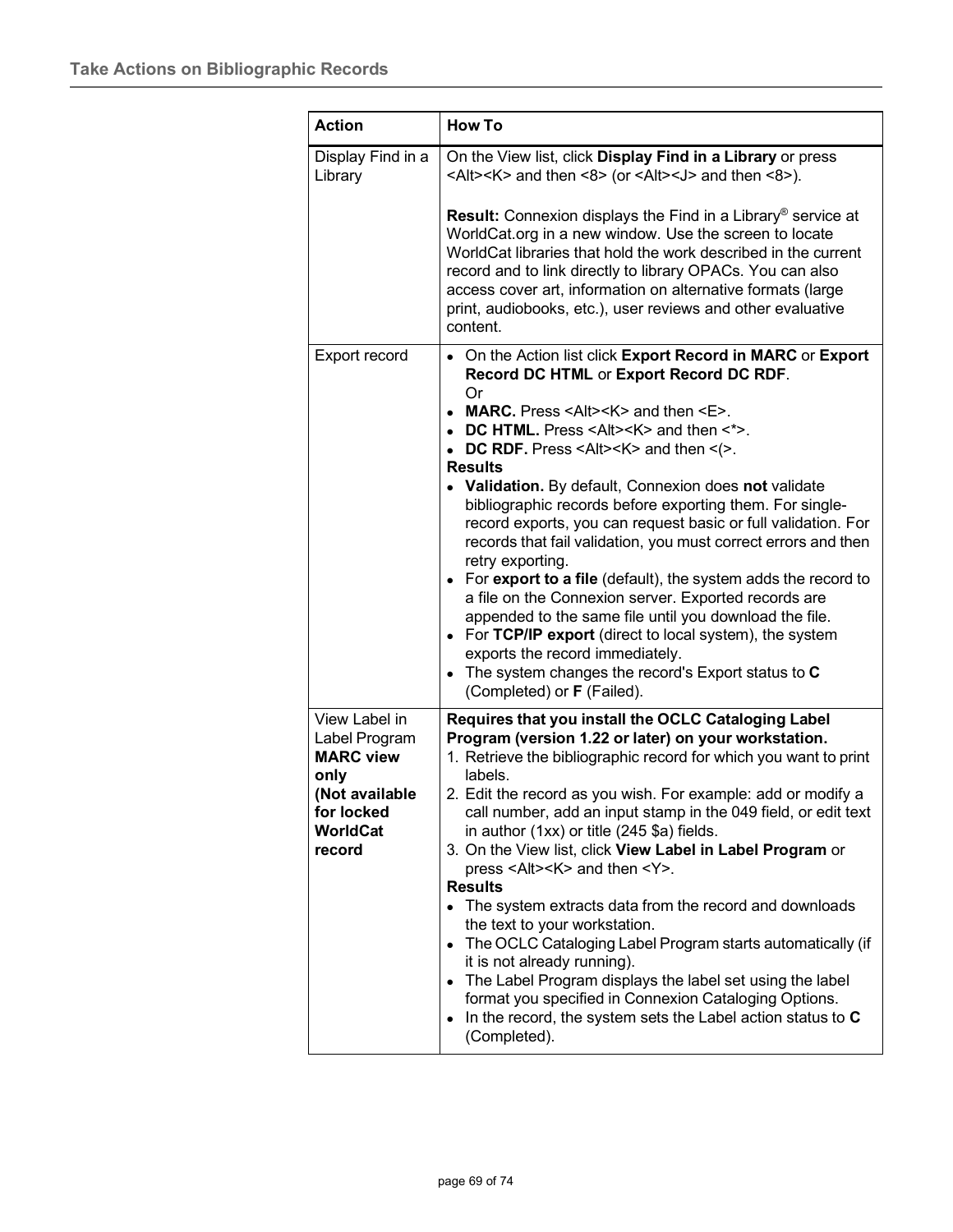| <b>Action</b> | <b>How To</b>                                                                                                                                                                                                                                                                       |
|---------------|-------------------------------------------------------------------------------------------------------------------------------------------------------------------------------------------------------------------------------------------------------------------------------------|
| Flag record   | On the Action list, click Flag Record.<br>The record remains flagged during the current session or until<br>you unflag it.<br>Note: You cannot flag a new record (not yet added to<br>WorldCat, no OCLC control number).<br>Note: You cannot flag a record retrieved from WorldCat. |
| UnFlag record | On the Action list, click <b>Unflag Record</b> .                                                                                                                                                                                                                                    |

### **Record actions summary**

- The following table defines record actions and indicates the mode(s) in which each action is available for a user with the required authorization level.
- Availability of some actions depends on whether or not the record is in the bibliographic save file. Other actions are not available for a new record (without an OCLC control number).
- The hierarchy of authorizations from least to most record actions included is as follows:
	- Search
	- —Limited
	- —Full
	- —Authorizations for those who participate in special projects or services, such as NACO (Name Authority Cooperative), Enhance, or CONSER (Cooperative Online Serials) program.

| <b>Action</b>                          | What it does                                                                                                                                                                                          | <b>Minimum</b><br>Auth<br>Level | Locked<br>World<br>Cat<br>record<br>? | <b>Edit</b><br>Mode? | <b>Display</b><br>Mode? |
|----------------------------------------|-------------------------------------------------------------------------------------------------------------------------------------------------------------------------------------------------------|---------------------------------|---------------------------------------|----------------------|-------------------------|
| Update<br>Holdings (add<br>new record) | Add a new record to<br>WorldCat and add your<br>library's OCLC symbol.                                                                                                                                | Full                            | Yes                                   | No                   | No                      |
| Derive New<br>Constant<br>Data Record  | Add a copy of the<br>record to your<br>institution's constant<br>data database.                                                                                                                       | Limited                         | No                                    | No                   | Yes                     |
| Apply CD By<br>Name                    | Apply a specific<br>constant data record by<br>typing the CD name.                                                                                                                                    | Limited                         | <b>Yes</b>                            | <b>Yes</b>           | No                      |
| Apply CD<br>From List                  | Retrieve and apply a<br>stored constant data<br>record to the<br>bibliographic record you<br>are editing.<br>Choose to apply the<br>whole CD record, fixed<br>field only, or variable<br>fields only. | Limited                         | <b>Yes</b>                            | Yes                  | No                      |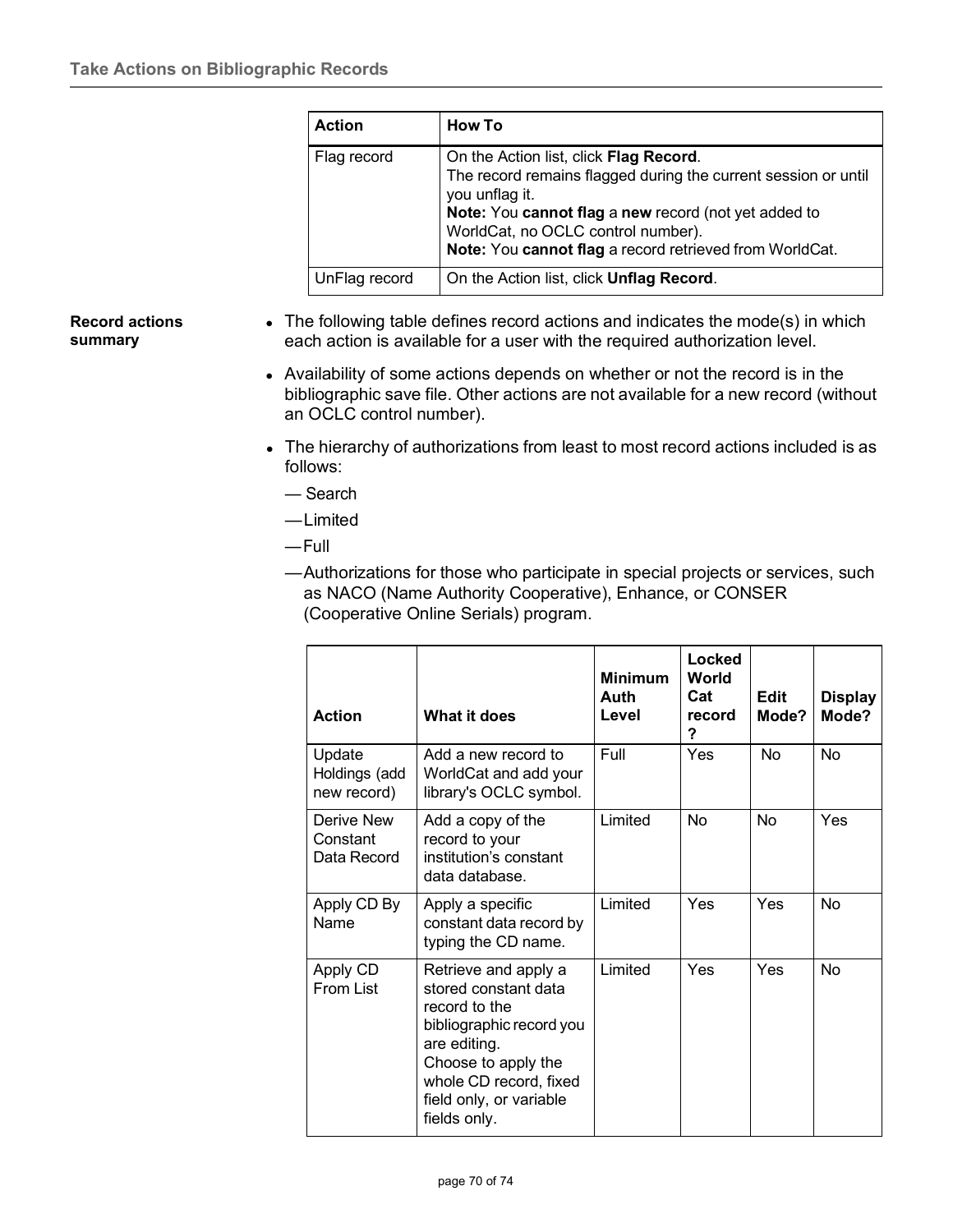| <b>Action</b>                                               | <b>What it does</b>                                                                                                                                                                                                                                                                                                                                              | <b>Minimum</b><br>Auth<br>Level | Locked<br>World<br>Cat<br>record<br>? | <b>Edit</b><br>Mode? | <b>Display</b><br>Mode? |
|-------------------------------------------------------------|------------------------------------------------------------------------------------------------------------------------------------------------------------------------------------------------------------------------------------------------------------------------------------------------------------------------------------------------------------------|---------------------------------|---------------------------------------|----------------------|-------------------------|
| <b>Apply Default</b><br>CD                                  | Insert content from your<br>default constant data.                                                                                                                                                                                                                                                                                                               | Limited                         | Yes                                   | Yes                  | No                      |
| Back to<br>Editing                                          | In edit mode, return<br>from a display view of<br>the record to an edit<br>view (appears in the<br>display view only).                                                                                                                                                                                                                                           | Limited                         | Yes                                   | Yes                  | No                      |
| Cancel<br>Changes                                           | <b>Existing record. The</b><br>system redisplays the<br>record from WorldCat,<br>in display mode. Any<br>locks on the record are<br>released.<br>New record (saved).<br>The system redisplays<br>the record from the<br>bibliographic save file.<br>New record<br>(unsaved). The system<br>deletes the record and<br>returns you to the<br>Create Record screen. | Limited                         | Yes                                   | Yes                  | No                      |
| <b>Control All</b><br>Headings                              | Add authority control for<br>all controllable fields in<br>the record.                                                                                                                                                                                                                                                                                           | Limited                         | Yes                                   | Yes                  | No                      |
| <b>Create Local</b><br><b>Holdings</b>                      | Link a new local<br>holdings record to the<br>bibliographic record.                                                                                                                                                                                                                                                                                              | Full                            | <b>No</b>                             | Yes                  | No                      |
| <b>Delete</b><br>Holdings (if<br>library has<br>holdings)   | Remove your library's<br>OCLC symbol from the<br>record.                                                                                                                                                                                                                                                                                                         | Full                            | No                                    | Yes                  | No                      |
| Delete All<br>Local<br>Holdings                             | Remove any LHRs your<br>library has linked to the<br>record. Option to delete<br>your OCLC symbol<br>from the record.                                                                                                                                                                                                                                            | Full                            | No                                    | Yes                  | No                      |
| Delete Save<br><b>File Record</b><br>(saved record<br>only) | Remove record from<br>the bibliographic save<br>file.                                                                                                                                                                                                                                                                                                            | Limited                         | Yes                                   | Yes                  | No                      |
| Derive New<br>Record                                        | Create a new record<br>based on the current<br>record.                                                                                                                                                                                                                                                                                                           | Limited                         | No                                    | Yes                  | Yes                     |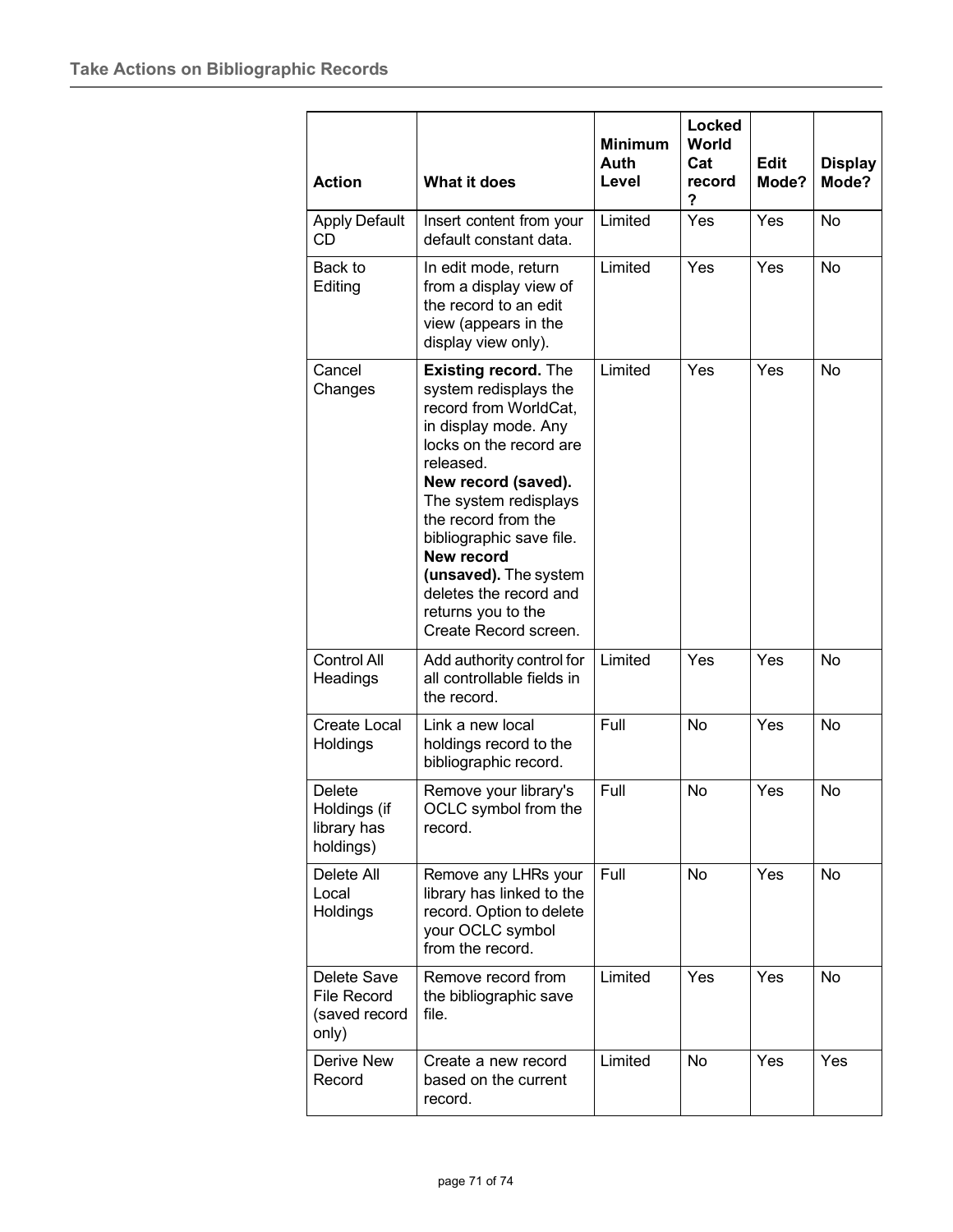| <b>Action</b>                                                        | What it does                                                                                                                     | <b>Minimum</b><br>Auth<br>Level | Locked<br>World<br>Cat<br>record<br>? | <b>Edit</b><br>Mode? | <b>Display</b><br>Mode? |
|----------------------------------------------------------------------|----------------------------------------------------------------------------------------------------------------------------------|---------------------------------|---------------------------------------|----------------------|-------------------------|
| Display<br>Holdings                                                  | View a list of libraries<br>whose OCLC symbols<br>are attached to the<br>record.                                                 | Search                          | Yes                                   | Yes                  | Yes                     |
| <b>Display Local</b><br>Holdings                                     | View a list of libraries<br>that have local holdings<br>records attached to the<br>record.                                       | Search                          | Yes                                   | Yes                  | Yes                     |
| Display<br>Record                                                    | View record as<br>presented when first<br>retrieved.                                                                             | Search                          | Yes                                   | Yes                  | <b>No</b>               |
| <b>Edit Local</b><br>Holdings                                        | Edit local holdings<br>record(s) your library<br>has attached to the<br>record.                                                  | Full                            | No                                    | Yes                  | <b>No</b>               |
| <b>Edit Record</b><br>(saved<br>records only)                        | Begin editing a saved<br>record (in master edit<br>mode if the record is<br>locked, in local edit<br>mode if unlocked)           | Limited                         | Yes                                   | Yes                  | Yes                     |
| <b>Edit Record</b>                                                   | Modify a working copy<br>of the record without<br>affecting the WorldCat<br>record.                                              | Limited                         | Yes                                   | No                   | Yes                     |
| Export<br>Record in<br>[MARC, DC,<br>etc.] (existing<br>record only) | Store the record in a file<br>on the Connexion<br>server (default) or<br>export directly to your<br>local system via TCP/<br>IP. | Search                          | Yes                                   | Yes                  | Yes                     |
| Lock<br>WorldCat<br>record                                           | Lock and modify the<br>copy of the record.                                                                                       | Limited                         | No                                    | Yes                  | Yes                     |
| Mark for<br>Export                                                   | Indicate a record is<br>ready to export.                                                                                         | Limited                         | Yes                                   | Yes                  | No                      |
| Mark for<br>Label                                                    | Indicate a record is<br>ready for use to create<br>labels.                                                                       |                                 | No                                    | Yes                  | No                      |
| Reformat<br>Record                                                   | Refresh the edit view to<br>reorder fields.                                                                                      | Limited                         | Yes                                   | Yes                  | No                      |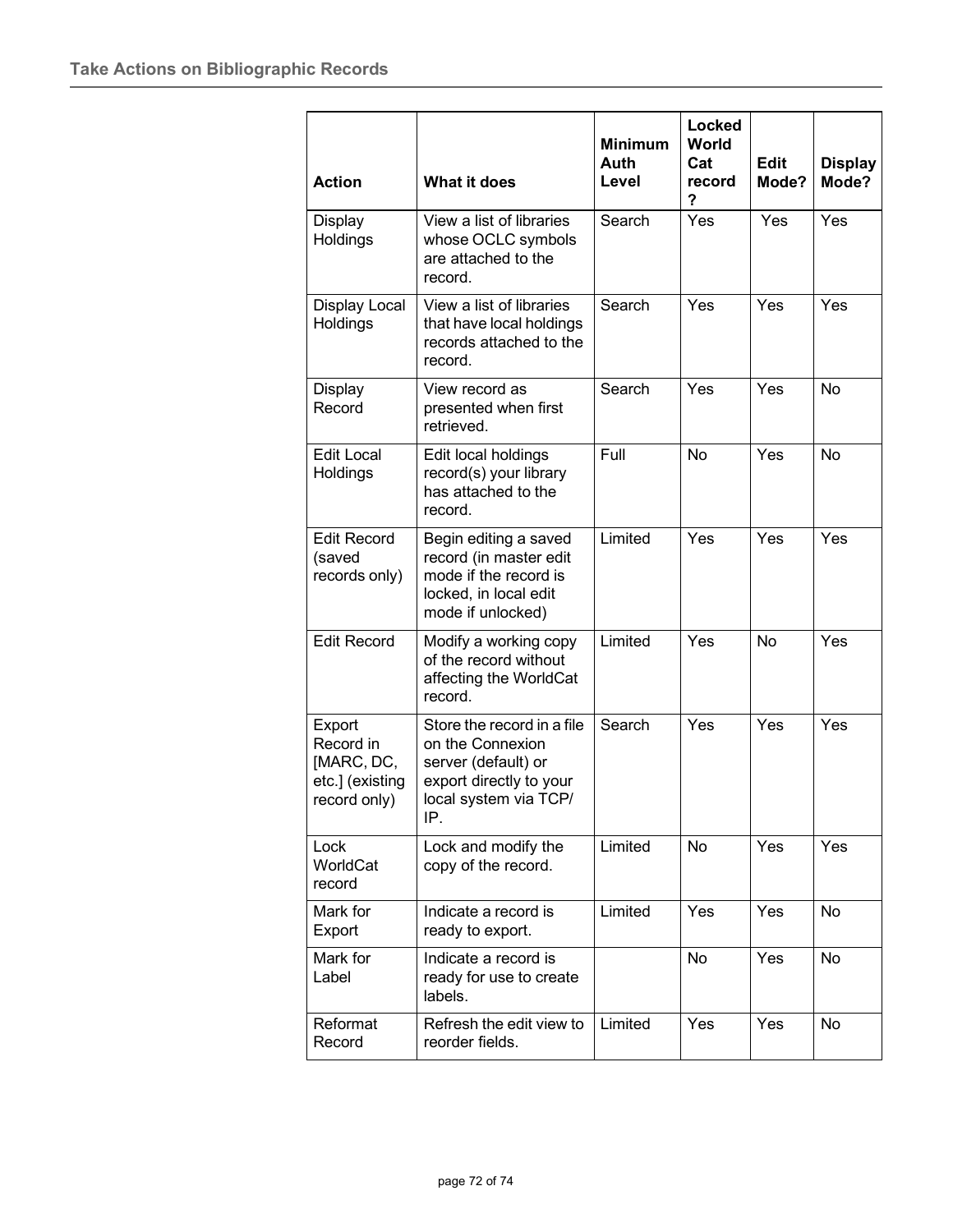## **Take Actions on Bibliographic Records**

| Release     | Unlock a locked      | Limited | Yes | No | No |
|-------------|----------------------|---------|-----|----|----|
| Record Lock | WorldCat record.     |         |     |    |    |
|             | Retain changes made  |         |     |    |    |
|             | while editing.       |         |     |    |    |
|             | Switch to local edit |         |     |    |    |
|             | mode.                |         |     |    |    |
|             |                      |         |     |    |    |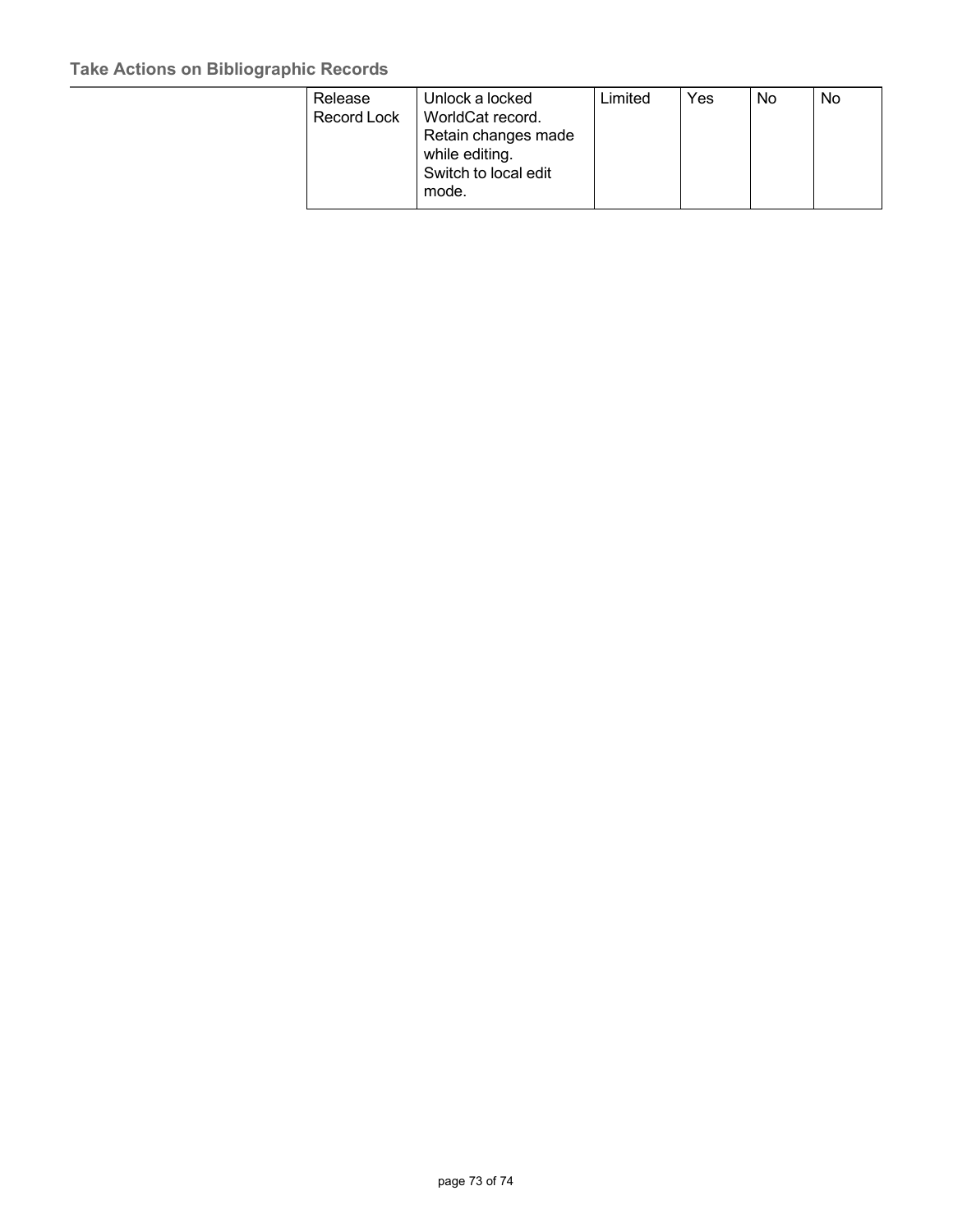| <b>Action</b>                                                  | <b>What it does</b>                                                                                                                                                                                                                                            | <b>Minimum</b><br>Auth<br>Level | Locked<br><b>World</b><br>Cat<br>record<br>? | <b>Edit</b><br>Mode? | <b>Display</b><br>Mode? |
|----------------------------------------------------------------|----------------------------------------------------------------------------------------------------------------------------------------------------------------------------------------------------------------------------------------------------------------|---------------------------------|----------------------------------------------|----------------------|-------------------------|
| Replace<br>Record<br>(existing<br>record only)                 | Overwrite the<br>WorldCat record with<br>your modified working<br>copy. (Only for specific<br>records and purposes,<br>as defined by your<br>authorization.)                                                                                                   | Full                            | Yes                                          | <b>No</b>            | <b>No</b>               |
| Replace and<br>Update<br>Holdings<br>(existing<br>record only) | Replace the WorldCat<br>record and add your<br>library's OCLC symbol.<br>(Only for specific<br>records and purposes,<br>as defined by your<br>authorization.)                                                                                                  | Full                            | Yes                                          | No                   | No                      |
| <b>Report Error</b>                                            | Report an error in the<br>record by via e-mail.                                                                                                                                                                                                                | Limited                         | Yes                                          | Yes                  | Yes                     |
| Save Record                                                    | Place the record in the<br>bibliographic save file.<br>Or resave the record in<br>the save file; restart<br>save file aging for the<br>record.                                                                                                                 | Limited                         | Yes                                          | Yes                  | <b>No</b>               |
| Submit for<br><b>Review</b>                                    | Submit a record for<br>review by colleagues at<br>other institutions.                                                                                                                                                                                          | Limited                         | Yes                                          | Yes                  | Yes                     |
| Recall<br>Submitted<br>Record                                  | <b>Remove Review status</b><br>from a submitted<br>record; the record is no<br>longer available for<br>review.                                                                                                                                                 | Limited                         | Yes                                          | Yes                  | Yes                     |
| Flag Record                                                    | Mark the record to set it<br>aside for further use<br>during the current<br>session.                                                                                                                                                                           | Search                          | Yes                                          | Yes                  | Yes                     |
| Unedit<br>Record                                               | The system redisplays<br>the record as originally<br>retrieved from WorldCat<br>(for an unsaved record)<br>or as last saved (if the<br>record is in the save<br>file).<br>The record remains in<br>the edit mode you were<br>using.<br>Any locks are retained. | Limited                         | Yes                                          | Yes                  | No                      |